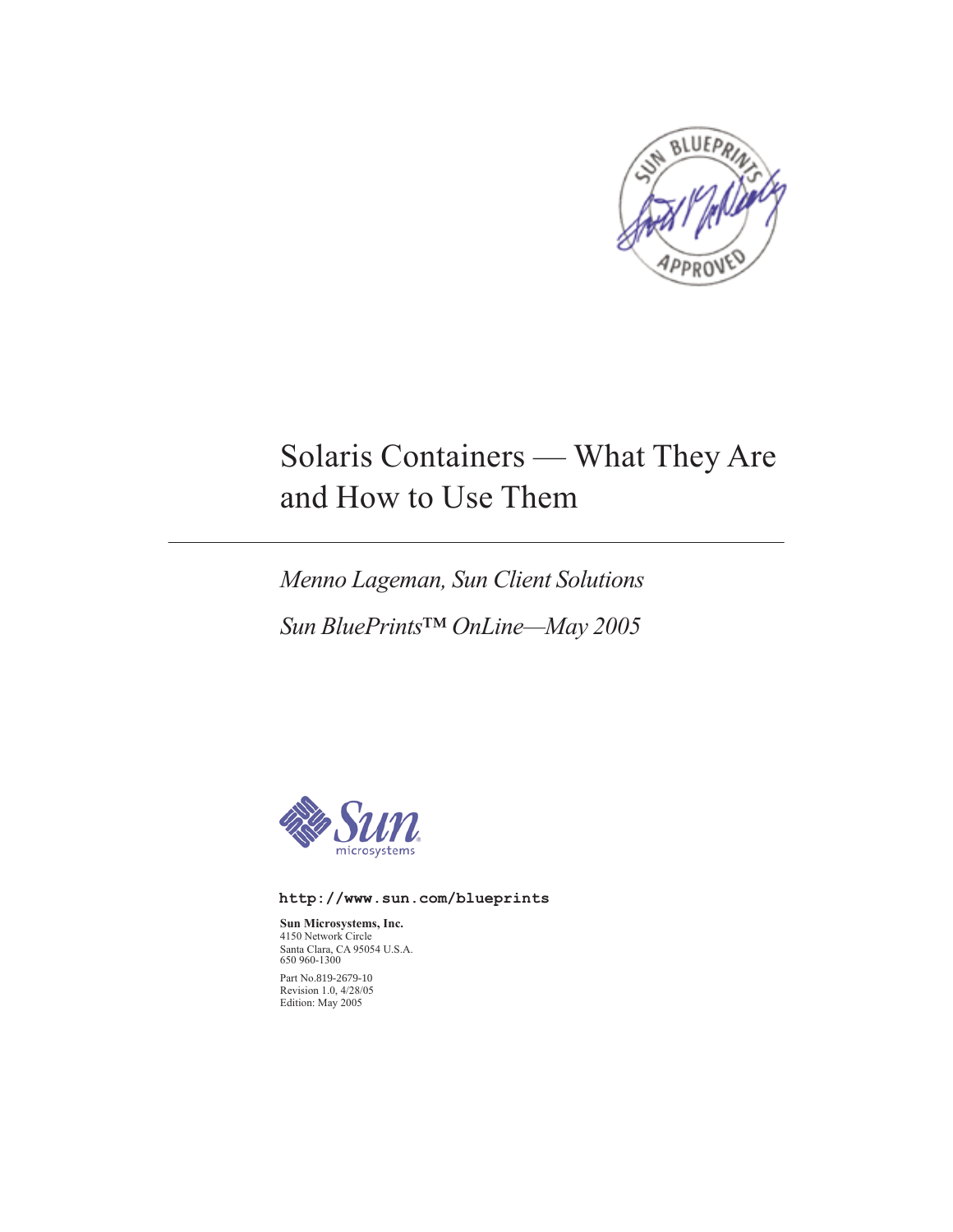Copyright 2005 Sun Microsystems, Inc. 4150 Network Circle, Santa Clara, California 95054 U.S.A. All rights reserved.

Sun Microsystems, Inc. has intellectual property rights relating to technology embodied in the product that is described in this document. In particular, and without limitation, these intellectual property rights may include one or more of the U.S. patents listed at http://www.sun.com/patents and one or more additional patents or pending patent applications in the U.S. and in other countries.

This product or document is protected by copyright and distributed under licenses restricting its use, copying, distribution, and decompilation. No part of this product or document may be reproduced in any form by any means without prior written authorization of Sun and its licensors, if any. Third-party software, including font technology, is copyrighted and licensed from Sun suppliers.

Parts of the product may be derived from Berkeley BSD systems, licensed from the University of California. UNIX is a registered trademark in the U.S. and other countries, exclusively licensed through X/Open Company, Ltd.

Sun, Sun Microsystems, the Sun logo, Java, Sun BluePrints, SunSolve, SunSolve Online, docs.sun.com, JumpStart, N1, and Solaris are trademarks or registered trademarks of Sun Microsystems, Inc. in the U.S. and other countries. All SPARC trademarks are used under license and are trademarks or registered trademarks of SPARC International, Inc. in the U.S. and other countries. Products bearing SPARC trademarks are based upon an architecture developed by Sun Microsystems, Inc.

The OPEN LOOK and Sun™ Graphical User Interface was developed by Sun Microsystems, Inc. for its users and licensees. Sun acknowledges the pioneering efforts of Xerox in researching and developing the concept of visual or graphical user interfaces for the computer industry. Sun holds a non-exclusive license from Xerox to the Xerox Graphical User Interface, which license also covers Sun's licensees who implement OPEN LOOK GUIs and otherwise comply with Sun's written license agreements.

U.S. Government Rights—Commercial use. Government users are subject to the Sun Microsystems, Inc. standard license agreement and applicable provisions of the FAR and its supplements.

DOCUMENTATION IS PROVIDED "AS IS" AND ALL EXPRESS OR IMPLIED CONDITIONS, REPRESENTATIONS AND WARRANTIES, INCLUDING ANY IMPLIED WARRANTY OF MERCHANTABILITY, FITNESS FOR A PARTICULAR PURPOSE OR NON-INFRINGEMENT, ARE DISCLAIMED, EXCEPT TO THE EXTENT THAT SUCH DISCLAIMERS ARE HELD TO BE LEGALLY INVALID.

Copyright 2005 Sun Microsystems, Inc. 4150 Network Circle, Santa Clara, California 95054 Etats-Unis. Tous droits réservés.

Sun Microsystems, Inc. détient les droits de propriété intellectuels relatifs à la technologie incorporée dans le produit qui est décrit dans ce document. En particulier, et ce sans limitation, ces droits de propriété intellectuelle peuvent inclure un ou plus des brevets américains listés à l'adresse http:// www.sun.com/patents et un ou les brevets supplémentaires ou les applications de brevet en attente aux Etats - Unis et dans les autres pays.

Ce produit ou document est protégé par un copyright et distribué avec des licences qui en restreignent l'utilisation, la copie, la distribution, et la décompilation. Aucune partie de ce produit ou document ne peut être reproduite sous aucune forme, par quelque moyen que ce soit, sans l'autorisation préalable et écrite de Sun et de ses bailleurs de licence, s'il y en a. Le logiciel détenu par des tiers, et qui comprend la technologie relative aux polices de caractères, est protégé par un copyright et licencié par des fournisseurs de Sun.

Certaines parties de ce produit pourront être dérivées des systèmes Berkeley BSD licenciés par l'Université de Californie. UNIX est une marque enregistree aux Etats-Unis et dans d'autres pays et licenciée exclusivement par X/Open Company, Ltd.

Sun, Sun Microsystems, le logo Sun, Java, Sun BluePrints, SunSolve, SunSolve Online, docs.sun.com, JumpStart, N1, et Solaris sont des marques de fabrique ou des marques déposées de Sun Microsystems, Inc. aux Etats-Unis et dans d'autres pays. Toutes les marques SPARC sont utilisées sous licence et sont des marques de fabrique ou des marques déposées de SPARC International, Inc. aux Etats-Unis et dans d'autres pays. Les produits portant les marques SPARC sont basés sur une architecture développée par Sun Microsystems, Inc.

L'interface d'utilisation graphique OPEN LOOK et Sun™ a été développée par Sun Microsystems, Inc. pour ses utilisateurs et licenciés. Sun reconnaît les efforts de pionniers de Xerox pour la recherche et le développement du concept des interfaces d'utilisation visuelle ou graphique pour l'industrie de l'informatique. Sun détient une licence non exclusive de Xerox sur l'interface d'utilisation graphique Xerox, cette licence couvrant également les licenciés de Sun qui mettent en place l'interface d'utilisation graphique OPEN LOOK et qui en outre se conforment aux licences écrites de Sun.

CETTE PUBLICATION EST FOURNIE "EN L'ETAT" ET AUCUNE GARANTIE, EXPRESSE OU IMPLICITE, N'EST ACCORDEE, Y COMPRIS DES GARANTIES CONCERNANT LA VALEUR MARCHANDE, L'APTITUDE DE LA PUBLICATION A REPONDRE A UNE UTILISATION PARTICULIERE, OU LE FAIT QU'ELLE NE SOIT PAS CONTREFAISANTE DE PRODUIT DE TIERS. CE DENI DE GARANTIE NE S'APPLIQUERAIT PAS, DANS LA MESURE OU IL SERAIT TENU JURIDIQUEMENT NUL ET NON AVENU.



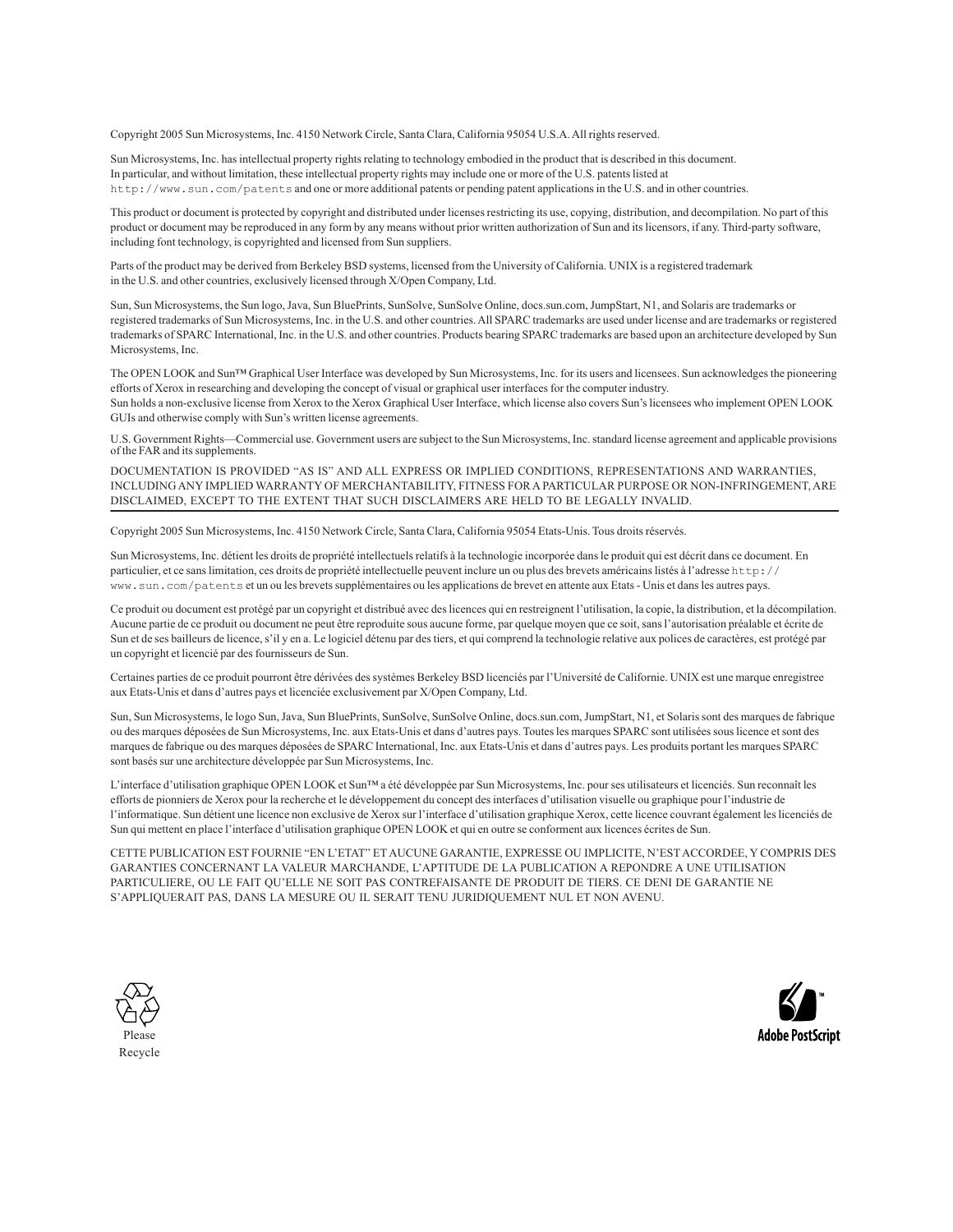### Executive Overview

Over the years businesses have been building large-scale information systems to solve business problems, with a focus on building scalable and highly available IT infrastructures that can adapt change. Providing sufficient availability and performance for business applications was the primary driver for these efforts. Today, the need to protect technology investments and provide the same service levels at a lower price point is shifting the focus to reducing IT infrastructure cost and improving end user service level management. Sun believes businesses can accomplish this goal by utilizing the facilities available in *Solaris Containers*.

End user application services are frequently comprised of components that are distributed across multiple servers. To reduce costs, businesses are eager to consolidate these applications onto fewer servers, but they must be careful to maintain isolation between applications. Hardware and software advances have led to the concept of *server virtualization*, the partitioning of network servers into several independent execution environments. Server virtualization allows a data center to be viewed and managed as a set of compute resources rather than a room of individual systems.

## Solaris Containers

Sun's next advance in server virtualization is a concept called Solaris Containers. Solaris Containers provide isolation between software applications or services using flexible, software-defined boundaries. Applications can be managed independently of each other, even while running in the same instance of the Solaris™ Operating System (Solaris OS). Solaris Containers create an execution environment within a single instance of the Solaris OS and provide:

- *Full resource containment and control* for more predictable service levels
- *Software fault isolation* to minimize fault propagation and unplanned downtime
- *Security isolation* to prevent unauthorized access as well as unintentional intrusions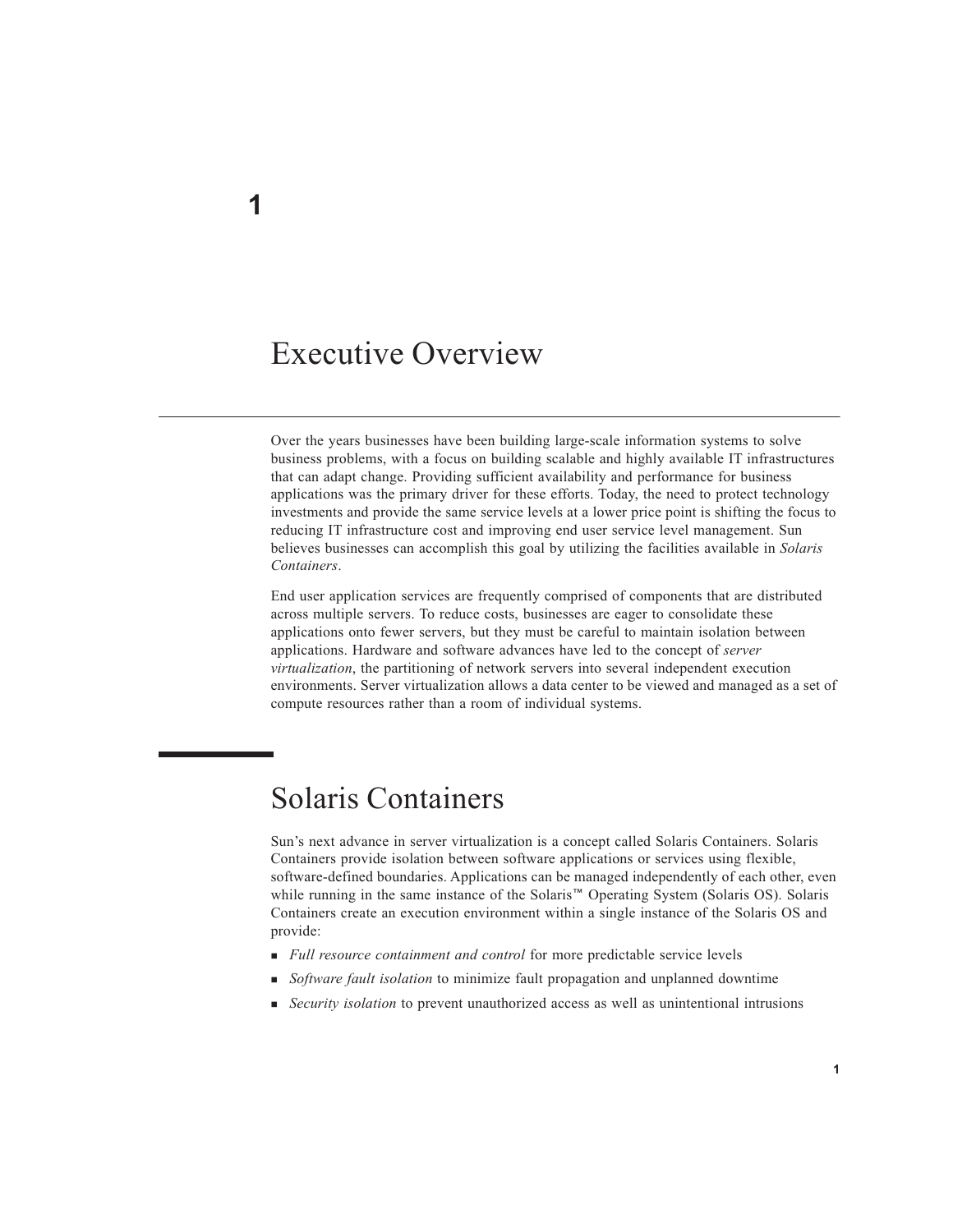The primary benefits of Solaris Containers are:

- *Reduced management costs* through server consolidation, and a reduced number of operating system instances
- *Increased resource utilization* with dynamic resource reallocation between Containers
- *Increased service availability* by minimizing fault propagation and security violations between applications
- *Increased flexibility* because software based Containers can be dynamically reconfigured
- *Increased accuracy and flexibility of accounting*, based on workloads rather than systems or processes

### How This Article is Organized

- Chapter 2, "Introduction," provides an overview of the features of Solaris Containers.
- Chapter 3, "Workload Management," describes the nature of workloads today and how resource management techniques can be used to gives those workloads the resources they need.
- Chapter 4, "Managing Workloads An Example," provides an example of how to use projects to manage workloads effectively.
- Chapter 5, "Dynamic Resource Pools," describes how dynamic resource pools can be used to automatically allocate resources.
- Chapter 6, "Resource Pools An Example," provides an example of how to use resource pools to partition the CPU resources on a system.
- Chapter 7, "Solaris Zones," describes the new Zones features in the Solaris 10 Operating System.
- Chapter 8, "Using Zones An Example," illustrates how to use Zones to create virtual environments on a system.
- Chapter 9, "Containers An Example," describes how to create Containers that can be used to consolidate multiple copies of applications onto a system.
- Chapter 10, "Summary," provides links to more information.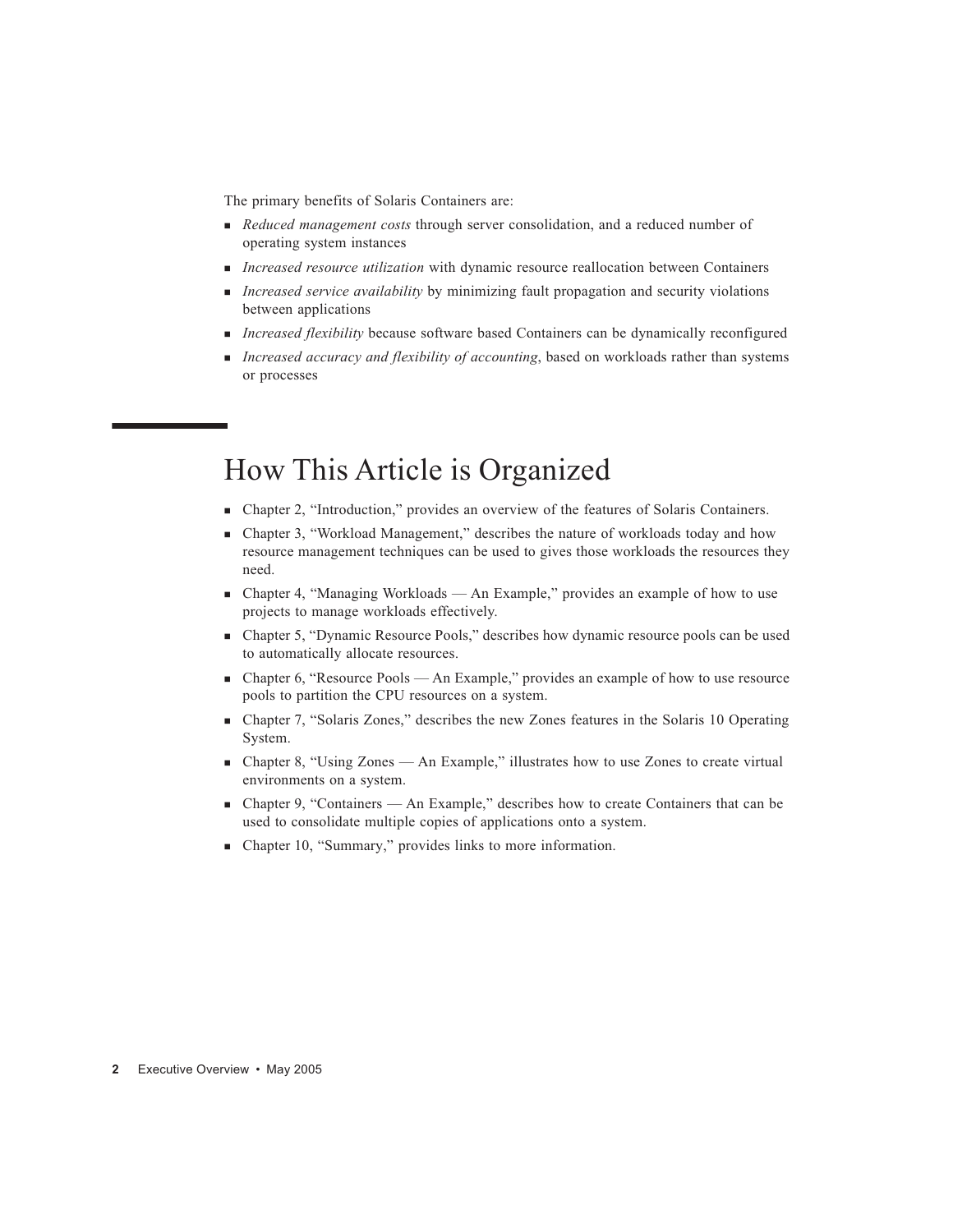# Typographic Conventions

TABLE 1-1 describes the typographic conventions used in this article.

**TABLE 1-1** Typographic Conventions

| <b>Typeface</b> | <b>Meaning</b>                                                                 | <b>Examples</b>                                                                                                           |
|-----------------|--------------------------------------------------------------------------------|---------------------------------------------------------------------------------------------------------------------------|
| AaBbCc123       | The names of commands, files,<br>and directories; on-screen<br>computer output | Edit your . login file.<br>Use $1s$ $-$ a to list all files.<br>% You have mail.                                          |
| AaBbCc123       | What you type, when contrasted<br>with on-screen computer output               | $8 \,$ su<br>Password:                                                                                                    |
| AaBbCc123       | Book titles, new words or terms,<br>words to be emphasized                     | Read Chapter 6 in the User's Guide.<br>These are called <i>class</i> options.<br>You <i>must</i> be superuser to do this. |
| AaBbCc123       | Command-line placeholder text;<br>replace with a real name or value            | To delete a file, type rm <i>filename</i> .                                                                               |

Typographic Conventions **3**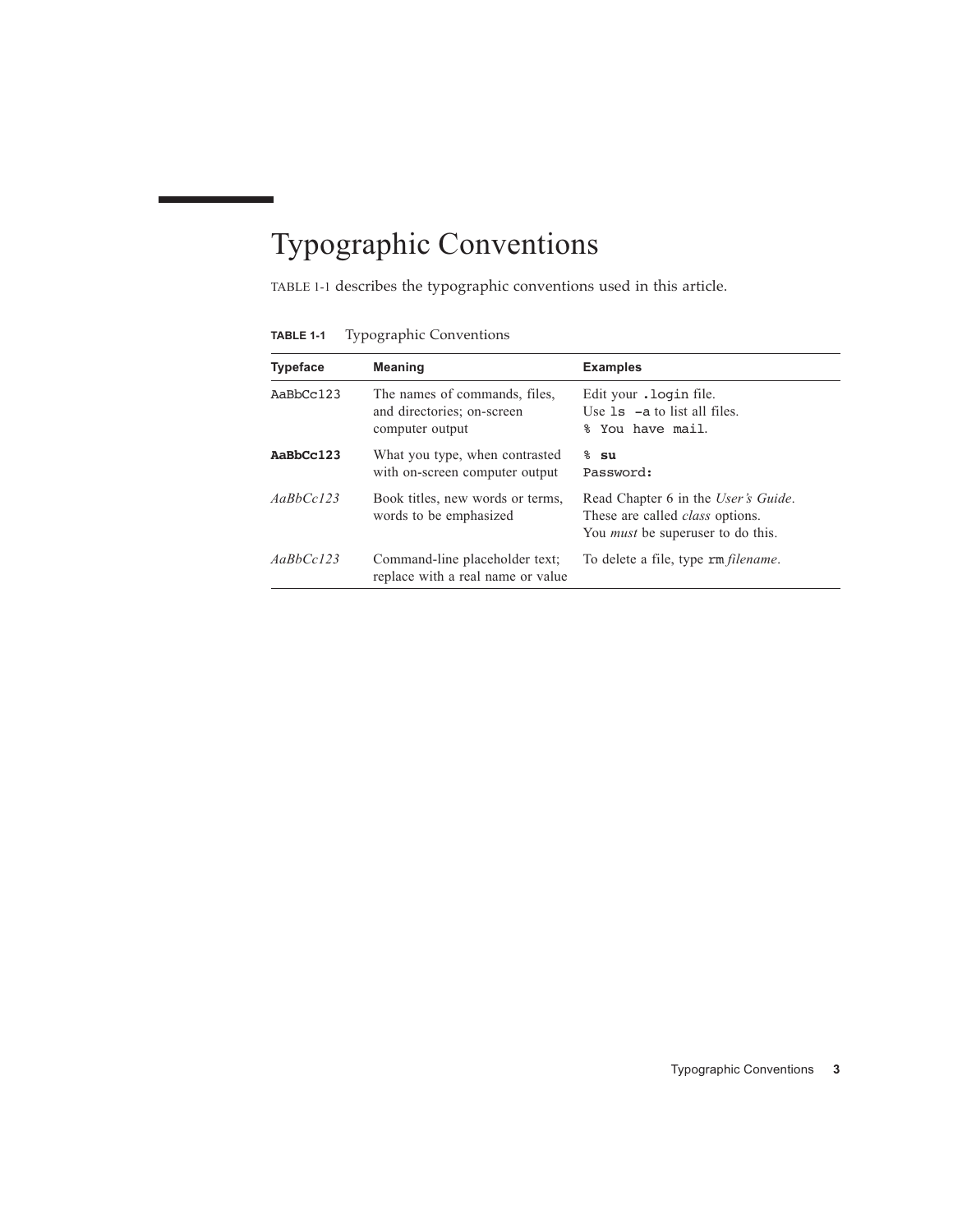## Introduction

Today, businesses often design their systems with extra capacity to handle occasional peak loads to maximize revenue during periods of high demand. This extra system capacity remains unused during periods of normal demand. By allowing other applications to borrow this unused capacity a more cost-effective solution can be realized. During periods of high demand resources can be dynamically reallocated to important applications. Sharing resources in this way leads to higher resource utilization, reduces capital and system management costs by reducing the total number of systems required. For the consolidation of applications onto fewer systems to be effective, applications must be able to be managed independently. This requires the ability to control resource utilization, isolate faults, and manage security between multiple applications on the same server. In other words, it requires the establishment of virtual server boundaries within the server.

One of the first steps in this direction was the introduction of Dynamic System Domains on large Sun servers. With Dynamic System Domains, a server can be divided into several domains, each running its own copy of the Solaris OS. The domains provide hardware isolation between the applications so that faults in one domain do not propagate to applications in other domains. Domain boundaries can be dynamically partitioned to adapt to changing resource requirements. Resources can be moved from one domain to another without requiring a restart of the system. This adds flexibility to the data center while maintaining security and isolation from faults in other domains.

Starting with Solaris Resource Manager 1.x in the Solaris 2.6 OS, Sun has gradually enhanced the ability to control resource utilization and separate applications running in a single instance of the Solaris OS. Several technologies have been added to the Solaris OS over the years, providing additional capabilities and finer control over resource utilization. Examples of such technologies include the Solaris 9 Resource Manager and Resource Pools in the Solaris 9 OS. These technologies allow users to create a Solaris Container, an application or *service* that has one or more resource boundaries associated with it. These resource boundaries can limit CPU or memory consumption, network bandwidth, or even be a processor set. As a result, Solaris Containers are a prime enabler for server consolidation.

With the introduction of Solaris Zones in the Solaris 10 OS, Sun is taking Solaris Containers a step further by allowing servers to be partitioned in sub-CPU granularity. A Solaris Zone is a complete execution environment for a set of software services — a separate, virtual Solaris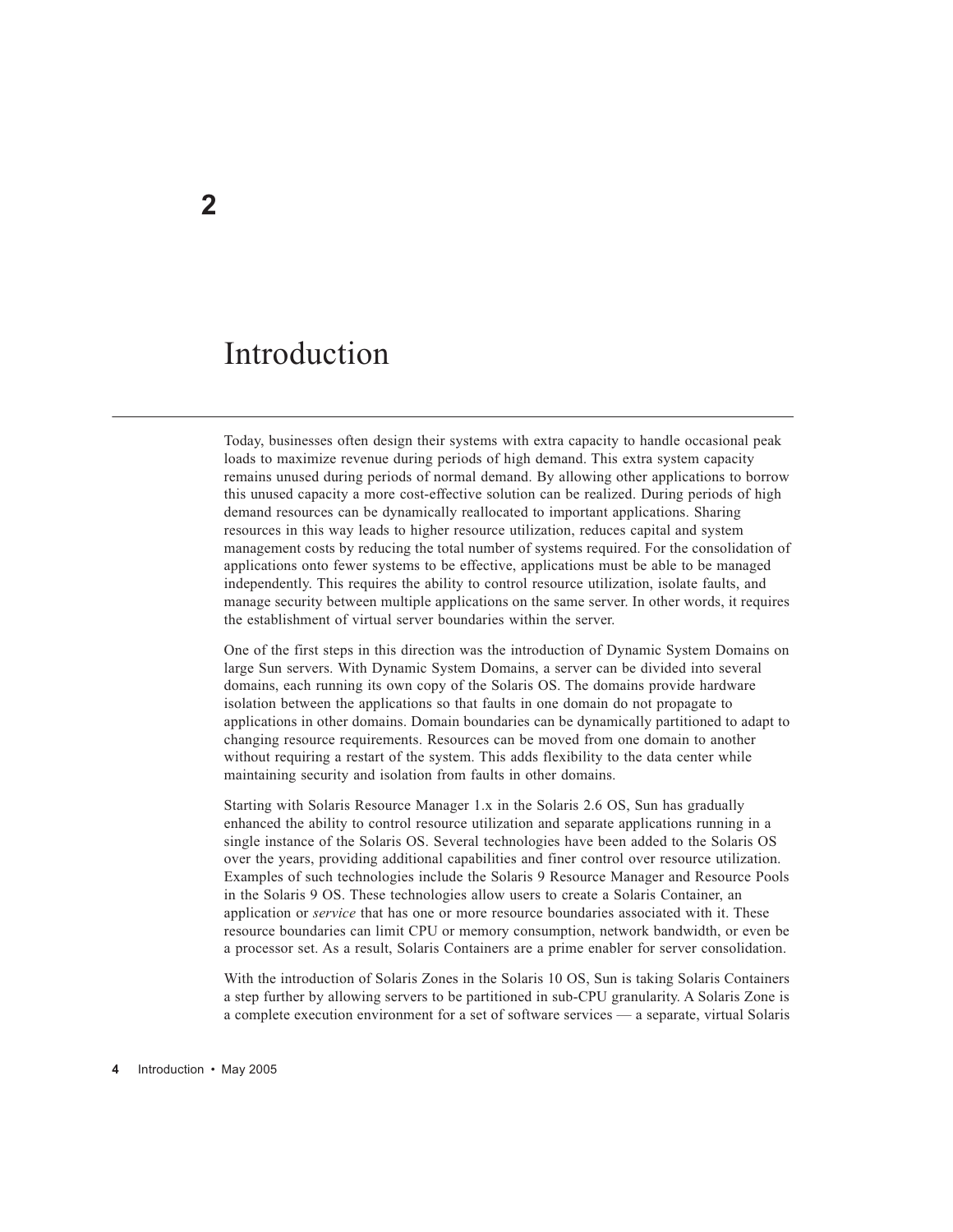environment within a Solaris instance. A Zone provides a virtual mapping from software services to platform resources, and allows application components to be isolated from each other even though they share a single Solaris OS instance. It establishes boundaries for resource consumption and provides isolation from other Zones on the same system. The boundaries can be changed dynamically to adapt to changing processing requirements of the applications running in the Zone.

Solaris Containers can be built using one or more the following technologies. These technologies can be combined to create Containers tailored for a specific server consolidation project.

- Solaris Resource Manager, for workload resource management
- Resource Pools, for partitioning
- Zones, for isolation, security and virtualization

It is important to note that a Solaris Container is not equivalent to a Solaris Zone. Zones technology can be used to create a Container with certain characteristics, such as the isolation provided by the virtual Solaris environment. But it is also possible to create another Solaris Container using Resource Pools technology if the required characterics of that Container can be met with the features Resource Pools provide. So while a Zone is a Container, a Container is not necessarily a Zone.

## Workload Resource Management

One of the inhibitors for consolidating multiple applications onto a single server is the lack of control over the resources utilized by applications. Consider the example of a company that wants to consolidate two database servers onto one system to decrease the number of systems to manage, as well as the number of software licenses required.

The first database is used by an on-line sales application while the second database is used by a marketing application. Because the sales application supports the core business of the company, it should be guaranteed a certain minimum amount of CPU when needed. The marketing application is a supporting application, and the CPU requirements of the database server are much less stringent. Without a mechanism to enforce these requirements, these two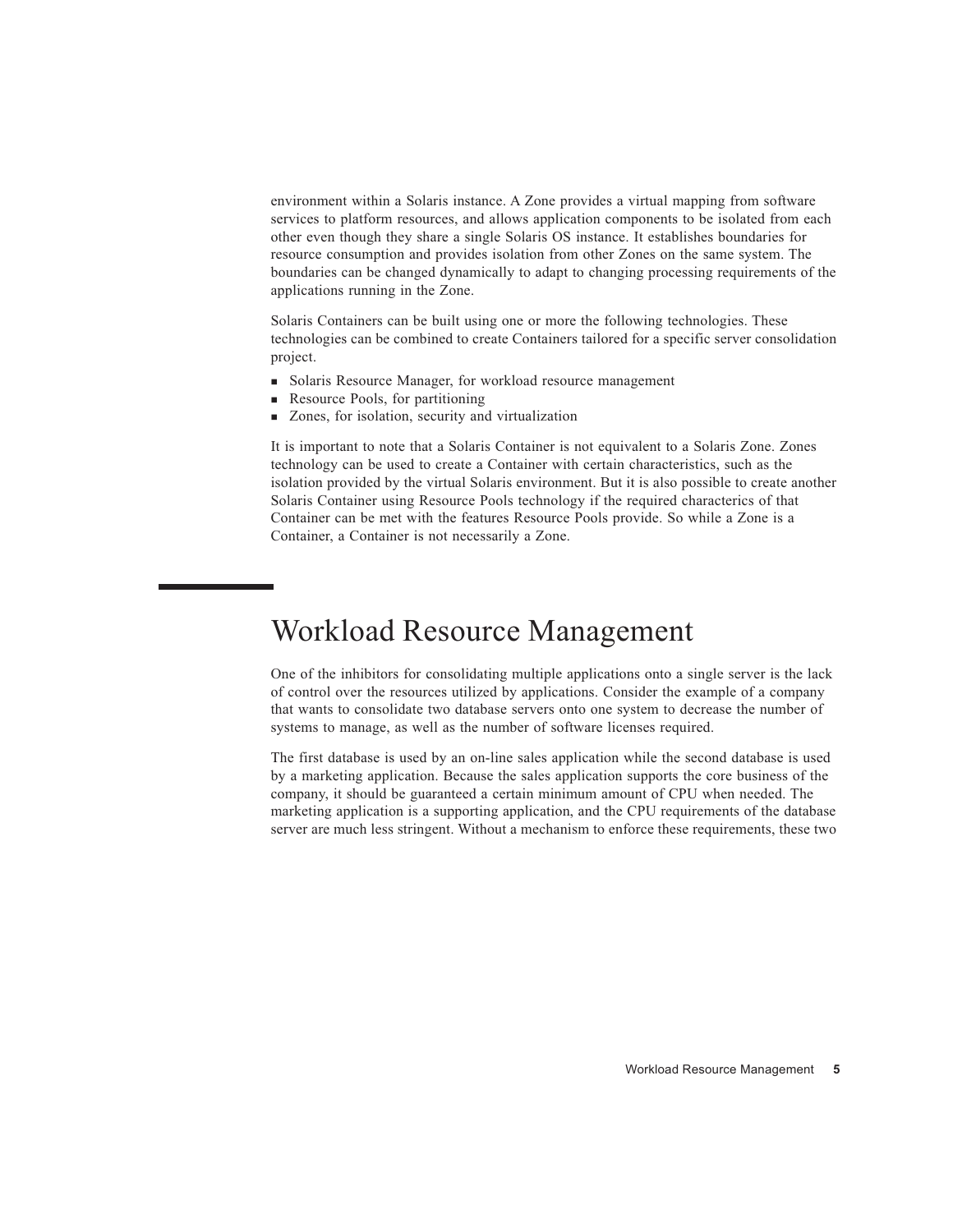applications cannot be consolidated successfully onto one system. With Solaris Containers, these business requirements can be implemented by establishing the appropriate CPU resource boundaries using the *Fair Share Scheduler* (Figure 2-1).



**FIGURE 2-1** Solaris Containers provide an environment that fosters the safe consolidation of applications onto a single server

The Fair Share Scheduler controls the allocation of available CPU resources among workloads based on their relative importance. See Chapter 3 for more information on workload management and Chapter 4 for a hands-on example of workload management.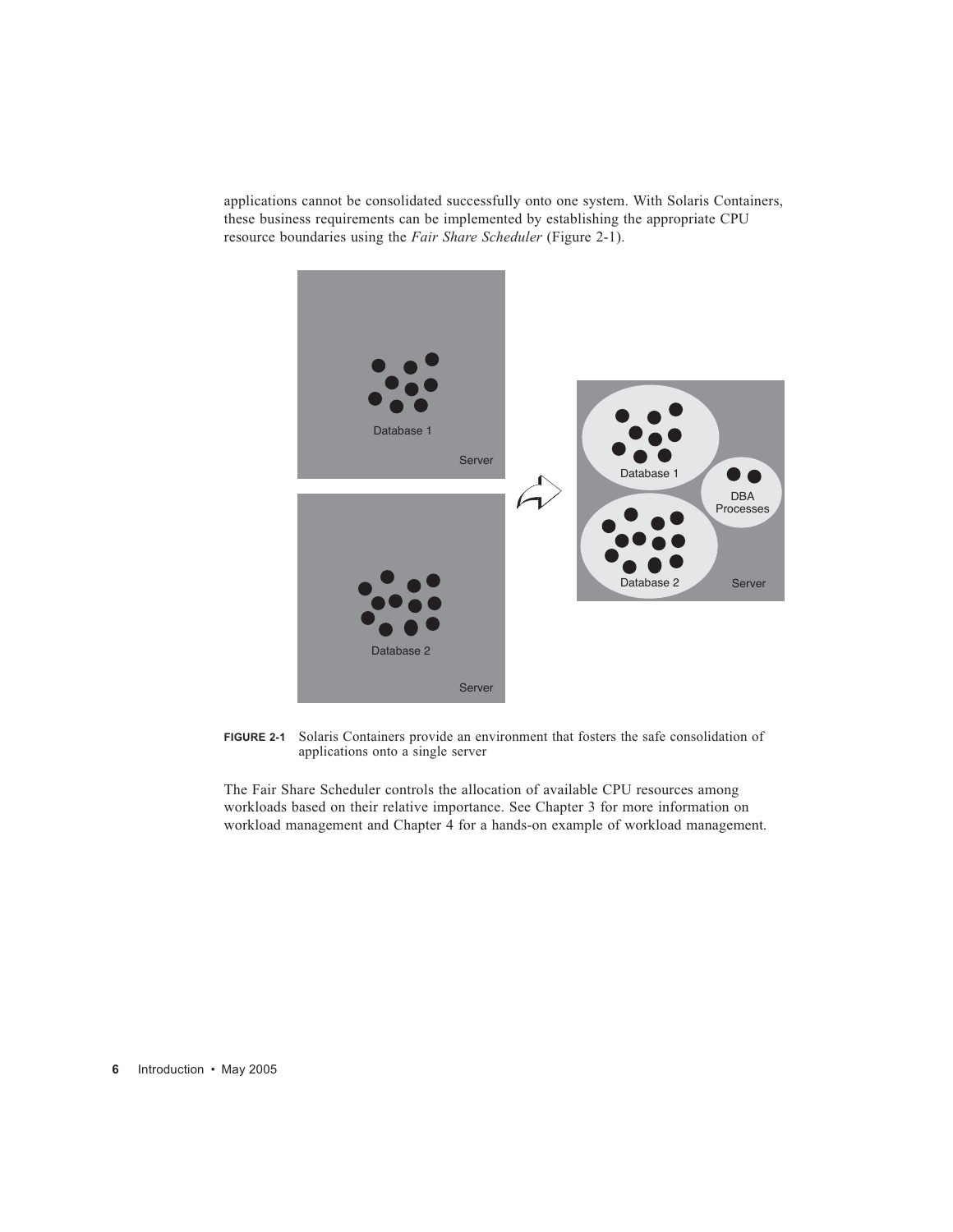

**FIGURE 2-2** The Fair Share Scheduler ensures applications get the resources they need

## Partitioning

In some cases a more strict separation of resource consumption may be required. For example, some applications may require a dedicated number of CPUs regardless of the processing requirements of other workloads. Furthermore, it may be desirable to restrict some applications to a maximum number of CPU resources as defined in a service level agreement. Dynamic Resource Pools can be used to provide this kind of partitioning.

In the example of the sales and the marketing database, two Resource Pools can be created: one with a large number of CPUs, and another with a small number of CPUs (Figure 2-3). The sales database would be assigned to the large pool and the marketing database to the small pool. The Solaris 10 OS adds the capability to dynamically adjust these resource allocations in response to application load changes in order to meet system performance goals set by administrators. See Chapter 5 for more information on dynamic resource pools, and Chapter 6 for an example of dynamic resource pools.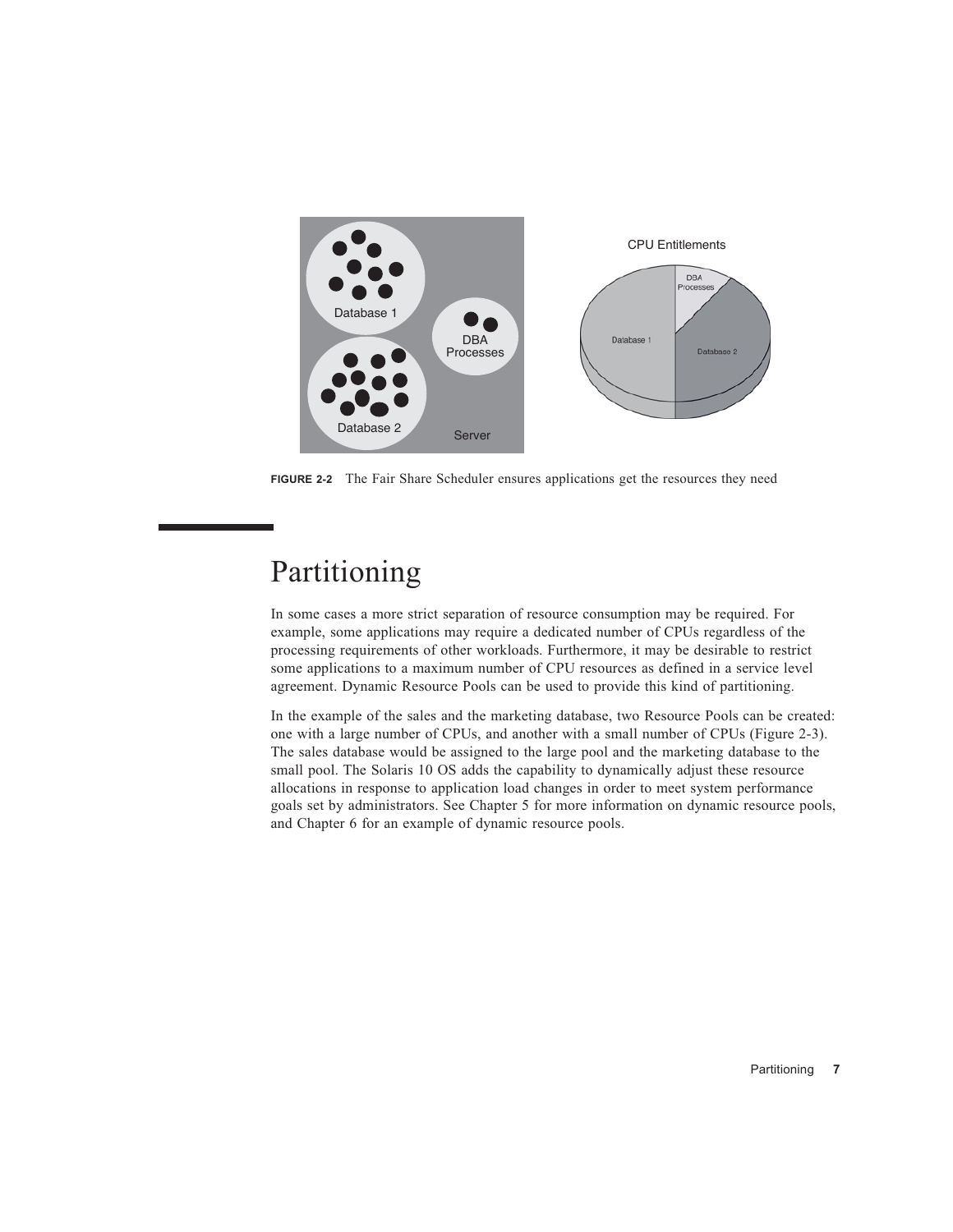

**FIGURE 2-3** Resource pools can be used to partition resources

## Isolation

Another inhibitor for consolidating applications is the lack of logical isolation between applications. This is of prime importance when the applications belong to different business units. Consider the example of an internal IT department acting as a service provider for a large corporation consolidating two workloads onto a single system. The IT department currently uses two systems, each dedicated to a single workload, since the workloads are from two different business units and each procured a system. Assuming the systems are currently under utilized, the organization wants to consolidate the applicatios onto a single system to achieve a more cost-effective solution.

However, both businesses object to sharing a system with another customer, as they are concerned about possible namespace conflicts, security issues, and administration conflicts. Solaris Containers make it possible to consolidate these workloads on one system by virtue of the namespace isolation, security and virtualization features of *Solaris*™ *Zones*. By creating a Zone for each business unit, the IT department can effectively create two separate systems on one physical system. To each business unit it appears as if they have a dedicated machine. See Chapter 7 for more information on Solaris Zones and Chapter 8 for a practical example of using Zones.

**8** Introduction • May 2005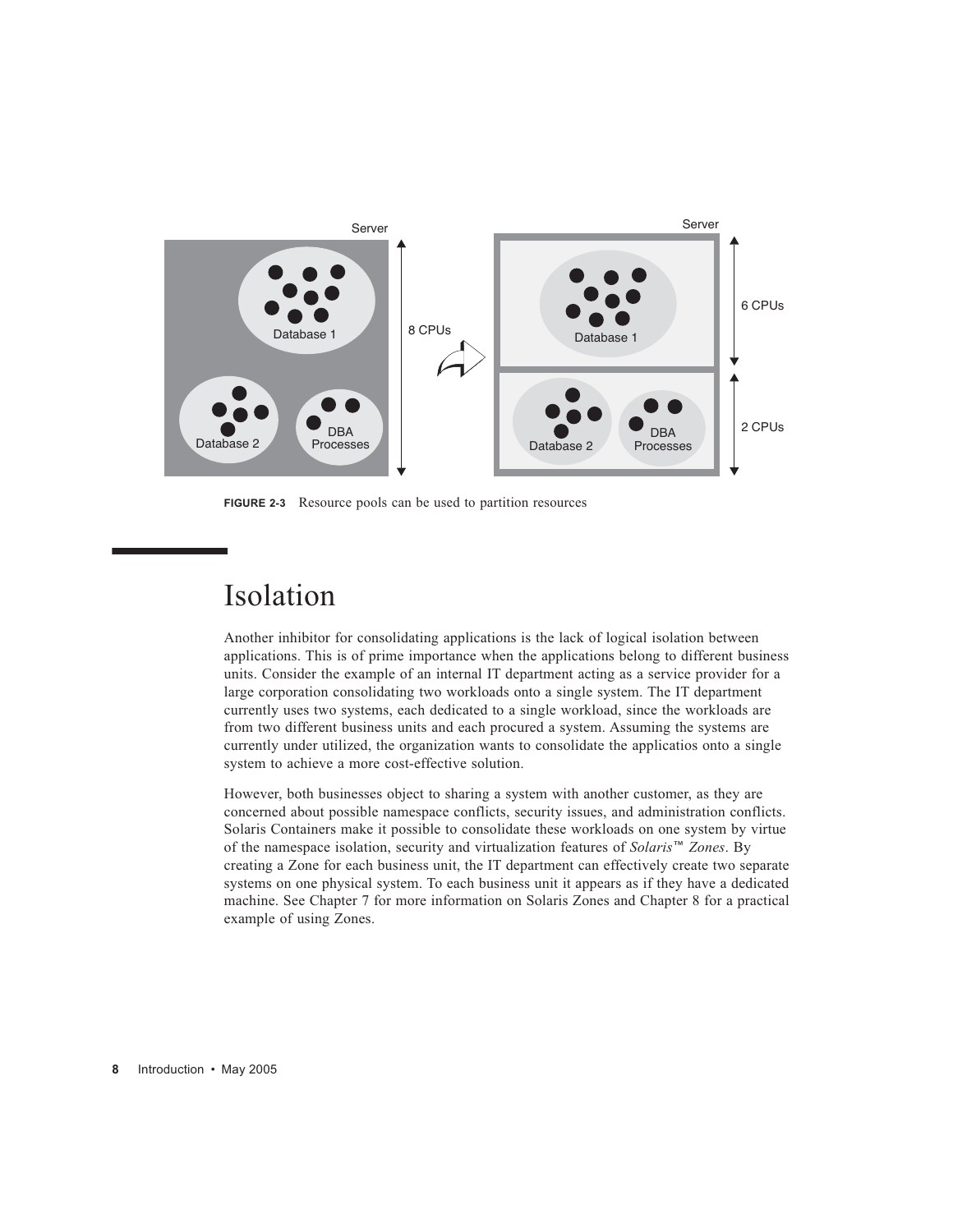

**FIGURE 2-4** Zones effectively create separate systems on one physical system

## Solaris Container Evolution

With the release of the Solaris 10 OS the Solaris Container reaches the full functionality discussed above. However, much of the functionality discussed in this document can be used in earlier Solaris OS releases. Some Solaris Containers features, such as the Fair Share Scheduler, have been available since the release of the Solaris 9 OS. Prior to that release, a fair share scheduler was available in the form of the Solaris Resource Manager 1.x unbundled software for Solaris 2.6 OS and later releases. This means that much of the functionality discussed in this document can be equally used on these earlier platforms. Appendix A contains a list of Container features and indicates the Solaris OS version in which they were first released.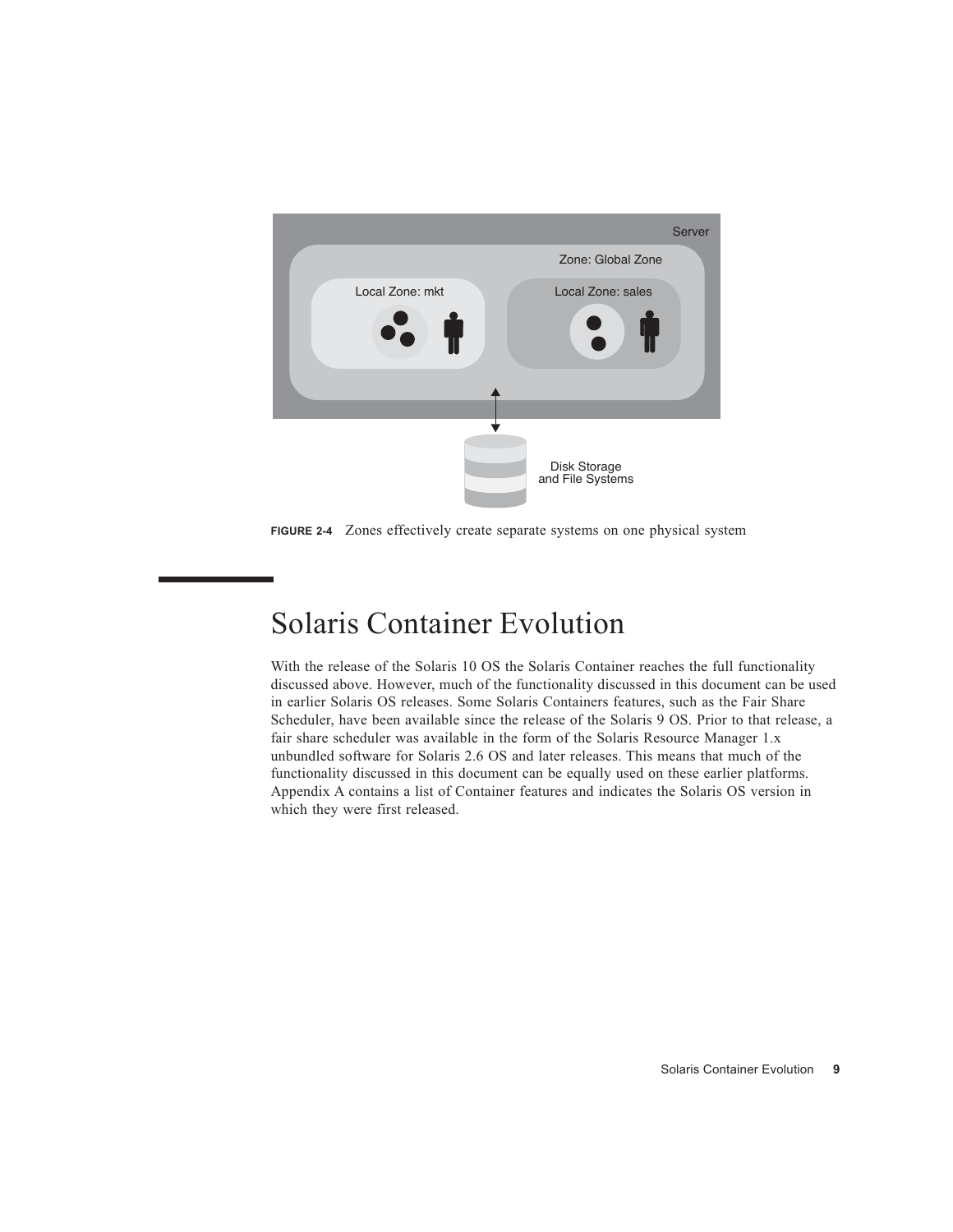## Document Approach

To see how Solaris Containers can be used for consolidating applications this paper presents several technologies that help organizations implement Solaris Containers:

- Workload management
- Resource pools
- Solaris Zones

Each of these topics is discussed in two parts: a chapter that focuses on the concepts of the feature, followed by a chapter where the feature is used in a hands-on fashion using a simplified real world example. Readers that are interested solely in the concepts can skip the example chapters. By following the steps in the example chapters readers can recreate the examples on their own systems to experiment with a particular Solaris Containers feature. All examples can run on a uniprocessor system, with the exception of the processor sets portion of the resource pools example. This requires a multiprocessor system.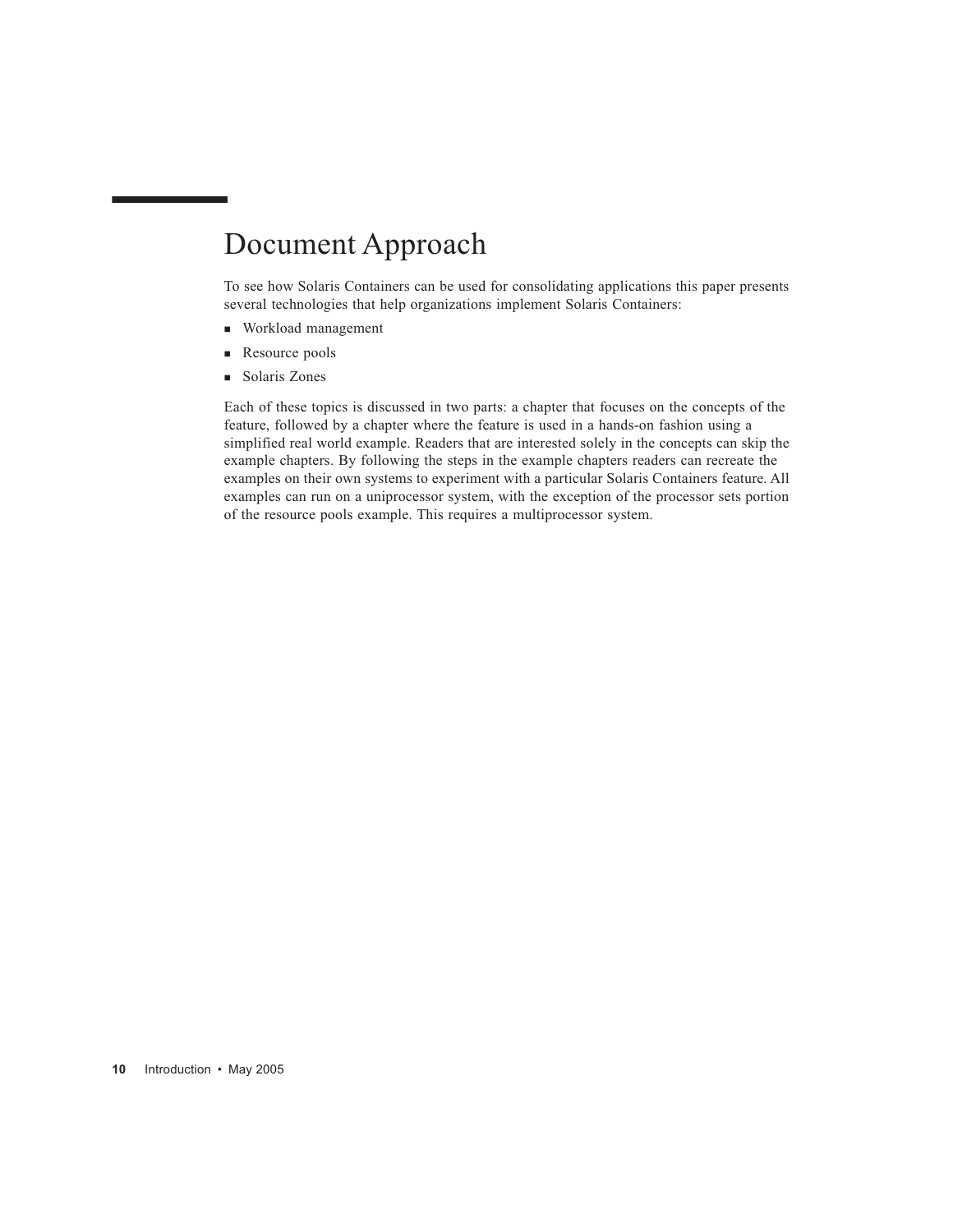## Workload Management

Running multiple applications on a single computer system without a means to control how applications use system resources can lead to unpredictable service levels. By default, the Solaris OS treats every resource request with equal priority. If there is enough of the resource available the request is granted. If the demand for the resource exceeds the total capacity available, the Solaris OS adapts by restricting access to the resource. The action taken to restrict access depends on the type of resource. For example, should demand for CPU time exceed the CPU time available, the scheduler reacts by adjusting the priorities of processes in order to change the distribution of the CPU time. The scheduler operates on threads and has no concept of applications, let alone their relative importance from a business perspective. An unimportant CPU-bound application can victimize other, more important applications by placing high demand for CPU resources on the system.

Other resources, such as the total number of processes on the system, have a fixed upper bound. Once the limit is reached, no more of this resource can be used. A runaway process that keeps creating new processes can prevent new useful work from being started. Other than specifying the system-wide upper limit, there is no way to limit the number of processes that may be created by an application or a set of applications.

What is needed is a way to control resource usage based on workloads. A *workload* is an aggregation of all processes of an application, or group of applications, that makes sense from a business perspective. Instead of managing resource usage at the process level, it should be possible to manage resource usage at the workload level. This allows the implementation of policies such as "the Sales application shall be granted at least 30% of CPU resources" as part of a service level agreement. The Solaris OS resource management features make it possible to treat workloads in this way by:

- Restricting access to specific resources
- **Offering resources to workloads on a preferential basis**
- **Isolating workloads from each other**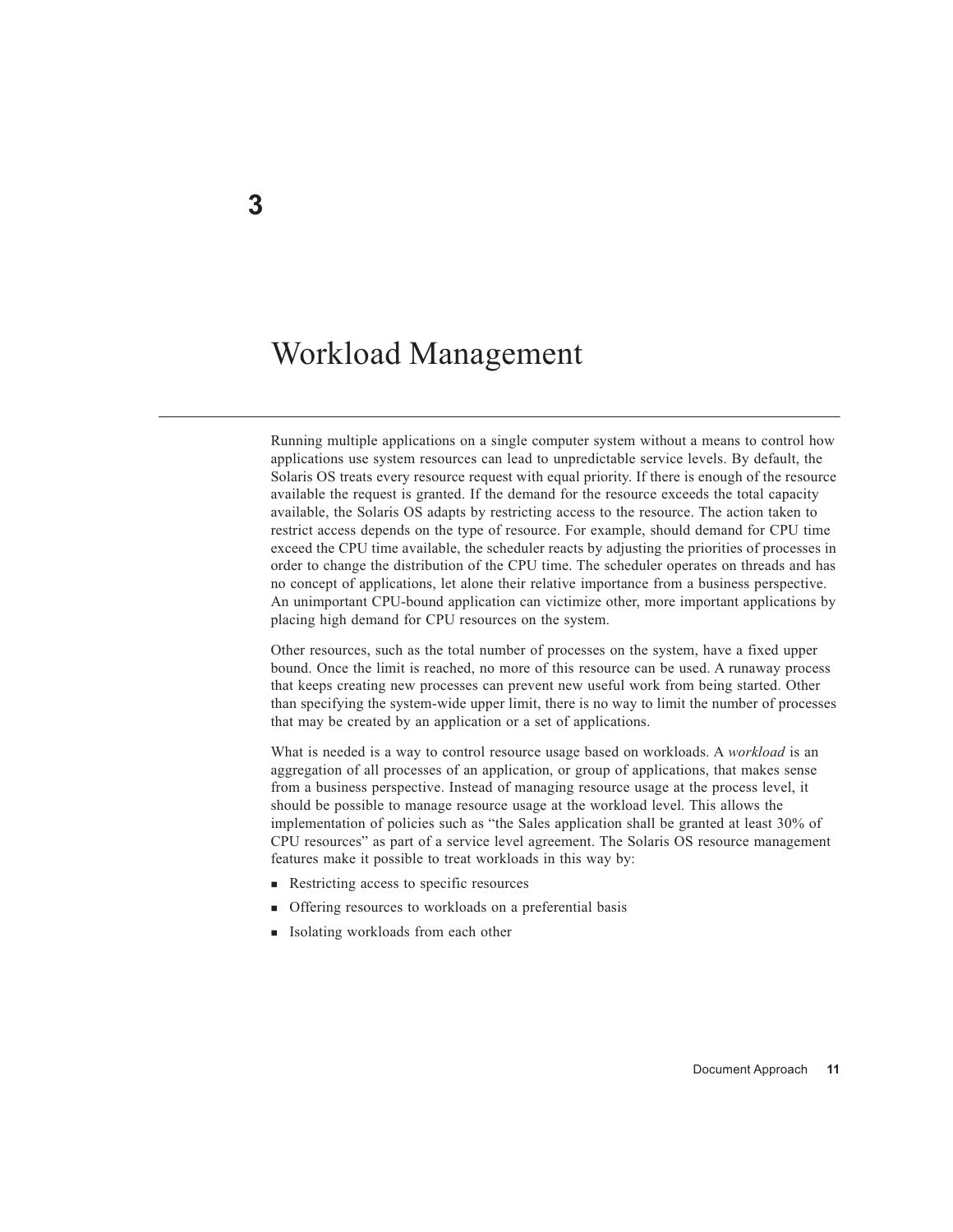The first step in managing resource usage by workloads is identifying or classifying the components, such as processes, that make up the workload. The next step is measuring the resource consumption of these workloads. Finally, by applying constraints on the use of resources the workloads can be controlled. The constraints applied follow from the policies defined for the workloads based on business requirements.

A possible policy could be that an important workload should always be granted a minimum amount of CPU time even on an overloaded system. Another policy could be that a workload is only granted access to the CPU if there are no other workloads requiring CPU resources.

## Projects

The first step in managing resource usage involves identifying the workloads running on the system. Possible approaches include identifying workloads by username or processname. While simple, this poses a challenge when multiple instances of the same application are running on the system for different workloads, such as a sales application database and a marketing application database. Unless the database application provides a way to run the instances as different users, it is imposible to attribute resource usage to a specific workload based solely on userid. In addition, aggregation of multiple related applications, such as database servers, application servers and Web servers for a business application on one system is not possible.

The Solaris OS provides a facility called *projects* to identify workloads. The project serves as an administrative tag used to group related work in a manner deemed useful by the system administrator. System administrators can, for example, create one project for the sales application and another project for the marketing application. By placing all processes related to the sales application in the sales project and the processes for the marketing application in the marketing project, the administrator can separate, and ultimately control, the workloads in a way that makes sense to the business.

A user that is a member of more than one project can run processes in multiple projects at the same time, making it possible for users to participate in several workloads simultaneously. All processes started by a process inherit the project of the parent process. As a result, switching to a new project in a startup script runs all child processes in the new project.

#### Using Projects to Define Workloads

In the example of the sales and marketing applications, the system administrator can create two new projects, one for the sales application and one for the marketing application. The application startup scripts must be modified to switch to the desired project as part of the application startup. The sales application startup script switches to the sales project, and the marketing application switches to the marketing project. This results in both applications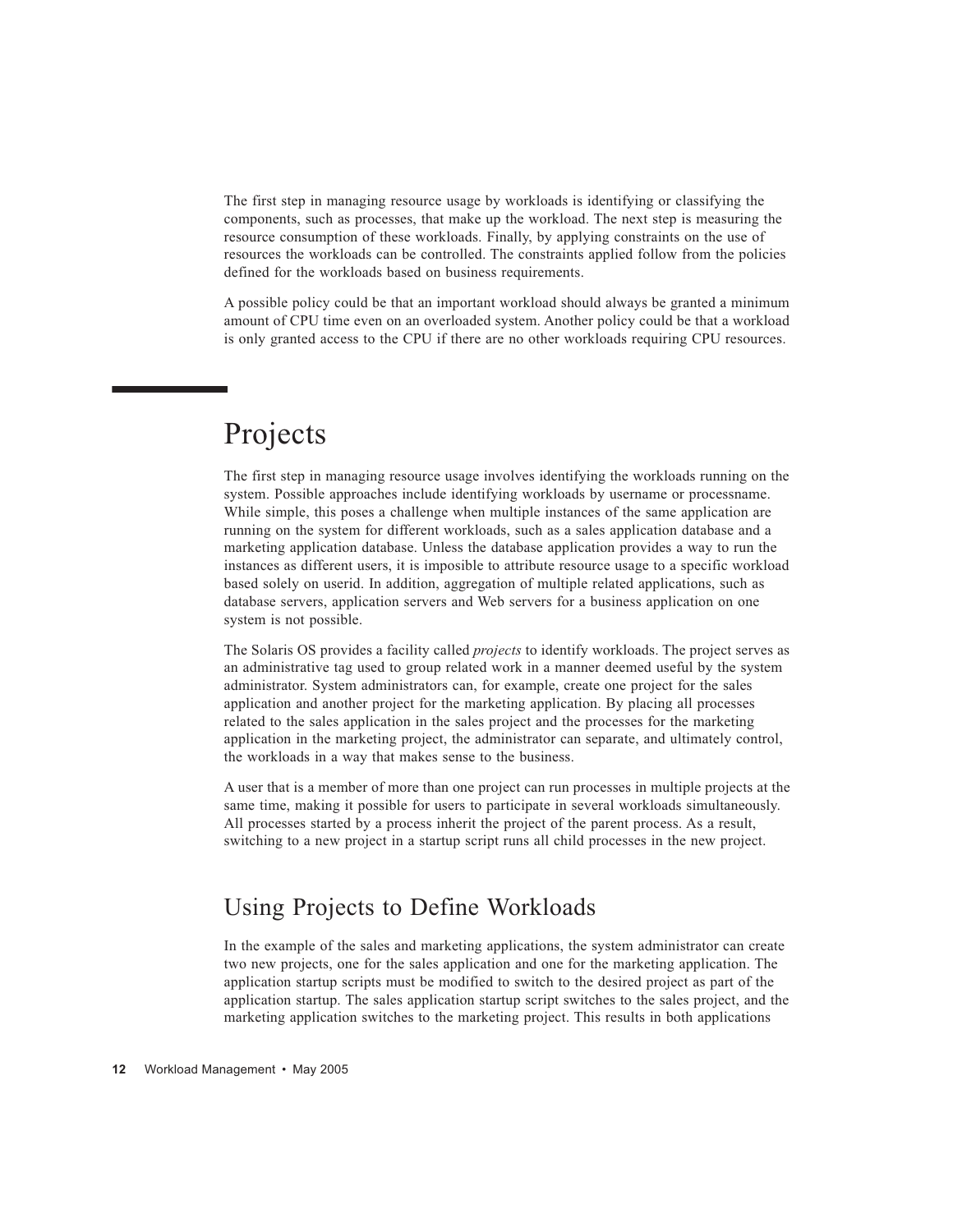running in different projects while still using the same userid. Adding another application, such as a Web server, to the sales application workload requires adding the Web server user to the sales project and modifying the Web server startup script to switch to the sales project. With the introduction of the Service Management Facility (SMF) in the Solaris 10 OS, administrators can assign the project in which to run the application or service through service properties in the SMF repository.

#### The Project Database

Projects are defined in the project database. The project database can be a local file or in a name service such as NIS or LDAP. By putting the project database in NIS or LDAP, the project definition can be shared across multiple systems. Each entry in the project database consists of the following fields:

- **name**, the name of the project
- **id**, the project's unique numerical ID
- **comment**, the description of the project
- **user list**, a list of users allowed in the project
- **group list**, a list of groups allowed in the project
- **attributes**, a list of project attributes, such as resource controls

A freshly installed system always contains a local project database /etc/project containing five standard projects:

- system, used for all system processes and daemons
- user.root, used for all processes run by root
- noproject, for processes specific to IP quality of service (IPQoS)
- default, for users not matching any other project (a catch-all project)
- group.staff, for all users in the group staff

A user or group can be a member of one or more projects. The user and group lists in the project database determine in what projects a user or group of users can execute processes. These lists can contain wildcards to allow for flexible definitions, such as 'all members of group staff excluding user bob'. Users can switch to any project of which they are a member. Until the user changes the project in which to execute a process, all processes run in the user's default project. The user and group lists only define the project(s) in which a user or group is allowed to execute processes. It does not define a default project for the user or group. The default project for a user is determined by the system at login time. See the man page for getprojent(3C) for the exact algorithm used.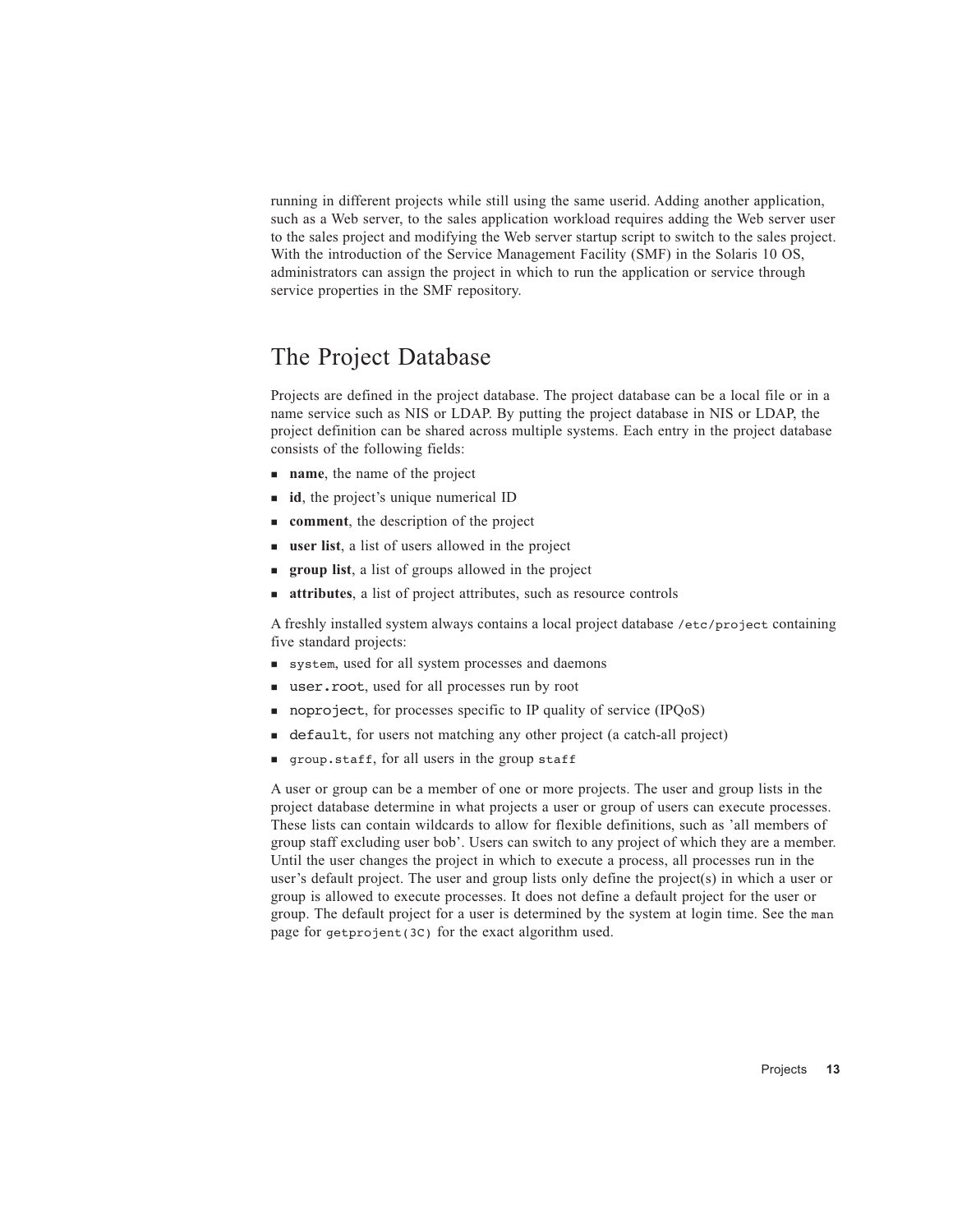#### Commands

The following commands are available to administer projects:

| Command     | <b>Description</b>                                      |
|-------------|---------------------------------------------------------|
| projadd(1M) | Adds a new project to the local project database        |
| proimod(1M) | Modifies a project entry in the local project database  |
| projdel(1M) | Deletes a project entry from the local project database |
| projects(1) | Displays project membership for a user                  |
| newtask(1)  | Switches to a project                                   |

Several standard Solaris OS commands include project related options, and can be used to view or manipulate processes based on their project membership:

| Command      | Option                   |
|--------------|--------------------------|
| id(1M)       | $-p$                     |
| ipcs(1)      | $-\mathbf{J}$            |
| pgrep(1)     | $-J$ $-T$                |
| pkill(1)     | $-J$ $-T$                |
| poolbind(1M) | $-i$ project             |
| prctl(1)     | $-i$ project             |
| priocntl(1M) | $-i$ project             |
| prstat(1M)   | $-j$ $-J$ $-k$ $-T$      |
| ps(1)        | -o projid project taskid |
| useradd(1M)  | $-p$                     |

For example, the prstat -J command lists all processes and projects on the system and displays a per project total. See the man pages for more information on these commands and the options related to projects.

## Extended Accounting

Once workloads are identified and labeled using projects, the next step in managing resource usage involves measuring workload resource consumption. While current consumption can be measured using the prstat(1M) command to obtain real-time snapshot of resource usage, it does not provide the capability to look at historical data.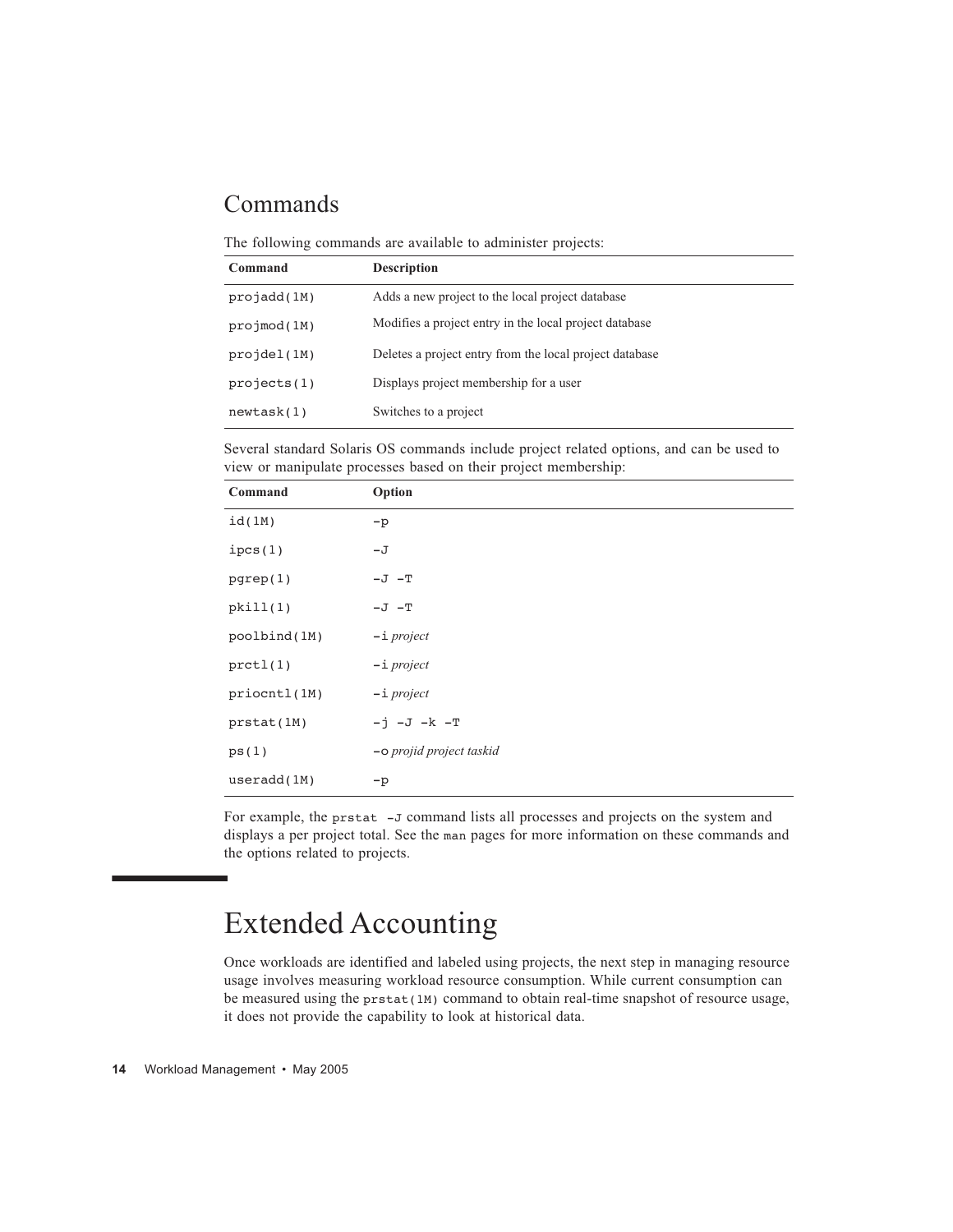The traditional accounting mechanism is process based and predates the introduction of projects. It is therefore unable to provide resource usage statistics based on workloads. The extended accounting facility allows collection of statistics at the process level, the task level or both. Accounting at the task level aggregates the resource usage of its member processes, thereby reducing the required disk space for accounting data. A *task* is a group of related processes executing in the same project as a result of a newtask(1) command. An accounting record is written at the completion of a process or task. Interim accounting records can be written for tasks, and can be used to provide accurate daily accounting for long running jobs that span multiple days.

Every process that runs in the system is associated with a project and a task. By labeling all resource usage records with the project for which the work was done, the extended accounting facility can provide data on the resource consumption of workloads. This data can be used for reporting, capacity planning or charge back schemes.

Unlike the traditional System V accounting mechanism that is based on fixed size, fixed semantic records, the extended accounting facility uses a flexible and extensible file format for accounting data. Files in this format can be read or written using the C language API provided by libexacct(3LIB). This API abstracts the accounting file and offers functions to read and write records and fields in the file without the need for knowledge of the physical layout. This makes it possible to add new record or field types to the file between releases, even during system operation, without impacting existing applications that use extended accounting files. A Perl interface for libexacct is available to ease the creation of custom reporting tools.

#### Commands

The following commands are available to administer the extended accounting facility.

| Command     | <b>Description</b>                                               |
|-------------|------------------------------------------------------------------|
| acctadm(1M) | Configure extended accounting                                    |
| wracct(1M)  | Write extended accounting records for active processes and tasks |

## The Fair Share Scheduler

Running multiple workloads on the same system can lead to a situation where one workload monopolizes CPU resources and impacts other workloads. This may result in important workloads not receiving sufficient CPU resources to complete their work. It is desirable to have a mechanism by which system administrators can prioritize access to CPU resources based on the importance of the workload.

The policy of the default scheduler in the Solaris OS is to give every process relatively equal access to CPU resources. Since it has no knowledge of workloads, the default scheduler cannot prioritize CPU allocation based on workload importance. The Solaris OS offers an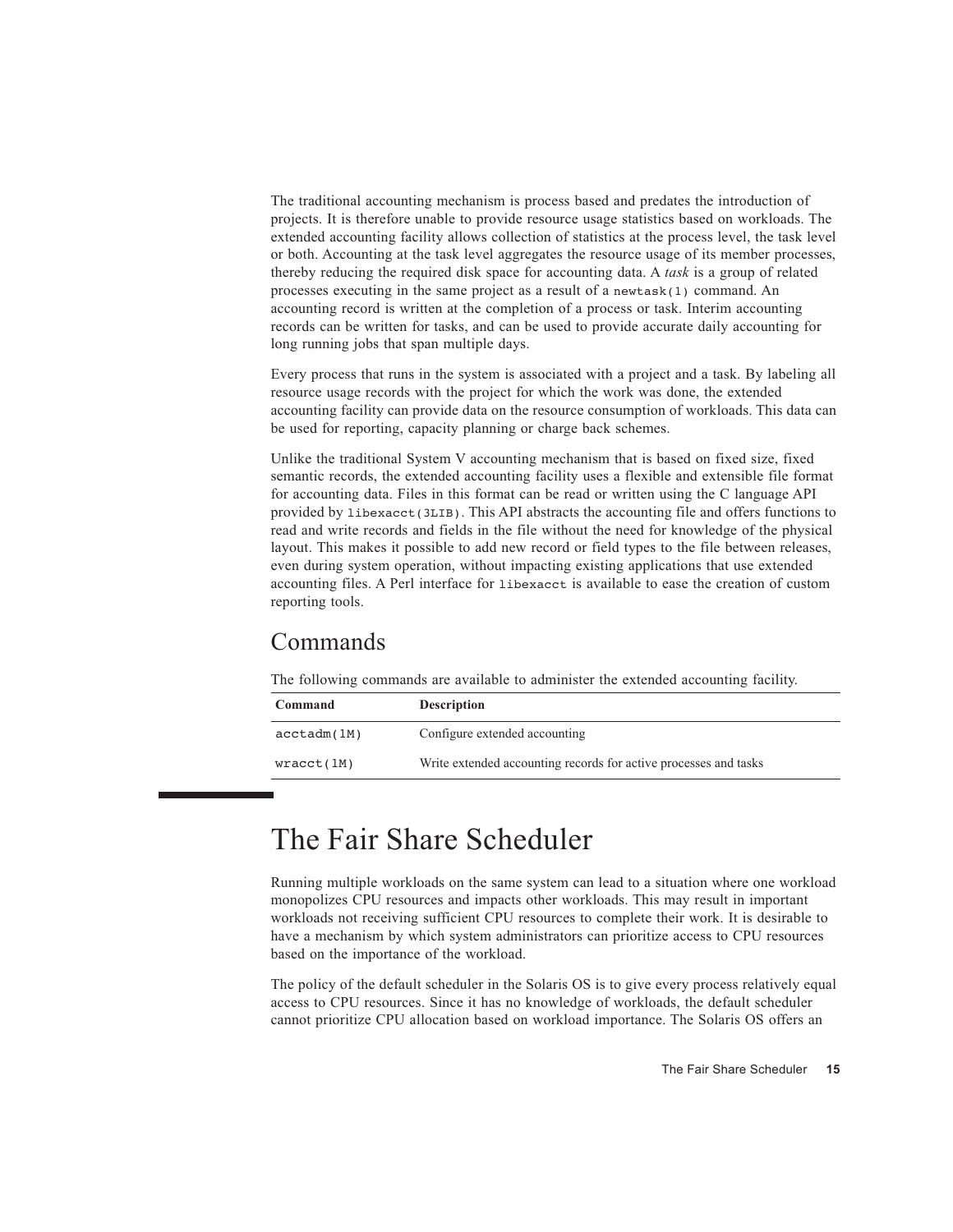alternative scheduler that is aware of workloads and can prioritize CPU allocation with respect to workload importance.

#### CPU Shares

The *Fair Share Scheduler* (FSS) controls allocation of CPU resources using *CPU shares*. The importance of a workload is expressed by the number of shares the system administrator allocates to the project representing the workload. The Fair Share Scheduler ensures that CPU resources are distributed among active projects based on the number of shares assigned to each project (Figure 3-1).

A CPU share defines a relative entitlement of the CPU resources available to a project on the system. It is important to note that CPU shares are *not* the same as CPU percentages. Shares define the *relative importance* of projects with respect to other projects. If project A is deemed twice as important as project B, project A should be assigned twice as many shares as project B. The actual number of shares assigned is largely irrelevant — two shares for project A versus one share for project B yields the same results as 18 shares for project A versus nine shares for project B. In both cases, Project A is entitled to twice the amount of CPU resources as project B. The importance of project A relative to project B can be increased by assigning more shares to project A while retaining the same number of shares for project B.



**FIGURE 3-1** The Fair Share Scheduler ensures applications get the CPU resources to which they are entitled.

**16** Workload Management • May 2005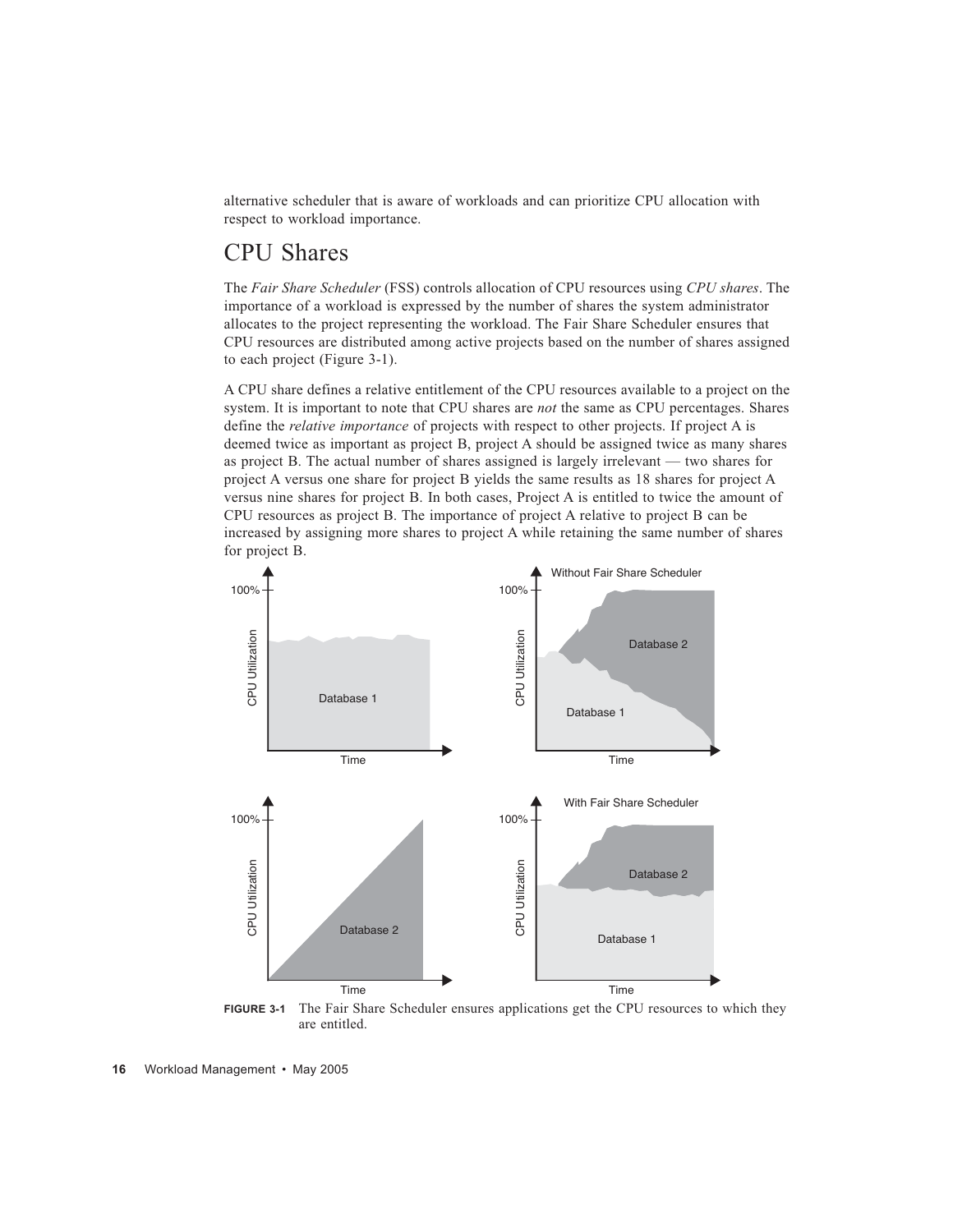The Fair Share Scheduler calculates the proportion of CPU resources allocated to a project by dividing the shares for the project by the total number of shares of active projects. An *active project* is a project with at least one process using CPU resources. Shares for idle projects, such as those without active processes, are not used in the calculations. For example, consider projects A, B and C with two, one and four shares respectively. If projects A, B and C are active, then project A is entitled to  $\frac{2}{7}$ , project B is entitled to  $\frac{1}{7}$ , and project C is entitled to  $\frac{4}{7}$  of CPU resources. If project A is idle, project B is entitled to  $\frac{1}{5}$  of CPU resources, and project C is entitled to  $\frac{4}{7}$  of CPU resources (Figure 3-2). Note that even though the actual CPU entitlement for project B and C increases, the proportion between project B and C stays the same (1:4).  $\frac{2}{7}$ , project B is entitled to  $\frac{1}{7}$  $\frac{7}{2}$  or or o resources: if project is take, project B is entitled to  $\frac{4}{5}$  of CPH resources (Figure 3.2). Note that  $\frac{1}{5}$ 

It is important to note that the Fair Share Scheduler only limits CPU usage if there is competition for CPU resources. If there is only one active project on the system, it can use 100% of CPU resources, regardless of the number of shares it holds. CPU cycles are never wasted. If a project does not use all the CPU resources it is entitled to because it has no work to do, the remaining CPU resources are distributed between other active projects.



**FIGURE 3-2** The Fair Share Scheduler distributes CPU resources among active projects based on the number of CPU shares

#### CPU Shares Configuration

CPU shares are configured through the project.cpu-shares resource control in the project database. Every project can be assigned a project.cpu-shares resource control. Projects without this resource control are assigned one share by the system. The system project is used for all system processes and daemons, and is special in that it has unlimited shares. Projects with zero shares assigned are only allowed to run when no other projects with nonzero shares are active.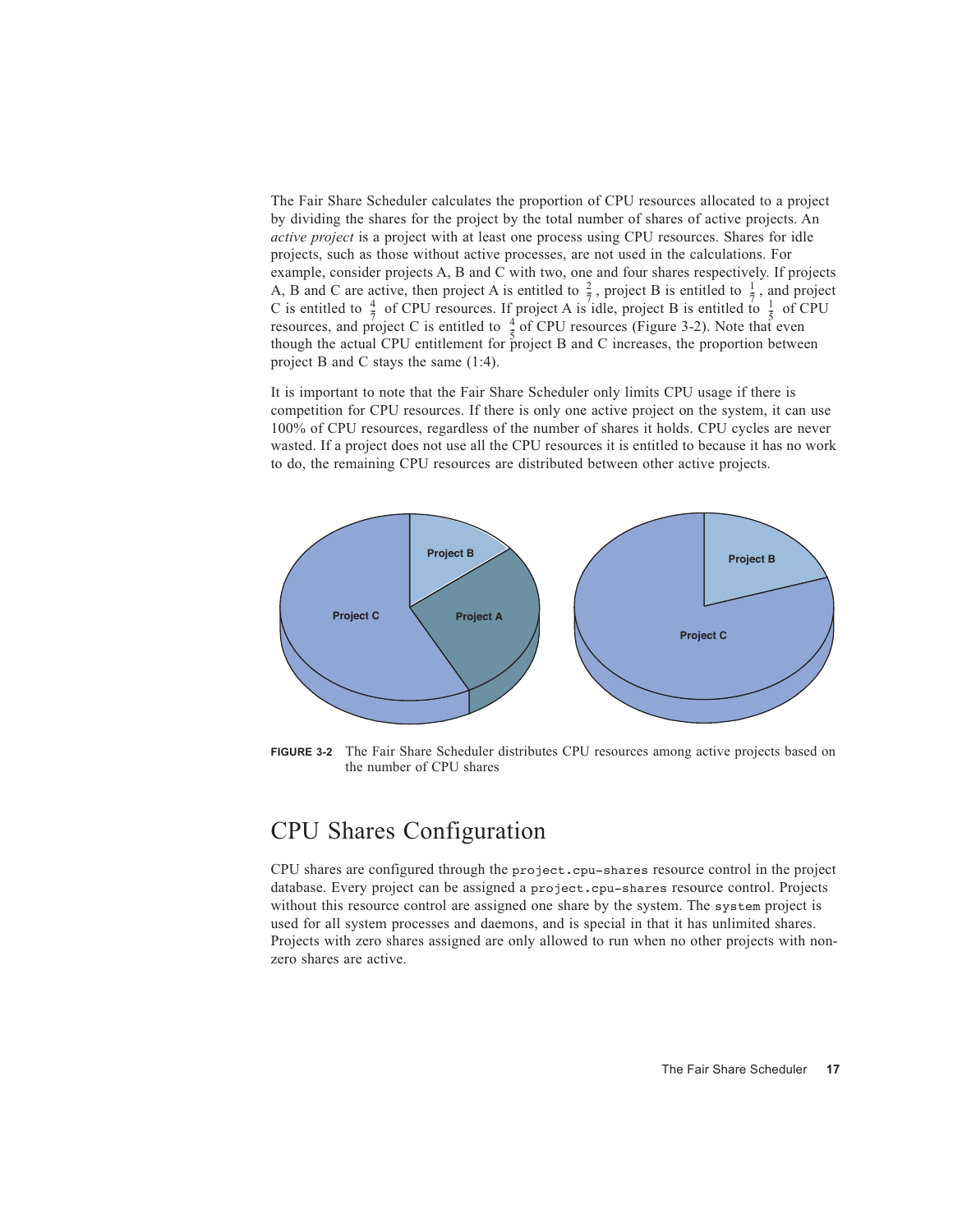Users can be a member of multiple projects and CPU usage is controlled by the number of shares of the project in which the user executes. As a result, a user can be entitled to different amounts of CPU resources at the same time. Note that a process can only be in one project at a time, so having different amounts of CPU resources at the same time means that processes owned by this user reside in different projects.

To place a CPU usage limit on a single user, create a project with the appropriate number of shares that contains only that user. This project should be the default project for this user, and the user should not be a member of any other projects to prevent the user from switching to another project.

The CPU shares can be adjusted dynamically using the prctl(1M) command. These changes are valid until the next system boot. To make the changes permanent, update the project.cpu-shares resource control in the project database.

### Resource Controls

Resource usage of workloads can be controlled by placing bounds on resource usage. These bounds can be used to prevent a workload from over-consuming a particular resource and interfering with other workloads. The Solaris OS provides a resource controls facility to implement constraints on resource consumption. This facility is an extension of the traditional UNIX resource limit facility (*rlimit*). The rlimit facility can be used to set limits on the resource usage of processes, such as the maximum CPU time used, the maximum file size, the maximum core file size, and more. However, as the rlimit facility is process-based, its use for constraining workloads is rather limited. The resource controls facility in the Solaris OS extends process-based limits by adding resource limits at the task and project level. The number of resource limits that can be set is also expanded to give system administrators more control over resource consumption by processes, tasks and projects on the system.

#### Administering Resource Controls

Resource controls are configured through the project database. The last field of the project entry is used to set resource controls. A resource control in the project entry is a name-value pair. The name denotes the type of limit, while the value is a list of attributes for the control. Multiple resource controls can be added to a single project entry by separating the resource controls with a semicolon. The list of attributes for a resource control consists of a privilege level, a threshold, and an action.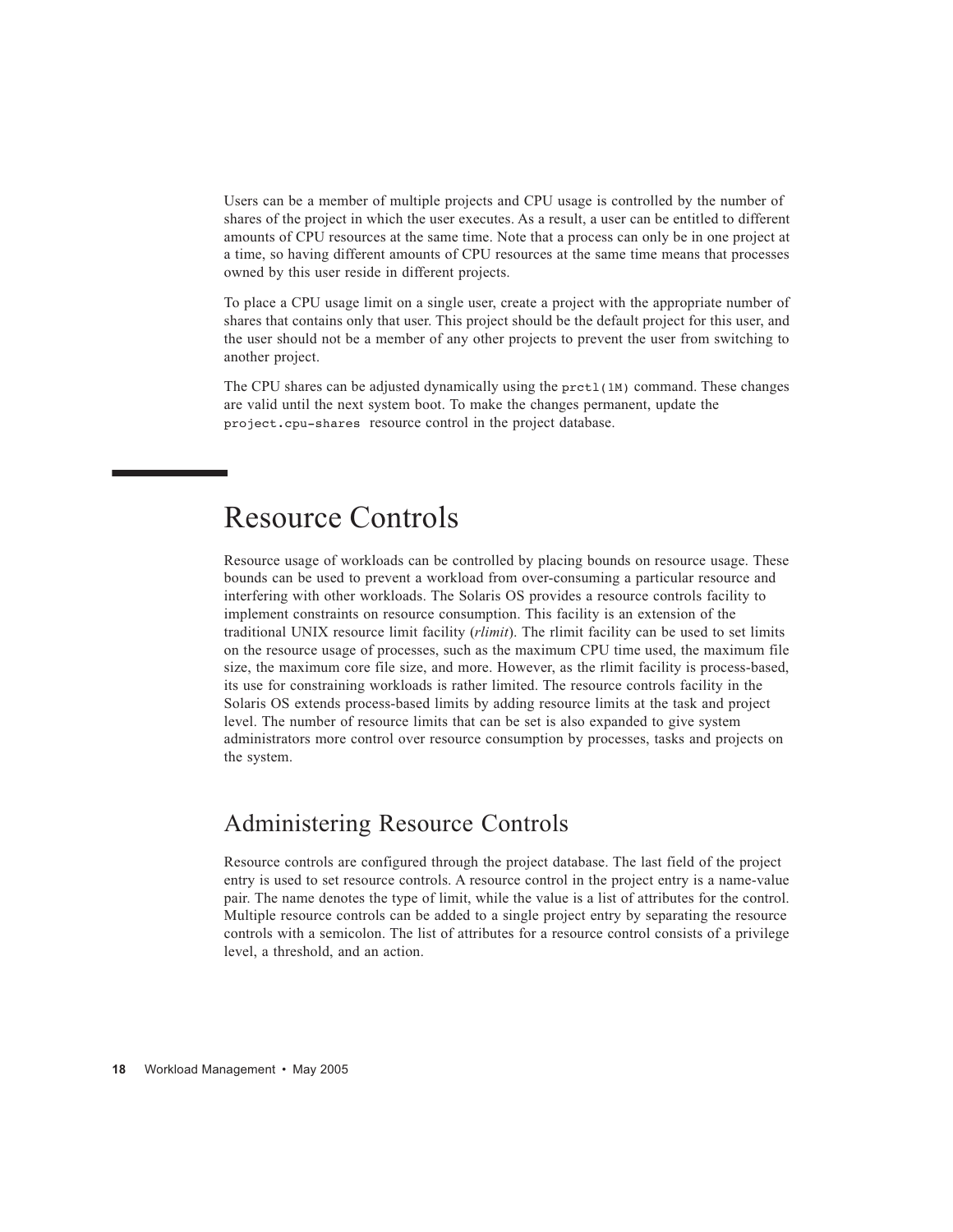The privilege level determines which users can modify the threshold value. Three privilege levels are provided:

- **basic**, the owner of the calling process can change the threshold
- **privileged**, only privileged (superuser) users can change the threshold
- **system**, the threshold is fixed for the lifetime of the operating system instance

Every resource control has at least a system value, which represents how much of the resource the current implementation of the operating system is able to provide. A resource control can have at most one basic value and any number of privileged values.

The action defines the steps to be taken when the threshold is exceeded. Three actions are possible:

- **deny**, deny resource requests for an amount that is greater than the threshold
- **signal**, send the specified signal to the process exceeding the threshold value
- **none**, perform no action when the threshold is exceeded

**Note –** Changes made in the project database are only applied when a new process, task or project starts. Existing processes, tasks and projects do not see these changes. The prctl(1M) and rctladm(1M)commands can be used to change resource controls on active entities.

#### Available Resource Controls

The following table identifies the resource controls available in the Solaris 10 OS.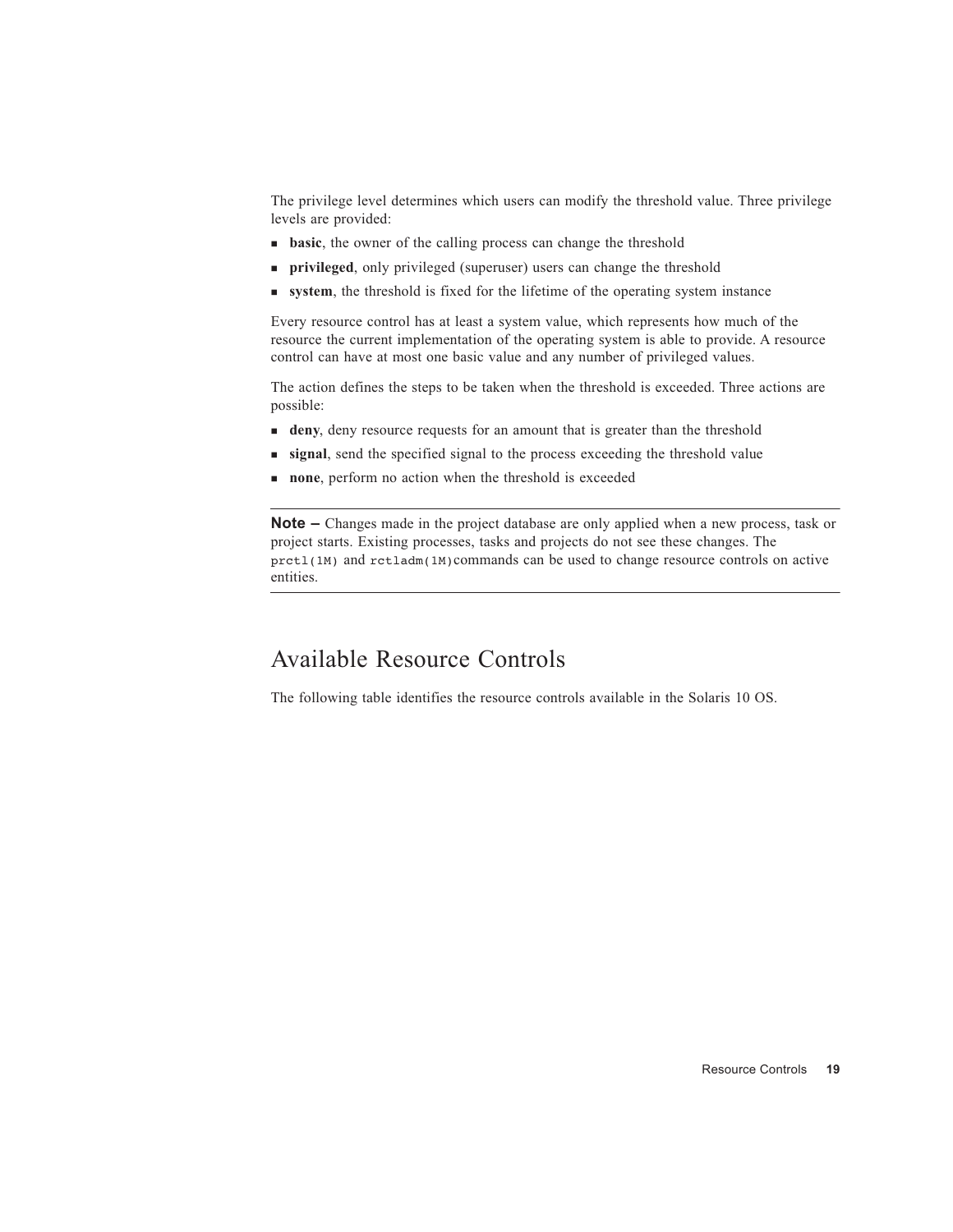| <b>Resource Control</b>          | <b>Description</b>                                                                              |  |  |  |  |
|----------------------------------|-------------------------------------------------------------------------------------------------|--|--|--|--|
| process.max-port-events          | Maximum allowable number of events per event port                                               |  |  |  |  |
| process.max-msg-messages         | Maximum number of messages on a message queue                                                   |  |  |  |  |
| process.max-msg-qbytes           | Maximum number of bytes of messages on a message queue                                          |  |  |  |  |
| process.max-sem-ops              | Maximum number of semaphore operations allowed per semop call                                   |  |  |  |  |
| process.max-sem-nsems            | Maximum number of semaphores allowed per semaphore set                                          |  |  |  |  |
| process.max-address-space        | Maximum amount of address space available to this process                                       |  |  |  |  |
| process.max-file-descriptor      | Maximum file descriptor index available to this process                                         |  |  |  |  |
| process.max-core-size            | Maximum size of a core file created by this process                                             |  |  |  |  |
| process.max-stack-size           | Maximum stack memory segment available to this process                                          |  |  |  |  |
| process.max-data-size            | Maximum heap memory available to this process                                                   |  |  |  |  |
| process.max-file-size            | Maximum file offset available for writing by this process                                       |  |  |  |  |
| process.max-cpu-time             | Maximum CPU time available to this process                                                      |  |  |  |  |
| task.max-cpu-time                | Maximum CPU time available to this task's processes                                             |  |  |  |  |
| task.max-lwps                    | Maximum number of LWPs simultaneously available to tasks's processes                            |  |  |  |  |
| project.max-contracts            | Maximum number of contracts allowed in a project                                                |  |  |  |  |
| project.max-device-locked-memory | Total amount of locked memory allowed in a project                                              |  |  |  |  |
| project.max-port-ids             | Maximum allowable number of event ports                                                         |  |  |  |  |
| project.max-shm-memory           | Total amount of shared memory allowed for a project                                             |  |  |  |  |
| project.max-shm-ids              | Maximum number of shared memory IDs allowed for a project                                       |  |  |  |  |
| project.max-msg-ids              | Maximum number of message queue IDs allowed for a project                                       |  |  |  |  |
| project.max-sem-ids              | Maximum number of semaphore IDs allowed for a project                                           |  |  |  |  |
| project.max-crypto-memory        | Total amount of kernel memory that can be used by libpkcs11 for hardware<br>crypto acceleration |  |  |  |  |
| project.max-tasks                | Maximum number of tasks allowable in a project                                                  |  |  |  |  |
| project.max-lwps                 | Maximum number of LWPs simultaneously available to a project                                    |  |  |  |  |
| project.cpu-shares               | Number of CPU shares granted to a project for use with the FSS                                  |  |  |  |  |
| zone.max-lwps                    | Maximum number of LWPs simultaneously available to zone's processes                             |  |  |  |  |
| zone.cpu-shares                  | Number of CPU shares granted to a zone for use with the FSS                                     |  |  |  |  |

**20** Workload Management • May 2005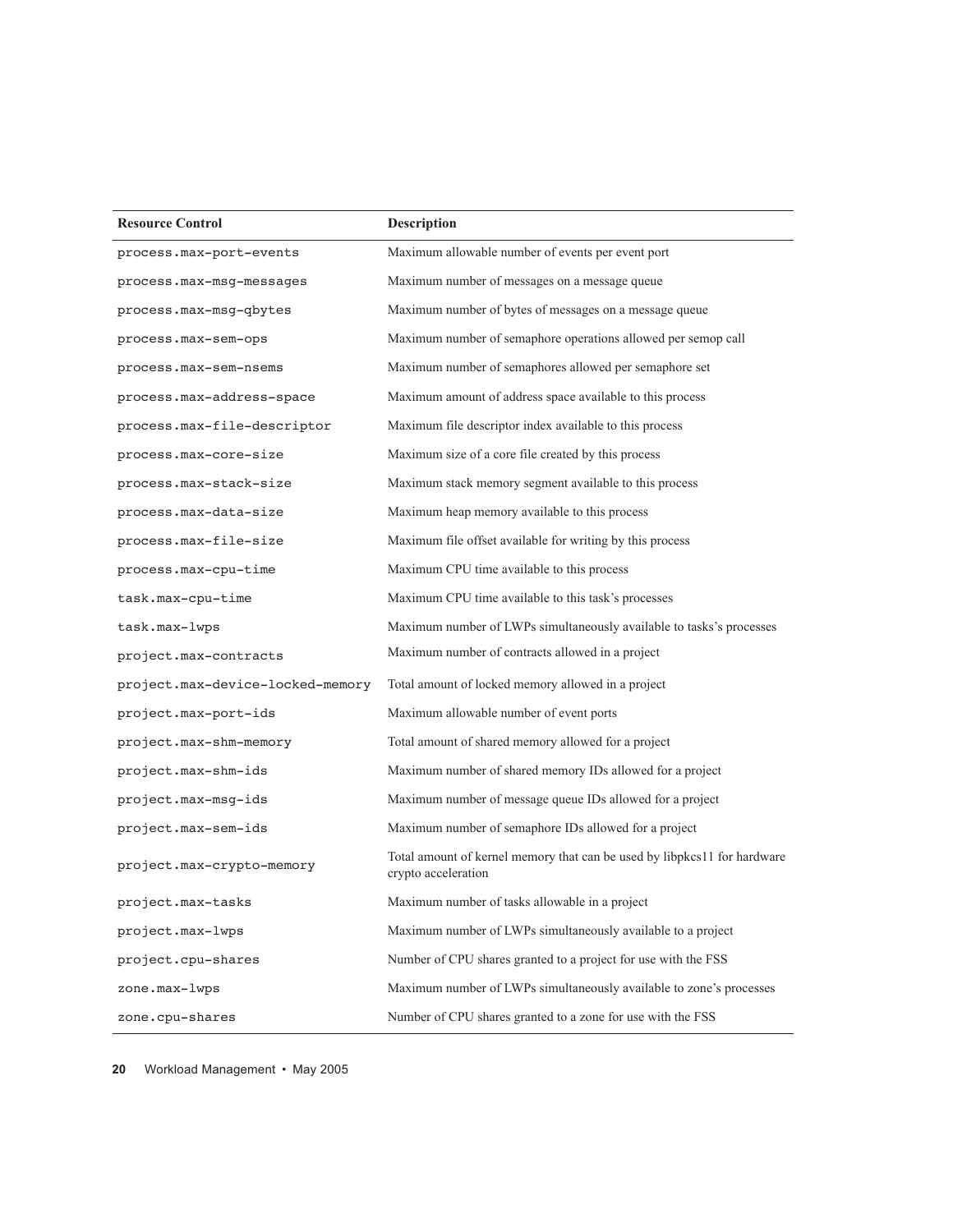### Determining Thresholds

The resource consumption of processes is often unknown, so choosing a useful and safe threshold for a resource control can be a difficult task. Selecting an arbitrary threshold can lead to unexpected application failure modes. While some required information could be extracted from extended accounting information, there is a simpler way. The resource controls facility provides a global log action that sends a message to syslog when a threshold is exceeded.

First, a resource control with the threshold value to be verified must be set. The action should be set to 'none' to ensure the resource is not denied if the threshold is exceeded. This allows the process to run unconstrained. Next, the global syslog action for the resource control must be enabled. When the application exceeds the threshold for that resource control, a message that the resource control threshold has been exceeded is logged to syslog. By changing the threshold until the warning no longer appears during *normal* use of the application, a reasonable setting for the resource control can be determined. After determining the value for the resource control, the action should be changed to 'deny', to ensure the threshold is enforced by the system.

#### Commands

The following commands are available for administering resource controls. More information can be found in the man pages for each command.

| Command     | <b>Description</b>                                                 |
|-------------|--------------------------------------------------------------------|
| prctl(1M)   | Get or set resource controls on a running process, task or project |
| rctladm(1M) | Display or modify global state of system resource controls         |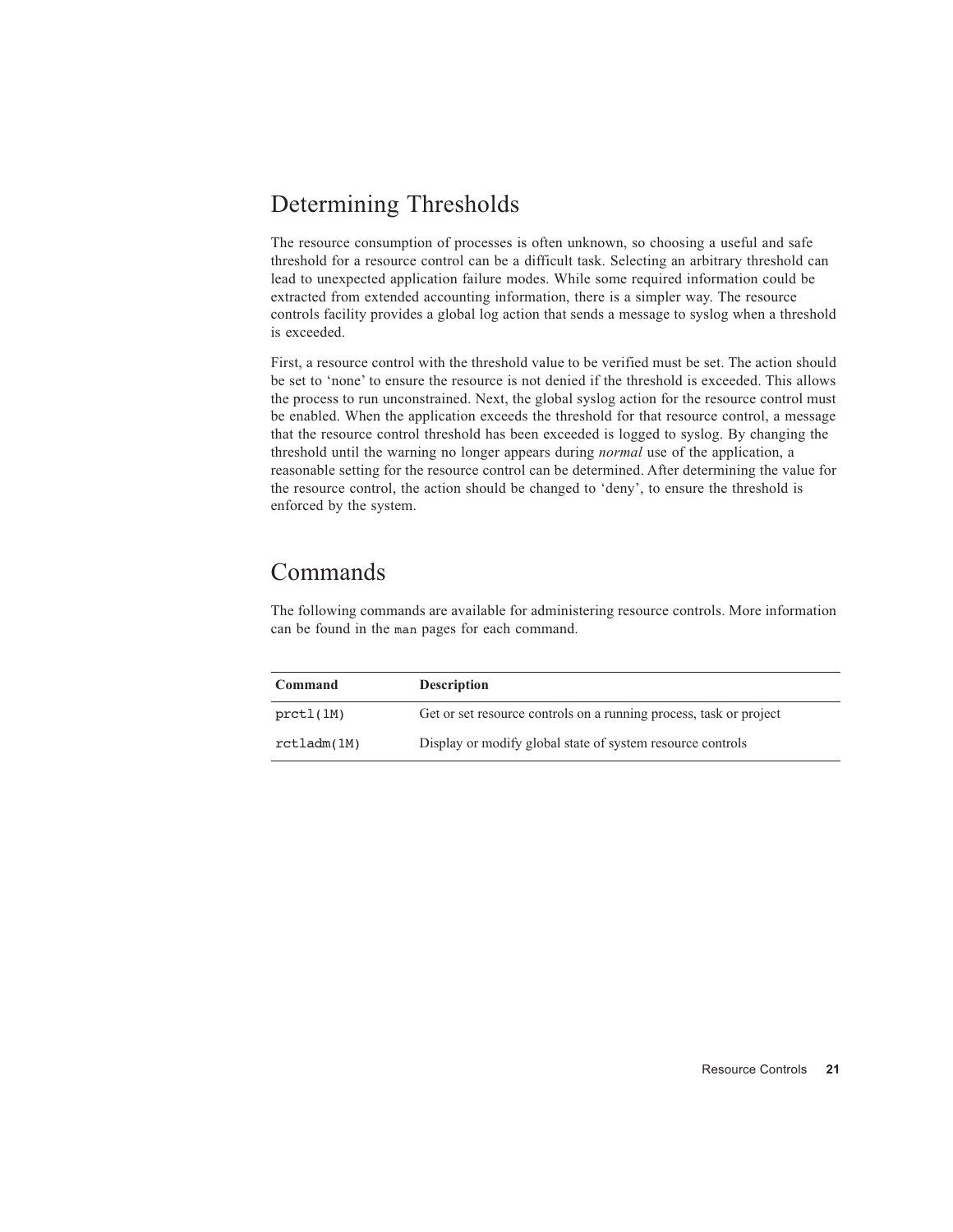## Managing Workloads — An Example

## Introduction

To demonstrate the concepts explained in the previous chapter, this chapter uses the Solaris OS resource management facilities to manage workloads on an example system. The system is shared by several business units and is running two workloads: two database instances, one for a marketing application and one for a sales application.

A project is defined for each workload, enabling the Fair Share Scheduler to be used to manage CPU allocation between the workloads. A resource control is added to limit the amount of shared memory for each workload. To account for all activity of the oracle user that is not related to either of these workloads, a third project is created. This project is the default project for the oracle user.

## Requirements

The following minimum requirements are needed to run this example:

- Oracle 9i media (version 9.2.0.1.0)
- 6 GB disk space for the Oracle binaries and databases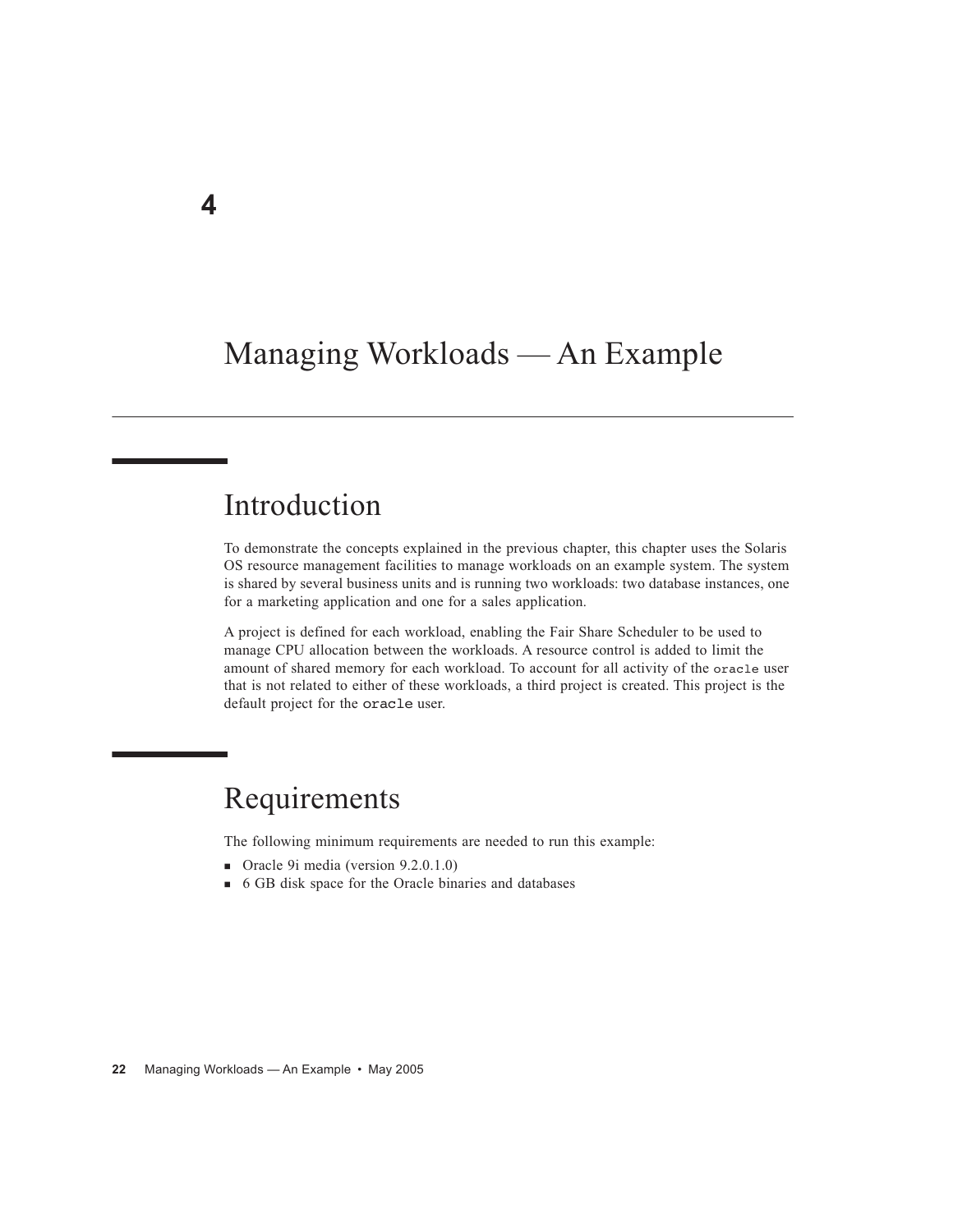## Defining the Projects

To keep things simple, a local /etc/project database is used. The project entry in the /etc/nsswitch.conf file should be defined as follows:

```
# cat /etc/nsswitch
...
project: files
...
```
By convention, Oracle instances are run as the user oracle in group dba. As a result, the group dba and user oracle are created:

```
# groupadd dba
# mkdir -p /export/home
# useradd -g dba -d /export/home/oracle -m -s /bin/bash oracle
```
A project named group.dba is created to serve as the default project for the user oracle. The system uses the rules described in the getprojent(3C) man page to determine the default project when a user logs in. Since the default group of user oracle is the dba group, the group.<groupname> rule matches and the group.dba project is set as the default project for user oracle. A comment describing the project is added using the -c option:

```
# projadd -c "Oracle default project" group.dba
```
The id(1M) command can be used to verify the default project for the oracle user:

```
# su - oracle
$ id -p 
uid=100(oracle) gid=100(dba) projid=100(group.dba)
$ exit
```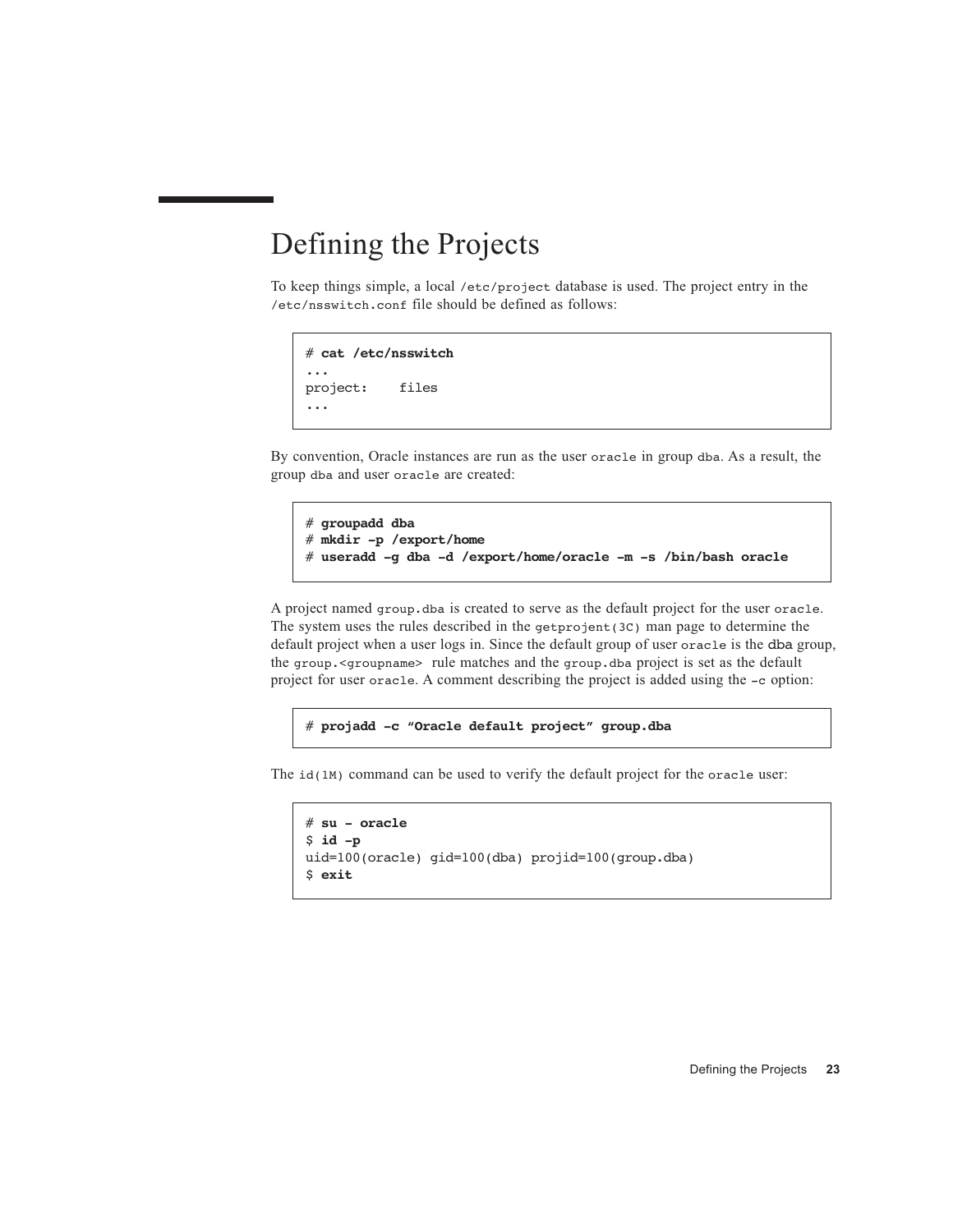To manage each Oracle instance as a separate workload, a project is created for each Oracle instance to run in: project ora\_mkt for the marketing Oracle instance, and project ora\_sales for the sales Oracle instance.

# **projadd -c "Oracle Marketing" -U oracle ora\_mkt** # **projadd -c "Oracle Sales" -U oracle ora\_sales**

The -U oracle option specifies that the oracle user is allowed to run processes in these projects. Once these steps are complete, the /etc/project file contains the following information:

```
# cat /etc/project
system:0::::
user.root:1::::
noproject:2::::
default:3::::
group.staff:10::::
group.dba:100:Oracle default project:::
ora_mkt:101:Oracle Marketing:oracle::
ora_sales:102:oracle Sales:oracle::
```
The first five projects are projects that are created during system installation. Note that the system assigned project IDs for the last three projects since they were not explicitly specified on the projadd command.

#### System V IPC Resource Controls

The System V IPC resource limits in the Solaris 10 OS, such as the maximum shared memory size, are no longer set in the /etc/system file, but instead are project resource controls. As a result, a system reboot is not longer required to put changes to these parameters in effect. This also allows system administrators to set different values for different projects. A number of System V IPC parameters are obsolete with the Solaris 10 OS, simply because they are no longer necessary. The remaining parameters have more reasonable defaults to enable more applications to work out-of-the-box, without requiring these parameters to be set. The following table identifies the values recommended by the Oracle Installation Guide and the corresponding Solaris OS resource controls.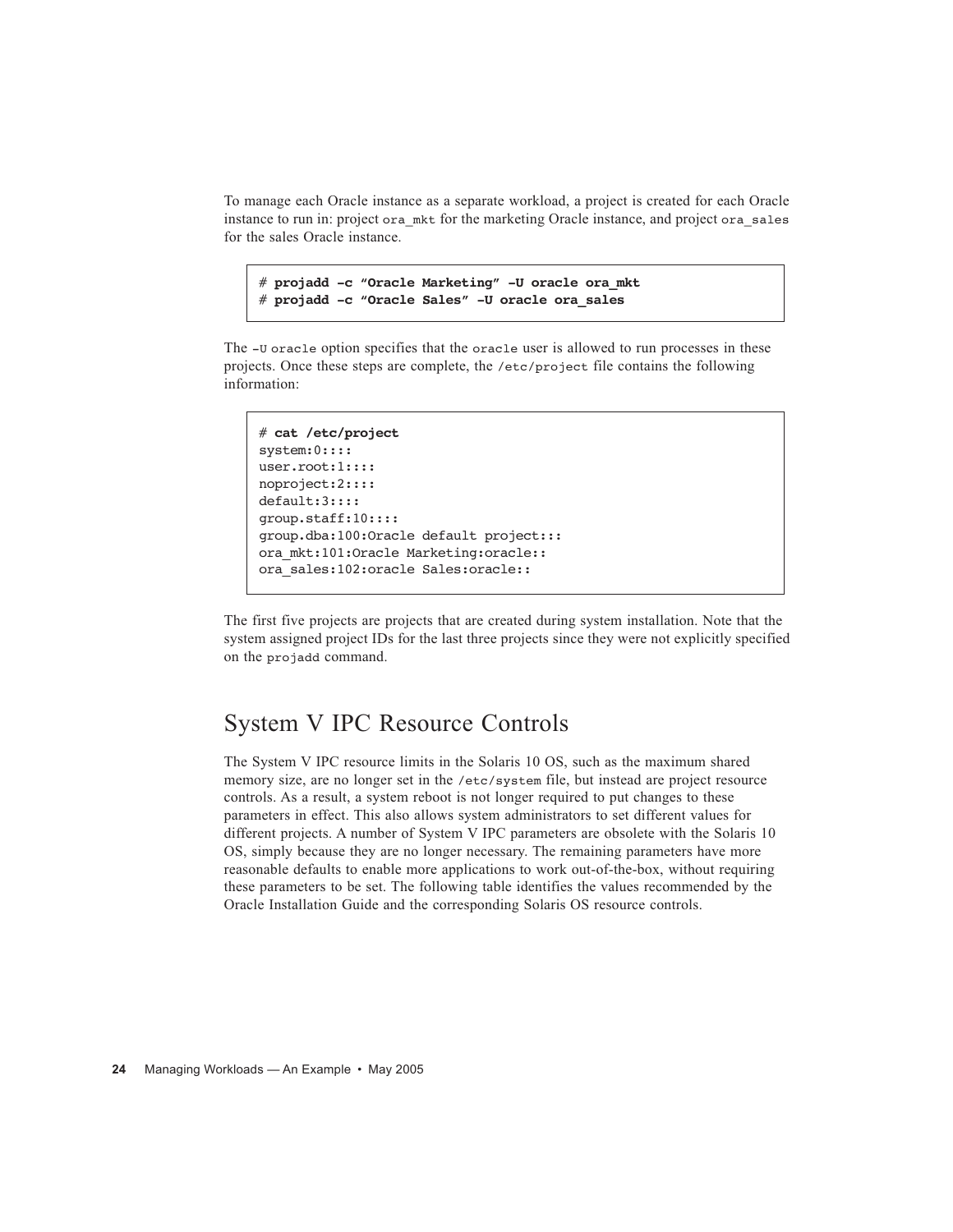| Parameter |                                 | Oracle<br>Recommendation | <b>Resource Control</b> | <b>Default Value</b> |
|-----------|---------------------------------|--------------------------|-------------------------|----------------------|
| SEMMNI    | (semsys: seminfo semmni)        | 100                      | project.max-sem-ids     | 128                  |
|           | SEMMNS (semsys: seminfo semmns) | 1024                     | obsolete                |                      |
|           | SEMMSL (semsys:seminfo semmsl)  | 256                      | project.max-sem-nsems   | 512                  |
|           | SHMMAX (shmsys: shminfo shmmax) |                          | project.max-shm-memory  | 1/4 physical memory  |
|           | SHMMIN (shmsys: shminfo shmmin) | $\mathbf{1}$             | obsolete                |                      |
|           | SHMMNI (shmsys: shminfo shmmni) | 100                      | project.max-shm-ids     | 128                  |
|           | SHMSEG (shmsys: shminfo shmseq) | 10                       | obsolete                |                      |

Since the default values are higher than Oracle recommended values, the only resource control that must be set is project.max-shm-memory. To set the maximum shared memory size to 2 GB, add the project.max-shm-memory=(privileged, 2147483648, deny) resource control to the last field of the project entries for the three Oracle projects.

```
# projmod -sK "project.max-shm-memory=(privileged,2G,deny)" group.dba
# projmod -sK "project.max-shm-memory=(privileged,2G,deny)" ora_mkt
# projmod -sK "project.max-shm-memory=(privileged,2G,deny)" ora_sales
```
Once these steps are complete, the /etc/project file should contain the following. Note that changes are shown in italics.

```
# cat /etc/project
system:0::::
user.root:1::::
noproject:2::::
default:3::::
group.staff:10::::
group.dba:100:Oracle default project:::project.max-shm-
memory=(privileged,2147483648,deny)
ora_mkt:101:Oracle Marketing:oracle::project.max-shm-memory=(privileged,2147483648,deny)
ora_sales:102:oracle Sales:oracle::project.max-shm-memory=(privileged,2147483648,deny)
```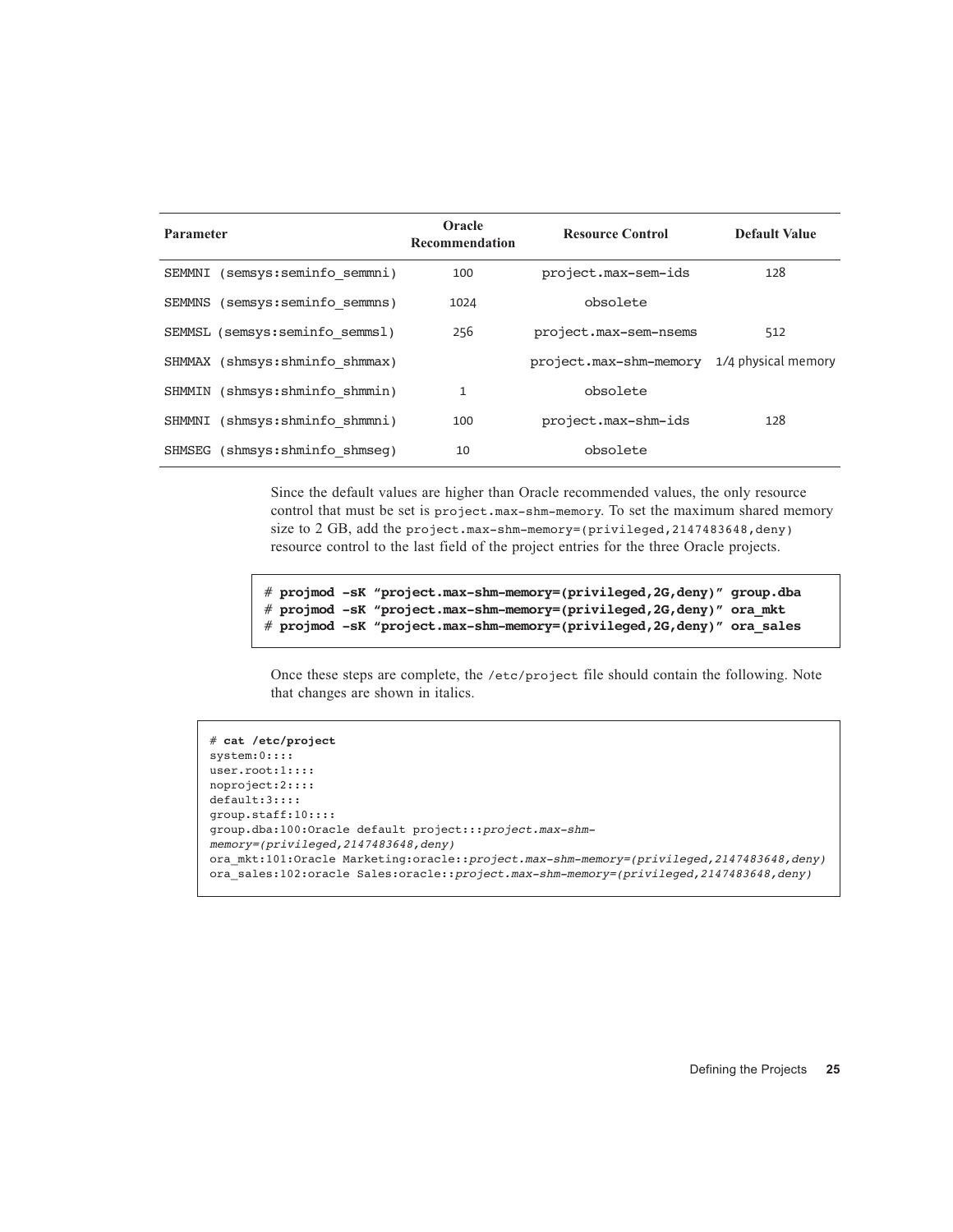To verify that the resource control is active, the  $id(1M)$  and  $pret(1)$  commands can be used.

```
# su - oracle
$ id -p
uid=100(oracle) gid=100(dba) projid=100(group.dba)
$ prctl -n project.max-shm-memory -i process $$
process: 5754: -bash
NAME PRIVILEGE VALUE FLAG ACTION 
RECIPIENT
project.max-shm-memory
        privileged 2.00GB - deny
```
Logging in as the oracle user creates a new task in the group.dba project, causing the entry in the project database to be read and the resource control to be set. As can be seen in the fifth line of output from the prtcl command, a resource control limiting the maximum shared memory size for the project to 2 GB is present.

## Installing Oracle and Creating the Databases

Oracle installation consists of a series of steps, including software installation and the creation of smf(5) services for the Oracle instances. The procedure for installing Oracle is described in Appendix B on page 91.

In this example, a directory /u01 with at least 6 GB of free space is required for the Oracle software and databases. A simple database is created for each workload. These databases are created using the procedure described in Appendix C on page 93. Use the database identifiers listed in the table below.

| <b>Database</b> | Database Identifier (ORACLE SID) |
|-----------------|----------------------------------|
| Marketing       | <b>MKT</b>                       |
| Sales           | <b>SALES</b>                     |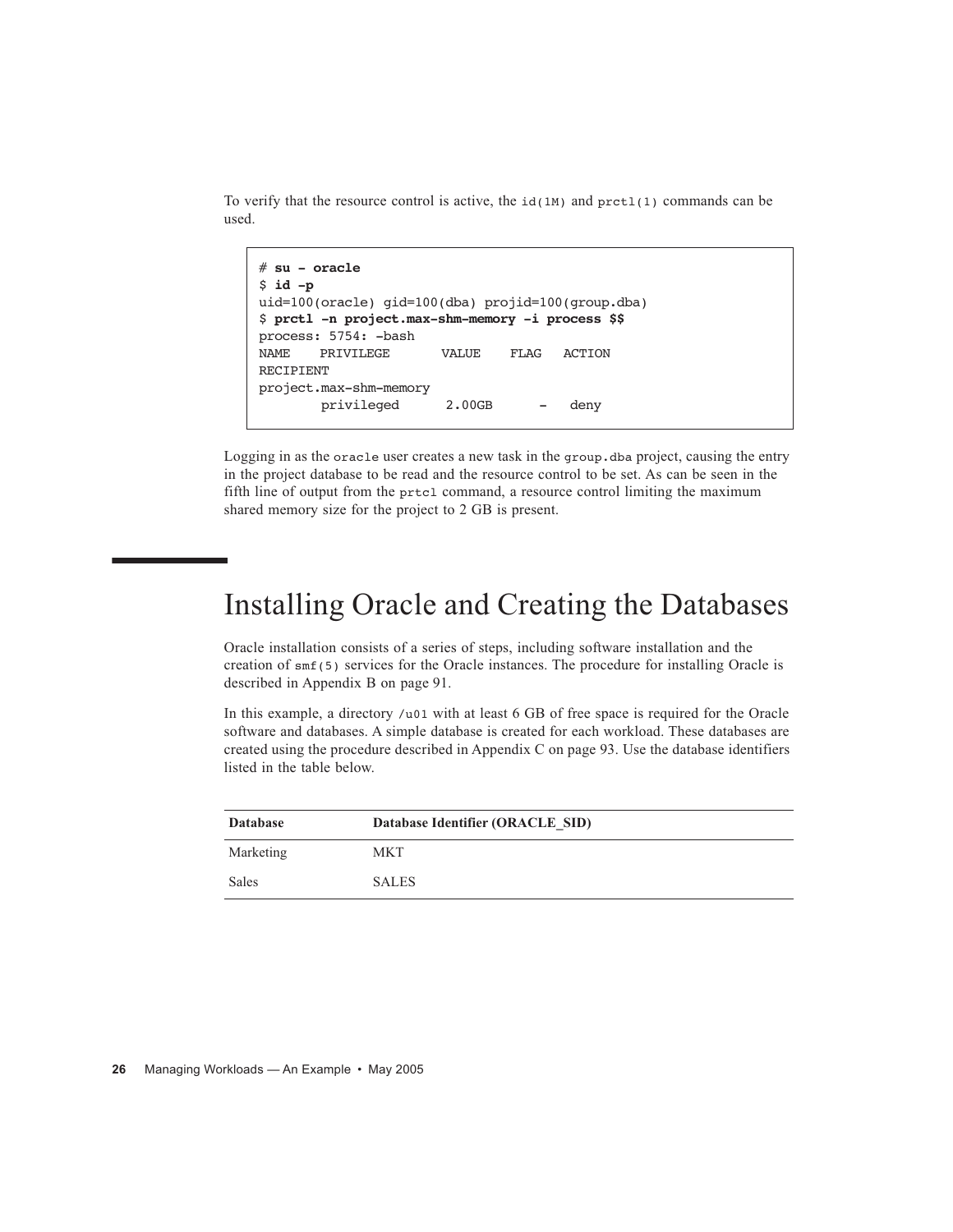## Running Oracle Instances in Different Projects

The Oracle instances must run in separate projects in order to control them as separate entities using the Solaris Resource Manager. The processes of the marketing database instance should run in project ora\_mkt, and the processes of the sales database instance should run in the ora\_sales project. Since the Oracle provided start scripts are not projectaware, the processes of both instances run in the default project of the Oracle user group.dba. To run the instances in different projects, the Oracle start scripts must be made project-aware by issuing /usr/bin/newtask -p ora\_sales as part of the startup of the sales database instance. This moves the current process and its childeren to the ora\_sales project.

The Service Management Facility (SMF) in the Solaris 10 OS replaces the traditional way of managing application startup and shutdown through run control scripts. SMF uses a concept called *services* to accomplish this task. An SMF service consists of a set of methods and properties that describe service behavior. Examples of methods include the start and stop methods that  $\text{smf}(5)$  calls to start or stop the service. Properties are used to describe the service, such as dependencies on other required services, the user to run the service as, and the project in which to run the service. Through a set of smf(5) commands, services can be managed in a consistent manner. See the *System Administration Guide: Basic Administration* for more information on the Service Management Facility.

To run the example Oracle database instances in separate projects, two simple SMF services must be created: a salesdb service and mktdb service.

The service for the sales database is created by importing the manifest for the service into the SMF repository. By convention, manifests for site-specific services are placed in the directory /var/svc/manifest/site. A manifest is an XML file that defines service properties and methods. One of the properties of an SMF service is the user under which the service should run. In this example, the user is oracle. The project in which the service should run is also a service property. In this example, the project is ora\_sales. The relevant part of the manifest is shown below. The full manifest for the sales database and marketing database services can be found in Appendix D on page 95.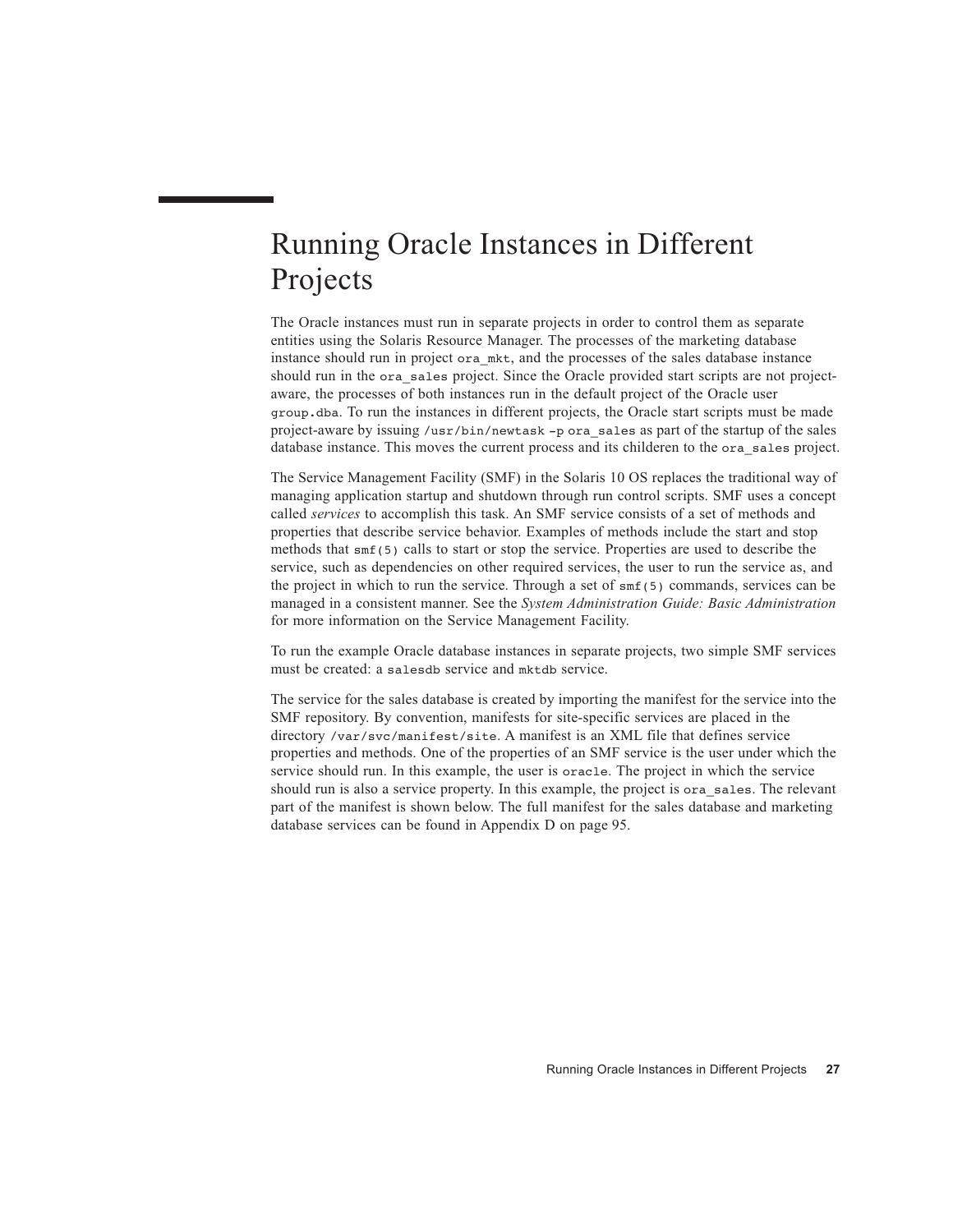```
# cd /var/svc/manifest/site
# cat salesdb.xml
[...]
         <exec_method
                  type='method'
                  name='start'
                  exec='/u01/app/method/ora start SALES'
                  timeout_seconds='0'>
                  <method_context
                          project='ora_sales'>
                          <method_credential user='oracle' />
                  </method_context>
        </exec_method>
[...]
```
The project attribute of the method\_context element determines the project in which the service runs. The user attibute of the method\_credential element determines the user under which the service runs. The manifest for the marketing database service is equivalent except that its project attibute is set to ora\_mkt.

The start and stop methods for both services are implemented in a single shell script (/u01/app/method/ora). The start method calls the script with start as the first argument, while the stop method calls the script with stop as the first argument. The Oracle database identifier is passed as the second argument.

```
# cat /u01/app/method/ora
#!/bin/sh
#
# Usage: ora 'start' | 'stop' db_id
#
ORACLE_SID=$2
ORACLE_HOME=/u01/app/oracle/product/9.2.0.1.0
export ORACLE_SID ORACLE_HOME
case "$1" in
                'start')
                  $ORACLE_HOME/bin/sqlplus "/ as sysdba" <<START_EOF
startup
START_EOF
                  ;;
                 'stop')
                  $ORACLE_HOME/bin/sqlplus "/ as sysdba" <<STOP_EOF
shutdown immediate
STOP_EOF
                 ;;
esac
e^{x}it 0
```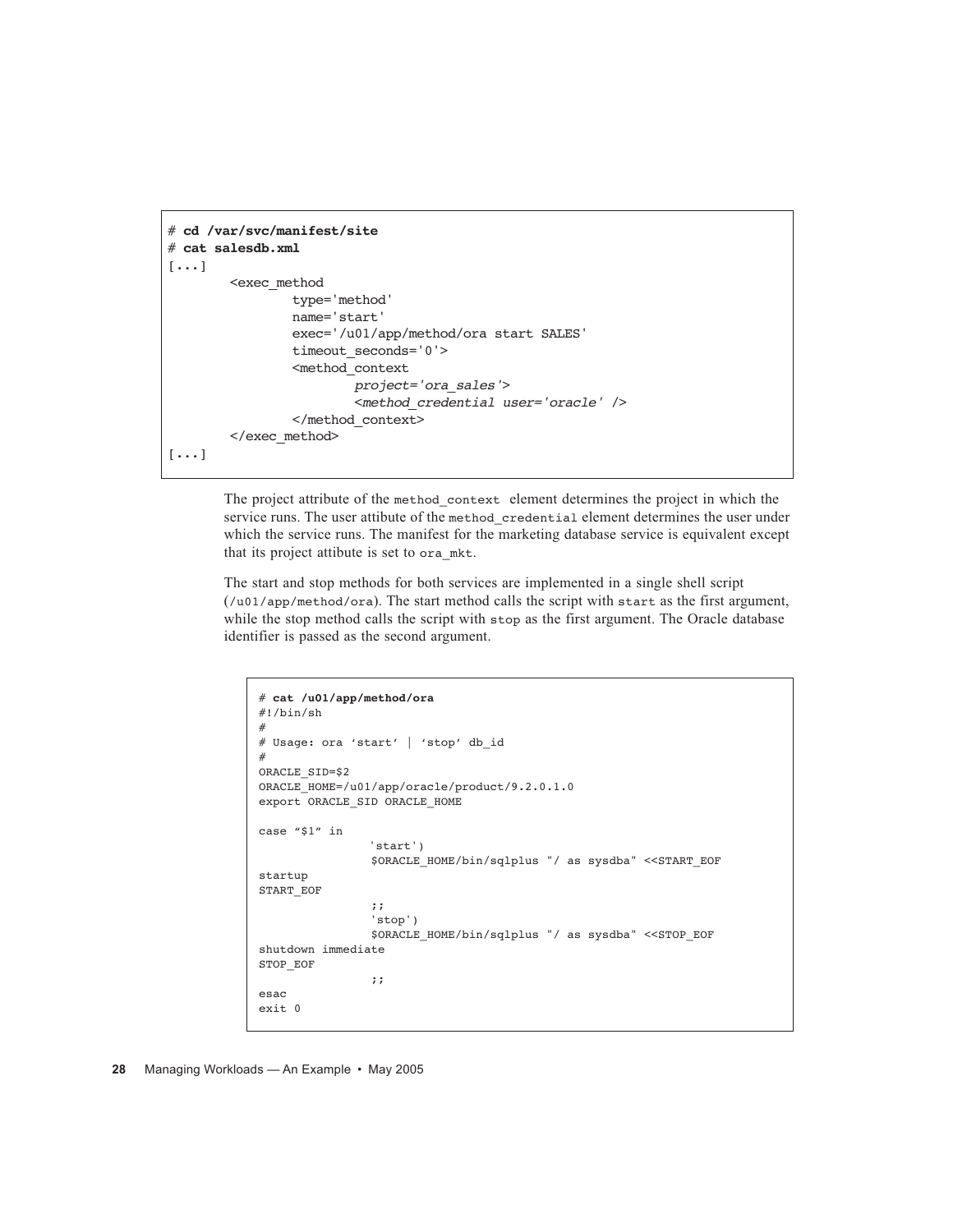The services are created by importing the manifest and subsequently enabling the services. Note that enabling a service implies a start of the service. The  $ps(1)$  command can be used to verify the intances are running in different projects.

```
# svccfg import salesdb.xml
# svccfg import mktdb.xml
# svcadm enable salesdb
# svcadm enable mktdb
# ps -u oracle -o user,project,comm
    USER PROJECT COMMAND
  oracle ora_sales ora_lgwr_SALES
  oracle ora_sales ora_smon_SALES
  oracle ora_mkt ora_smon_MKT
  oracle ora_sales ora_pmon_SALES
  oracle ora_sales ora_dbw0_SALES
  oracle ora_mkt ora_ckpt_MKT
  oracle ora_sales ora_ckpt_SALES
  oracle ora_mkt ora_lgwr_MKT
  oracle ora_mkt ora_pmon_MKT
  oracle ora_mkt ora_dbw0_MKT
  oracle ora_sales ora_reco_SALES
   oracle ora_mkt ora_reco_MKT
```
The processes for the marketing database instance run in the ora\_mkt project, the processes for the Sales database instance run in the ora\_sales project.

## Controlling CPU Consumption

Now that the Oracle instances are running in different projects, the Fair Share Scheduler can be used to control CPU consumption by the instances. Because the Fair Share Scheduler is not the default scheduler, it must be enabled using the dispadmin(1M) command:

# **dispadmin -d FSS**

The dispadmin command configures the Fair Share Scheduler (FSS) as the default scheduler to be enabled on the next reboot. It is possible to change to the Fair Share Scheduler without a reboot by moving all processes in the TS scheduler class and the  $init(1M)$  process to the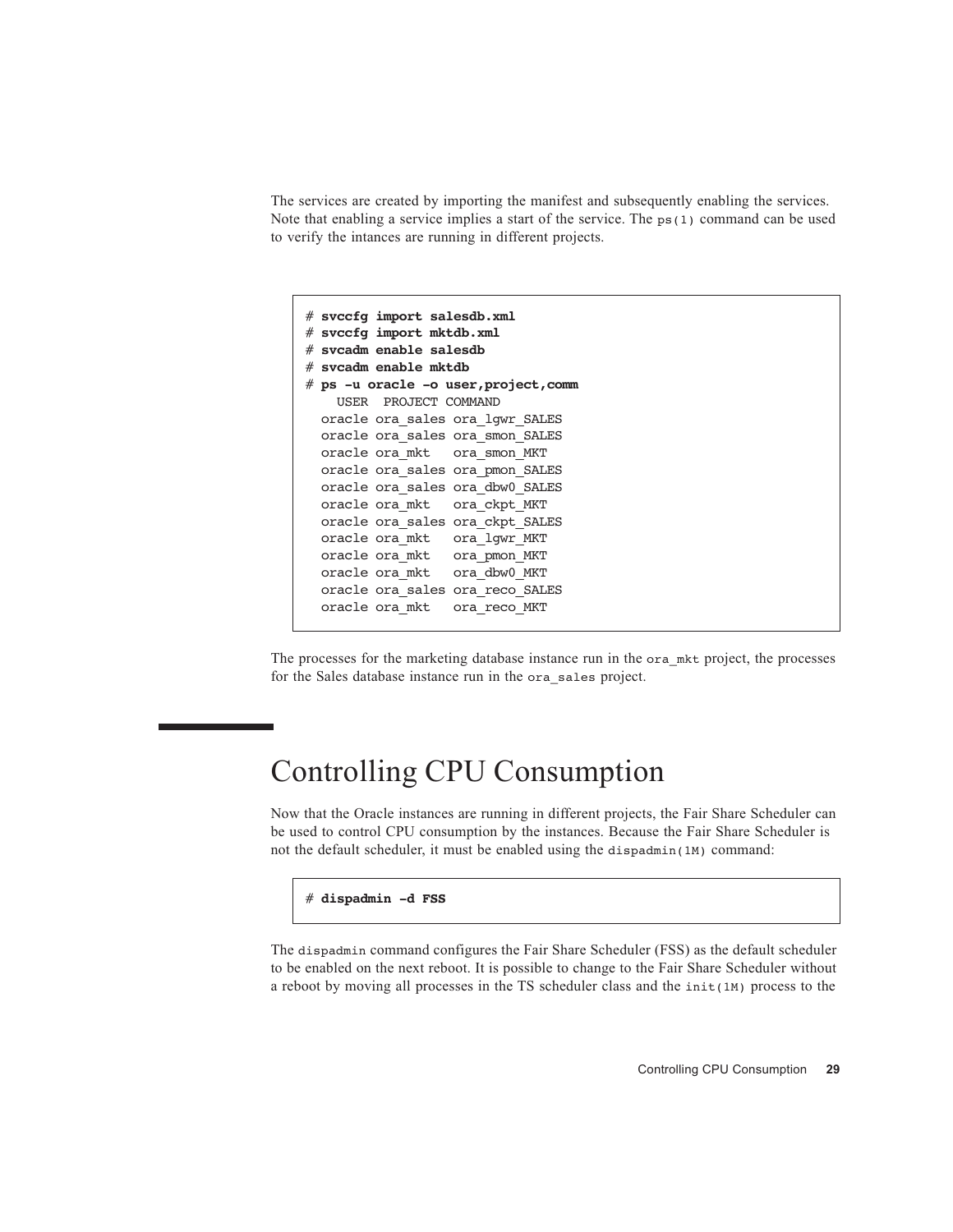FSS scheduler class using the prioct1(1M) command. This change persists only until the next reboot, and the dispadmin -d FSS command is required to make the change permanent.

```
# priocntl -s -c FSS -i class TS
# priocntl -s -c FSS -i pid 1
```
The change of the scheduler class can be verified using the  $ps(1)$  command with the  $-cafe$ options. In the output below, the fourth column (marked CLS) shows that the Fair Share Scheduler (FSS) is now the scheduler for the processes:

| $#$ ps $-cafe$ |              |              |         |    |                 |                                |
|----------------|--------------|--------------|---------|----|-----------------|--------------------------------|
| UID            | <b>PID</b>   | PPID         | CLS PRI |    | STIME TTY       | TIME CMD                       |
| root           | 0            | 0            | SYS     | 96 | Dec 01 ?        | $0:01$ sched                   |
| root           | $\mathbf{1}$ | 0            | FSS     | 29 | Dec 01 ?        | $0:00$ /etc/init -             |
| root           | 2            | 0            | SYS     | 98 | Dec 01 ?        | $0:00$ pageout                 |
| root           | 3            | 0            | SYS     | 60 | Dec 01 ?        | 9:45 fsflush                   |
| root           | 556          | $\mathbf{1}$ | FSS     | 29 | Dec 01 ?        | $0:00$ /usr/lib/saf/sac -t 300 |
|                |              |              |         |    |                 |                                |
| oracle         | 1967         | $\mathbf{1}$ | FSS     |    | $29$ 11:03:35 ? | $0:00$ ora dbw $0$ MKT         |
| oracle         | 1971         | 1            | FSS     |    | 29 11:03:36 ?   | 0:00 ora ckpt MKT              |
| oracle 2002    |              | $\mathbf{1}$ | FSS     |    | 29 11:03:47 ?   | 0:01 ora smon SALES            |
| oracle 1973    |              | $\mathbf{1}$ | FSS     |    | 29 11:03:36 ?   | 0:01 ora smon MKT              |
| oracle 1965    |              | $\mathbf{1}$ | FSS     |    | 29 11:03:35 ?   | $0:00$ ora pmon MKT            |
| oracle 1996    |              | $\mathbf{1}$ | FSS     |    | 29 11:03:46 ?   | 0:00 ora dbw0 SALES            |
| oracle 1975    |              | $\mathbf{1}$ | FSS     |    | 29 11:03:36 ?   | $0:00$ ora reco MKT            |
| oracle 1998    |              | $\mathbf{1}$ | FSS     |    | 29 11:03:47 ?   | 0:00 ora lgwr SALES            |
| oracle         | 1969         | 1            | FSS     |    | 29 11:03:36 ?   | $0:00$ ora $1$ gwr MKT         |
| oracle 2000    |              | $\mathbf{1}$ | FSS     |    | 29 11:03:47 ?   | 0:00 ora ckpt SALES            |
| oracle 1994    |              | 1            | FSS     |    | 29 11:03:46 ?   | 0:00 ora pmon SALES            |
| oracle 2004    |              | $\mathbf{1}$ | FSS     |    | 29 11:03:47 ?   | $0:00$ ora reco SALES          |
|                |              |              |         |    |                 |                                |

The final step involves assigning CPU shares to the projects to control CPU consumption. Assuming that the sales database is twice as important as the marketing database, and should therefore be entitled to twice the amount of CPU resources, the number of CPU shares for the ora\_sales project is set to twice the number of shares for the ora\_mkt project. The other projects are assumed to be less important, and their shares remain at system assigned default values. To give the ora\_sales and ora\_mkt projects a higher proportion of CPU resources with respect to these projects, the CPU shares are chosen to be much larger than those for the other projects. These values entitle the ora\_sales project to twenty times more CPU resources than the group.dba project, and twice as many as the ora\_mkt project.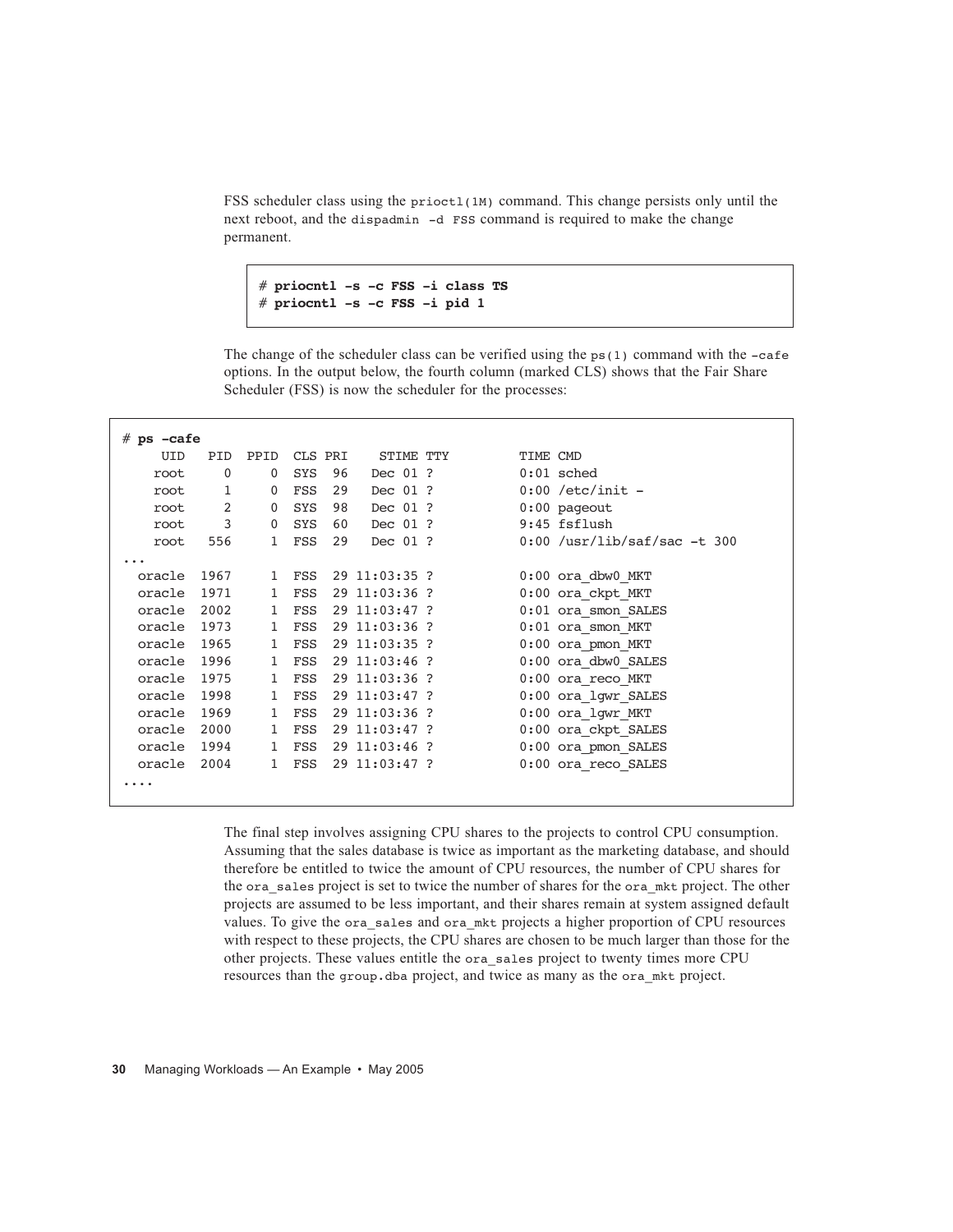| Project     | <b>CPU</b> Shares |  |  |  |
|-------------|-------------------|--|--|--|
| ora sales   | 20                |  |  |  |
| ora mkt     | 10                |  |  |  |
| qroup.dba   | 1 (default)       |  |  |  |
| system      | <b>Unlimited</b>  |  |  |  |
| user.root   | 1 (default)       |  |  |  |
| default     | 1 (default)       |  |  |  |
| group.staff | 1 (default)       |  |  |  |

The CPU shares are set using the prctl(1M) command:

# **prctl -n project.cpu-shares -r -v 10 -i project ora\_mkt**  # **prctl -n project.cpu-shares -r -v 20 -i project ora\_sales**

The current value of the project.cpu-shares resource control for a project can be checked as follows:

|       | # prctl -n project.cpu-shares -i project ora mkt<br>project: 101: ora mkt |              |                          |        |                  |
|-------|---------------------------------------------------------------------------|--------------|--------------------------|--------|------------------|
| NAMF. | PRTVTLEGE                                                                 | VALUE        | FLAG                     | ACTION | <b>RECTPTENT</b> |
|       | project.cpu-shares                                                        |              |                          |        |                  |
|       | privileged                                                                | 10           | $\overline{\phantom{0}}$ | none   |                  |
|       | system                                                                    | 65.5K        | max                      | none   |                  |
|       |                                                                           |              |                          |        |                  |
|       | # prctl -n project.cpu-shares -i project ora sales                        |              |                          |        |                  |
|       | project: 102: ora sales                                                   |              |                          |        |                  |
| NAMF. | PRTVTLEGE                                                                 | <b>VALUE</b> | FLAG                     | ACTION | RECIPIENT        |
|       | project.cpu-shares                                                        |              |                          |        |                  |
|       | privileged                                                                | 20           | $\overline{\phantom{0}}$ | none   |                  |
|       | system                                                                    | 65.5K        | max                      | none   |                  |

To make these values persistent, the project.cpu-shares resource controls must be added to the project database.

```
# projmod -sK "project.cpu-shares=(privileged,10,none)" ora_mkt
# projmod -sK "project.cpu-shares=(privileged,20,none)" ora_sales
```
Controlling CPU Consumption **31**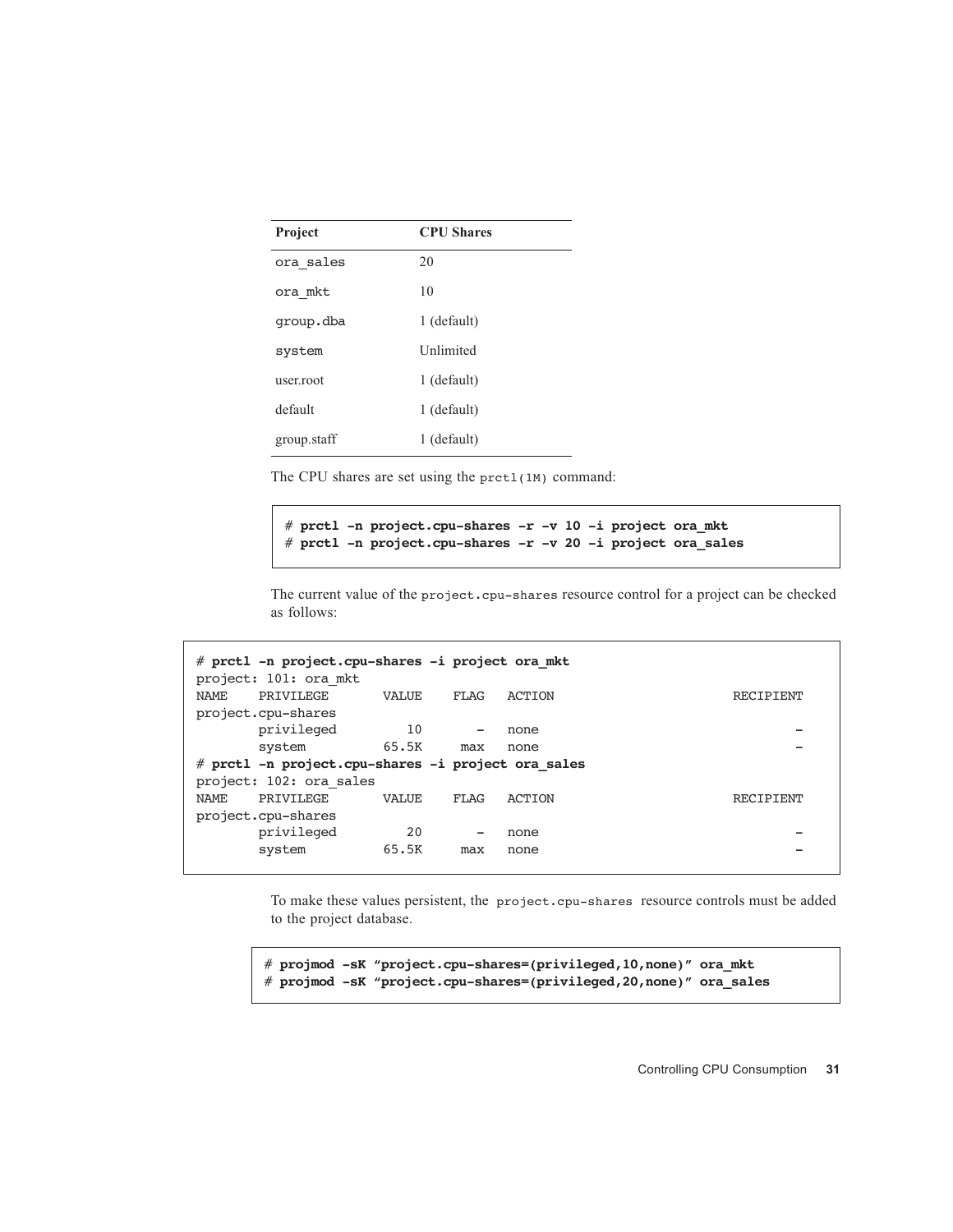```
# cat /etc/project
system:0::::
user.root:1::::
noproject:2::::
default:3::::
group.staff:10::::
group.dba:100:Oracle DBA:::project.max-shm-memory=(privileged,2147483648,deny)
ora_mkt:101:Oracle Marketing:oracle::project.cpu-
shares=(privileged,10,none);project.max-shm-memory=(privileged,2147483648,deny)
ora_sales:102:Oracle Sales:oracle::project.cpu-
shares=(privileged,20,none);project.max-shm-memory=(privileged,2147483648,deny)
```
**Note –** A project entry must be on one line. The above lines have been wrapped for readability. They should be on one line.

For demonstration purposes, the nspin utility is used to create enough CPU demand to show the Fair Share Scheduler in action<sup>1</sup>. The nspin utility is part of the Solaris Resource Manager 1.x software, and is available for download at

http://www.sun.com/bigadmin/software/nspin/nspin.tar.gz. To create more demand for CPU resources than are available on the 4 CPU machine used here, four copies of nspin are run in both the ora\_mkt and ora\_sales projects.

```
$ id -p
uid=100(oracle) gid=100(dba) projid=100(group.dba)
$ newtask -p ora_mkt
$ nspin -n 4 &
[1] 2059
$ newtask -p ora_sales
$ id -p
uid=100(oracle) gid=100(dba) projid=102(ora sales)
$ nspin -n 4 &
[1] 2066
```
The newtask(1) command is used to switch from the default group. dba project to the ora\_mkt and ora\_sales projects to run nspin. The prstat(1M) command can be used to show CPU utilization per project and verify that the Fair Share Scheduler is distributing CPU resources to the projects according to their CPU shares.

1. Any application that consumes large quantities of CPU resources can be used.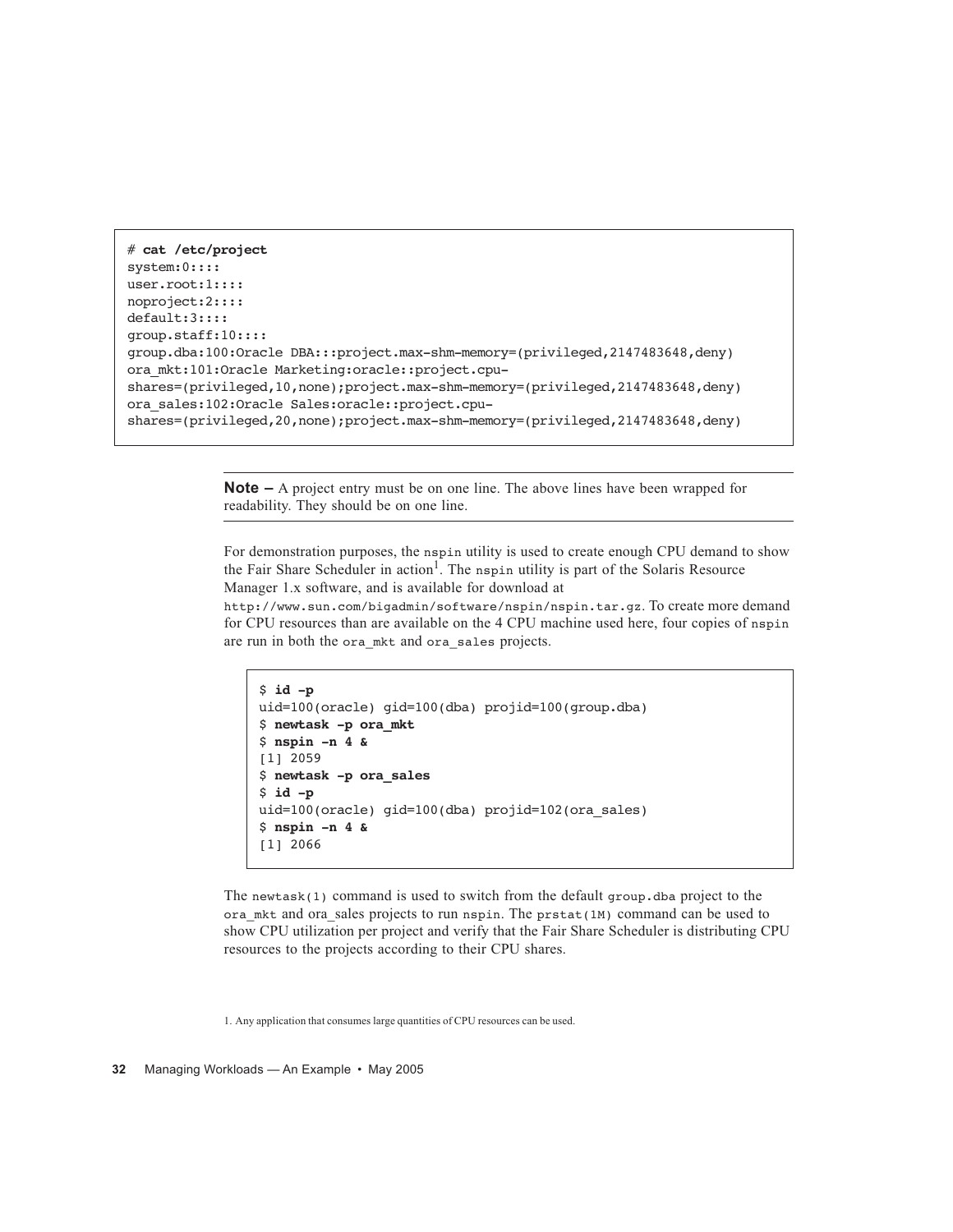| $$$ prstat $-J$ |                             |                  |      |                    |          |                |                                                                |
|-----------------|-----------------------------|------------------|------|--------------------|----------|----------------|----------------------------------------------------------------|
|                 | PID USERNAME                | SIZE             |      | RSS STATE          | PRI NICE |                | CPU PROCESS/NLWP<br>TIME                                       |
|                 | 2069 oracle                 | $1064\mathrm{K}$ |      | 592K run           | 1        | $\mathbf{0}$   | $25%$ nspin/1<br>0:01:57                                       |
|                 | 2066 oracle 1072K           |                  |      | 664K run           | 18       | $\mathbf{0}$   | $0:01:31$ 17% nspin/1                                          |
|                 | 2067 oracle                 | 1072K            |      | 600K cpul          | 30       | $\overline{0}$ | $0:01:05$ 12% nspin/1                                          |
|                 | 2068 oracle                 | 1072K            |      | 600K run           | 28       | $\overline{0}$ | $0:01:06$ 12% nspin/1                                          |
|                 | 2061 oracle 1072K           |                  |      | 600K run           | 17       | $\mathbf{0}$   | $0:01:31$ 8.7% nspin/1                                         |
|                 | 2059 oracle                 | 1072K            |      | 664K run           | 17       | 0              | $0:01:07$ 8.3% nspin/1                                         |
|                 | 2060 oracle 1072K 600K cpu0 |                  |      |                    | 24       | $\overline{0}$ | $0:01:06$ 8.2% nspin/1                                         |
|                 | 2062 oracle                 |                  |      | 1064K 592K cpu3    | 18       | $\overline{0}$ | $0:01:13$ 7.9% nspin/1                                         |
|                 | 2058 root                   |                  |      | 6056K 5040K cpu2   | 59       | $\overline{0}$ | $0:00:00$ 0.0% prstat/1                                        |
|                 |                             |                  |      |                    |          |                |                                                                |
| PROJID          | <b>NPROC</b>                | SIZE             |      | RSS MEMORY         |          | TIME           | CPU PROJECT                                                    |
| 102             |                             | 11 1011M         | 712M | 36%                |          |                | $0:05:40$ 66% ora sales                                        |
| 101             |                             | 11 1011M         |      | 703M 36%           |          |                | 0:04:58 33% ora mkt                                            |
| 1               | 5                           |                  |      | 14M 9064K 0.4%     |          |                | $0:00:01$ $0.08$ user.root                                     |
| 100             |                             |                  |      | 1 2760K 1952K 0.1% |          |                | $0:00:00 0.0%$ group.dba                                       |
| $\mathbf{0}$    | 28                          | 84M              | 23M  | 1.1%               |          |                | $0:00:23$ 0.0% system                                          |
|                 |                             |                  |      |                    |          |                |                                                                |
|                 |                             |                  |      |                    |          |                | Total: 56 processes, 196 lwps, load averages: 7.30, 3.09, 1.21 |

The top portion of the prstat display shows active processes sorted by CPU utilization. The bottom portion shows the statistics aggregated by project. The ora\_sales project is receiving 66% of CPU resources, and the ora mkt project is receiving 33%, even though both projects requested the same amount of CPU (four runnable nspin processes in each project). The Fair Share Scheduler allocates CPU resources according to the proportion of CPU shares of the active projects (using CPU time). The only active projects at the time are ora\_mkt and ora\_sales. As a result, the CPU entitlement for the ora\_sales project equals  $(20/(20 + 10))$  \* 100 = 67%, while ora mkt is entitled to  $(10/(20 + 10))$  \* 100 = 33%. This matches the actual CPU usage observed using prstat(1M).

## Using Extended Accounting

Resource usage per project can be obtained using the Extended Accounting facility of the Solaris OS. Accounting records can be written per process, per task or both. To obtain resource usage per project, task accounting is sufficient. Rather than summarizing all process termination records from the process accounting file, task accounting files can be used instead. This involves substantially fewer records since the task accounting files consolidate multiple process records into one task record. Because tasks usually have a long life span and task accounting records are only written at the end of a task, *interval records* can be used to obtain accurate daily accounting. An interval record writes the current task usage to the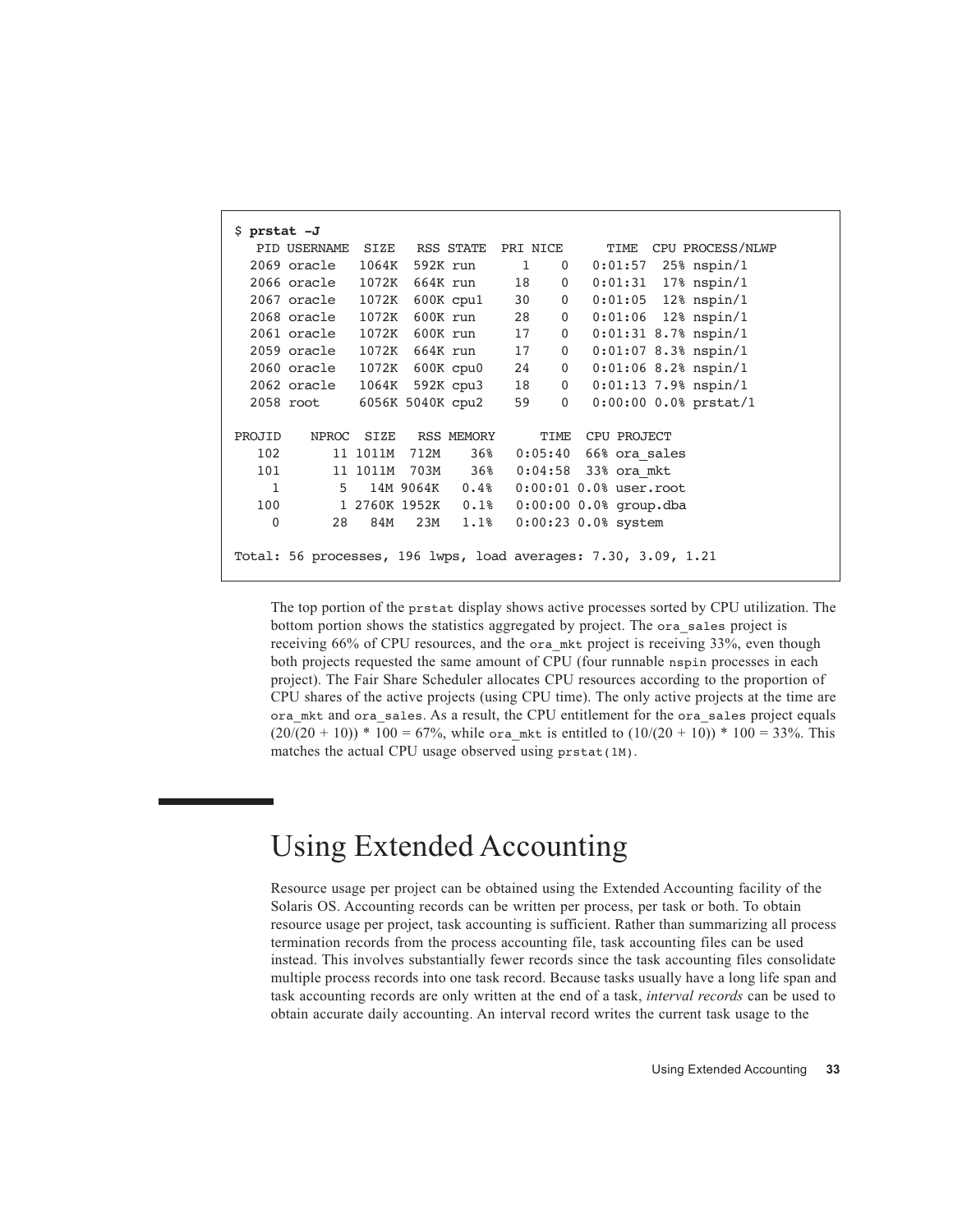accounting file and resets the task usage to zero. The total task usage is the sum of all interval records plus the termination record. Examples of common long running tasks include HPC jobs and database processes.

Extended Accounting is turned off by default, and must be turned on using the  $\arctan(1M)$ command. In this example, the accounting files are named task*yyymmdd*. A cron(1M) job is used to switch files every night at midnight. To start the extended accounting facility at system boot time, a link to /etc/init.d/acctadm must be created in /etc/rc2.d:

```
# acctadm -f /var/adm/exacct/task`date '+%y%m%d'` task
# ln -s /etc/init.d/acctadm /etc/rc2.d/S01acctadm
```
The following script writes interval records for all tasks and then switches to a new accounting file:

```
# cat /opt/local/bin/switchexacct
#!/bin/sh
#
# Write interval record for all active tasks and switch accounting file
#
PATH=/usr/bin:/usr/sbin
wracct -i "`ps -efo taskid= | sort -u`" -t interval task
acctadm -f /var/adm/exacct/task`date '+%y%m%d'` task
```
Add the following line to the crontab of the root user to execute the switchexacct script at 00:00:

0 0 \* \* \* /opt/local/bin/switchexacct > /dev/null 2>&1

The following script uses the Perl interface to libexacct to extract resource usage information from the extended accounting files. More information on the Perl interface to libexacct can be found in the *Solaris 10 Resource Manager Developer's Guide*.

The script processes the file(s) given on the command line and summarizes the CPU usage per project by selecting all task and task interval records in the file(s). Assuming that the extended accounting files conform to the /var/adm/exacct/task<yymmdd> naming convention, a monthly report for February 2005 can be generated by running the following script.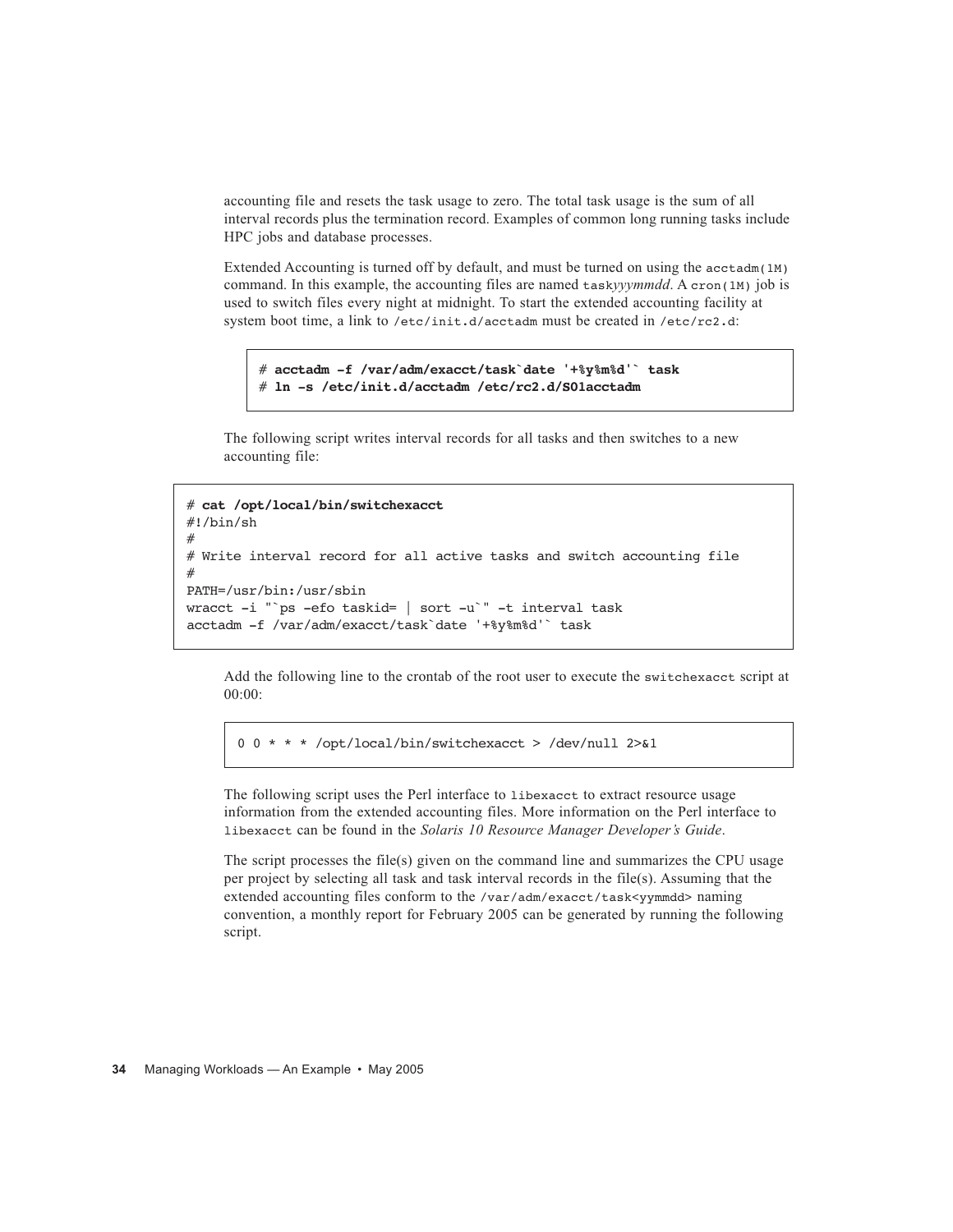```
# cpureport.pl /var/adm/exacct/task0502*
PROJECT USR+SYS
default 0
group.dba 0
ora_mkt 76945
ora_sales 116620
system 342
user.root 59
# cat cpureport.pl
#!/usr/perl5/5.6.1/bin/perl 
# cpureport.pl - extract CPU usage per project from extended 
# accounting files (CPU time in seconds)
use strict; 
use warnings; 
use Sun::Solaris::Exacct qw(:EXACCT_ALL); 
use Sun::Solaris::Project qw(:ALL); 
my %proj = ();
die("Usage: $0 file [file ...]\n") unless ($#ARGV >= 0);
# Process all files given on the commandline
foreach my $arg (0 .. $#ARGV) {
 my \left| \text{Set} \right| = \text{ea_new_file}(\text{SARGV}[\text{Sarg}], \text{ko_RDOMLY}) \mid \text{die}(\text{ea_error_str})).while (my $obj = $ef->get()) {
    if ($obj-\text{catalog}()-\text{id()} == \&\text{EXP} GROUP_TASK ||
         $obj->catalog()->id() == &EXD GROUP TASK INTERVAL ) {
      my $h = $obj->as_hash(); # returns all items in this group
       my $projid = $h->{EXD_TASK_PROJID};
       $proj{$projid}{CPU_SEC} += $h->{EXD_TASK_CPU_SYS_SEC};
       $proj{$projid}{CPU_NSEC} += $h->{EXD_TASK_CPU_SYS_NSEC};
       $proj{$projid}{CPU_SEC} += $h->{EXD_TASK_CPU_USER_SEC};
       $proj{$projid}{CPU_NSEC} += $h->{EXD_TASK_CPU_USER_NSEC};
     }
   }
  if (ea error() != EXR_OK &&&&& ea error() != EXR_EOF) {
     printf("\nERROR: %s\n", ea_error_str()); 
    exit(1); } 
}
```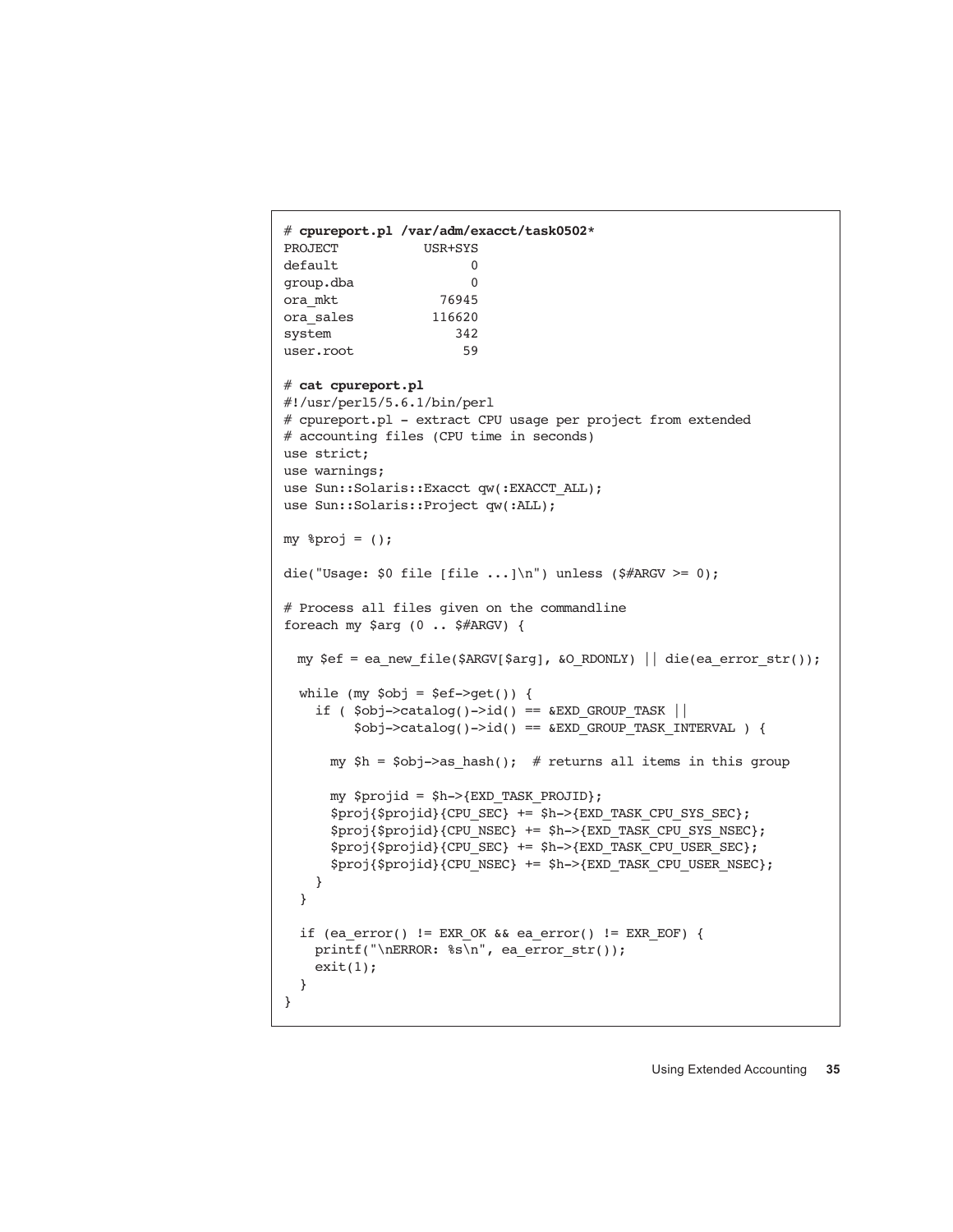```
# Calculate total CPU time (usr + sys) and round to whole seconds
# and lookup project names (invent name if lookup fails).
for my $key ( keys %proj ) {
 my $one_second = 10 ** 9; # ns per second
 if ( $proj$ $key$ {CPU$ NSEC > = $one$ second ) { my $seconds = $proj{$key}{CPU_NSEC} / $one_second;
     $proj{$key}{CPU_SEC} += $seconds;
    if ( $proj{key} {CPU NSEC} $ $one second >=($one second / 2) ) {
       $proj{$key}{CPU_SEC}++;
     }
   }
  my $name = getprojbyid($key);
  if ( defined($name) ) {
     $proj{$key}{PROJECT} = $name;
   } 
  else {
     $proj{$key}{PROJECT} = "<" . $key . ">";
   }
}
# Print the CPU usage for the projects sorted by project name
printf("PROJECT USR+SYS\n");
for my $key ( sort { $proj{$a}{PROJECT} cmp $proj{$b}{PROJECT} } keys 
%proj ) {
  printf("%-16s %8d\n", $proj{$key}{PROJECT}, $proj{$key}{CPU_SEC});
}
exit(0);
```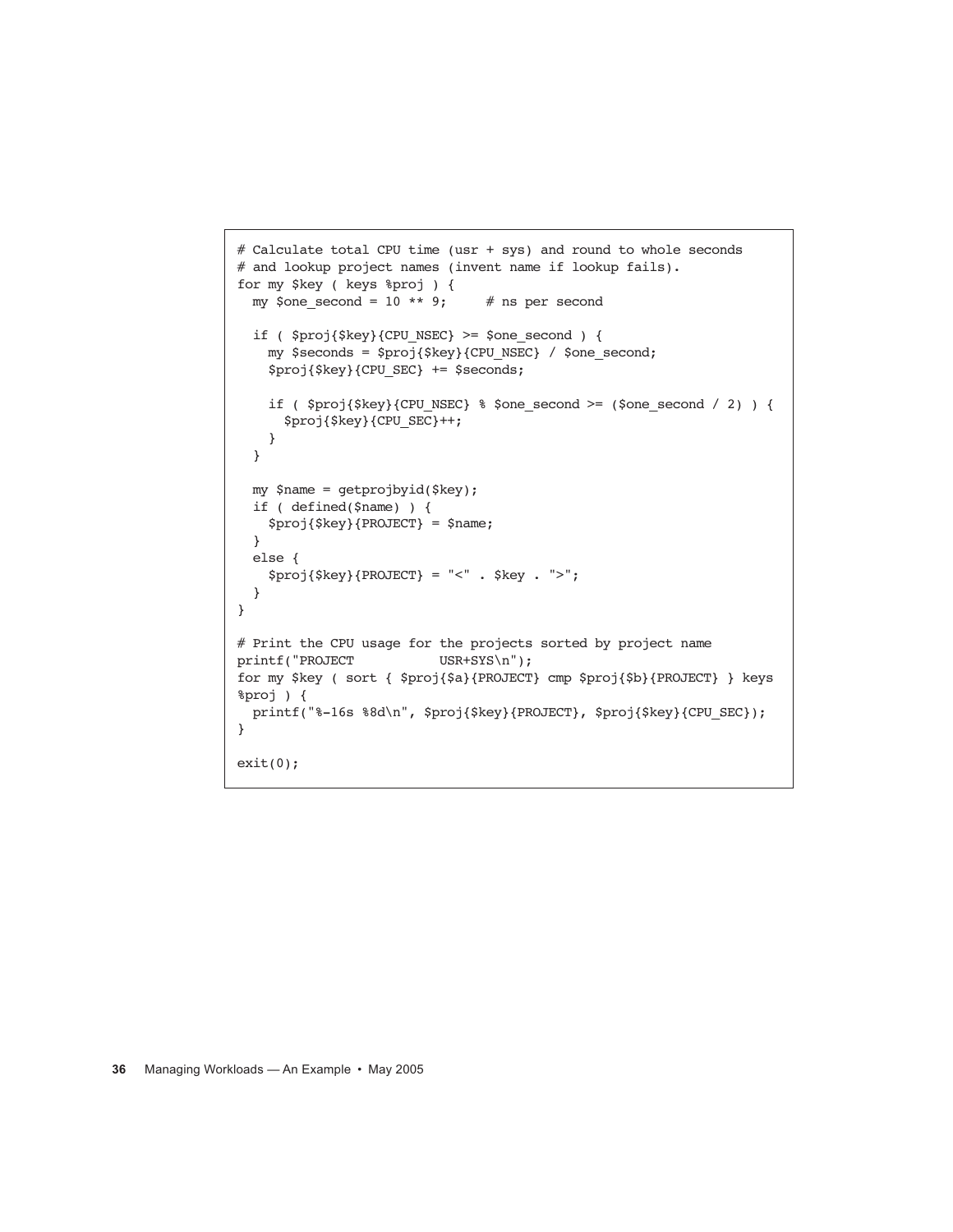# Dynamic Resource Pools

Some situations may be best served by partitioning available system resources, such as processors, into a number of discrete resource partitions. There are several reasons why this may be useful:

- Enforcing hard limits on the use of a resource. For instance, by creating a processor set and binding a process, project or zone to it, the CPU usage of the bound processes is effectively limited to the CPUs in the processor set. These processes cannot use processors outside of their set.
- Providing a guaranteed quantity of a resource. If an application requires a certain amount of CPU resources at all times, a processor set can be created for use by the application, thereby reserving the CPUs for application processes. Processes not bound to the set are unable to run on the processors in that set.
- Setting expectations. When deploying applications on a large server in phases, users may become accustomed to having fast response times as all resources are available to the application. As more applications are deployed, users may perceive a performance degradation. By partitioning the system so that the application received only the resources it needs, expectations can be set correctly from the start
- Partitioning by function, such as creating a partition for interactive users and a partition for batch jobs.

## Processor Sets

The ability to partition a server using processor sets has been available since version 2.6 of the Solaris Operating System. Every system has at least one processor set, the system or default processor set that contains all of the processors in the system. Additional processor sets can be dynamically created and removed on a running system using the  $psrset(1M)$ command, provided that at least one CPU remains for the system processor set. Processes are bound to the default processor set by default, and can be bound to other processor sets on-the-fly. It is important to note that partitioning a system using processor sets may lead to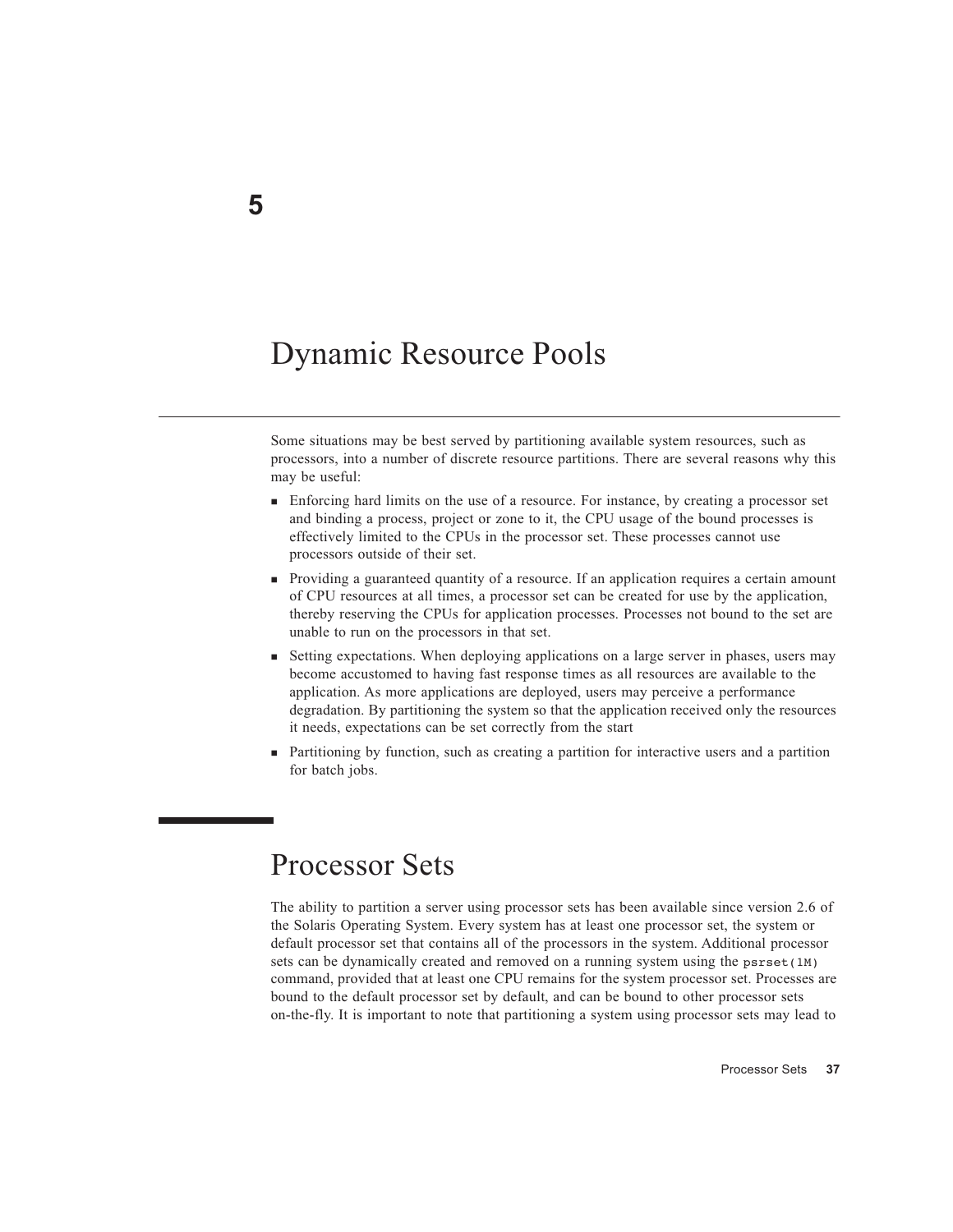under utilization of the server since only processes bound to the processor set may use the processors in the set. If these processes do not use all of available CPU resources, the remaining CPU capacity in the set remains unused.

While processor sets are very useful, managing them can be a little cumbersome. System administrators must specify the physical CPU ID of the processor to add to a processor set. Since the physical ID of a CPU is hardware dependent, it varies between different hardware platforms, creating a close coupling between the processor set definition and the underlying hardware. Also, on systems that support Dynamic Reconfiguration, processors can be added and removed while the system is on-line. If a processor to be removed is used in a processor set, the system administrator must manually remove that processor from the set before the processor can be removed from the system. This requires the system administrator to have intimate knowledge of the configured processor sets and the hardware. Processor sets are referenced by a system generated ID, making it hard to remember what a specific set is used for, especially when multiple processor sets are present.

## Resource Pools

The introduction of Resource Pools in the Solaris 9 OS significantly enhanced the ability to partition the system. Resource Pools provide a mechanism to create a persistent configuration of resource sets such as processor sets. The Resource Pools framework removes the link between the intention of the system administrator and the underlying hardware. Instead of creating a processor set by specifying physical CPU IDs, system administrators can now create a processor set with a chosen name by specifying the number of processors required, rather than their physical IDs. As a result, the definition of the processor set is no longer tied to a particular type of hardware.

System administrators can also specify a minimum and maximum number of processors for a set. The system assigns a number of processors between these values when creating the processor set on a specific system. This allows for more generic definitions that can be shared between systems. A configuration defining a set with at least one CPU and a maximum of three CPUs could be instantiated on a two-way system as well as on a larger server with more processors. Moving the definition to the larger server does not require any adjustment by the system administrator. The number of processors in the set on the larger server could be higher, depending on other processor sets defined in the system. The Resource Pools framework balances the number of processors in the set within the constraints set by the administrator.

On systems that support Dynamic Reconfiguration, the framework ensures that constraints are still met when removing processors from the system. If the total number of processors drops below the minimum number required for the active configuration, the Dynamic Reconfiguration operation is denied. If one of the processors being removed is part of a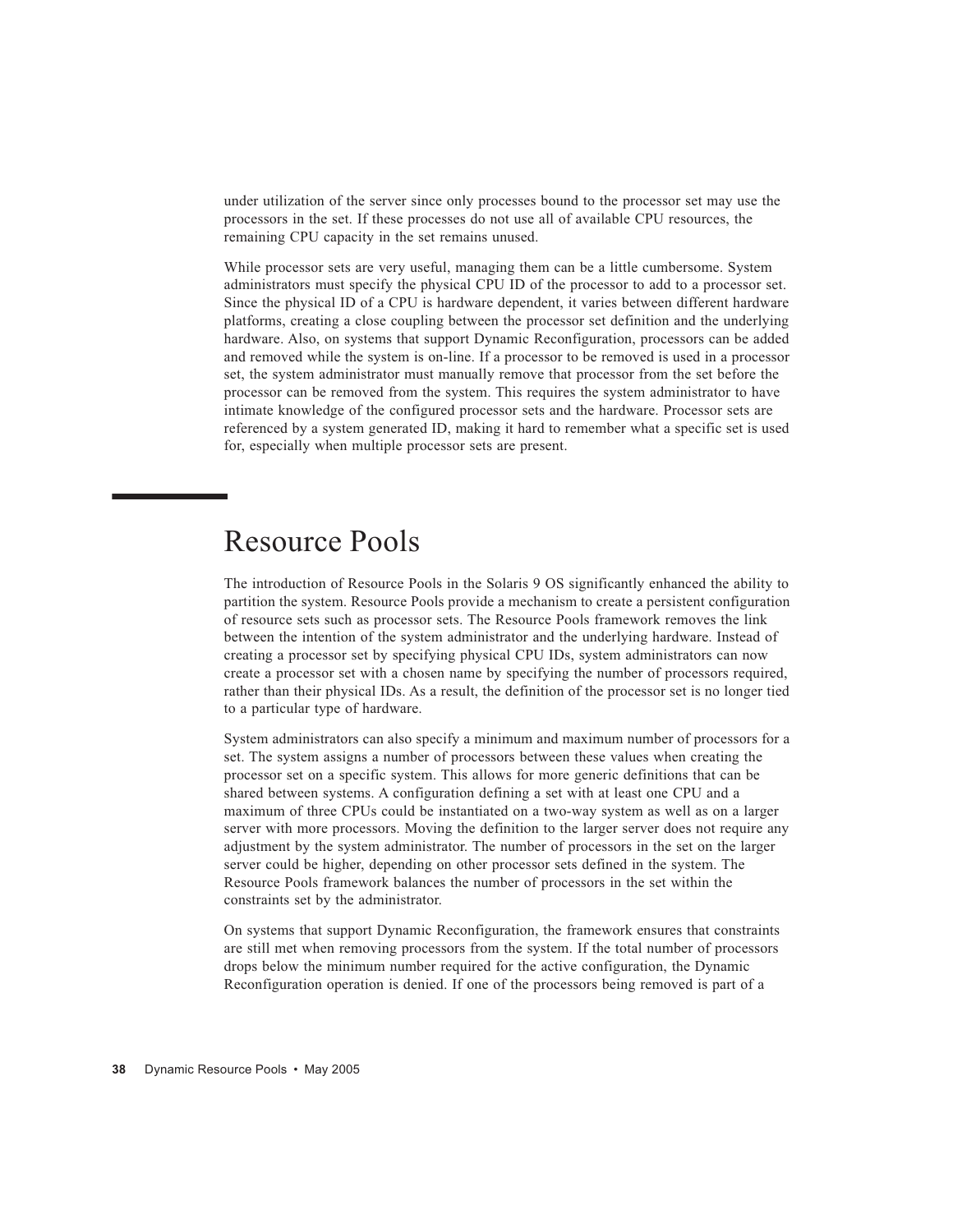processor set, the system reconfigures all processor sets in the system so that the processor is no longer in a set. Adding CPUs to a running system also causes a reconfiguration of processor sets, depending on the constraints set by the administrator.

Multiple configurations can be defined to adapt to changing resource requirements such as seasonal workloads or different daily and nightly workloads. The appropriate configuration can be instantiated by invoking the pooladm(1M) command manually or from a cron(1M) job.

### Binding Processes To Pools

Instead of binding a process to a processor set directly, a process is bound to a Resource Pool using the poolbind(1M) command. A Resource Pool (or pool) is a logical collection of resource sets such as processor sets. While the processor set is the only type of resource set available in the Solaris OS, the resource pool abstraction allows other types of resource sets, such as memory sets, to be added in later Solaris OS versions.

A pool can optionally be associated with a scheduling class such as the Fair Share Scheduler (FSS) or the Real Time (RT) scheduling class. Processes bound to the pool are subject to that pool's scheduler, allowing the system to use different schedulers for different types of workloads. A server can be partitioned into two pools, one pool using the Fair Share Scheduler for applications, and a second pool using the Time Share scheduler (TS) for interactive users.

Multiple pools can be linked to the same resource set. As a result, it is possible to have a system with one processor set and several pools associated with the same processor set. This may not seem useful in a world with only processor sets. However, when other types of resource sets become available, it will be possible to let pools share a common processor set while giving each pool its own memory set, for instance.

The poolbind(1M) command allows administrators to bind processes, tasks, projects and zones to pools. A default pool binding for projects can be established by adding the project.pool attribute to the project entry in the project database. All processes started in the project are bound to the pool automatically. While the project.pool attribute designates only the default pool to bind to, specific processes in a project can still be bound to other pools if desired.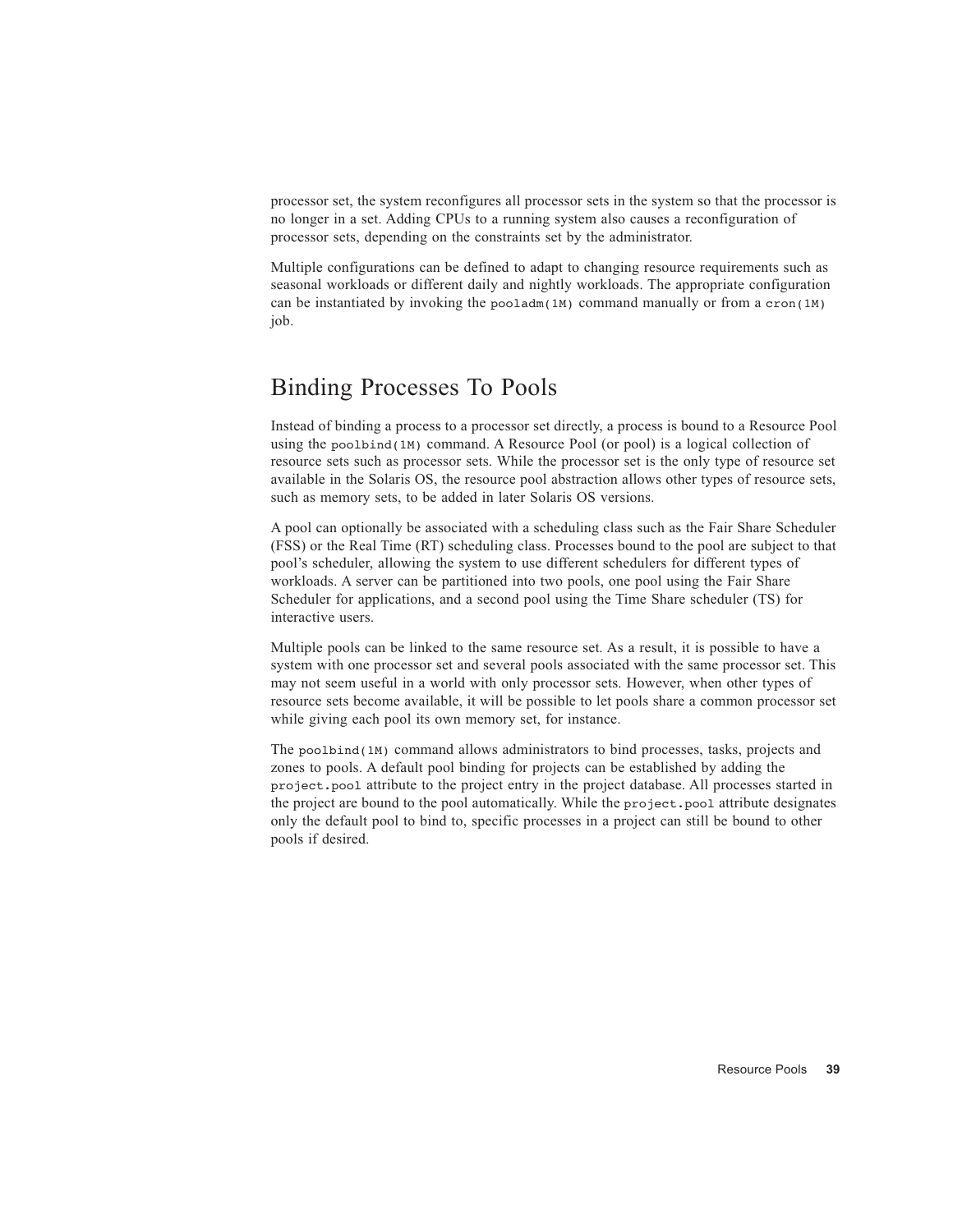#### Fair Share Scheduler and Processor Sets

The previous discussion of the Fair Share Scheduler assumed all processors reside in the same processor set. When processor sets are present, the Fair Share Scheduler treats every processor set as a separate partition. CPU entitlement for a project is based on CPU usage in that processor set only. The CPU usage of a project in a processor set does not influence its entitlement in a different processor set. The Fair Share Scheduler calculates the proportion of CPU resources allocated to a project in a processor set by dividing the shares of the project by the number of shares of active projects in the processor set.

For example, consider a system with two processor sets, each containing one processor. Project A has two shares, and project B has one share. Both projects have enough processes to use all available CPU resources. Project B is the only one running in the first processor set. Since it is the only project in this set, project B is entitled to all CPU resources in the set. Both projects run in the second processor set. The number of active shares in this processor set is three (two from project A and one from project B). As a result, project A is entitled to  $\frac{2}{5}$  of the processor set and project B is entitled to  $\frac{1}{5}$ . Project B's CPU use in the first processor set does not influence its entitlement in the second processor set.

# Dynamic Resource Pools

In the Solaris 10 OS the Resource Pools facility has been further extended to provide automated resource allocation based on resource demands in the system and usage objectives set by the system administrator. This relieves system administrators from deciding how to optimally partition available resources for the current workload. Previously system administrators had to manually reassign resources to adapt to changing workloads. While fairly easy for relatively static workloads, this task may be challenging in an environment with highly variable resource demands.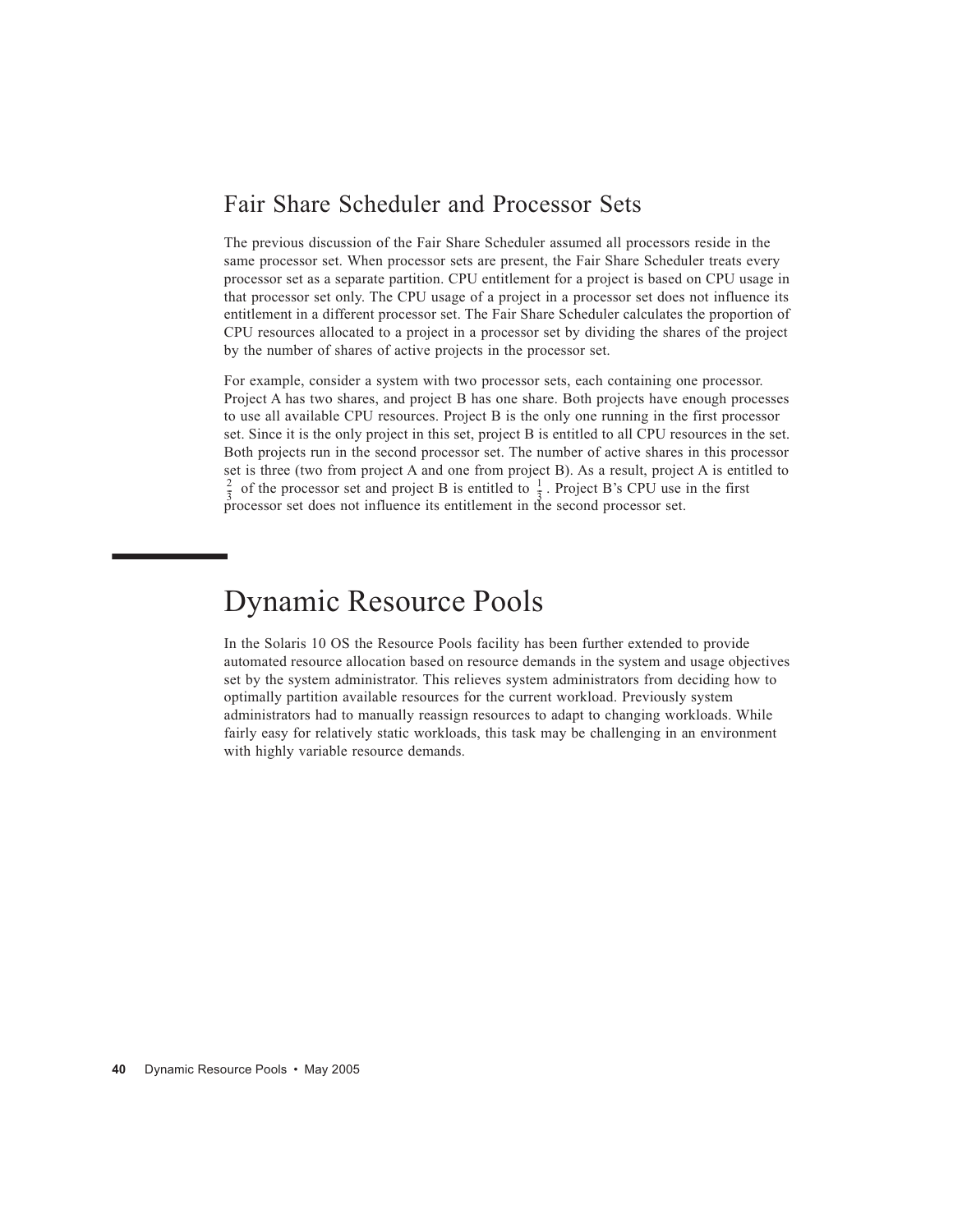

**FIGURE 5-1** Dynamic resource pools lets the system adapt to changing workloads

### Automated Resource Allocation

The Dynamic Resource Pools resource controller daemon poold(1M) is responsible for maintaining the resource allocation objectives set by system administrators. Toward this end, it creates an inventory of all available resources in the system. It continually monitors the active workloads in the system to determine if usage objectives can be met. If the resource controller detects that an objective is no longer being met, it evaluates possible alternative resource configurations to see if they can meet the objectives. If a viable alternative configuration exists, the resource controller reconfigures the resources accordingly. For processor sets, this is accomplished by moving processors between processor sets. If no alternative configuration exists that can meet objectives, no reconfiguration occurs. An appropriate message is logged, and the resource controller resumes workload monitoring.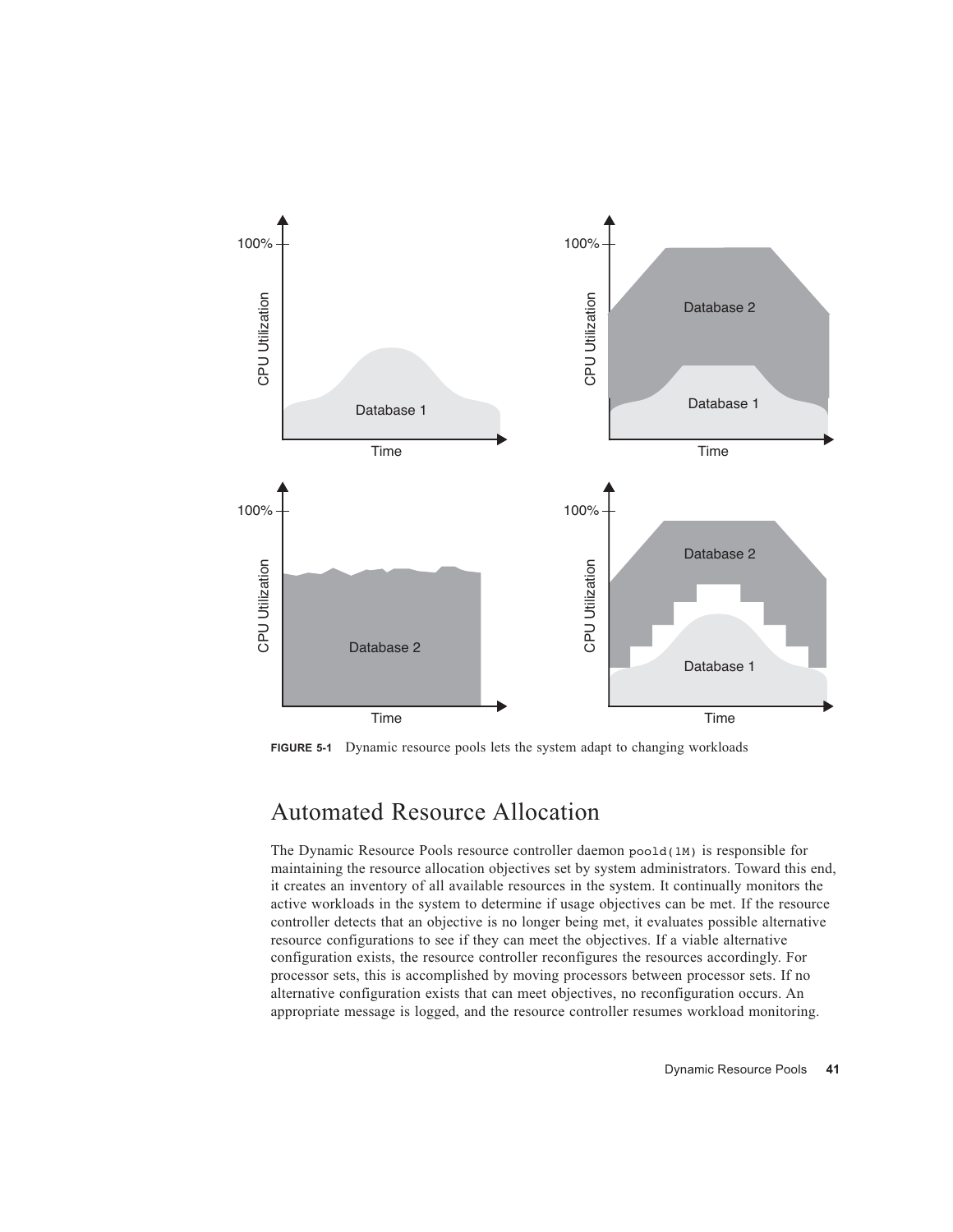Adding or removing resources using Dynamic Reconfiguration can also trigger a reconfiguration by the resource controller as the amount of available resource changes. Adding CPU capacity to a constrained system may create the opportunity for the resource controller to create a configuration that can meet objectives. Likewise, removing CPU capacity from the system may lead to the objectives no longer being met by the configuration.

Changes made to the objectives themselves by system administrators can also cause the resource controller to re-evaluate the configuration. The resource controller keeps a history of decisions made in the past, enabling it to rule out configuration changes that did not lead to improvement.

Even if the process of reconfiguration is automatic, system administrators can still directly manipulate the active configuration by transferring processors from one set to another. Note that doing so may or may not trigger actions by the resource controller.

### Configuration Objectives

The resource controller offers several configuration objectives to influence decisions regarding possible resource configurations. These objectives can be combined and objectives can be assigned a precedence over each other. System administrators can choose from a number of different configuration objectives:

**wt-load**

This objective favors configurations that match resource allocations to resource demands. When this objective is in effect, a resource set that uses more resources is given more resources (within the minimum and maximum properties for the set).

**locality** 

This objective is used to instruct the resource controller to take resource locality into consideration when allocating resources. On large servers such as the Sun Fire™ 15K server, the latency between resources on the same board and on a different board can vary. Depending on the application, latency may or may not be important. The locality objective allows the administrator to express the need for resource locality.

**utilization**

This objective favors configurations that allocate resources to partitions that are not meeting their utilization objective. System administrators can set target utilizations on the set using "less than", "greater than" and "about" operators. The "less than" and "greater than" objectives can be combined to specify a target utilization range, such as between 50% and 80% utilization.

The configuration objectives are detailed in the libpool(3LIB) manual page. See Chapter 6 for an example of using objectives to control resource configuration.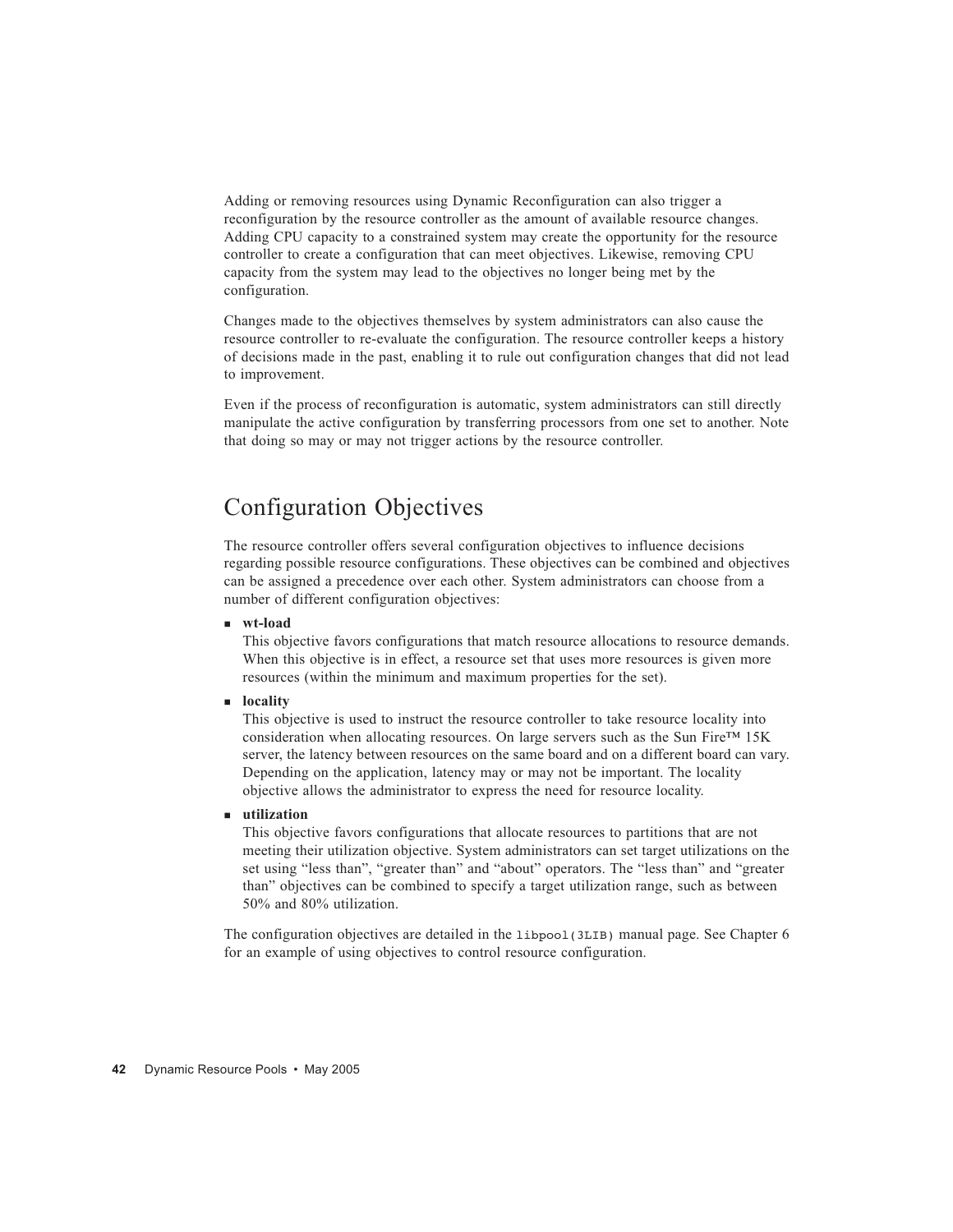### Monitoring Resource Pools

System resource utilization can be monitored using the poolstat $(1M)$  utility. This utility shows statistical data for every pool in the system. Data displayed includes the minimum, maximum and current size of the resource set, a measure of how much of the resource set is currently in use, as well as the load on the resource set.

The decisions made by the resource controller can be observed by consulting the /var/log/pool/poold log file .

### Commands

**Command Description** pooladm(1M) Activate and deactivate the pools facility poolcfg(1M) Create and modify resource pool configuration files poold(1M) Monitors resource usage and adjusts resource allocation poolbind(1M) Bind processes, tasks, projects and zones to a pool poolstat(1M) Report active pool statistics

The following commands are available to administer resource pools: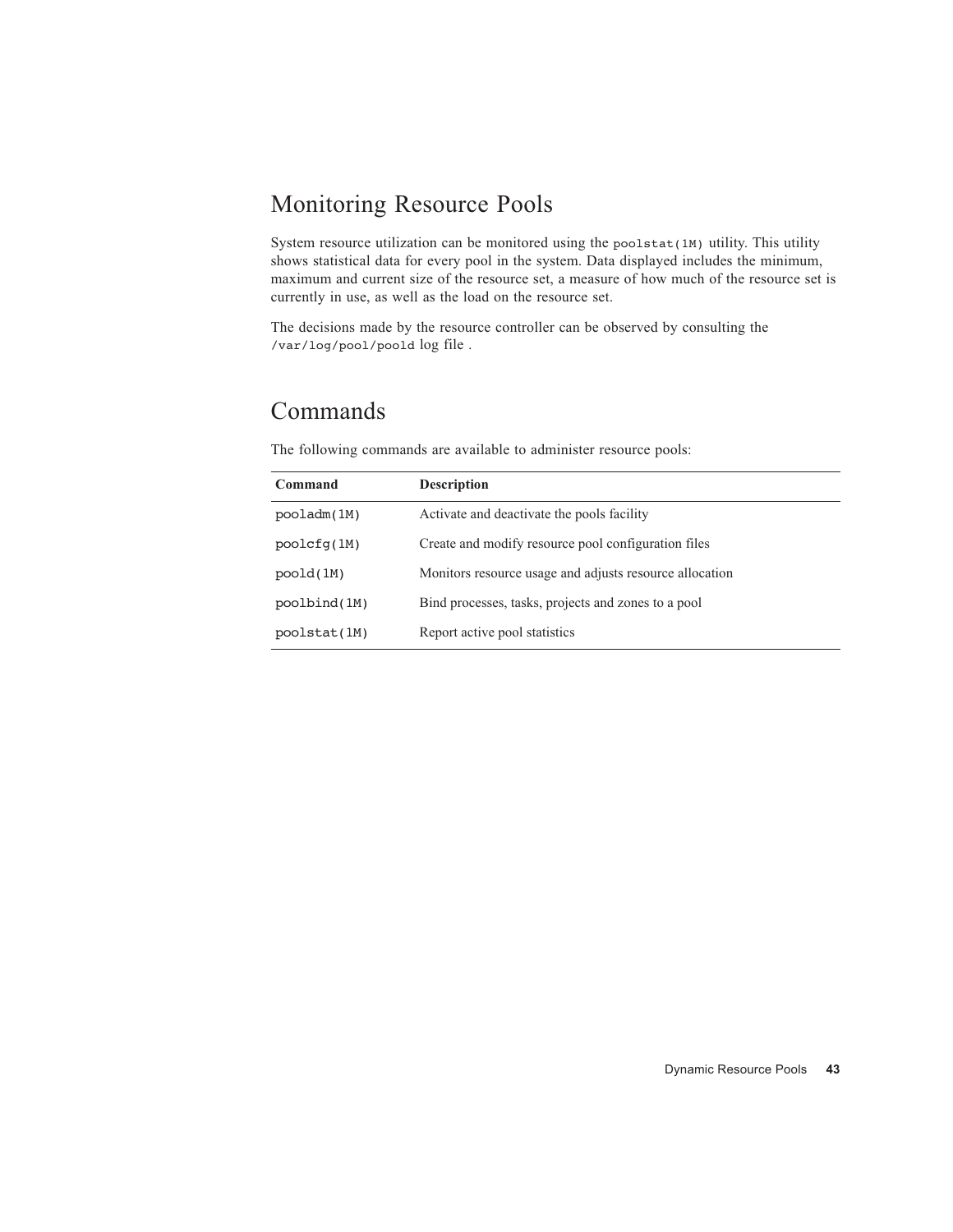# Resource Pools — An Example

This chapter presents an example of using Resource Pools to partition the available CPU resources on a system. Partitioning enables minimum and maximum amounts of CPU resources to be guaranteed to applications. Continuing with the sales and marketing database example presented earlier, assume the following policies. The sales database instance should always have at least 2 CPUs available to ensure a minimum level of service. Extra CPU capacity could increase service levels and the sales business unit is willing to pay extra for increased service levels. The marketing database requires at least one CPU, and a maximum of two CPUs, to achieve business objectives. The marketing business unit is not willing to be charged for more than two CPUs. These policies should require no manual intervention by the system administrator to adjust the number of CPUs in the processor sets.

Dynamic Resource Pools can be used to implement these requirements by creating a large processor set with at least two CPUs for the sales database, and a small processor set with at least one CPU and at most two CPUs for the marketing database. All remaining CPUs remain in the default processor set present on every system and which contains at least one CPU. When implemented on a system with six CPUs, the following configurations are possible:

| <b>Default Processor Set</b> | <b>Small Processor Set</b> | <b>Large Processor Set</b> |  |  |
|------------------------------|----------------------------|----------------------------|--|--|
|                              |                            |                            |  |  |
|                              | ∍                          |                            |  |  |
|                              |                            | 4                          |  |  |
|                              |                            |                            |  |  |
|                              |                            |                            |  |  |

The number of CPUs in each processor set can be dynamically adjusted to current system load according to allocation objectives set by the system administrator. For example, if high demand is experienced for CPU resources in the large processor set, the system might move processors from the small or default processor sets to the large processor set. When demand in the large processor set decreases, the system may move processors to the small or default processor sets.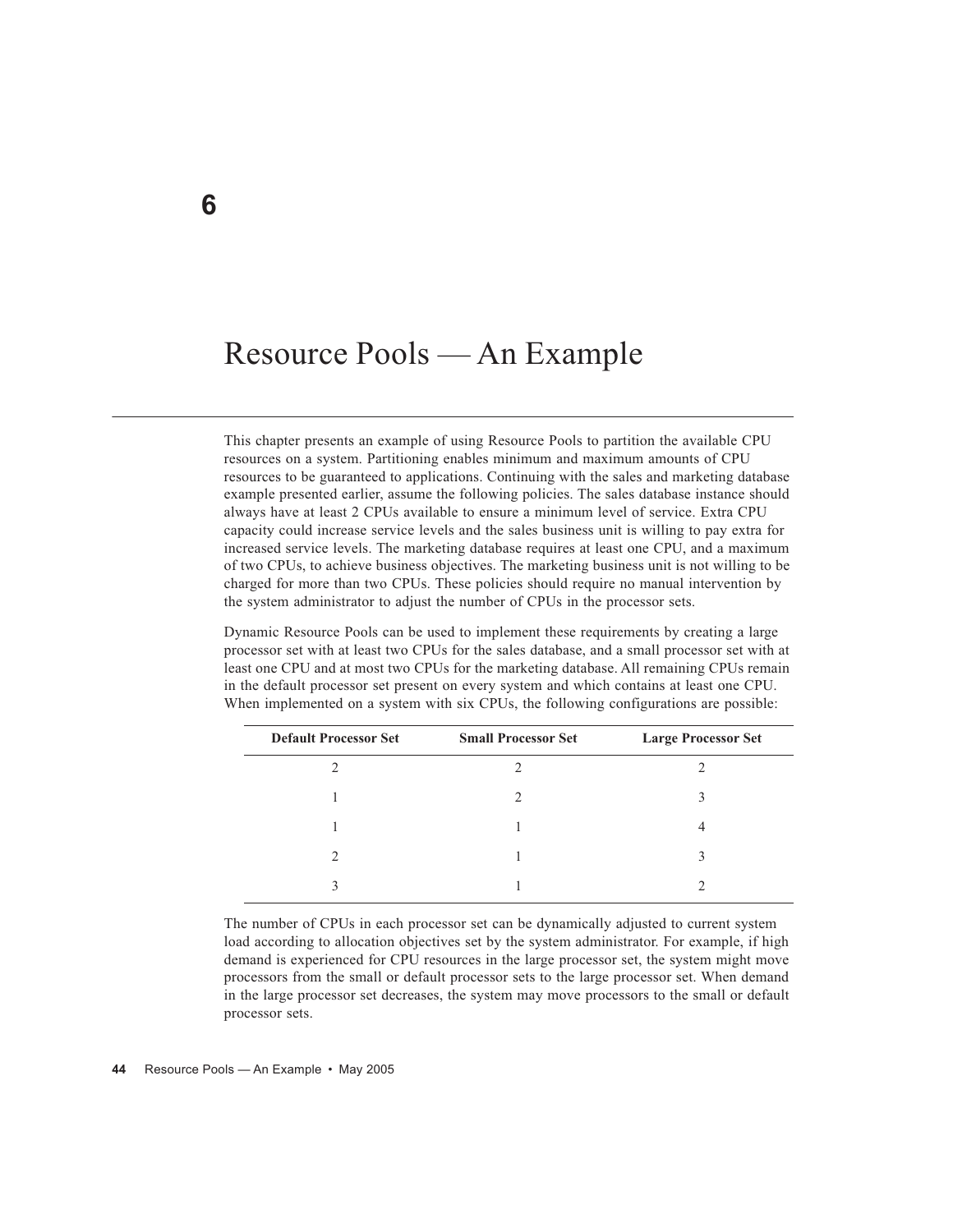Because the pools facility is disabled by default, pools must first be enabled using the -e (enable) option of the pooladm(1M) command. This creates a configuration with a processor set with all processors in the system and a default pool. The following output illustrates the configuration of a system with 6 CPUs after the pooladm -e command is run, and shows the default pool named pool\_default and the default processor set pset\_default.

```
# pooladm -e
# pooladm
system blondie
       string system.comment<br>int system.version
              system.version 1
        boolean system.bind-default true
        int system.poold.pid 611
        pool pool_default
int pool.sys id 0
 boolean pool.active true
                boolean pool.default true
 int pool.importance 1
 string pool.comment 
                pset pset_default
        pset pset_default
                int pset.sys_id -1
                boolean pset.default true
               uint pset.min 1<br>uint pset.max 6
                      pset.max 65536
                string pset.units population
                uint pset.load 447
                uint pset.size 6
                string pset.comment 
                cpu
                        int cpu.sys_id 1
                        string cpu.comment 
                        string cpu.status on-line
                cpu
                        int cpu.sys_id 0
                        string cpu.comment 
                        string cpu.status on-line
                cpu
                        int cpu.sys_id 3
                        string cpu.comment 
                        string cpu.status on-line
                cpu
                        int cpu.sys_id 2
                        string cpu.comment 
                        string cpu.status on-line
                cpu
                        int cpu.sys_id 11
                        string cpu.comment 
                        string cpu.status on-line
                cpu
                        int cpu.sys_id 10
                        string cpu.comment 
                        string cpu.status on-line
```
Dynamic Resource Pools **45**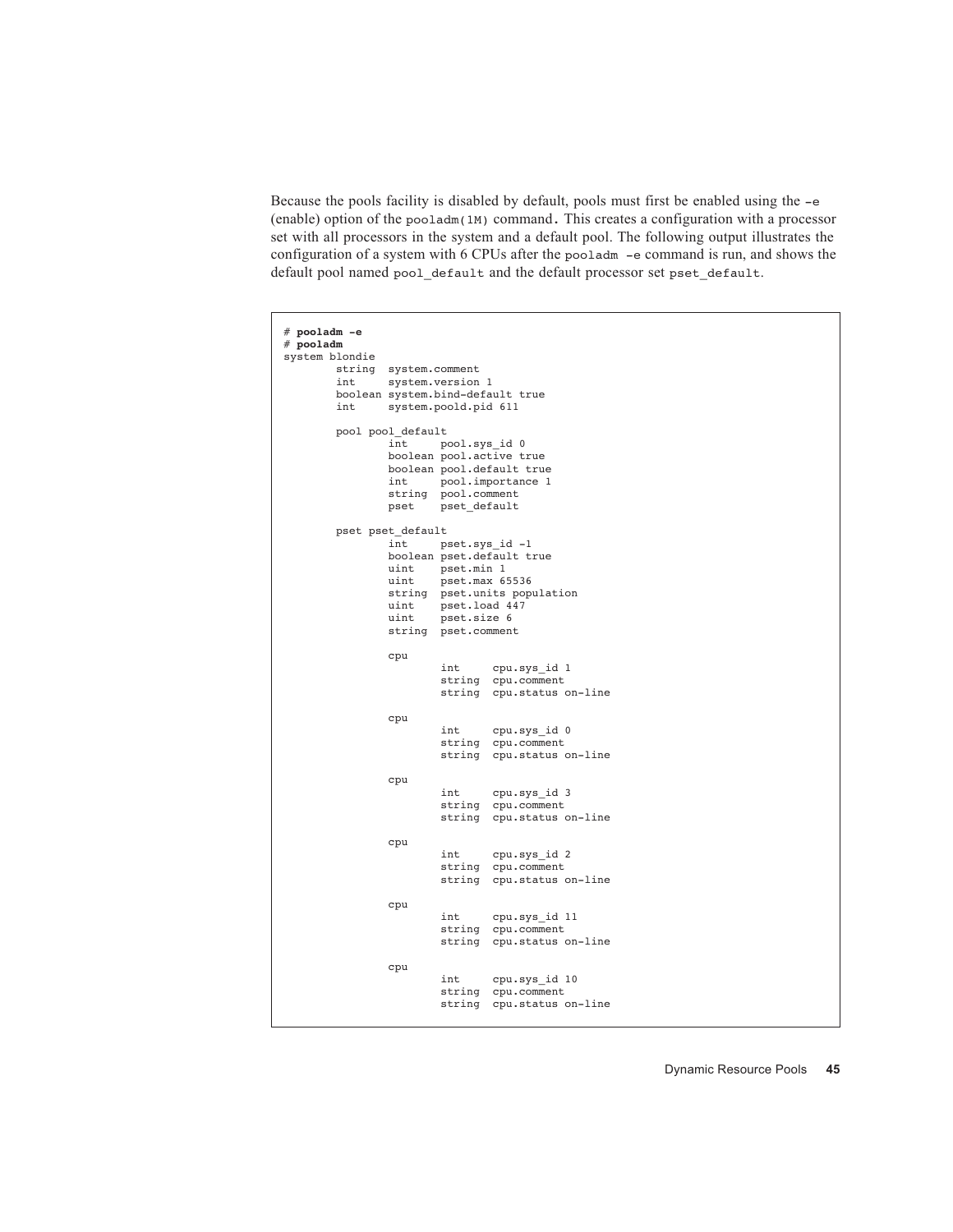While the set currently contains six CPUs, the minimum (one) and maximum (65,536) number of CPUs are also set. Note the system.bind-default, pool.default and pset.default properties. These properties ensure that processes that do not bind to a specific pool are bound to the pool.default pool.

**Note –** This example assumes the users and projects created in Workload Management example still exist.

### Creating a Pool

For the sales database, a processor set named large with at least two CPUs, and no upper bound on the number of CPUs, is created. Next, a processor set named small with at least one CPU and a maximum of two CPUs is created. A pool named sales is created and associated with the large processor set. A second pool named marketing is created and associated with the small processor set. Changes to the pools configuration can be made in two ways: to the active in-kernel configuration or to the /etc/pooladm.conf configuration file. The configuration contained in the /etc/pooladm.conf file can be instantiated by running the pooladm -c command. If desired, an alternate filename can be specified using the -f option. To save the currently active in-kernel configuration to a file, the pooladm -s command can be used. In this example, changes are made to the /etc/pooladm.conf configuration file, ensuring the changes persist across system reboots.

The initial configuration file is created from the running configuration, after which the processor sets and pools are added.

```
# poolcfg -c 'create pset large (uint pset.min=2;uint pset.max=65536)'
# poolcfg -c 'create pset small (uint pset.min=1;uint pset.max=2)'
# poolcfg -c 'create pool sales'
# poolcfg -c 'create pool marketing'
# poolcfg -c 'associate pool sales (pset large)'
# poolcfg -c 'associate pool marketing (pset small)'
```
These commands update the configuration contained in the /etc/pooladm.conf file, and have no effect on the active in-kernel configuration. This can be verified by displaying the active in-kernel configuration using the poolcfg(1M) command with the -d option.

Next, the configuration file is instantiated on the system. The processor set and the pool are created, and the system moves processors into the created processor set according to the available processors on the system and the pset.min and pset.max attributes of the configured processor sets. The in-kernel configuration now contains the following: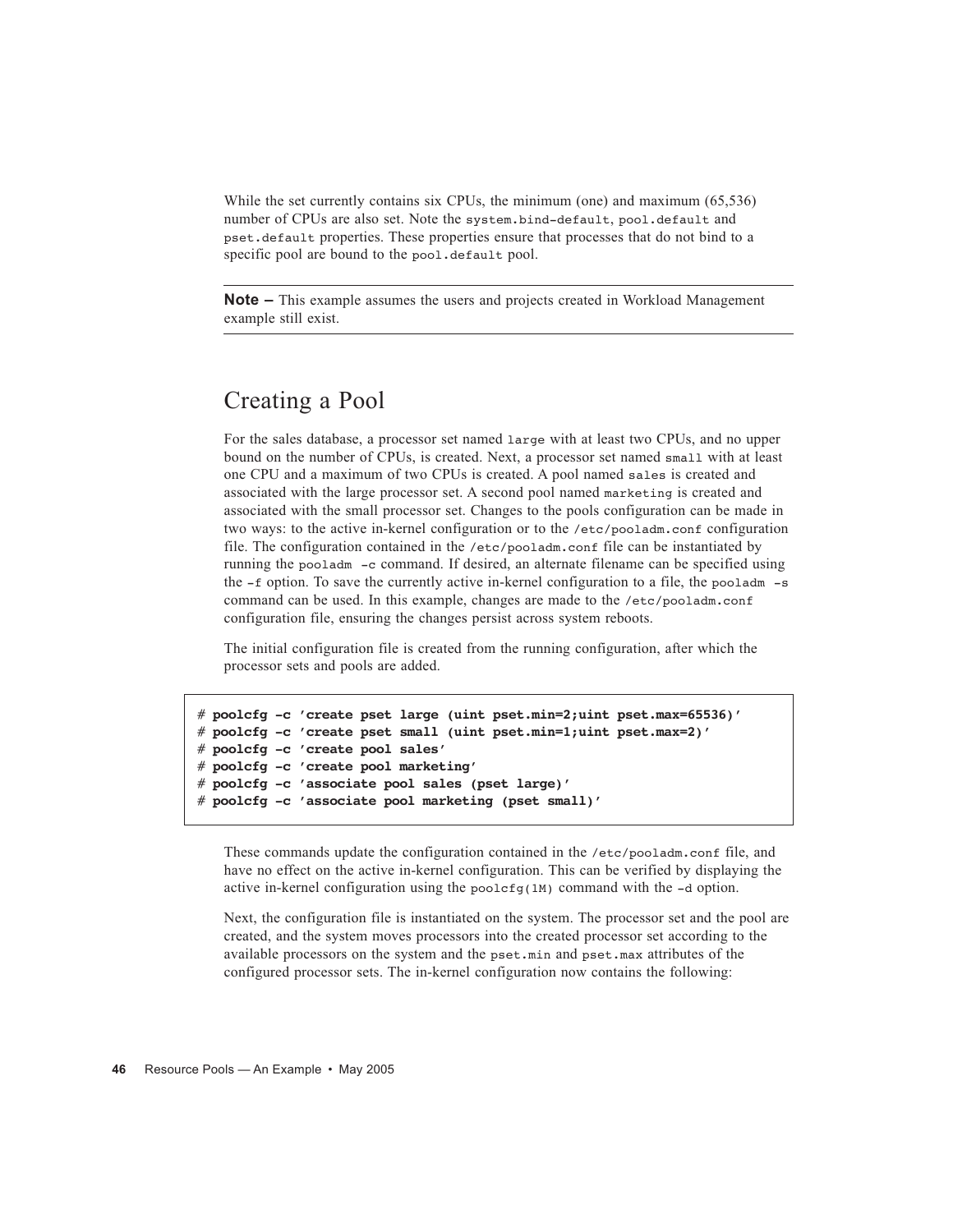```
# pooladm -c
# poolcfg -dc info
system blondie
        string system.comment 
        int system.version 1
        boolean system.bind-default true
        int system.poold.pid 611
        pool marketing
                int pool.sys_id 1
                boolean pool.active true
                boolean pool.default false
                int pool.importance 1
               string pool.comment<br>pset small
               pset pool pool_default
                int pool.sys_id 0
                boolean pool.active true
                boolean pool.default true
                int pool.importance 1
                string pool.comment 
                pset pset_default
        pool sales
                int pool.sys_id 2
                boolean pool.active true
                boolean pool.default false
                int pool.importance 1
                string pool.comment 
                pset large
        pset large
                int pset.sys_id 1
                boolean pset.default false
                uint pset.min 2
                uint pset.max 65536
                string pset.units population
                uint pset.load 0
                uint pset.size 2
                string pset.comment 
                cpu
                        int cpu.sys_id 3
                        string cpu.comment 
                        string cpu.status on-line
                cpu
                        int cpu.sys_id 2
                        string cpu.comment 
                        string cpu.status on-line
```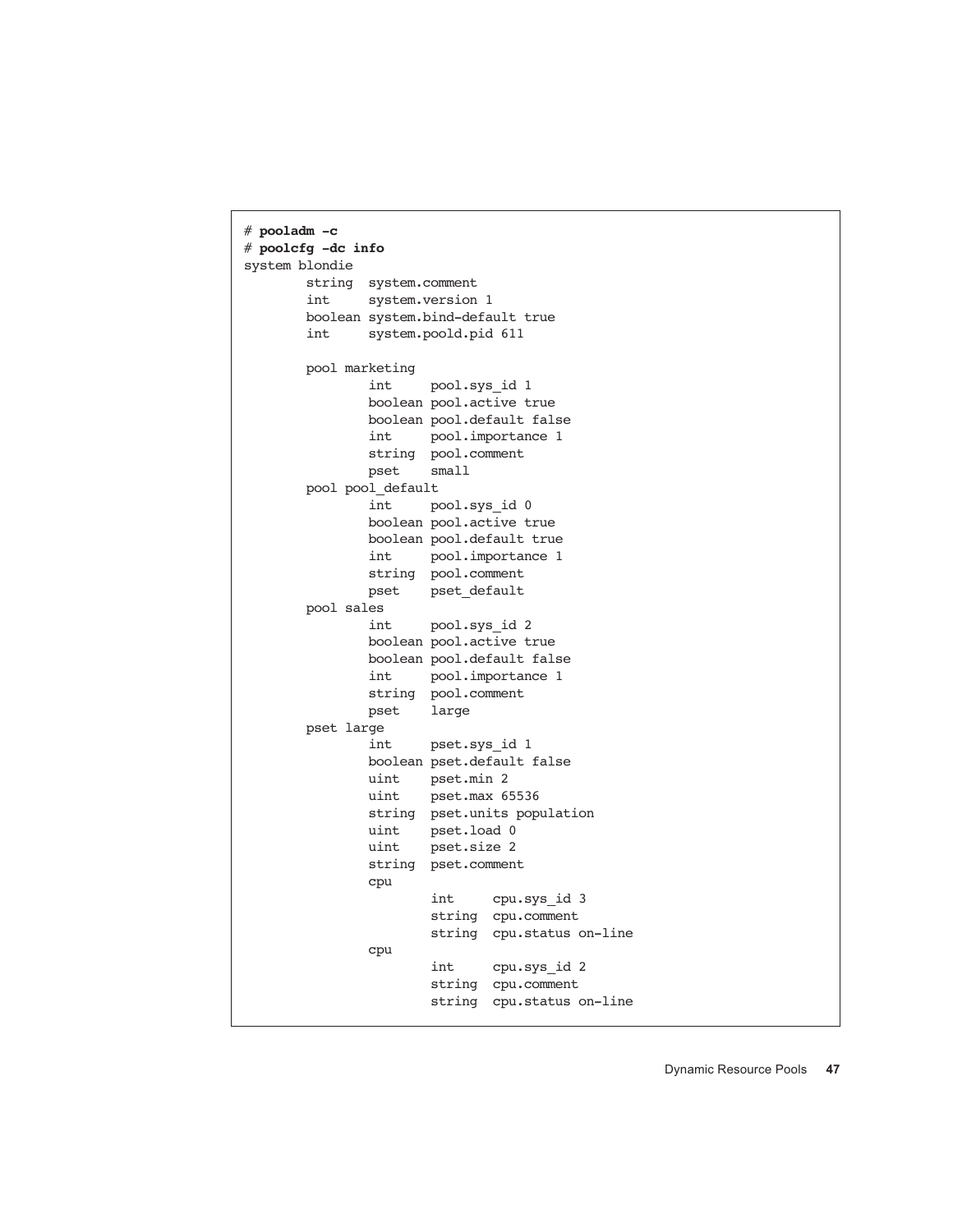```
 pset small
                int pset.sys_id 2
                boolean pset.default false
                uint pset.min 1
                uint pset.max 2
                string pset.units population
                uint pset.load 0
                uint pset.size 2
                string pset.comment 
                cpu
                        int cpu.sys_id 1
                        string cpu.comment 
                        string cpu.status on-line
                cpu
                        int cpu.sys_id 0
                        string cpu.comment 
                        string cpu.status on-line
pset pset default
                int pset.sys_id -1
                boolean pset.default true
                uint pset.min 1
                uint pset.max 65536
                string pset.units population
                uint pset.load 4
                uint pset.size 2
                string pset.comment 
                cpu
                        int cpu.sys_id 11
                        string cpu.comment 
                        string cpu.status on-line
                cpu
                        int cpu.sys_id 10
                        string cpu.comment 
                        string cpu.status on-line
```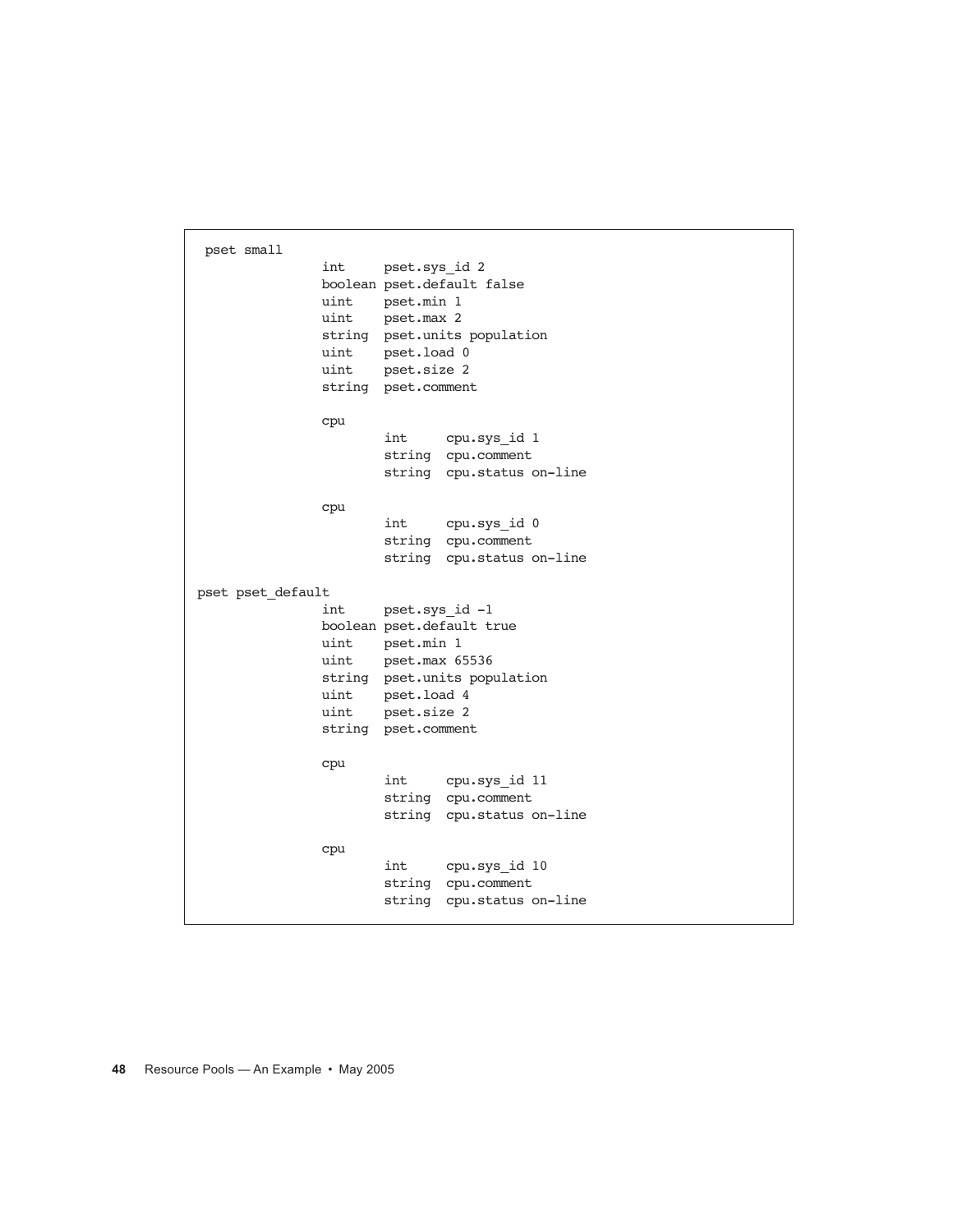### Binding to a Pool

The sales database project is bound to the sales pool by adding the project.pool attribute to the project entry for the ora\_sales project. Every new process started in this project is bound to the sales pool by default.

```
# projmod -sK "project.pool=sales" ora_sales
# projmod -sK "project.pool=marketing" ora_mkt
# cat /etc/project
system:0::::
user.root:1::::
noproject:2::::
default:3::::
group.staff:10::::
group.dba:100:Oracle DBA:::project.max-shm-memory=(privileged,2147483648,deny)
ora_mkt:101:Oracle Marketing:oracle::project.cpu-
shares=(privileged,10,none);project.max-shm-
memory=(privileged,2147483648,deny);project.pool=marketing
ora_sales:102:Oracle Sales:oracle::project.cpu-
shares=(privileged,20,none);project.max-shm-
memory=(privileged,2147483648,deny);project.pool=sales
```
Existing processes in the project are still bound to the default pool; they can be moved to the sales pool using the poolbind(1M) command. The following command binds all processes currently running in the project ora\_sales to the sales pool. Start a new process in the ora\_sales project to verify the pool binding.

```
# poolbind -p sales -i project ora_sales
# su - oracle
$ newtask -p ora_sales
$ id -p
uid=100(oracle) gid=100(dba) projid=100(ora_sales)
bash-2.05b
$ poolbind -q $$
1520 sales
```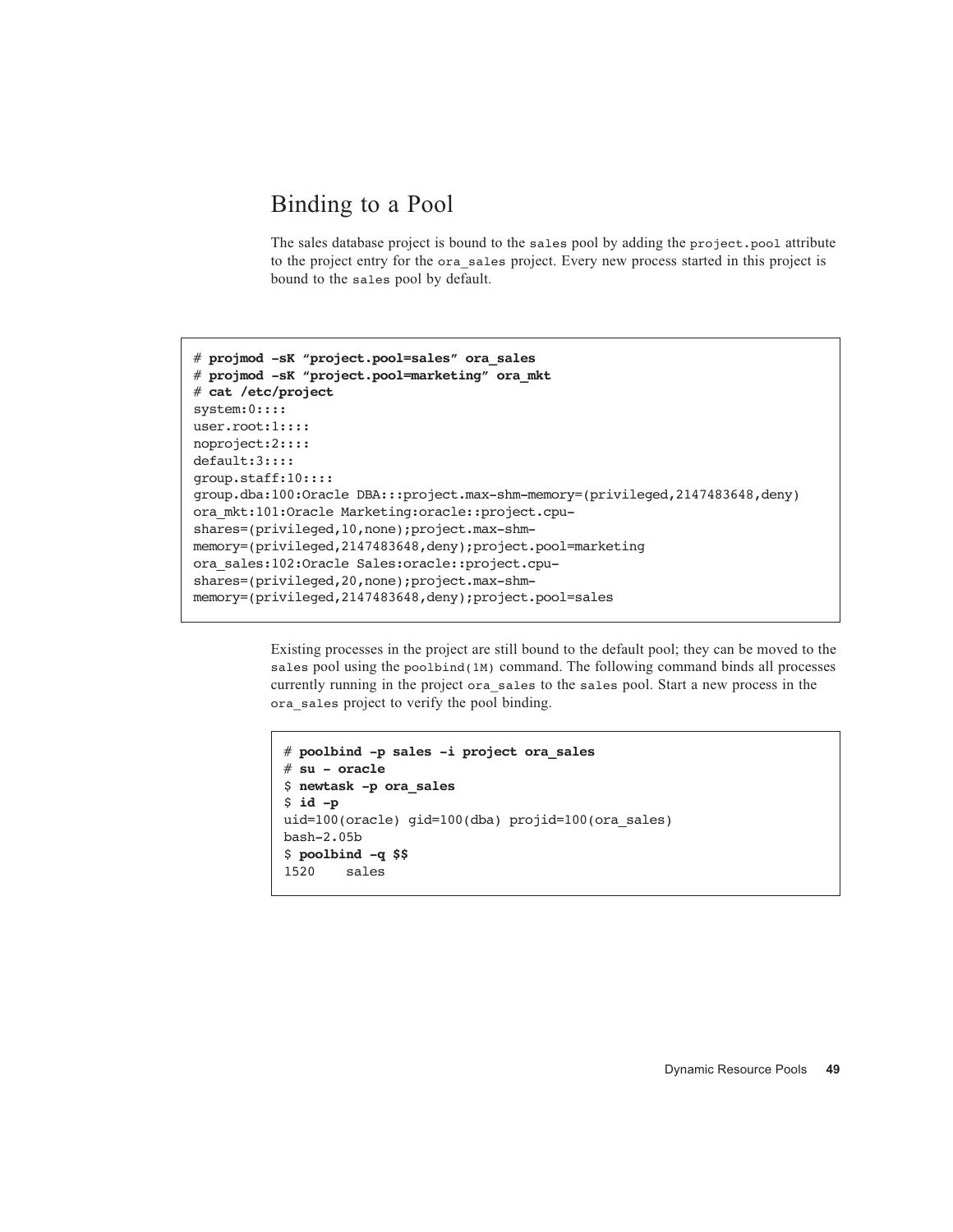### Transferring CPUs

The system creates processor sets on a particular system based on the pool configuration and the number of CPUs in the system. In this example using a six CPU system, all three processor sets are created with two CPUs. The system administrator can manually move processors from one processor set to another to shrink or enlarge a processor set depending on the CPU requirements of applications. For example, end of month processing may require the large pool to contain four CPUs. The extra CPUs can be moved from the small and default processors sets using the poolcfg(1M) command:

# **poolcfg -dc 'transfer 1 from pset pset\_default to large'** # **poolcfg -dc 'transfer 1 from pset small to large'**

# Adapting to Load

So far, the pool configuration is static. Changes in system load do not lead to configuration changes. The system administrator must manually move processors between sets to react to changes in utilization. By setting an objective, the system administrator tells the system to adapt the number of processors in a set to system demand. In this example, the utilization objective is used to ensure utilization of the large and small processor sets is kept below 75 percent to allow for spikes in the load.

```
# poolcfg -dc 'modify pset large (string pset.poold.objectives="utilization<75")'
# poolcfg -dc 'modify pset small (string pset.poold.objectives="utilization<75")''
# poolcfg -dc info
[\ldots] pset large
                int pset.sys_id 1
                boolean pset.default false
                uint pset.min 2
                uint pset.max 65536
                string pset.units population
                uint pset.load 182
                uint pset.size 2
                string pset.comment 
                string pset.poold.objectives utilization<75
[\ldots]
```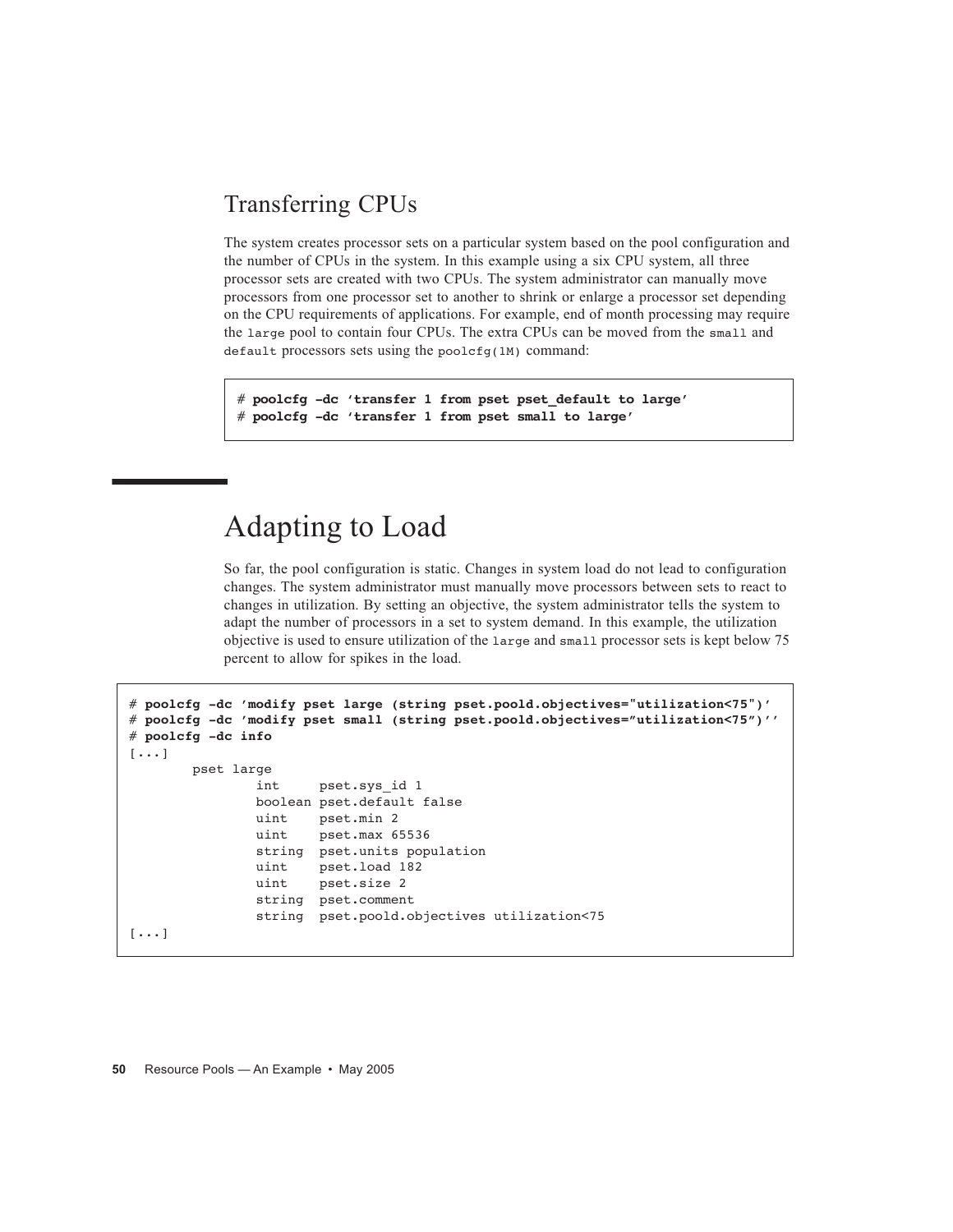**Note –** Until a patch for bug 6232648 is available, a workaround is needed for utilization objectives. Each processor set should have at least one 'pinned' CPU to prevent the issue described in the bug from occuring. The following command can be used to pin a CPU in a processor set. (Replace ID with the appropriate CPU ID.)

# **poolcfg -dc 'modify cpu** *ID* **(boolean cpu.pinned=true)'**

To see how the system adapts to varying demand for CPU resources, load is generated in the small processor set. It currently contains only one CPU since the second CPU was moved by the administrator in *Transferring CPUs* earlier. When the load exceeds the 75% utilization objective, the system attempts to move a processor from another processor set into the small processor set.

```
$ id -p
uid=100(oracle) gid=100(dba) projid=101(ora mkt)
$ /usr/sbin/poolbind -q $$
666 marketing
$ nspin -n 4
```
The file /var/log/pool/poold can be observed to see the actions taken by the resource controller, such as moving a processor from one processor set to another:

```
Mar 22 15:28:33 Monitoring INFO: all evaluated objectives satisfied
Mar 22 15:28:48 Monitoring INFO: all evaluated objectives satisfied
Mar 22 15:29:03 Monitoring INFO: pset small utilization objective not satisfied (1, 
utilization, '<', 75) with utilization 85.99 (control zone bounds exceeded)
Mar 22 15:29:03 Monitoring INFO: reconfiguration required
Mar 22 15:29:03 Optimization INFO: from pset large to pset small components [cpu 2] 
not applied due to poor past results
Mar 22 15:29:03 Optimization INFO: applying move from pset large to pset small 
components [cpu 1]
Mar 22 15:29:03 Configuration INFO: reconfiguring...
Mar 22 15:29:03 Configuration INFO: configuration complete
```
As shown the above output, the system decides to move processor 1 from the large processor set to the small processor set to satisfy utilization objectives. Stopping the load in the small processor set and adding load in the large processor set causes another reconfiguration after some time to satisfy the utilization objective on the large processor set.

This example only shows a tiny fraction of the possibilities enabled by Dynamic Resource Pools. More complex objectives can be created, such as combining different types of objectives and setting the importance of these objectives in relation to each other. See the man page for libpool(3LIB) for more information on setting objectives.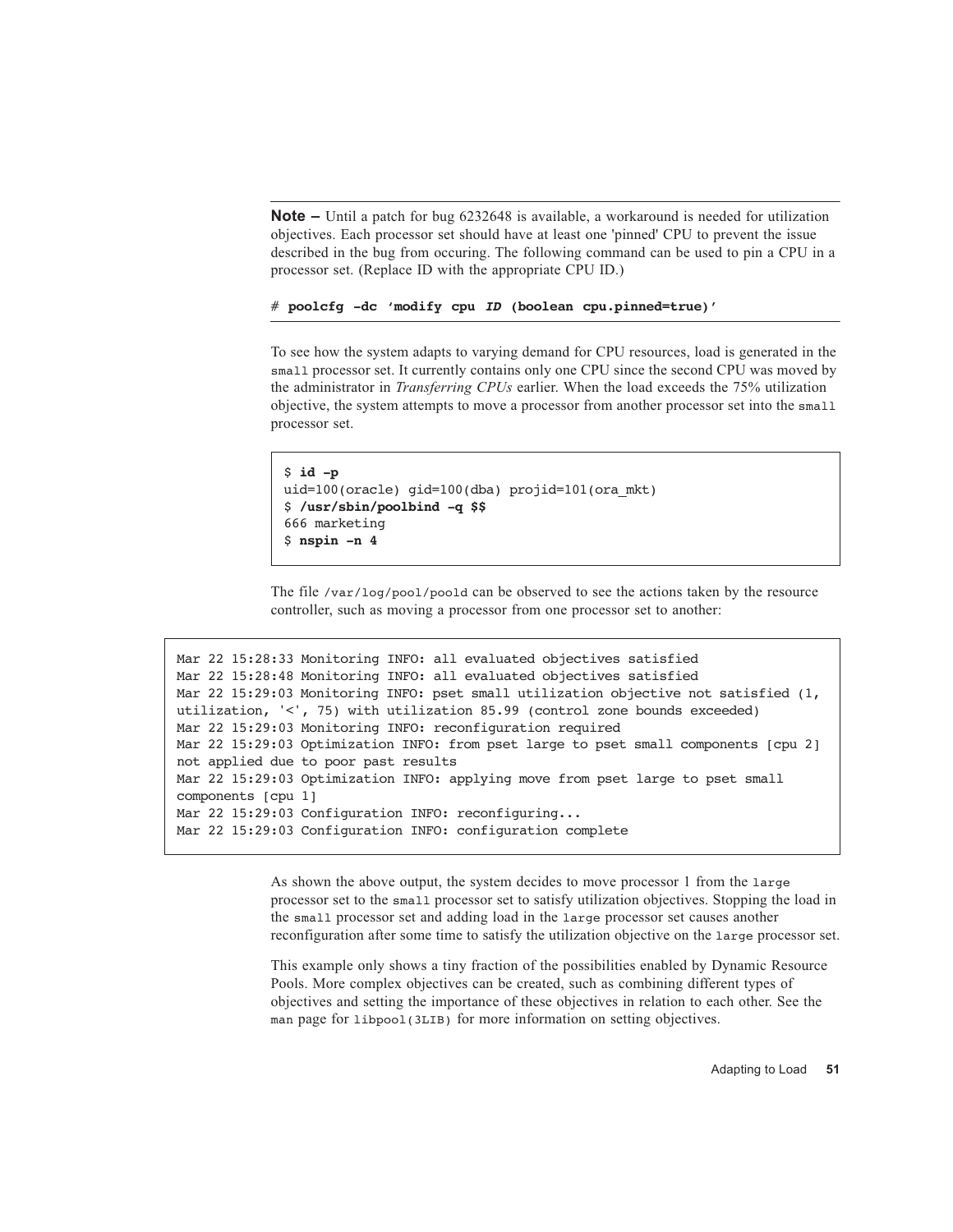# Saving the Dynamic Configuration

The last few changes have been made to the in-kernel configuration. To keep these changes across reboots, the in-kernel configuration must be saved to a file using the pooladm -s command. This command saves the configuration to the /etc/pooladm.conf file. The system automatically instantiates the configuration from this file at boot time.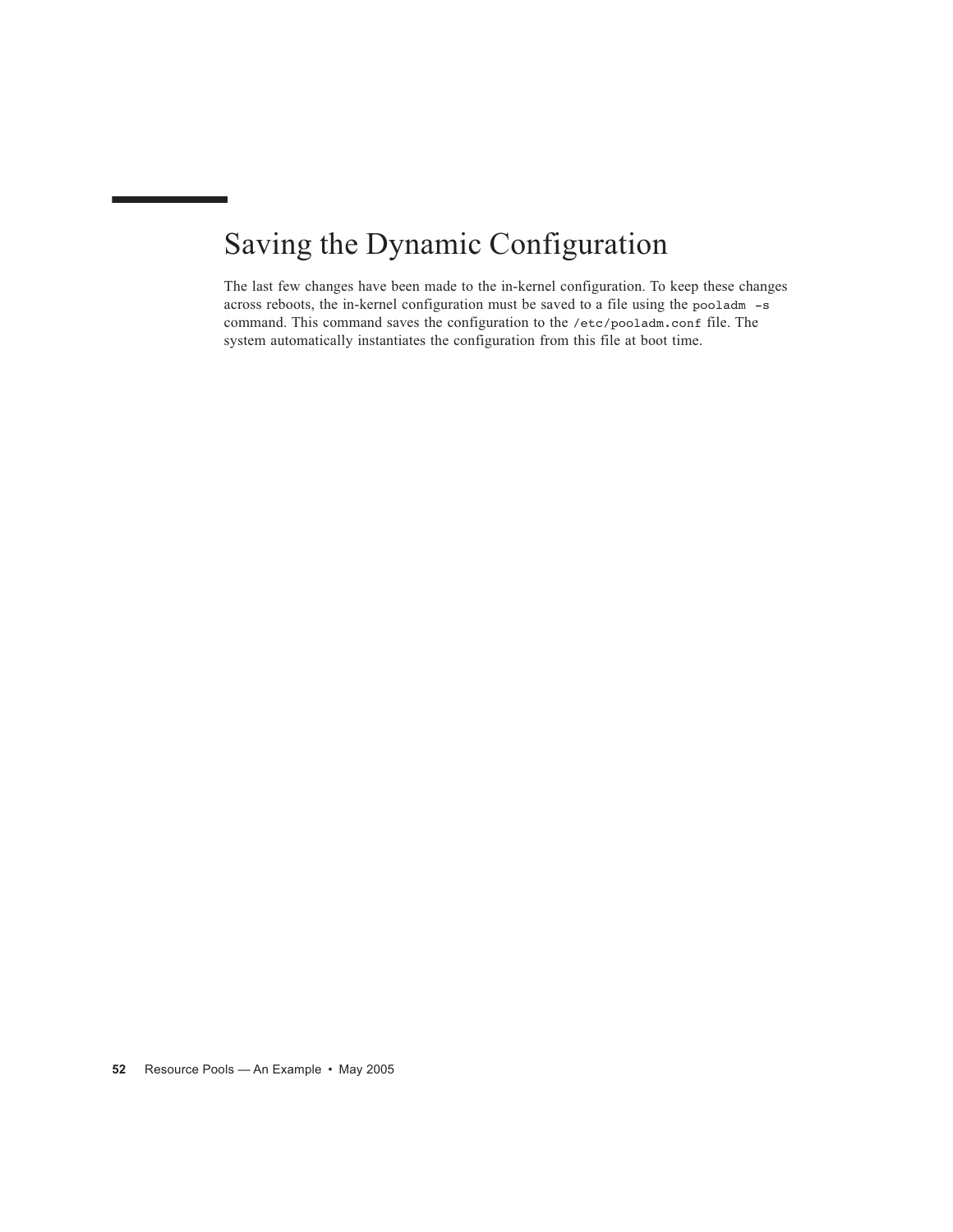# Solaris Zones

*Solaris Zones* provide a means to create one or more virtual environments on a single operating system instance, shielding applications from details of the underlying hardware. Applications in a zone run in isolation from applications in other zones. They cannot see, monitor or affect processes running in another zone. Zones provide the following features:

*Security*

Network services can be run in a zone, limiting the damage that can be done to the system and other zones in case of a security violation. An intruder that is able to exploit a security hole in an application running in a zone can only do limited damage. The actions possible in a zone are restricted to subset of what is allowed in a normal system. For instance, it is not possible to load custom kernel modules, access kernel memory or create device nodes inside a zone.

*Isolation*

Applications requiring exclusive access to global resources, such as specific usernames or network ports, can run on the same machine using zones. Each zone has its own namespace, completely separate from other zones. Users in a zone are unable to monitor other zones, such as viewing network traffic or the activity of processes.

*Virtualization*

Zones present a virtualized environment to applications, removing the physical details of the hardware from view. This eases redeployment of applications on a different physical machine.

*Granularity*

Since zones are implemented in software, zones are not limited to granularity defined by hardware boundaries. Instead, zones offer sub-CPU granularity. Zones do not require dedicated CPU resources, dedicated I/O devices such as HBAs and NICs, or dedicated physical memory. As a result, even a system with a single processor can be used to host several zones.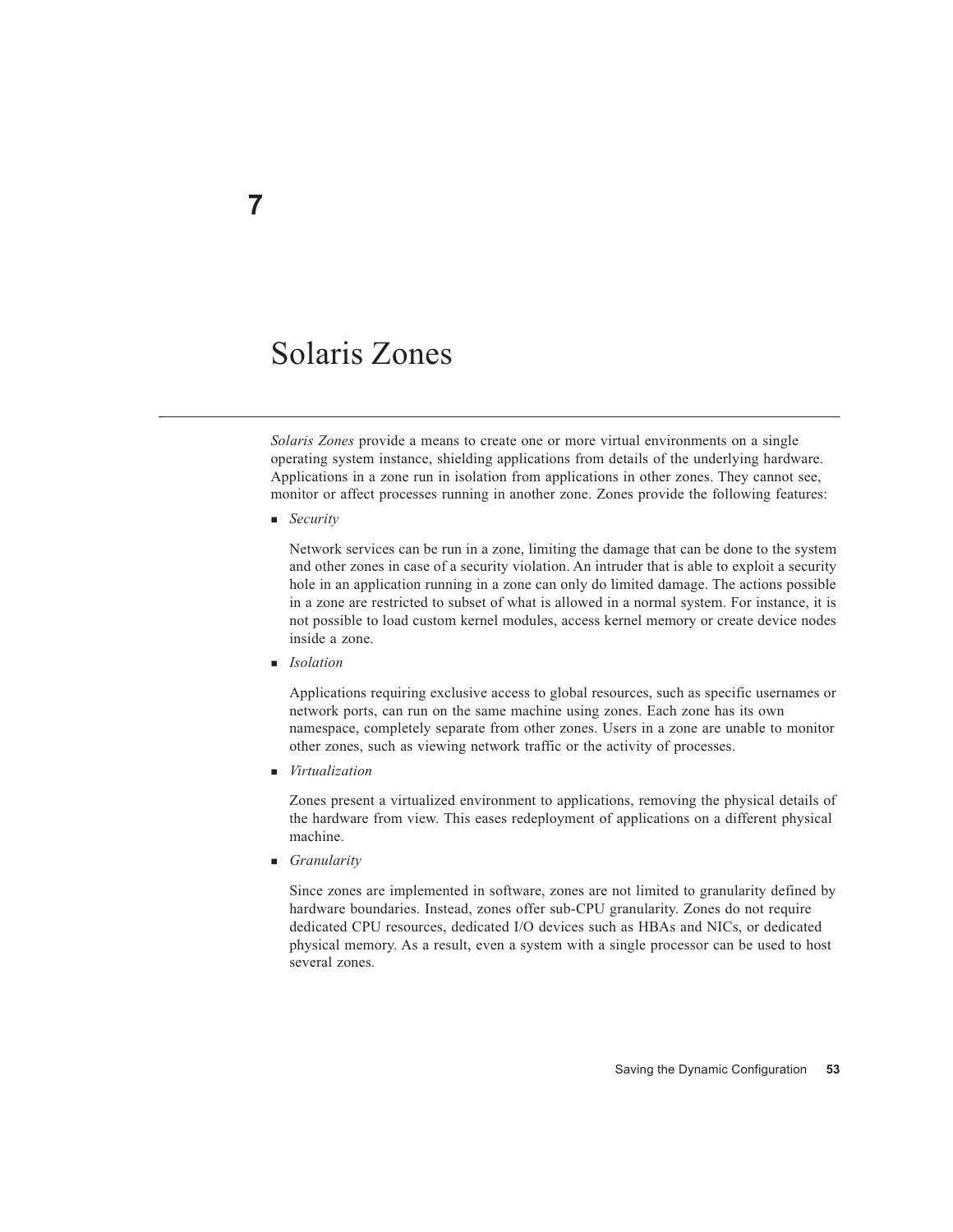Transparency

The environment presented to the application in a zone is nearly identical to the standard Solaris OS environment. There are no new, zone-specific APIs or ABIs to which applications must be ported. Some restrictions do exist due to security and isolation requirements. These restrictions mainly affect applications that perform privileged operations or need access to physical devices.

# Zones Overview

The *global zone* encompasses the entire system and is comparable to a normal Solaris OS instance. It has access to the physical hardware and can see and control all processes. The administrator of the global zone can control the system as a whole. The global zone always exists, even when no other zones are configured. Inside the global zone are *local zones*. These zones are isolated from the physical hardware characteristics of the machine by the virtual platform layer. This layer provides the zones with a virtual network interface, one or more file systems and a virtual console.

Even though the virtual network interfaces may map to the same physical network interface, applications in different zones are prevented from seeing traffic from applications in other zones. Every zone has its own process environment and runs its own set of core Solaris OS services, including  $\text{inetd}(1M)$ ,  $\text{syslogd}(1M)$ ,  $\text{rebind}(1M)$ , and more. Applications running in a zone are unable to see applications running in other zones because of this private process environment. Zones are confined to their own subtree in the file system hierarchy and cannot access file systems of other zones or the global zone. All zones share the same operating system instance and therefore run the same Solaris OS version.

The virtual platform layer is not an emulation layer that translates requests from a zone into some other form or executes them on the zone's behalf. The role of the virtual platform layer is to instantiate and to connect virtualized resources to a zone. For instance, in the case of a virtual network interface, the virtual platform layer creates a logical interface on top of the physical network interface specified in the zone configuration. The IP address from the zone configuration is configured on the logical interface and it is made available to the zone.

One of the attributes of the logical interface is the zone in which it is configured. The kernel uses this attribute to virtualize the network interface by passing packets to the appropriate zone based on this attribute. A zone only sees packets that are destined for its own logical interfaces. Broadcast or multicast packets are replicated and sent to all zones as appropriate.

Virtualization of file systems in a zone is achieved via a restricted root similar to chroot(2). A process in a zone is limited to files and file systems that can be accessed from the restricted root. Unlike chroot, a zone is not escapable. The virtual platform layer is responsible for creating the restricted root and mounting the file systems defined in the zone configuration on it.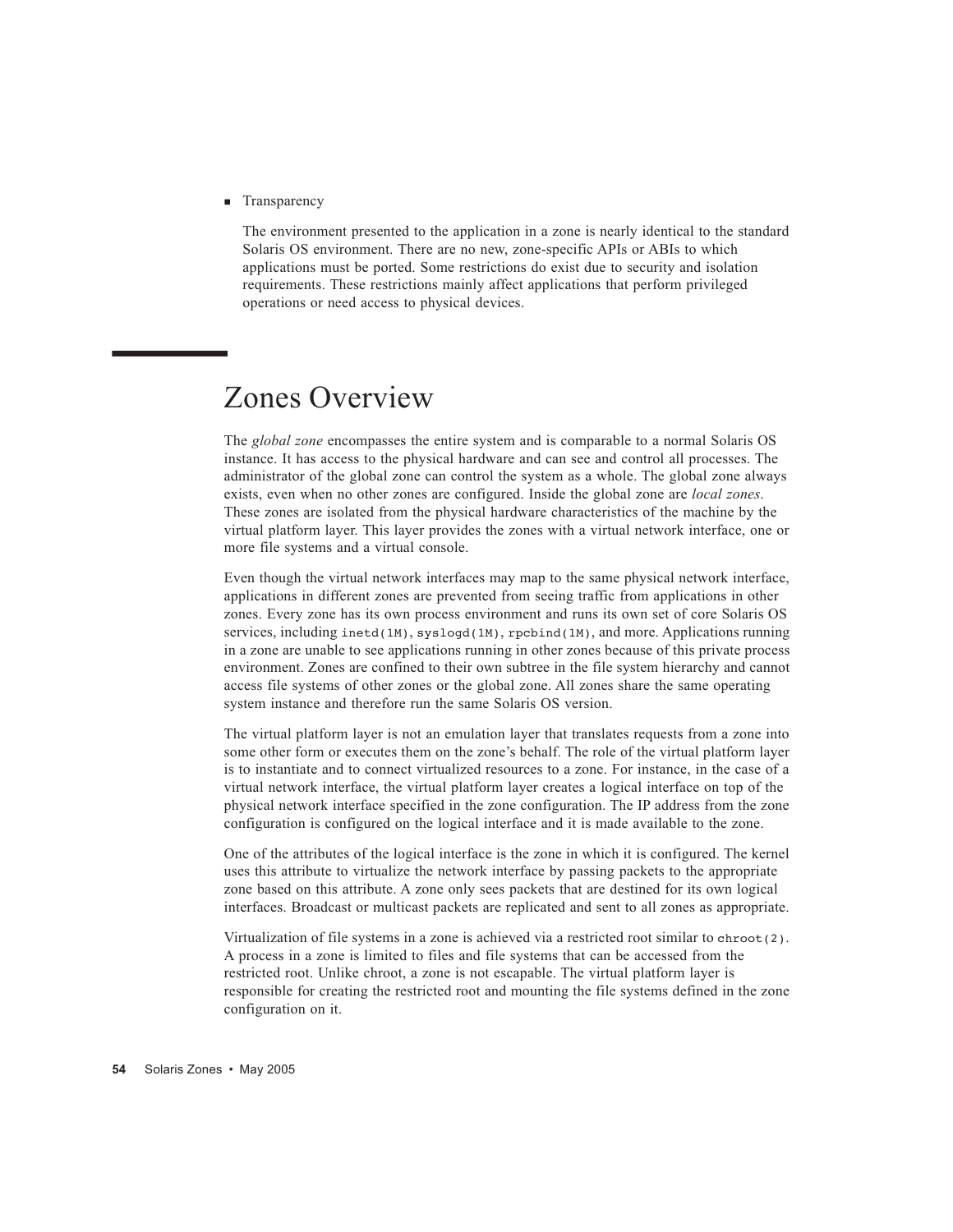Process isolation is accomplished by adding a reference to the zone to the process credentials. The kernel has been extended to use the zone ID as a means to restrict visibility of other processes. Only processes with the same zone ID are visible to a process in a zone. This selection is made *inside* the kernel and not available in utilities such as ps(1) or  $kill(1)$ , as that would make it possible to subvert the isolation by writing a  $ps(1)$ replacement.

As the zone ID is part of the credentials, the user ID namespace is also virtualized in zones. Every zone has its own user ID namespace. As a result, users in different zones with the same uid are in fact distinct users, even though they share the same numerical id. The virtualized user ID namespace also implies that passwords are unique to the zone.

The introduction of Least Privilege in the Solaris OS provides a set of fine-grained privileges to replace the concept of the omnipotent root user. Instead of performing checks against uid 0 to allow privileged operations, the kernel now checks for specific privileges required to perform privileged operations. In the past, it was sufficient to be the superuser to perform mount operations. Now, even the root user must have a specific privilege to perform mount operations. By restricting the privileges of root in the local zone to a set of privileges that are safe in a zone, the root user in a local zone can be given enough power to manage the zone without the ability to affect the system as a whole, such as rebooting the system. Restricting privileges by itself is not sufficient for isolation. Privileges only restrict the operations that can be performed, not the objects on which they are performed. This is accomplished by the isolation that zones provide.

It is therefore possible to delegate local zone administration to users by giving them access to the root account in a local zone. Since a user with uid 0 in one zone is different from a user with uid 0 in another zone, a local zone root user cannot compromise any other zone. However, the global zone root user should still be closely guarded as it has control over the system as a whole, and as such has access to all zones.

# Administering Zones

Zone administration tasks can be divided into two parts, *global* zone administration tasks such as creating a zone, and *local* zone administration tasks such as performing configuration *within* a zone. The four primary global zone administration tasks are:

- *Configuration* the global administrator defines the virtual platform properties, such as the required file systems and network interfaces
- **Installation** the global administrator creates the zone on the system by creating and populating the part of the file system hierarchy reserved for the zone
- *Virtual Platform Management* the global administrator uses zone tools to boot, halt or reboot the zone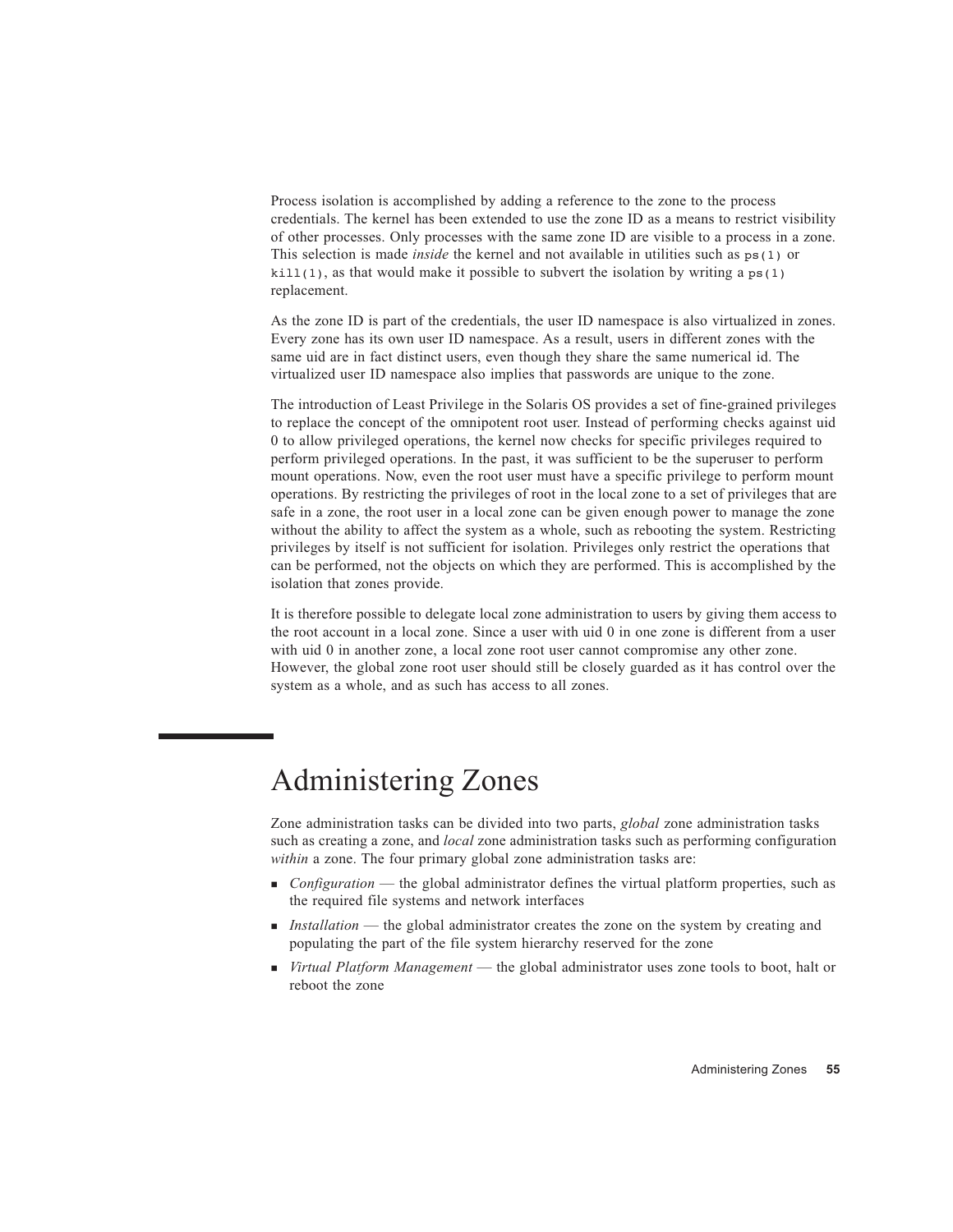*Zone Login* — the global administrator can move in and out of the local zone from the global zone to assume the role of the local zone administrator

### Zone Configuration

The first step of creating a zone on a system is defining its configuration using the zonecfg(1M) command. The configuration describes resources and properties that are required for the zone to operate:

- *Zone name* A unique name for the zone. This name is only of interest in the global zone, it is distinct from the nodename of the zone. The name 'global' and names starting with 'SUNW' are reserved.
- *Zone path* Every zone has a path to its root relative to the global zone's root directory. The zone's root path will be one level deeper; the 'root' directory under the zone path. To prevent unprivileged users in the global zone from traversing into the file system hierarchy of the zone, the zone path must be owned by root with mode 700. The zone 'root' directory should be owned by root and have mode 755 like a regular root directory.
- **File systems** a zone may have file systems that should be mounted when the zone is booted
- *Network interfaces* a zone may have one or more virtual network interfaces. The configuration specifies the IP address and the physical interface in the global zone on which it is to be created.
- *Devices* a zone may require devices that need to be configured when the zone is booted. A default set of devices required in every zone is provided and can be imported into the configuration
- *Resource controls* a zone may have resource controls that should be enabled when the zone is booted.
- **Properties** a zone can have properties that control some aspect of the zone, such as the autoboot property. The autoboot property is comparable to the auto-boot? OBP parameter and determines if the zone is to be booted automatically when the global zone is booted.

#### Installing Zones

The zone configuration process is only concerned with the syntactic correctness of the configuration: it determines if the configuration could be created on *some* system, not necessarily *this* particular system. This is verified when the zone is installed on a system using the zoneadm(1M) install command. This command checks to see if all resources, such as the physical network interface specified in the configuration, are available. It then installs the files needed for the zone's root file system in the correct location under the zone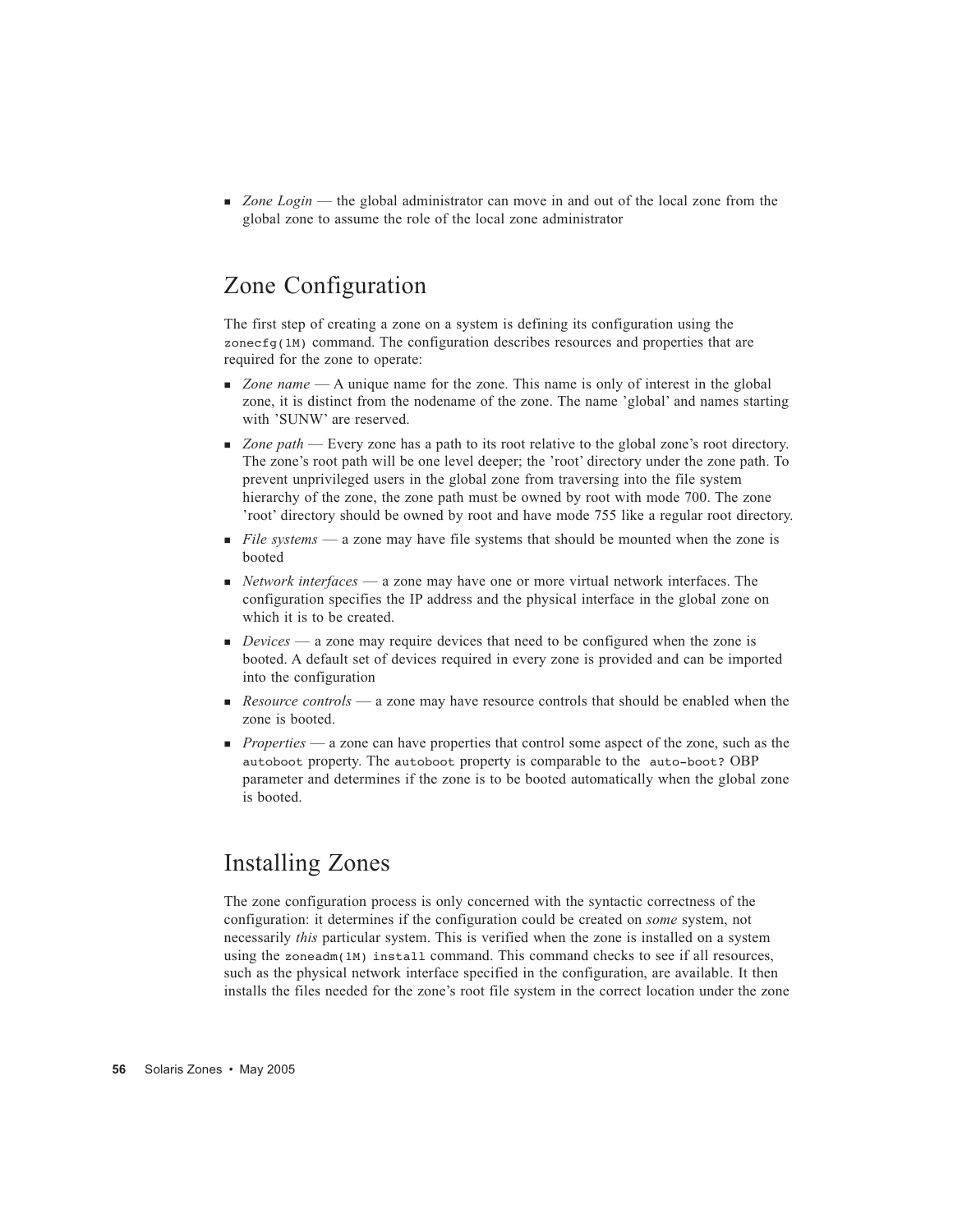path, and creates the mount points for additional file systems specified in the configuration. When the installation is complete, the zone is ready to be booted. The root file system of a typical zone requires approximately 100 MB of disk space.

#### Virtual Platform Management

The virtual platform layer is implemented by the zoneadmd(1M) daemon. When the global administrator boots a zone using the zoneadm boot command, an instance of zoneadmd is created for that zone. The zoneadmd instance for the zone consults the zone configuration and creates a new zone. It then creates the virtual network interfaces, mounts the file systems, and creates the zone virtual console. Finally it starts an instance of  $init(1M)$  in the zone to further bringup the zone using SMF.

The global zone administrator can halt the zone using zoneadm halt and reboot the zone using zoneadm reboot. These commands do not perform an orderly shutdown when bringing down the zone. These operations can be considered the equivalent of the setkeyswitch operations on the system controller of larger Sun Fire systems. If an orderly shutdown of the zone is required, an init 0 command should be done from inside the zone to ensure the stop methods of smf(5) services are executed, just like a domain on a Sun Fire server would be shutdown prior to running the setkeyswitch off command.

The svc:/system/zones smf(5) service in the global zone is used for zone startup and shutdown. All zones with the autoboot property set are started automatically when the global zone boots. When the global zone is stopped, the zones service performs an init 0 in each running zone to do an orderly shutdown of services in the zone.

### Zone Login

Since zones are implemented in software and require no dedicated hardware, the virtual platform provides a virtual console for each zone. The virtual console can be accessed from the global zone using the  $z \log \ln (1M)$  command with the  $-c$  option. The console for a zone cannot be shared by multiple users at the same time. The first user to connect to the console of a zone has exclusive access until disconnecting from the console. Access to the consoles of *other* zones is still possible.

When using the zlogin command in interactive, non-console mode an arbitrary number of zlogin sessions to the same zone may be open concurrently. Non-interactive zlogin is also possible, for example to allow the global administrator to perform scripted administration in zones. The use of zlogin requires a specific privilege.

Traditional remote login facilities such as  $t = \text{length}(1)$ ,  $r \log(n)$  and  $s \ln(1)$  can still be used, provided they have not been disabled by the local zone administrator.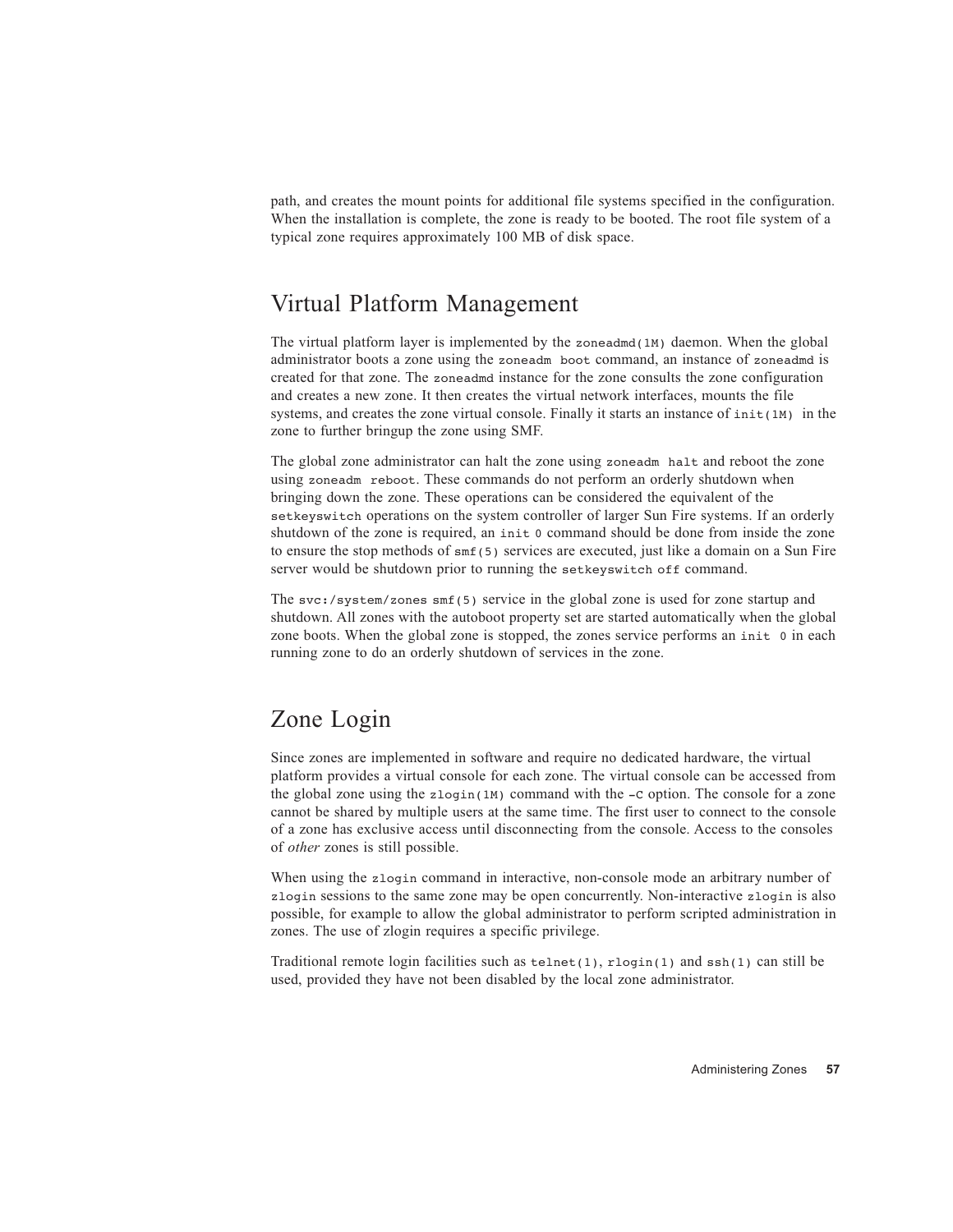# Commands

The following commands were added to the Solaris OS for zones:

| Command         | <b>Description</b>                         |
|-----------------|--------------------------------------------|
| zonecfq(1M)     | Create, update and view zone configuration |
| zoneadm(1M)     | Administer zones                           |
| $z$ loqin $(1)$ | Login to a zone from the global zone       |
| zonename $(1)$  | Print the name of the current zone         |
| zoneadmd(1M)    | Zones administration daemon                |

Several existing Solaris OS commands were enhanced to support zones:

| Command         | <b>Description</b>               |  |  |
|-----------------|----------------------------------|--|--|
| prstat(1M)      | $-Z$ , $-z$ options added        |  |  |
| ps(1)           | -o zone, -o zoneid options added |  |  |
| pgrep(1)        | -z option added                  |  |  |
| pkill(1)        | -z option added                  |  |  |
| priccnt1(1)     | -i option added                  |  |  |
| $r$ enice $(1)$ | -i option added                  |  |  |
| ipcs(1)         | $-Z$ , $-z$ option added         |  |  |
| iperm(1)        | -z option added                  |  |  |
| ppriv(1)        | -z option added                  |  |  |
| ifconfig(1M)    | -Z option added                  |  |  |
| poolbind(1M)    | $-i$ option added                |  |  |
| df(1)           | -Z option added                  |  |  |
| coreadm(1M)     | % a token added                  |  |  |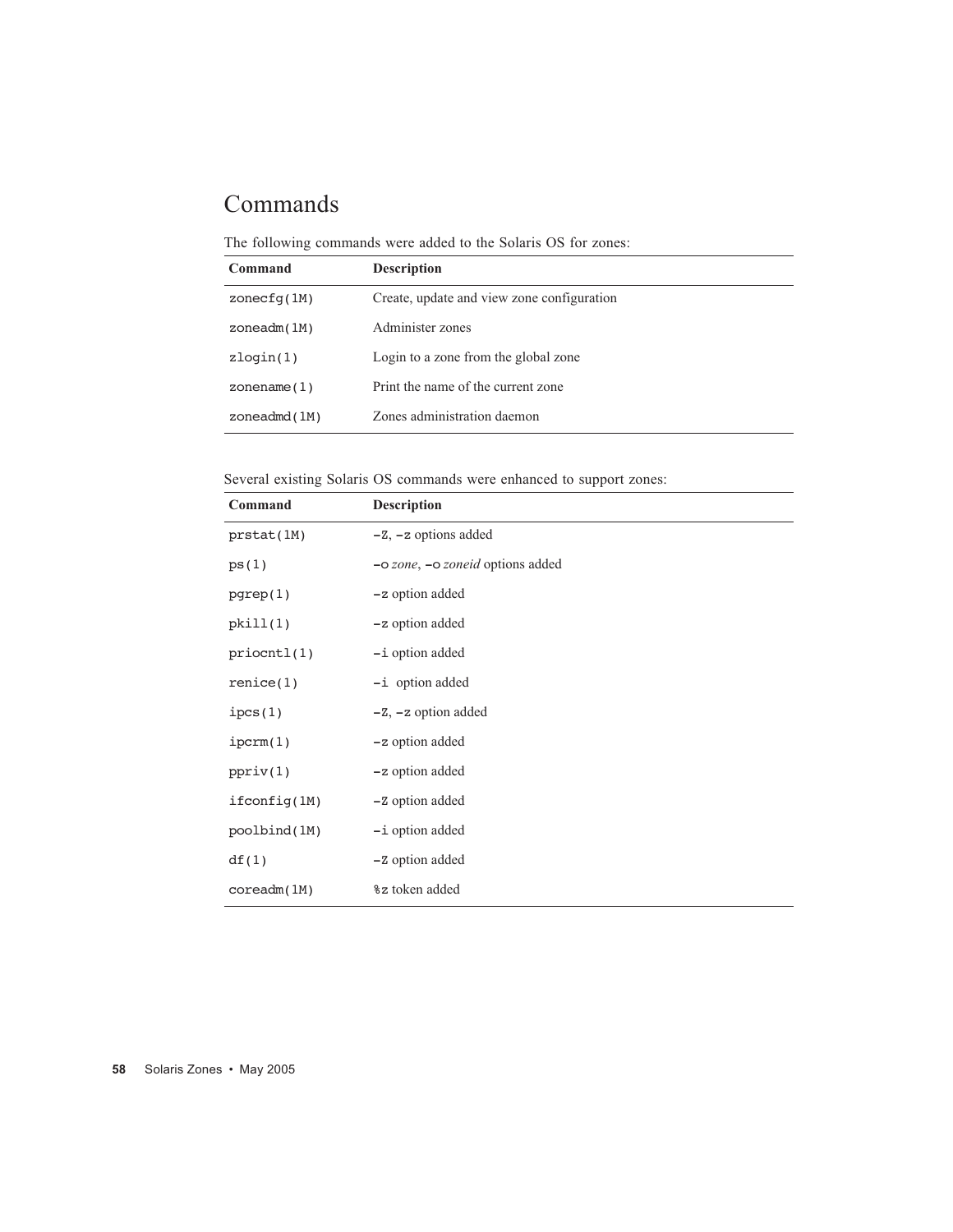#### Local Zone Administration

Administering the local zone is largely the same as administering a normal Solaris-based system. Some of the administrative facilities are not available in the zone because they do not apply to zones, such as device configuration.

After the initial install of the zone by the global administrator, the system is in an unconfigured state. The normal sysid tools are run on the first zone boot to finish zone configuration. The prompts from these tools can be bypassed completely by creating a /etc/sysidcfg configuration file with all required parameters in the zone. Each zone runs its own core Solaris OS services, and therefore has its own name service. Consequently, one zone can use NIS, while another zone can use LDAP, DNS or local files for the name service.

# File Systems

A number of file systems are mounted in the zone by the virtual platform layer when the zone is booted. In the default configuration, the following file systems are mounted in a zone:

- $\blacksquare$  /, the zone root file system is mounted on <zonepath>/root in the global zone
- /sbin, /usr, /lib and /platform file systems are read-only loopback mounts from the global zone to enable text page sharing to reduce memory requirements. This also reduces the required disk footprint of the zone.
- /dev for the zone is mounted on <zonepath>/dev in the global zone
- /proc, /dev/fd, /system/contract, /etc/svc/volatile, /etc/mnttab, /var/run and /tmp

Additional file systems can be mounted in a zone if required, either by adding these file systems to the zone configuration using the zonecf<sub>g</sub>(1M) command, mounting them from within the zone through the local zone's /etc/vfstab file, mounting them by hand, or triggered by autofs.

UFS file systems to be mounted in the zone are configured using the zone  $\epsilon_{q(1M)}$  command by adding file system resources of type ufs. When the zone is booted, the system automatically mounts these file systems in the zone. This is the recommended and safest way to add UFS file systems to a zone.

Mounting UFS file systems from within the zone requires that the character and block device for the file system be explicitly exported to the zone by the global administrator. The file system can then be created by the local zone administrator. It is important to note that this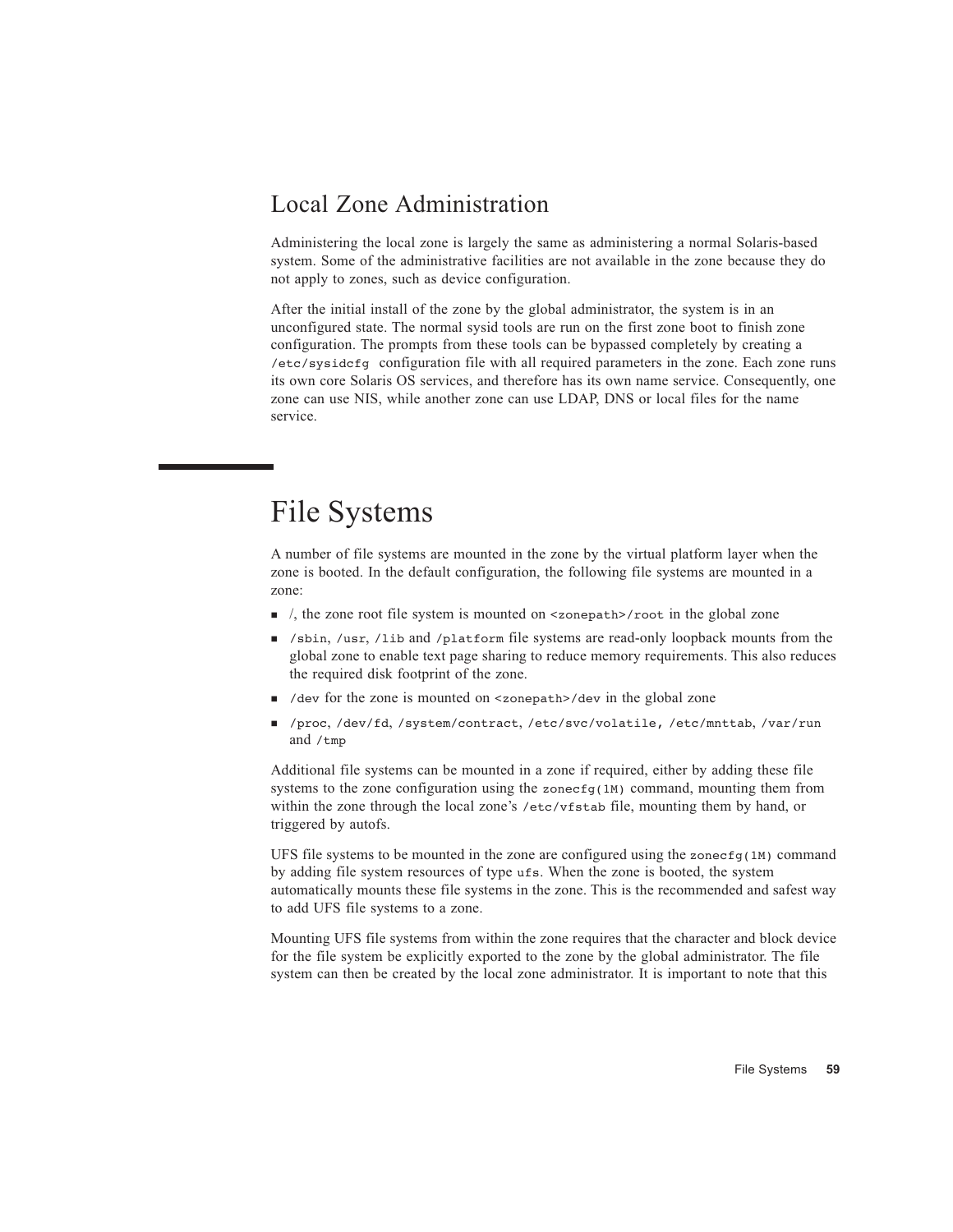may expose the system as a whole to the risk of failure as the local administrator has access to the raw device and can possibly induce a panic by corrupting the UFS metadata on the disk. It is, therefore, not recommended to mount file systems in this manner.

Alternatively, the global administrator can create a UFS file system somewhere in the global zone and export this file system as a lofs mount to the zone. This prevents the local administrator from exposing the system to the risk described above.

NFS file systems can be mounted in the local zone, provided that they do not originate from the global zone, since it is not possible for a NFS server to mount its own file systems. See the mount nfs(1M) manpage for more information. Therefore, zones can be NFS clients of any server except the global zone. Currently zones cannot be NFS servers.

# Resource Management

The regular resource management facilities such as resource controls, projects, and more are available inside zones. Because projects are also virtualized inside a zone, each zone has its own project database. This allows a local zone administrator to configure projects and resource controls local to that zone.

#### Resource Pools

A zone can be bound to a Resource Pool through the pool property of the zone configuration. The zone is bound to the specified pool upon creation of the zone. The pool configuration can only be changed from the global zone. A zone cannot change the pool to which it is bound. Zones cannot span multiple pools, therefore, all processes in a zone run in the same pool. It is however possible to bind multiple zones to the same resource pool.

### Extended Accounting

The Extended Accounting framework has been extended for Zones. Each zone has its own extended accounting files for task- and process-based accounting that contain accounting records exclusively for the zone. The extended accounting files in the global zone contain accounting records for the global zone and all local zones. Since the Extended Accounting framework uses a flexible and extensible format, the accounting records are now tagged with the zone name to which they apply. This allows the global zone administrator to extract per zone accounting data from the accounting files in the global zone.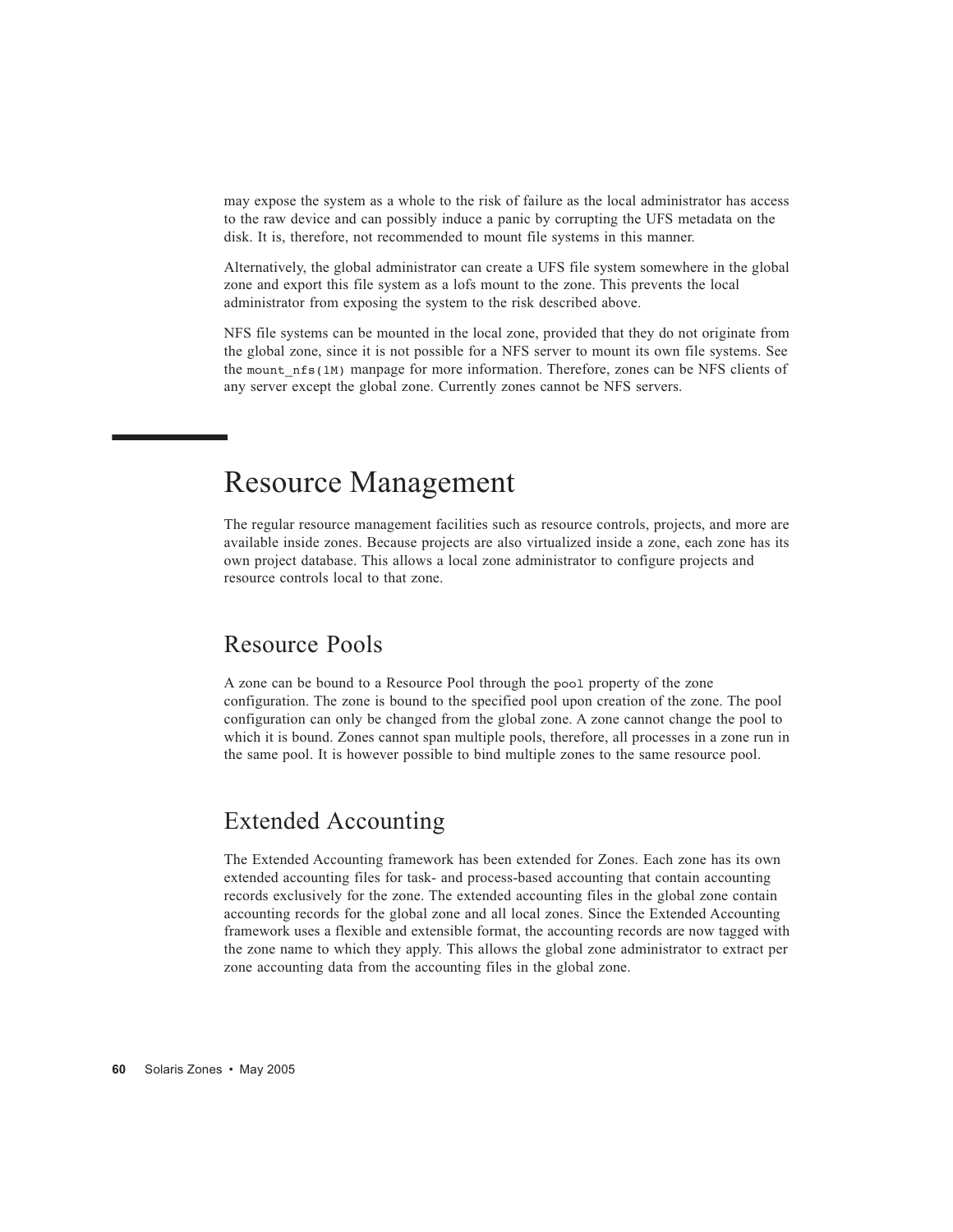#### Fair Share Scheduler and Zones

To prevent a local zone from monopolizing the system, the global zone administrator can set zone-wide resource controls. The zone.cpu-shares resource control limits the amount of CPU resources a zone is entitled to in the same way that the Fair Share Scheduler does this for projects. A zone with a higher number of zone.cpu-shares is allowed to use more CPU resources than a zone with a low number of shares. The zone.cpu-shares resource control is configured using the zonecf<sub>g</sub>(1M) command. Note that this requires the Fair Share Scheduler to be the default scheduler for the system, or that the zones be bound to a pool with a processor set with FSS as the scheduler.

Combined with the regular Fair Share Scheduler inside a zone, this leads to a two-level distribution of CPU resources. First, the zone.cpu-shares configured by the global zone administrator determine the amount of CPU resources to which a zone is entitled. The amount of CPU resources available to the zone is then further distributed across the active projects in the zone according to the project.cpu-shares defined by the local zone administrator.

#### Resource Controls

All standard resource controls are available inside the local zone and can be used by the local zone administrator to perform resource management in the zone. The global zone administrator can limit the number of lightweight processes (LWPs) created by a zone by setting the zone.max-lwps resource control on a zone.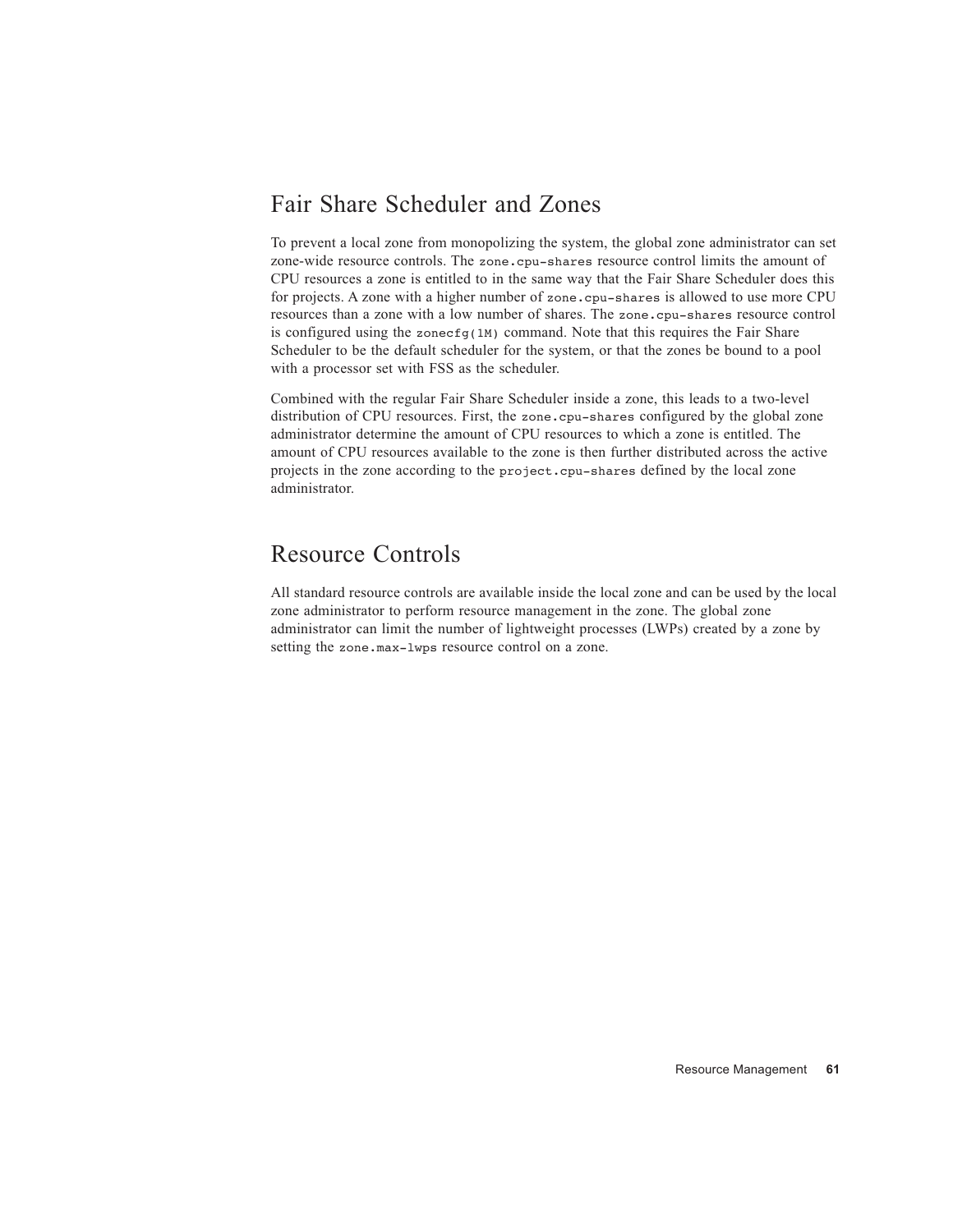# Using Zones — An Example

The following example demonstrates the features provided by zones that facilitate consolidation. It shows how to run the two Oracle workloads from the *Managing Workloads* example on page 22 in a Solaris Container using zones. In that example, both workloads shared the same physical system as well as the file system namespace, name service, network port namespace, user and group namespaces, and more. The sharing of these namespaces can lead to undesirable and sometimes difficult to manage situations, such as when the databases are managed by two different DBA groups. The fact that there is only one oracle user requires close coordination between the DBA groups, since changes made to that user's environment by one DBA group may impact the other database instance. The same holds true for the sharing of the file system namespace, where a single /var/opt/oratab file is used by multiple Oracle instances.

Sharing namespaces can also inhibit the consolidation from a large number of servers onto fewer systems. Existing procedures and scripts may, for example, assume the system is dedicated to the application. Making changes to these procedures and scripts may be difficult, costly or even impossible.

Solaris Zones help resolve these issues because each zone is a virtualized environment with its own private namespaces that can be managed independently of other zones on the system. For instance, the oracle user in one zone is a completely different user from the oracle user in another zone — they can have different uids, passwords, login shells, home directories, etc. By running each Oracle instance in its own zone, the instances can be completely isolated from each other, simplifying their management. As far as the Oracle instance is concerned, it still runs on a dedicated system.

# Requirements

Two zones each running their own Oracle instance are created. The zones require approximately 100 MB of disk space, and the Oracle software and a database each require about 4 GB of disk space.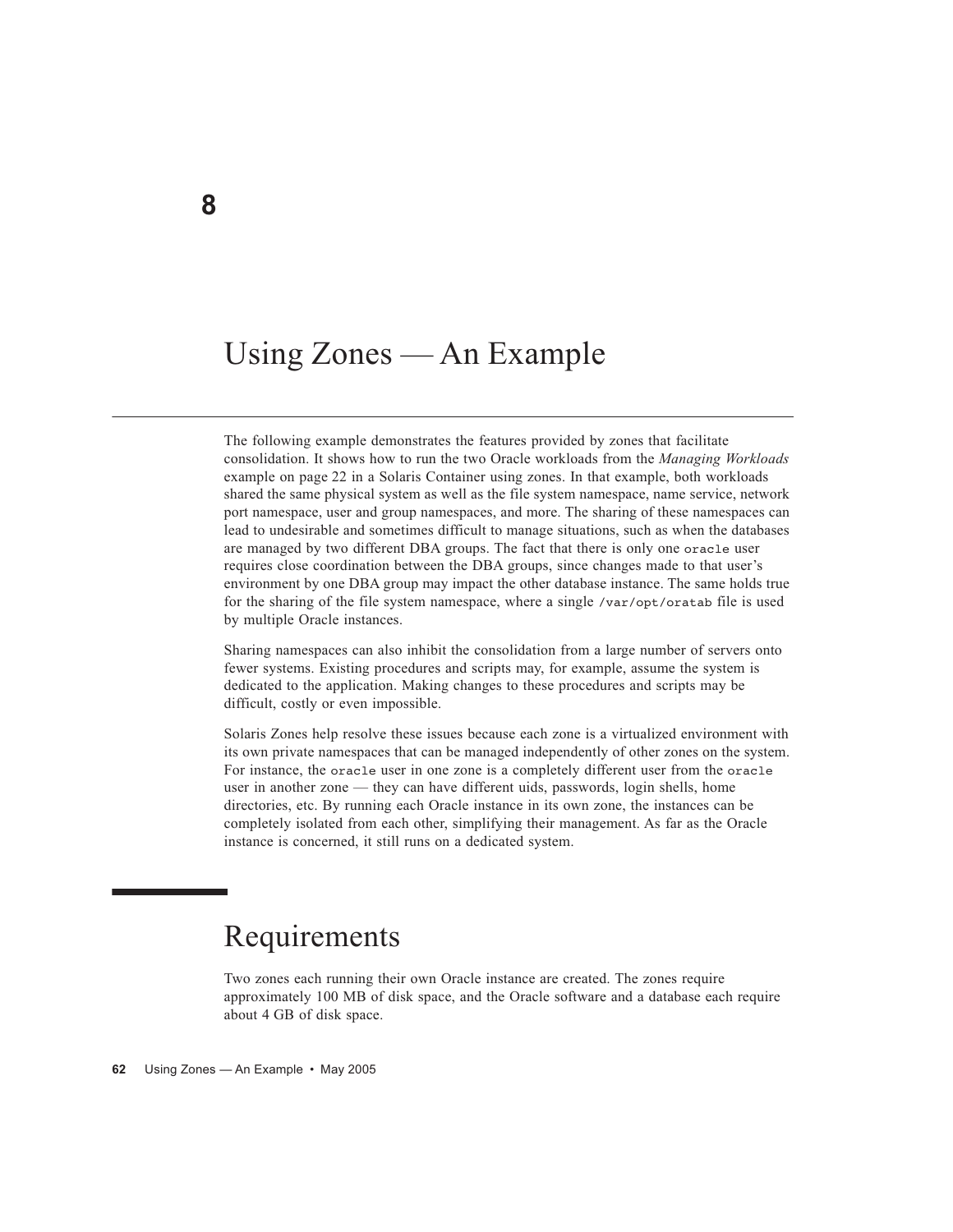**Note –** In this chapter, the prompt is set to the zone name to distinguish between the different zones.

# Preparation

The Oracle instances for the sales and marketing databases are recreated in Zones in this example. Consequently, the existing instances created in Chapter 4 should be stopped and the associated user, projects and file system should be deleted. The pool configuration built in Chapter 6 should be disabled.

```
global # svcadm disable salesdb
global # svcadm disable mktdb
global # svccfg delete salesdb
global # svccfg delete mktdb
global # userdel -r oracle
global # projdel ora_sales
global # projdel ora_mkt
global # projdel group.dba
global # pooladm -x
global # pooladm -d
```
# Creating the First Zone

The zone used for the marketing database is named mkt. To show how a file system is added to a zone, a separate file system is created on a SVM soft partition (d200). The file system may, of course, also be created on a standard disk slice. The virtual network interface for the zone with IP address 192.168.1.14 is configured on the physical interface hme0 of the system. The directory for the zone is created in the global zone by the global zone administrator. The directory used for the zone must be owned by root and have mode 700 to prevent normal users in the global zone from accessing the zone's file system.

```
global # mkdir -p /export/zones/mkt
global # chmod 700 /export/zones/mkt
global # newfs /dev/md/rdsk/d200
```
Preparation **63**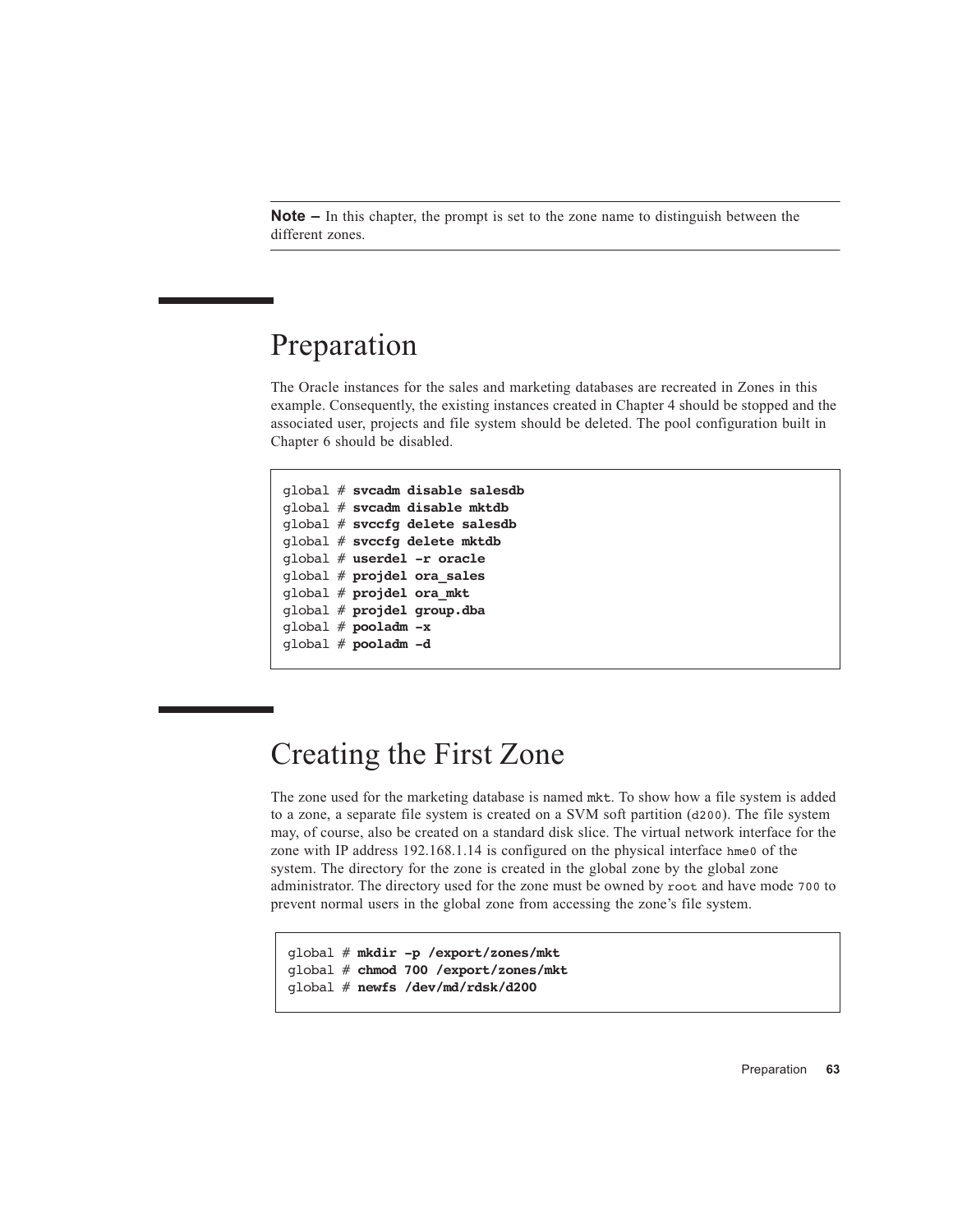### Configuring the Zone

The zone is created based on the default template that defines resources used in a typical zone.

```
global # zonecfg -z mkt
mkt: No such zone configured
Use 'create' to begin configuring a new zone.
zonecfg:mkt> create
zonecfg:mkt> set zonepath=/export/zones/mkt
zonecfg:mkt> set autoboot=true
```
The virtual network interface with IP address 192.168.1.14 is configured on the hme0 interface of the global zone.

```
zonecfg:mkt> add net
zonecfg:mkt:net> set address=192.168.1.14/24
zonecfg:mkt:net> set physical=hme0
zonecfg:mkt:net> end
```
The file system for the Oracle binaries and datafiles in the mkt zone is created on a soft partion named d200 in the global zone. Add the following statements to the zone configuration to have the file system mounted in the zone automatically when the zone boots:

```
zonecfg:mkt> add fs
zonecfg:mkt:fs> type=ufs
zonecfg:mkt:fs> set type=ufs
zonecfg:mkt:fs> set special=/dev/md/dsk/d200
zonecfg:mkt:fs> set raw=/dev/md/rdsk/d200
zonecfg:mkt:fs> set dir=/u01
zonecfg:mkt:fs> end
zonecfg:mkt> verify
zonecfg:mkt> commit
zonecfg:mkt> exit
```
The zone configuration is now complete. The verify command verifies that the current configuration is syntactically correct. The commit command writes the in-memory configuration to stable storage.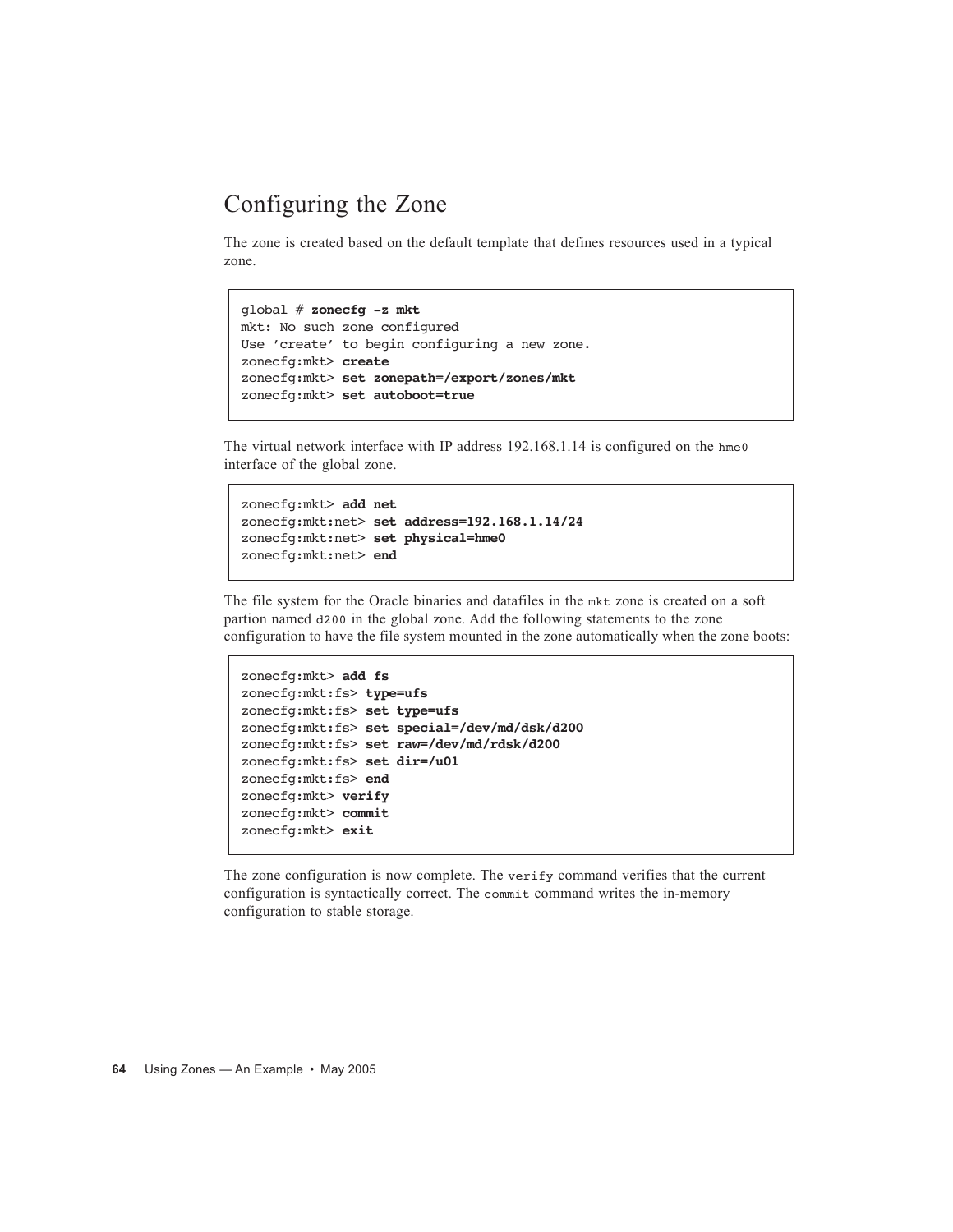#### Installing the Zone

The zone is now ready to be installed on the system.

```
global # zoneadm -z mkt install
Preparing to install zone <mkt>.
Checking <ufs> file system on device </dev/md/rdsk/d200> to be mounted 
at </export/zones/mkt/root>
Creating list of files to copy from the global zone.
Copying <2584> files to the zone.
Initializing zone product registry.
Determining zone package initialization order.
Preparing to initialize <916> packages on the zone.
Initialized <916> packages on zone.
Zone <mkt> is initialized.
The file </export/zones/mkt/root/var/sadm/system/logs/install_log>
contains a log of the zone installation.
```
### Booting the Zone

The zone can be booted with the zoneadm boot command. Since this is the first time the zone is booted after installation, the standard system identification questions must be answered, and are displayed on the zone's console. The console can be accessed from the global zone using the zlogin(1M) command.

```
global # zoneadm -z mkt boot
global # zlogin -C mkt
[Connected to zone 'mkt' console]
SunOS Release 5.10 Version Generic 64-bit
Copyright 1983-2005 Sun Microsystems, Inc. All rights reserved.
Use is subject to license terms.
Hostname: mkt
Loading smf(5) service descriptions: 100/100
```
Creating the First Zone **65**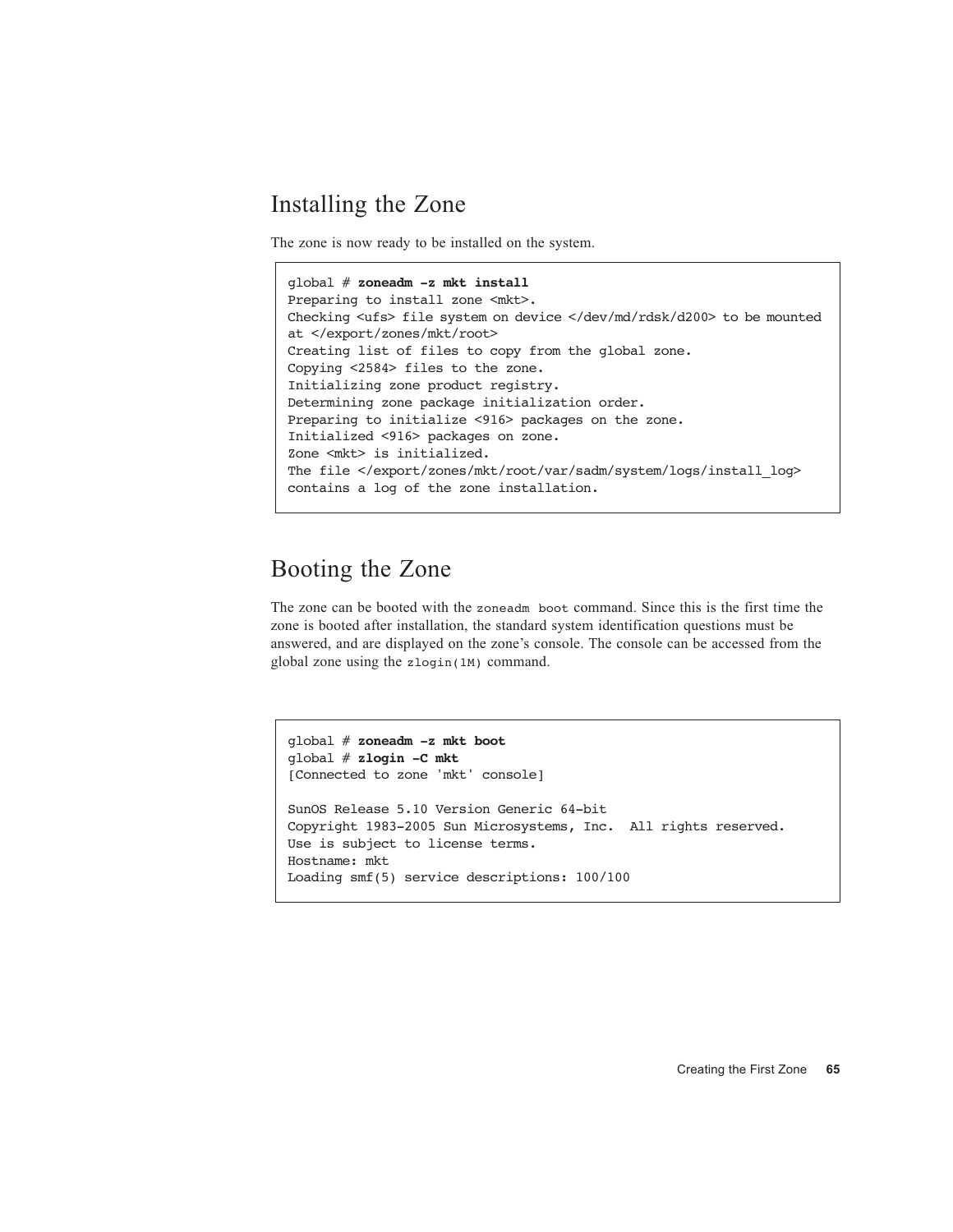At this point, the normal system identification process for a freshly installed Solaris OS instance is started. The output of this process is omitted here for brevity, and the configuration questions concerning the name service, time zone, etc., should be answered as appropriate for the site. After system identification is complete and the root password is set, the zone is ready for use.

SunOS Release 5.10 Version Generic 64-bit Copyright 1983-2005 Sun Microsystems, Inc. All rights reserved. Use is subject to license terms. Hostname: mkt mkt console login:

To disconnect from the console use  $\sim$ . (tilde dot) just like in  $\text{tip}(1)$ . The zone can now be accessed over the network using the  $t = lenet(1)$ ,  $r \log (1)$  or  $s = h(1)$  commands, just like a standard Solaris OS system. (Note that root can only login at the console unless the /etc/default/login file is updated).

| mkt console login: root<br>Password:       |                      |      |                                                                                                                                                                                                                                |                |                   |  |  |  |
|--------------------------------------------|----------------------|------|--------------------------------------------------------------------------------------------------------------------------------------------------------------------------------------------------------------------------------|----------------|-------------------|--|--|--|
| Last login: Tue Mar 22 21:55:00 on console |                      |      |                                                                                                                                                                                                                                |                |                   |  |  |  |
| Sun Microsystems Inc. SunOS 5.10           | Generic January 2005 |      |                                                                                                                                                                                                                                |                |                   |  |  |  |
| $# df - h$                                 |                      |      |                                                                                                                                                                                                                                |                |                   |  |  |  |
| Filesystem                                 | size                 | used |                                                                                                                                                                                                                                | avail capacity | Mounted on        |  |  |  |
|                                            | 7.9G                 | 4.6G | 3.2G                                                                                                                                                                                                                           | 60%            | $\prime$          |  |  |  |
| /dev                                       | 7.9G                 |      | $4.6G$ $3.2G$                                                                                                                                                                                                                  | 60%            | $/\text{dev}$     |  |  |  |
| /lib                                       | 7.9G                 |      | $4.6G$ $3.2G$                                                                                                                                                                                                                  | 60%            | /lib              |  |  |  |
| /platform                                  | 7.9G                 |      | $4.6G$ $3.2G$                                                                                                                                                                                                                  | 60%            | /platform         |  |  |  |
| /sbin                                      | 7.9G                 |      | $4.6G$ $3.2G$                                                                                                                                                                                                                  | 60%            | /sbin             |  |  |  |
| $/$ u01                                    | 7.9G                 | 8.0M | 7.8G                                                                                                                                                                                                                           | $1\%$          | $/$ u01           |  |  |  |
| /usr                                       | 7.9G                 | 4.6G | 3.2G                                                                                                                                                                                                                           | 60%            | ${\tt /usr}$      |  |  |  |
| proc                                       | 0K                   | 0K   | 0K                                                                                                                                                                                                                             | 0%             | /proc             |  |  |  |
| ctfs                                       | 0K                   | 0K   | 0K                                                                                                                                                                                                                             | 0%             | /system/contract  |  |  |  |
| swap                                       | 15G                  | 272K | 15G and the set of the set of the set of the set of the set of the set of the set of the set of the set of the set of the set of the set of the set of the set of the set of the set of the set of the set of the set of the s | $1\%$          | /etc/svc/volatile |  |  |  |
| mnttab                                     | 0K                   | 0K   | 0K                                                                                                                                                                                                                             | 0%             | /etc/mnttab       |  |  |  |
| fd                                         | 0K                   | 0K   | 0K                                                                                                                                                                                                                             | 0%             | /dev/fd           |  |  |  |
| swap                                       | 15G                  | 0K   | 15G                                                                                                                                                                                                                            | 0 %            | /tmp              |  |  |  |
| swap                                       | 15G                  | 24K  | 15G                                                                                                                                                                                                                            | $1\%$          | $\sqrt{var/run}$  |  |  |  |
|                                            |                      |      |                                                                                                                                                                                                                                |                |                   |  |  |  |

The /lib, /platform, /sbin, and /usr file systems are read-only loopback mounts from the global zone. This reduces the required disk space for the zone considerably, and allows the sharing of text pages, leading to more efficient use of memory. These file systems appear in the zone because they are defined in the default template used to create this zone. All other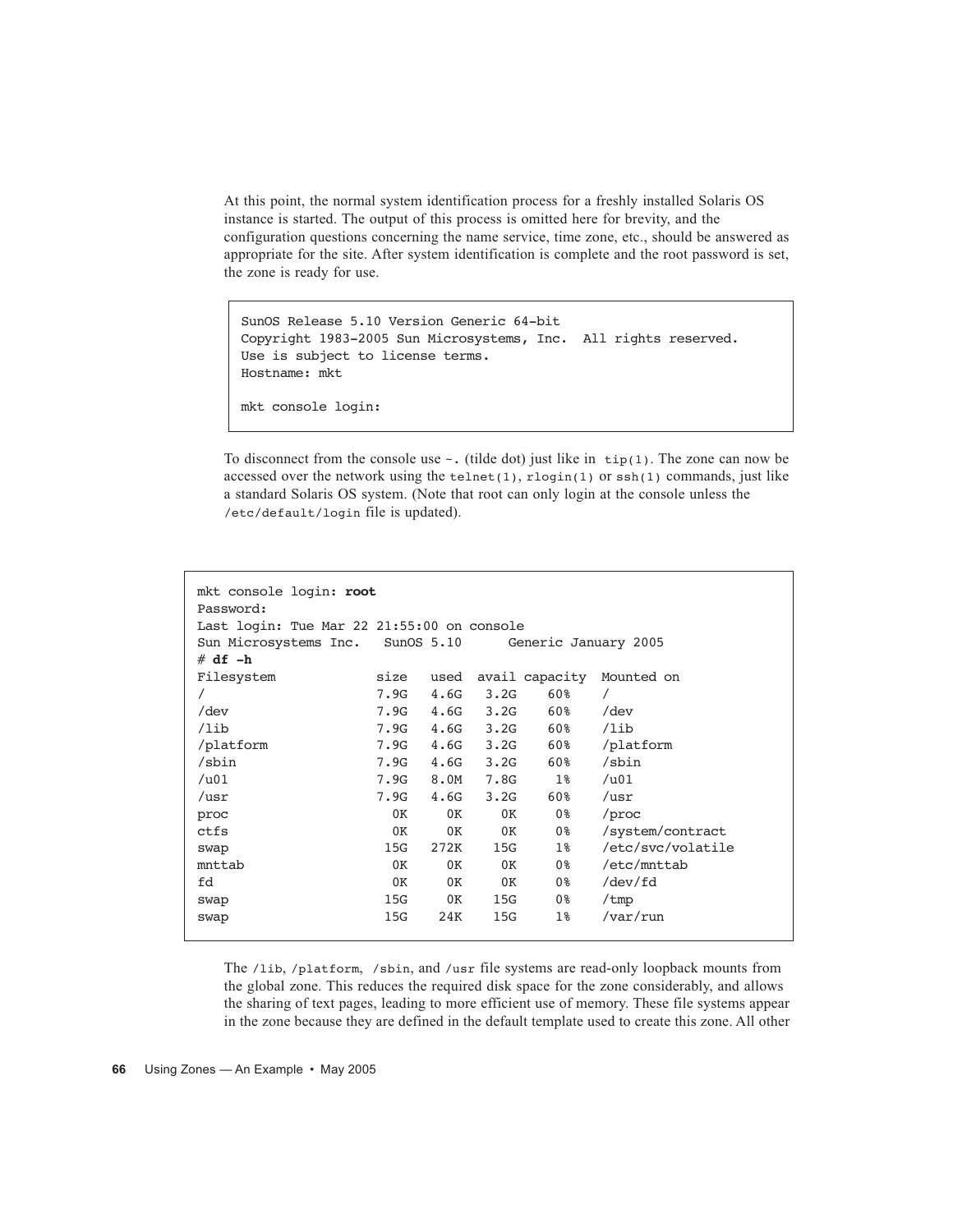file systems are private to the zone. The /u01 file system is mounted in the zone during zone boot by zoneadmd. It is not mounted by the zone itself. Also note that the zone is unaware that the file system is in fact residing on /dev/md/dsk/d200.

#### Installing Oracle

The group dba and the user oracle are required to run the Oracle software. Since the Oracle software uses shared memory, and the maximum amount of shared memory is now a project resource control, a project is needed in which to run Oracle. The project ora mkt project is created in the zone and the project.max-shm-memory is set to the required value (in this case 2 GB). Since the System V IPC parameters are resource controls in Solaris 10 OS, there is no need to update the /etc/system file and reboot.

```
mkt # mkdir -p /export/home
mkt # groupadd dba
mkt # useradd -g dba -d /export/home/oracle -m -s /bin/bash oracle
mkt # passwd oracle
mkt # projadd -c "Oracle" user.oracle
mkt # projadd -c "Oracle" -U oracle ora_mkt
mkt # projmod -sK "project.max-shm-memory=(privileged,2G,deny)" ora_mkt
mkt # cat /etc/project
system:0::::
user.root:1::::
noproject:2::::
default:3::::
group.staff:10::::
ora_mkt:101:Oracle:oracle::project.max-shm-memory=(privileged,2147483648,deny)
user.oracle:100:Oracle:::project.max-shm-memory=(privileged,2147483648,deny)
```
Note that the zone has its own namespace and that the user, group and project just created are therefore only visible inside the mkt zone.

The Oracle software and the database are installed in /u01. In this example, the Oracle software is installed in the zone itself to create an Oracle installation idependent from any other Oracle installations. The software could also be installed in the global zone and then loopback mounted in the local zones. This would allow sharing of the binaries by multiple zones, but also create a coupling between Oracle installations with regards to patch levels and more. This example shows how to use zones to consolidate Oracle instances with maximum isolation from each other, so in this case the software is not shared. The installation can now be performed as described on page 91. Since /usr is mounted read-only in the zone, the default location /usr/local/bin suggested by the Oracle Installer should be changed to a writable directory in the zone, such as /opt/local/bin. The marketing database can be created using the procedure on page 93.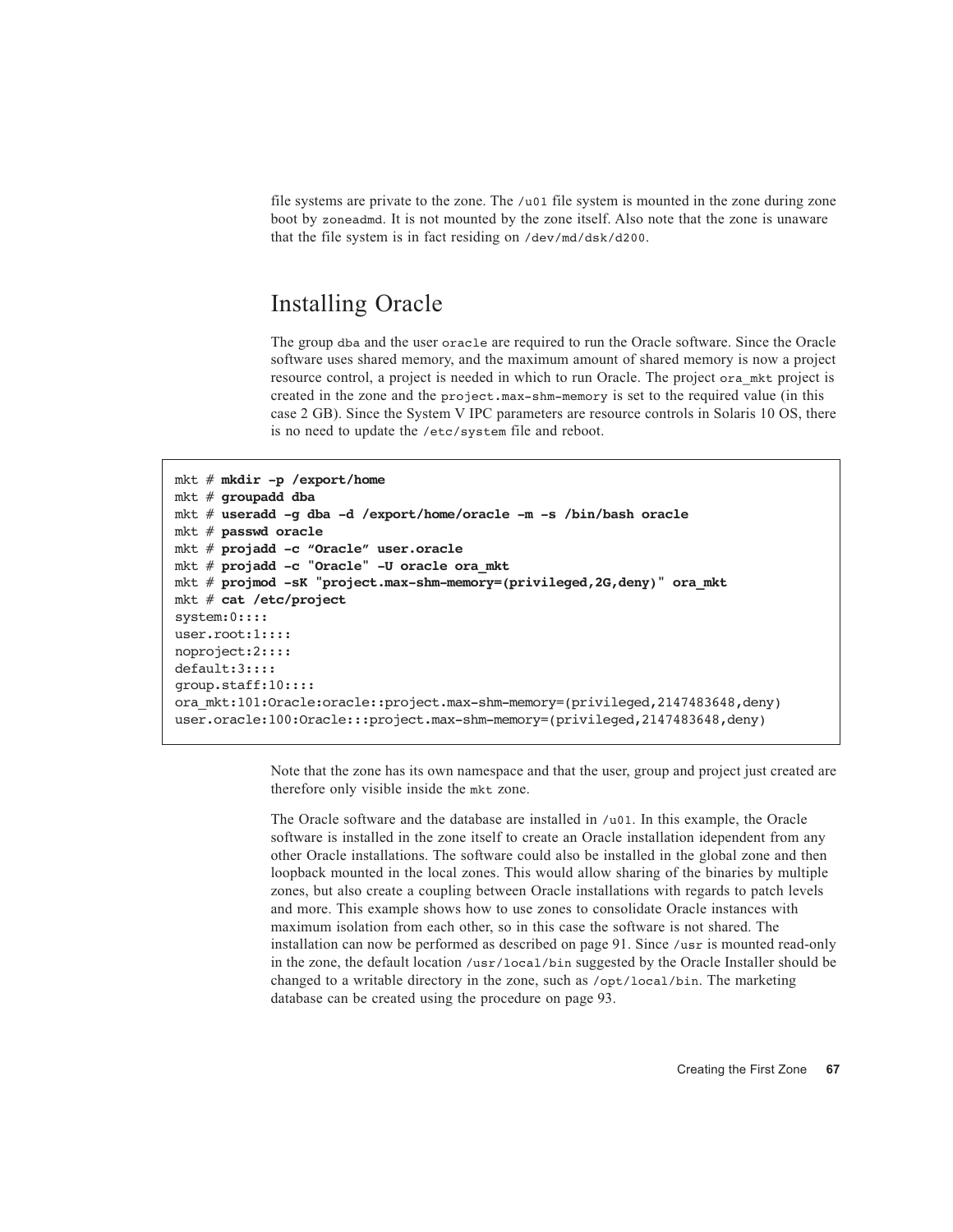Using the smf service for the marketing database from Chapter 4 (the *Managing Workloads* example) the database instance can be started by importing the manifest and enabling the mktdb service in the zone.

# Creating the Second Zone

The first zone used a directory in /export/zones in the global zone. Since this does not limit the size of the root file system of the local zone it could fill up the file system in the global zone, where /export/zones is located. To prevent a local zone from creating this problem, the zone root file system is created on a separate file system. The second zone is for the sales database and requires the following resources:

- A 100 MB file system for the zone root file system mounted in the global zone on /export/zones/sales. This file system is created on a Solaris Volume Manager soft partition (/dev/md/dsk/d100). A normal slice could also be used but would be quite wasteful given the limited number of slices available on a disk.
- To show how devices can be used in a zone, the disk slice c1t1d0s3 is exported to the zone by the global zone administrator. A UFS file system is created on this slice inside the zone. This requires that both the block and character devices for the slice be exported to the zone. Note that this is for demonstration purposes only and is not the recommended way to use UFS file systems in a zone.
- A virtual network interface with IP address 192.168.1.15 on the hme0 interface of the global zone is also needed.

```
global # newfs /dev/md/rdsk/d100
global # mkdir -p /export/zones/sales
global # mount /dev/md/dsk/d100 /export/zones/sales
global # chmod 700 /export/zones/sales
```
### Configuring and Installing the Second Zone

The steps required to configure and install this zone are the same as for the first zone, with the exception that two devices are added to the zone configuration.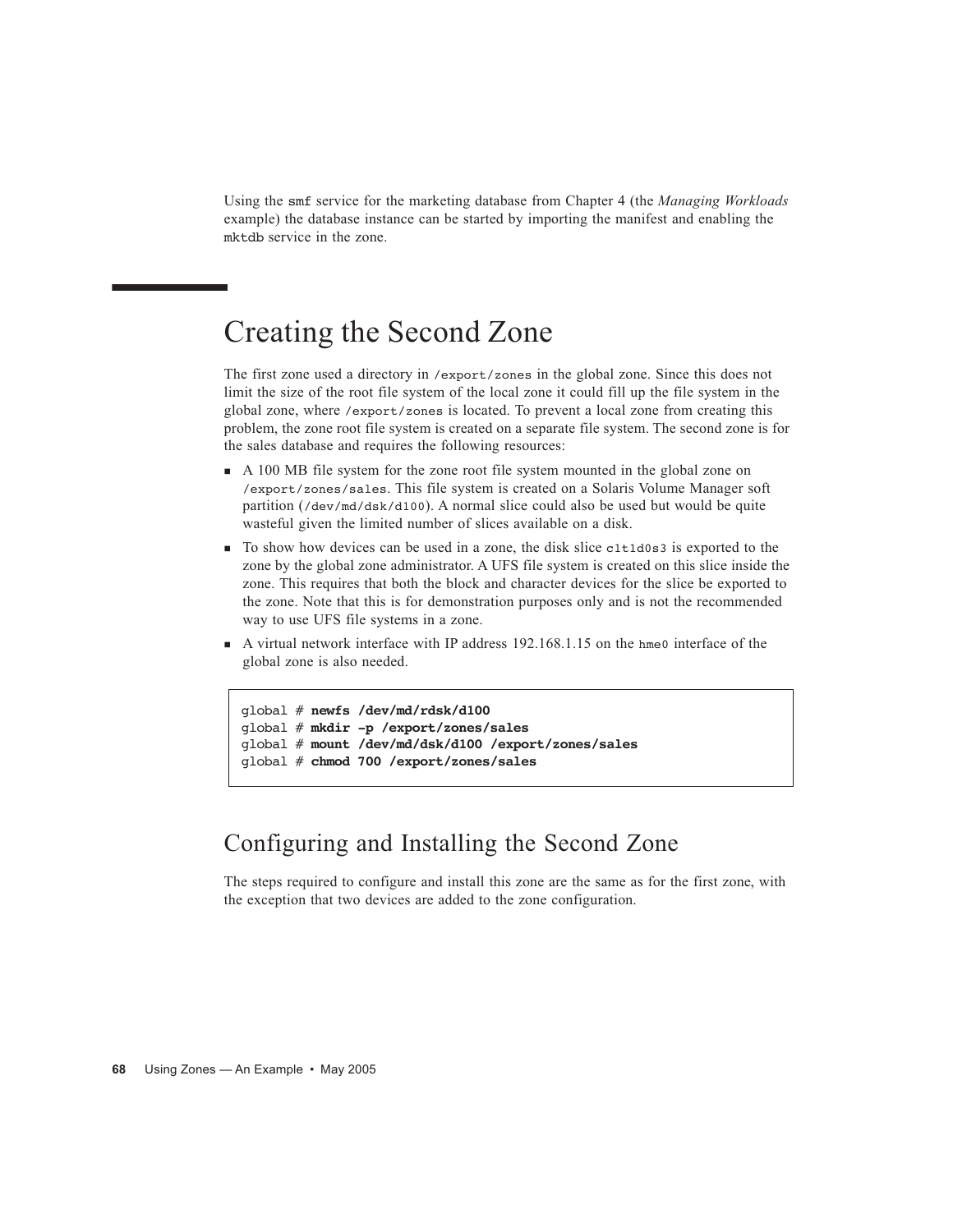```
global # zonecfg -z sales
sales: No such zone configured
Use 'create' to begin configuring a new zone.
zonecfg:sales> create
zonecfg:sales> set zonepath=/export/zones/sales
zonecfg:sales> set autoboot=true
zonecfg:sales> add net
zonecfg:sales:net> set physical=hme0
zonecfg:sales:net> set address=192.168.1.15/24
zonecfg:sales:net> end
zonecfg:sales> add device
zonecfg:sales:device> set match=/dev/rdsk/c1t1d0s3
zonecfg:sales:device> end
zonecfg:sales> add device
zonecfg:sales:device> set match=/dev/dsk/c1t1d0s3
zonecfg:sales:device> end
zonecfg:sales> verify
zonecfg:sales> commit
zonecfg:sales> exit
global # zoneadm -z sales install
Preparing to install zone <sales>.
Creating list of files to copy from the global zone.
Copying <2584> files to the zone.
Initializing zone product registry.
Determining zone package initialization order.
Preparing to initialize <916> packages on the zone.
Initialized <916> packages on zone.
Zone <sales> is initialized.
The file </export/zones/sales/root/var/sadm/system/logs/install_log>
contains a log of the zone installation.
```
#### Booting the Zone

The first time a zone is booted after installation, the system identification process is performed. It is possible to skip the system identification questions during the first boot of the zone by creating a sysidcfg file in the zone prior to the first boot. The location of the sysidcfg file from the global zone is /export/zone/sales/root/etc/sysidcfg. A sample sysidcfg file is shown below, and can be customized to fit the situation.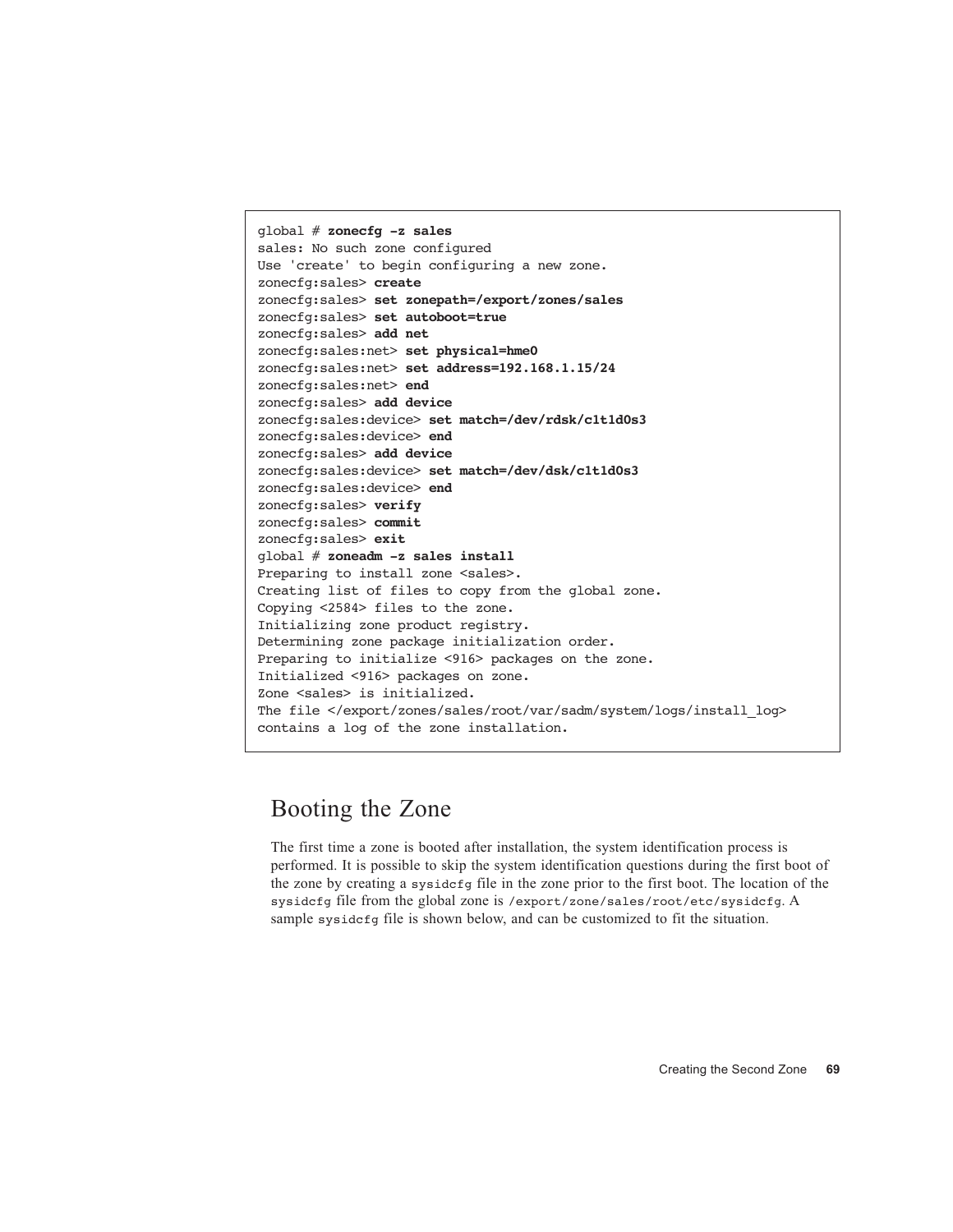```
global # cat /export/zone/sales/root/etc/sysidcfg
system_locale=C
timezone=US/Pacific
network interface=primary {
     hostname=hostname
terminal=xterm
security_policy=NONE
name_service=NIS {
     domain_name=yourdomain.com
}
root_password=sS3G0h84sqwJA
```
To suppress the question about the NFS version 4 domain, set the NFSMAPID\_DOMAIN line in the /export/zones/sales/root/etc/nfs/default file to the appropriate value for your site and create the /export/zones/sales/root/etc/.NFS4inst\_state.domain\_file.

The /dev/dsk/c1t1d0s3 and /dev/rdsk/c1t1d0s3 devices are added to the zone configuration to show how devices can be imported into a zone. Note that the only devices present in the /dev/dsk and /dev/rdsk directories are the devices that were explicitly added to the zone configuration.

```
global # zoneadm -z sales boot
global # zlogin sales
sales # ls -l /dev/dsk
total 0
brw-r----- 1 root sys 32, 3 Mar 24 11:44 c1t1d0s3
sales # ls -l /dev/rdsk
total 0
crw-r----- 1 root sys 32, 3 Mar 24 11:44 c1t1d0s3
```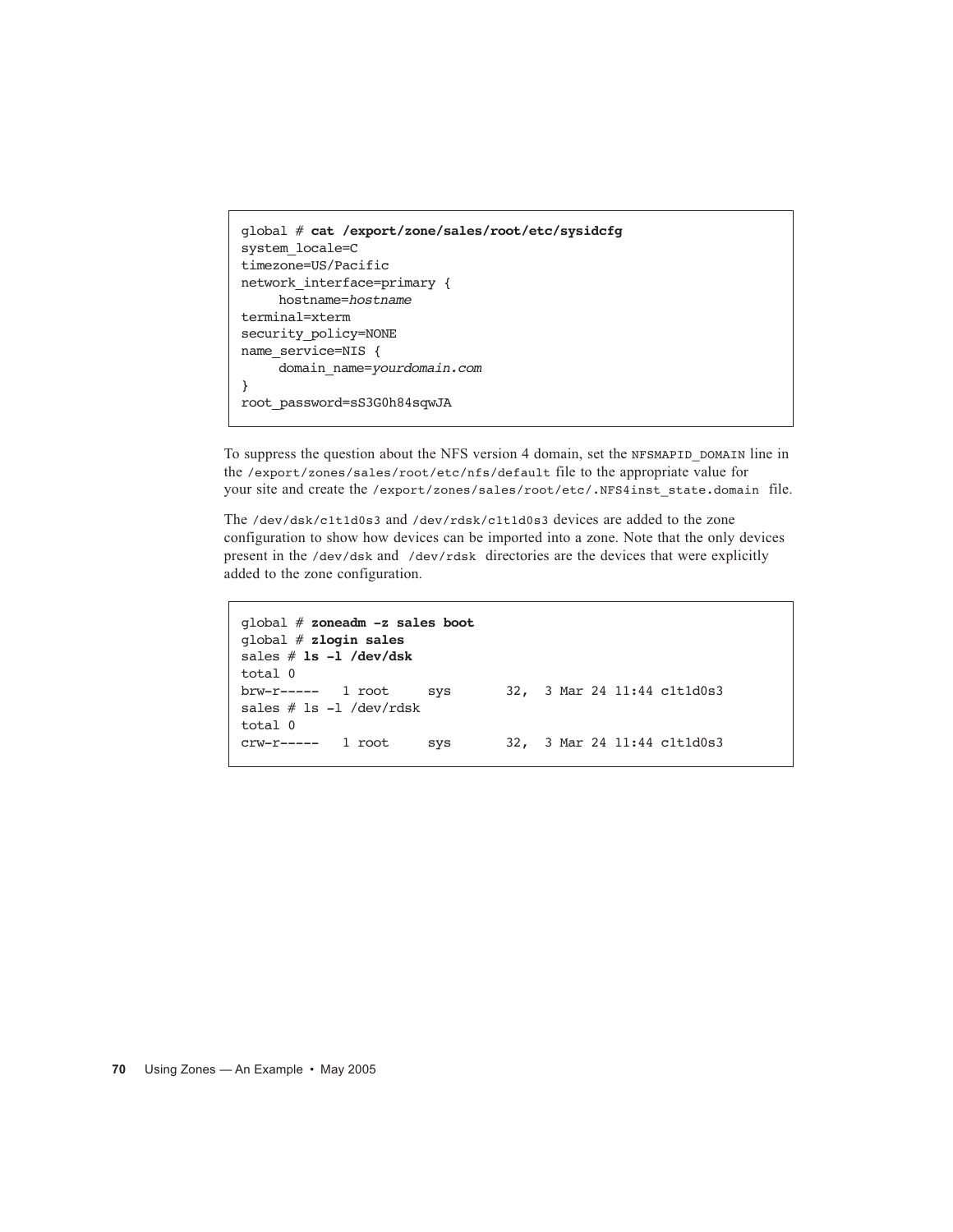| sales $#$ newfs /dev/rdsk/c1t1d0s3<br>sales $#$ mkdir /u01<br>sales # mount /dev/dsk/c1t1d0s3 /u01<br>sales # cat /etc/vfstab        |                                                                             |                                                                                     |                                                                     |                                                                                                          |                                                                                                                                                        |       |                 |
|--------------------------------------------------------------------------------------------------------------------------------------|-----------------------------------------------------------------------------|-------------------------------------------------------------------------------------|---------------------------------------------------------------------|----------------------------------------------------------------------------------------------------------|--------------------------------------------------------------------------------------------------------------------------------------------------------|-------|-----------------|
| #device                                                                                                                              | device                                                                      | mount                                                                               |                                                                     | FS                                                                                                       | fsck                                                                                                                                                   | mount | mount           |
| #to mount                                                                                                                            | to fsck                                                                     | point                                                                               |                                                                     | type                                                                                                     | pass                                                                                                                                                   |       | at boot options |
| #                                                                                                                                    |                                                                             |                                                                                     |                                                                     |                                                                                                          |                                                                                                                                                        |       |                 |
| /proc                                                                                                                                |                                                                             | /proc                                                                               |                                                                     | proc                                                                                                     |                                                                                                                                                        | no    |                 |
| ctfs                                                                                                                                 |                                                                             | /system/contract                                                                    |                                                                     | ctfs                                                                                                     |                                                                                                                                                        | no    |                 |
| objfs                                                                                                                                | /system/object objfs<br>-<br>no<br>-                                        |                                                                                     |                                                                     |                                                                                                          |                                                                                                                                                        |       |                 |
| fd                                                                                                                                   |                                                                             |                                                                                     | $/\text{dev}/\text{fd}$                                             | fd                                                                                                       |                                                                                                                                                        | no    |                 |
| swap                                                                                                                                 |                                                                             | /tmp                                                                                |                                                                     |                                                                                                          | tmpfs<br>-                                                                                                                                             | yes   |                 |
| /dev/dsk/c1t1d0s3 /dev/rdsk/c1t1d0s3 /u01                                                                                            |                                                                             |                                                                                     |                                                                     | ufs                                                                                                      | 2                                                                                                                                                      | yes   |                 |
| sales $# df - h$<br>Filesystem<br>7<br>$/\text{dev}$<br>/lib<br>/platform<br>/sbin<br>${\tt /usr}$<br>proc<br>ctfs<br>swap<br>mnttab | size<br>94M<br>94M<br>7.9G<br>7.9G<br>7.9G<br>7.9G<br>0K<br>0K<br>15G<br>0K | used<br>70M<br><b>70M</b><br>4.6G<br>4.6G<br>4.6G<br>4.6G<br>0K<br>0K<br>272K<br>0K | 14M<br>14M<br>3.2G<br>3.2G<br>3.2G<br>3.2G<br>0K<br>0K<br>15G<br>0K | avail capacity<br>83%<br>83%<br>60%<br>60%<br>60%<br>60%<br>0 <sup>8</sup><br>0%<br>1 <sup>°</sup><br>0% | Mounted on<br>$\prime$<br>$/\text{dev}$<br>/lib<br>/platform<br>/sbin<br>${\tt /usr}$<br>/proc<br>/system/contract<br>/etc/svc/volatile<br>/etc/mnttab |       |                 |
| fd                                                                                                                                   | 0K                                                                          | 0K                                                                                  | 0K                                                                  | 0%                                                                                                       | /dev/fd                                                                                                                                                |       |                 |
| swap                                                                                                                                 | 15G                                                                         | 0K                                                                                  | 15G                                                                 | 0 <sup>8</sup>                                                                                           | /tmp                                                                                                                                                   |       |                 |
| swap                                                                                                                                 | 15G                                                                         | 24K                                                                                 | 15G                                                                 | $1\%$                                                                                                    | /var/run                                                                                                                                               |       |                 |
| /dev/dsk/c1t1d0s3                                                                                                                    | 4.9G                                                                        | 5.0M                                                                                | 4.9G                                                                | 1 <sup>°</sup>                                                                                           | / <sub>u01</sub>                                                                                                                                       |       |                 |

A new file system is created and added to the zone's /etc/vfstab file.

Notice the difference beteen the /u01 file system in this zone and the /u01 file system in the mkt zone. In this zone the physical device is visible while in the mkt zone it is not visible.

#### Installing Oracle

The installation of the Oracle software is the same as that for the mkt zone. Since the zones have completely separate namespaces, the user, group and project for Oracle must be created in this zone also. The project user.oracle should have the resource control project.maxshm-memory added to it to allow Oracle access to the required shared memory.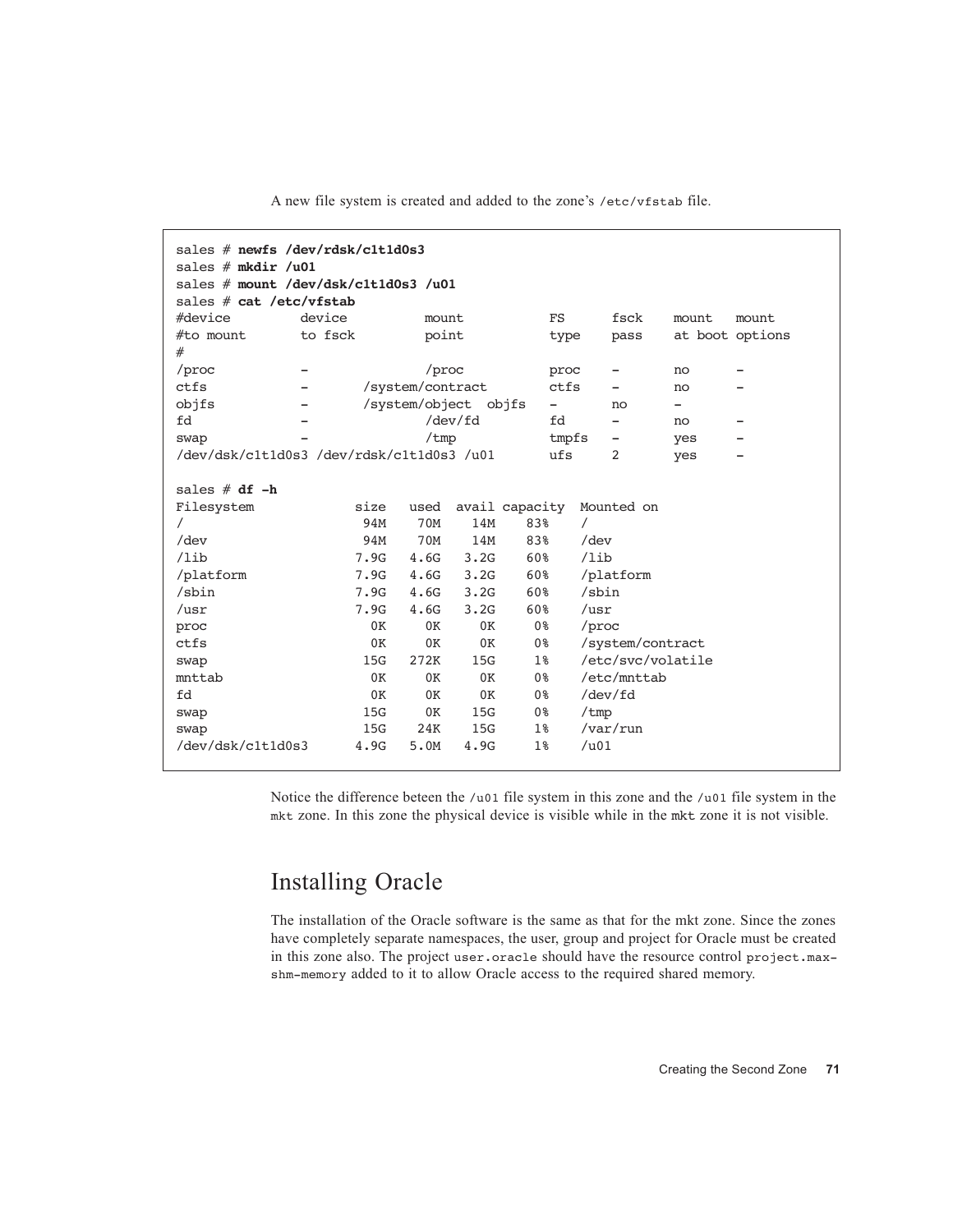```
sales # mkdir -p /export/home/oracle
sales # groupadd dba
sales # useradd -g dba -m -d /export/home/oracle -s /bin/bash oracle
sales # passwd oracle
sales # projadd -c "Oracle" -U oracle ora_sales
sales # projmod -sK "project.max-shm-memory=(privileged,2G,deny)" ora_sales
sales # cat /etc/project
system:0::::
user.root:1::::
noproject:2::::
default:3::::
group.staff:10::::
ora_sales:100:Oracle:oracle::project.max-shm-memory=(privileged,2147483648,deny)
```
The Oracle installation can now be performed as described page 91. Since /usr is mounted read-only from the global zone, the default location /usr/local/bin suggested by the Oracle Installer should be changed to a writable directory such as /opt/local/bin. The sales database can be created using the procedure on page 93. Using the smf service for the sales database from Chapter 4 (the *Managing Workloads* example), the database instance can be started by importing the manifest and enabling the salesdb service in the zone.

## Controlling CPU Consumption of Zones

The zone.cpu-shares resource control can be used to limit the CPU usage of zones with respect to other zones. This resource control is set through the zonecfg(1M) command. To give the sales zone twice the amount of CPU resources as the mkt zone, the number of zone.cpu-shares of the sales zone is set to twice the number of zone.cpu-shares of the mkt zone:

```
global # zonecfg -z sales
zonecfg:sales> add rctl
zonecfg:sales:rctl> set name=zone.cpu-shares
zonecfg:sales:rctl> add value (priv=privileged,limit=20,action=none)
zonecfg:sales:rctl> end
zonecfg:sales> exit
global # zonecfg -z mkt
zonecfg:mkt> add rctl
zonecfg:mkt:rctl> set name=zone.cpu-shares
zonecfg:mkt:rctl> add value (priv=privileged,limit=10,action=none)
zonecfg:mkt:rctl> end
zonecfg:mkt> exit
```

```
72 Using Zones — An Example • May 2005
```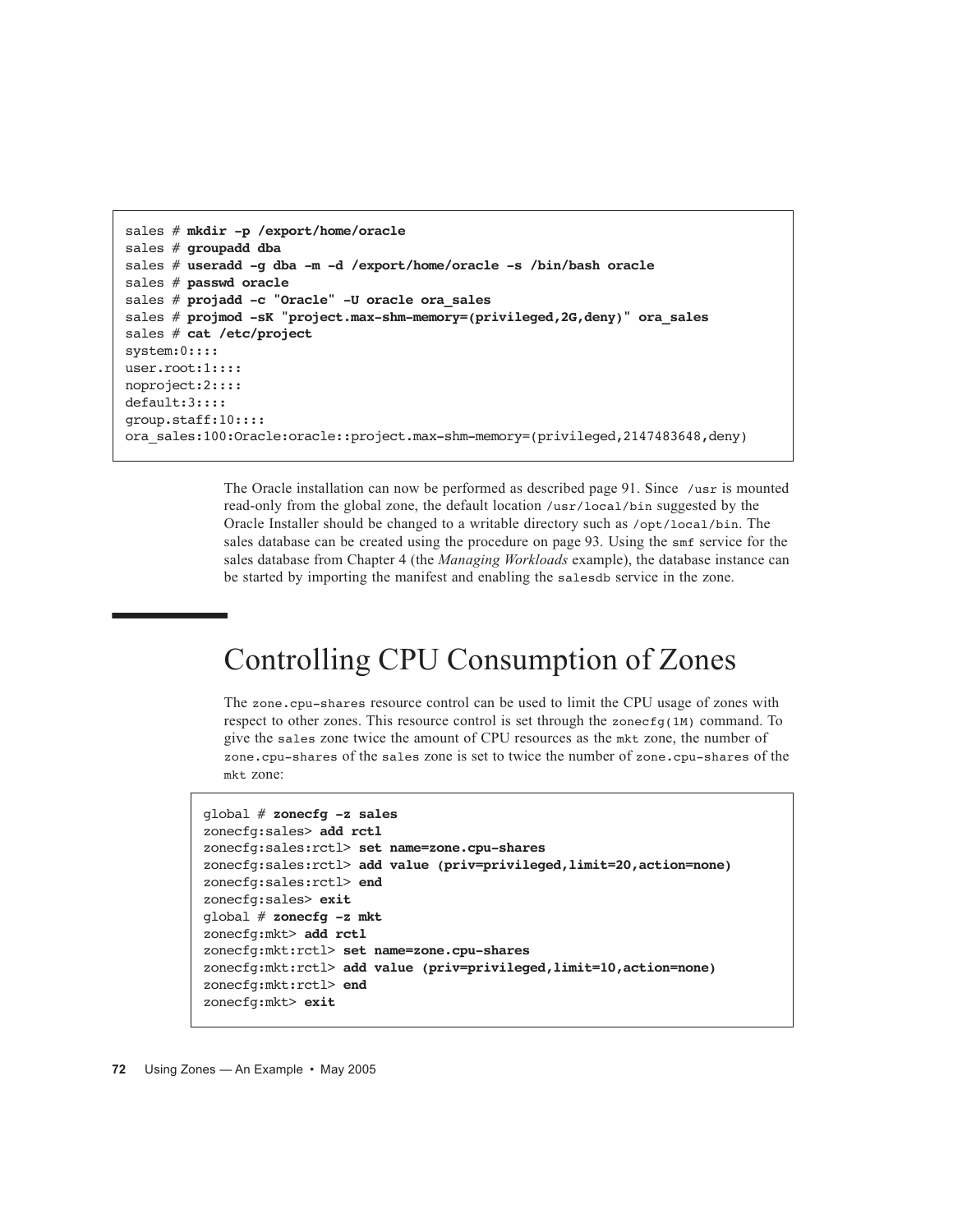The resource control is made active at the next zone boot. To set the zone.cpu-shares resource control on a running zone the prctl(1) command can be used.

global # **prctl -n zone.cpu-shares -r -v 20 -i zone sales** global # **prctl -n zone.cpu-shares -r -v 10 -i zone mkt**

To observe processes, the pr $stat(1M)$  command has been enhanced for zones with the  $-z$ and -z options. The following prstat -Z output from the global zone shows processes running in the global and local zones. The bottom of the output shows a summary line for every running zone. Both zones are running eight instances of the nspin utility to show how CPU usage is controlled by the zone.cpu-shares resource control when contention arises for CPU resources. As can be seen from the output, the sales zone is given twice the amount of CPU resources, even while both zones are requesting the same amount of CPU resources from the system.

|        | qlobal $#$ prstat $-Z$ |       |                                                                              |              |                |                     |                       |                        |
|--------|------------------------|-------|------------------------------------------------------------------------------|--------------|----------------|---------------------|-----------------------|------------------------|
|        | PID USERNAME SIZE      |       | RSS STATE PRI NICE                                                           |              |                |                     |                       | TIME CPU PROCESS/NLWP  |
|        | 28848 root             | 1144K | 680K cpu10                                                                   | 12           | $\mathbf{0}$   |                     |                       | $0:00:34$ 8.2% nspin/1 |
|        | 28844 root             | 1144K | 680K cpu2                                                                    | 13           | 0              |                     |                       | $0:00:33$ 8.0% nspin/1 |
|        | 28845 root             | 1144K | 680K run                                                                     | 9            | $\mathbf{0}$   |                     |                       | $0:00:33$ 8.0% nspin/1 |
|        | 28846 root             | 1144K | 680K cpu3 8                                                                  |              | $\mathbf 0$    |                     |                       | $0:00:33$ 8.0% nspin/1 |
|        | 28843 root             | 1144K | 816K run                                                                     | 11           | 0              |                     |                       | $0:00:33$ 7.8% nspin/1 |
|        | 28849 root             | 1144K | 680K cpu0                                                                    | 13           | 0              |                     |                       | $0:00:32$ 7.7% nspin/1 |
|        | 28847 root             | 1144K | 680K run                                                                     | 12           | 0              |                     |                       | $0:00:32$ 7.6% nspin/1 |
|        | 28850 root             | 1136K | 672K cpul                                                                    | 14           | 0              |                     |                       | $0:00:32$ 7.5% nspin/1 |
|        | 28772 root             | 1144K | 680K run                                                                     | 8            | $\mathbf 0$    |                     |                       | $0:00:18$ 4.1% nspin/1 |
|        | 28771 root             | 1144K | 680K run                                                                     | $3^{\circ}$  | $\mathbf 0$    |                     |                       | $0:00:19$ 4.1% nspin/1 |
|        | 28775 root             | 1136K | 672K run                                                                     | 10           | $\mathbf 0$    |                     |                       | $0:00:19$ 4.1% nspin/1 |
|        | 28774 root             | 1144K | 680K run                                                                     | 9            | $\overline{0}$ |                     |                       | $0:00:19$ 4.1% nspin/1 |
|        | 28769 root             | 1144K | 680K run                                                                     | $\mathbf{1}$ | $\mathbf 0$    |                     |                       | $0:00:19$ 4.0% nspin/1 |
|        | 28768 root             | 1144K | 816K run                                                                     | 12           | $\overline{0}$ |                     |                       | $0:00:17$ 4.0% nspin/1 |
|        | 28770 root             | 1144K | 680K run                                                                     | 13           | $\overline{0}$ |                     |                       | $0:00:17$ 3.9% nspin/1 |
| ZONEID | NPROC                  | SIZE  | RSS MEMORY                                                                   |              | TIME           | CPU ZONE            |                       |                        |
| 9      | 17                     | 43M   | 30M<br>0.48                                                                  |              |                | $0:04:30$ 63% sales |                       |                        |
| 10     | 35                     | 105M  | $69M$ 0.8%                                                                   |              |                | $0:02:37$ 32% mkt   |                       |                        |
| 0      | 50                     | 219M  | 127M 1.5%                                                                    |              |                |                     | $0:01:24$ 0.1% global |                        |
|        |                        |       | Total: $102$ processes, $331$ lwps, load averages: $10.89$ , $5.64$ , $3.09$ |              |                |                     |                       |                        |
|        |                        |       |                                                                              |              |                |                     |                       |                        |

To observe processes in one or more specific zones, the prstat command can be given a list of zones to observe with the -z option. The following output was taken while both zones were executing eight instances of the nspin command. Only eight of the sixteen nspin processes are shown here (those in the sales zone).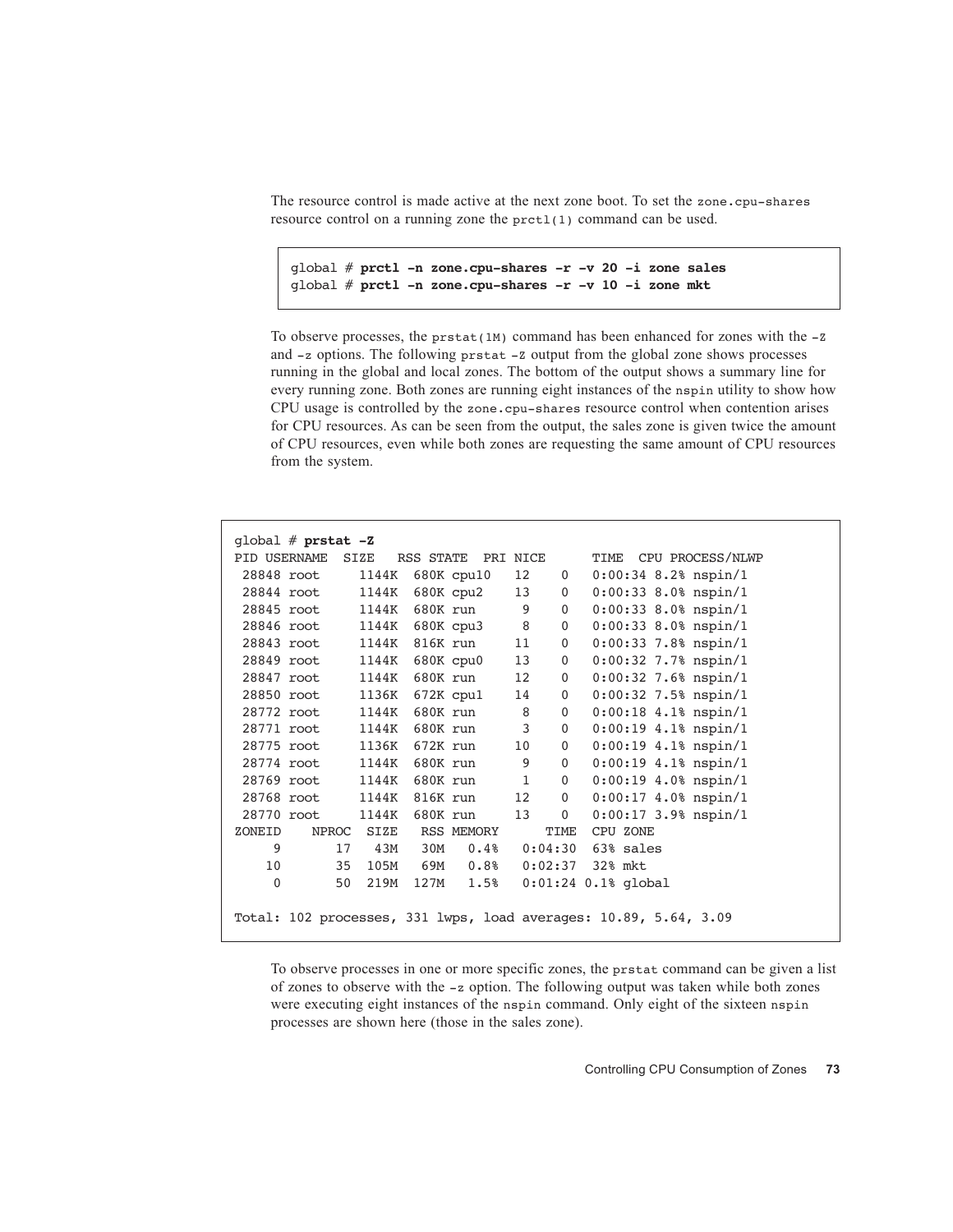| qlobal $#$ prstat $-z$ sales $-a$      |     |     |                    |                      |                |                                                                |
|----------------------------------------|-----|-----|--------------------|----------------------|----------------|----------------------------------------------------------------|
| PID USERNAME SIZE                      |     |     | RSS STATE PRI NICE |                      |                | TIME CPU PROCESS/NLWP                                          |
| 28845 root                             |     |     | 1144K 680K run     | $7\degree$           | $\mathbf{0}$   | $0:01:39$ 8.5% nspin/1                                         |
| 28850 root                             |     |     | 1136K 672K run     | 12                   | $\overline{0}$ | $0:01:38$ 8.3% nspin/1                                         |
| 28846 root 1144K 680K run              |     |     |                    | $7\overline{ }$      | $\mathbf{0}$   | $0:01:38$ 8.3% nspin/1                                         |
| 28849 root 1144K                       |     |     | 680K run           | 14                   | $\overline{0}$ | $0:01:38$ 8.2% nspin/1                                         |
| 28844 root 1144K 680K cpu0             |     |     |                    | 18                   | $\overline{0}$ | $0:01:39$ 8.2% nspin/1                                         |
| 28843 root                             |     |     | 1144K 816K run     | 11                   | $\overline{0}$ | $0:01:38$ 8.1% nspin/1                                         |
| 28847 root                             |     |     | 1144K 680K cpu3    | 18                   | $\overline{0}$ | $0:01:37$ 8.0% nspin/1                                         |
| 28848 root                             |     |     | 1144K 680K cpu10   | 23                   | $\overline{0}$ | $0:01:39$ 7.8% nspin/1                                         |
| 28401 root                             |     |     | 11M 8584K sleep    | 59                   | $\overline{0}$ | 0:00:02 0.0% svc.startd/11                                     |
| 28399 root                             |     |     | 2200K 1456K sleep  | 59                   | $\overline{0}$ | $0:00:00$ 0.0% init/1                                          |
| 28496 root                             |     |     | 1280K 1032K sleep  | 59                   | $\overline{0}$ | $0:00:00$ 0.0% sh/1                                            |
| 28507 root                             |     |     | 3544K 2608K sleep  | 59                   | $\overline{0}$ | $0:00:00$ 0.0% nscd/23                                         |
| 28516 root                             |     |     | 1248K 920K sleep   | 59                   | $\overline{0}$ | $0:00:00$ 0.0% utmpd/1                                         |
| 28388 root                             | 0K  |     | OK sleep           | 60 —                 | $-$            | $0:00:00$ 0.0% zsched/1                                        |
| 28517 root                             |     |     | 2072K 1344K sleep  | 59                   | $\overline{0}$ | $0:00:00$ 0.0% ttymon/1                                        |
| NPROC USERNAME SIZE                    |     |     | RSS MEMORY         |                      | TIME           | CPU                                                            |
| 16 root                                | 39M | 29M |                    | $0.38$ $0:13:14$ 65% |                |                                                                |
| 1 daemon 3528K 1312K 0.0% 0:00:00 0.0% |     |     |                    |                      |                |                                                                |
|                                        |     |     |                    |                      |                |                                                                |
|                                        |     |     |                    |                      |                |                                                                |
|                                        |     |     |                    |                      |                | Total: 17 processes, 60 lwps, load averages: 15.47, 9.33, 4.85 |

## Controlling CPU Consumption Inside Zones

The zone.cpu-shares resource control determines the CPU consumption of the zone as a whole in relation to other active zones. CPU consumption *inside* a zone is controlled by the project.cpu-shares resource control. Since zones have their own project database, the CPU consumption inside the zone can be controlled by the local zone administrator. To demonstrate this capability, two projects are added to the project database in the sales zone. The CPU shares of the projects are set to 40 and 10, giving the first project four times more CPU resources than the second project. Each project runs four instances of the nspin utility.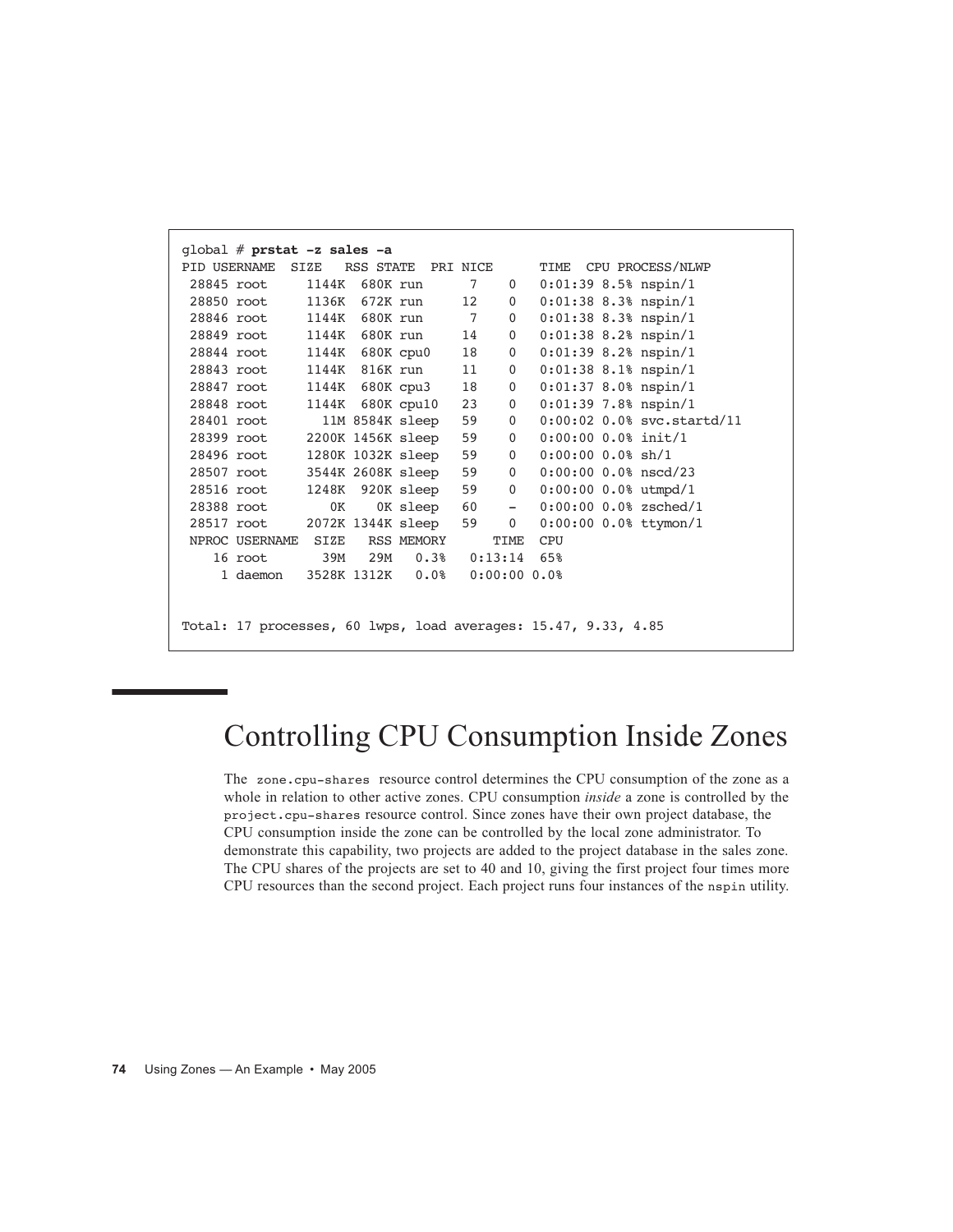```
sales # projadd -K "project.cpu-shares=(privileged,40,none)" -U root abc
sales # projadd -K "project.cpu-shares=(privileged,10,none)" -U root xyz
sales # cat /etc/project
system:0::::
user.root:1::::
noproject:2::::
default:3::::
group.staff:10::::
ora_sales:100:Oracle:oracle::project.max-shm-memory=(privileged,2147483648,deny)
abc:101::root::project.cpu-shares=(privileged,40,none)
xyz:102::root::project.cpu-shares=(privileged,10,none)
sales # newtask -p abc
sales # id -p
uid=0(root) gid=1(other) projid=(abc)
sales # nspin -n 4 &
29004
sales # newtask -p xyz
sales # id -p
uid = 0(root) gid=1(other) projid=(xyz)
sales # nspin -n 4 &
29008
sales # prstat -J
  PID USERNAME SIZE RSS STATE PRI NICE TIME CPU PROCESS/NLWP
 29009 root 1144K 680K cpu11 17 0 0:02:19 13% nspin/1
              29008 root 1144K 680K run 22 0 0:02:16 13% nspin/1
...
 28507 root 3680K 2888K sleep 59 0 0:00:00 0.0% nscd/24
  28997 root 1280K 1032K sleep 59 0 0:00:00 0.0% sh/1
PROJID NPROC SIZE RSS MEMORY TIME CPU PROJECT
    101 5 5808K 3832K 0.0% 0:09:09 52% abc
   102 5 5808K 3832K 0.0% 0:02:40 14% xyz
    1 5 13M 10M 0.1% 0:00:00 0.0% user.root
     0 8 33M 24M 0.3% 0:00:08 0.0% system
Total: 23 processes, 67 lwps, load averages: 15.89, 13.20, 11.70
```

```
global # prstat -Z
PID USERNAME SIZE RSS STATE PRI NICE TIME CPU PROCESS/NLWP
 29009 root 1144K 680K cpu11 28 0 0:03:35 13% nspin/1
...
 29004 root 1144K 680K run 24 0 0:01:01 3.5% nspin/1
 29006 root 1136K 672K run 27 0 0:01:01 3.4% nspin/1
ZONEID NPROC SIZE RSS MEMORY TIME CPU ZONE
    9 21 49M 36M 0.4% 0:18:17 65% sales
 10 35 105M 70M 0.8% 1:35:49 34% mkt
 0 54 244M 138M 1.7% 0:01:25 0.0% global
Total: 110 processes, 340 lwps, load averages: 15.98, 13.96, 12.13
```
Controlling CPU Consumption Inside Zones **75**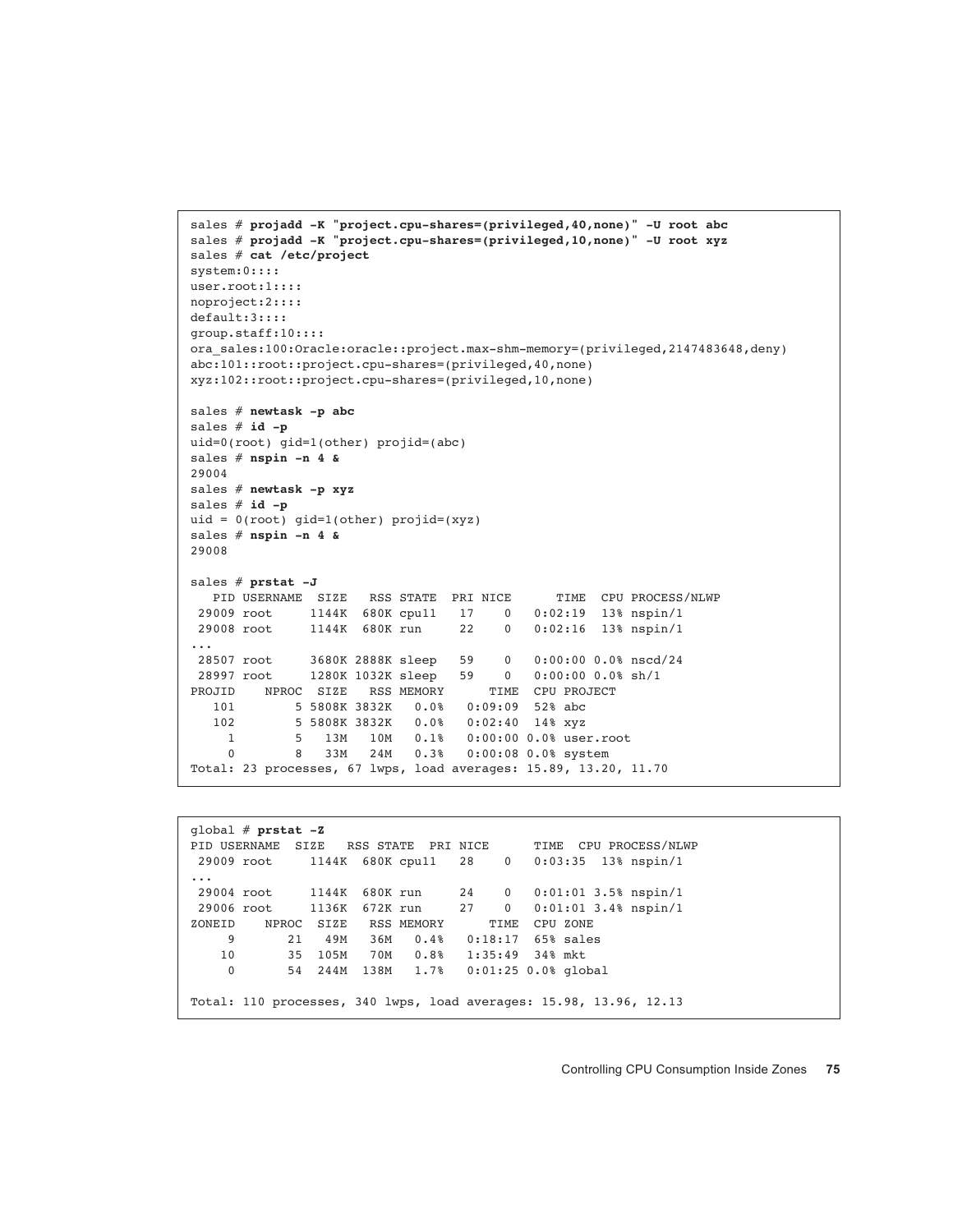In this case, with only the sales and the mkt zones active, the sales zone is entitled to the following percentage of available CPU resources, as calculated by:

zone.cpu-shares<sub>sales</sub>/ (zone.cpu-shares<sub>sales</sub> + zone.cpu-shares<sub>mkt</sub>)= 20 / (20 + 10) \* 100 = 66%

This 66% is then distributed among the projects in the zone. The project abc is entitled to the following percentage of available CPU resources:

project.cpu-shares<sub>abc</sub> / (project.cpu-shares<sub>abc</sub> + project.cpu-shares<sub>xyz</sub>) \* 66% = 40 / (40 + 10) \* 66% = 53%

The xyz project is entitled to 13 percent of total CPU resources (as calculated by  $10 / (40 + 10) * 66\% = 13\%$ . The output from the prstat -J command in the sales zone confirms that this is the case. Note that the global zone has been omitted from the calculations for simplicity. It does, however, use some CPU resources so the numbers calculated may differ slightly from observed behavior.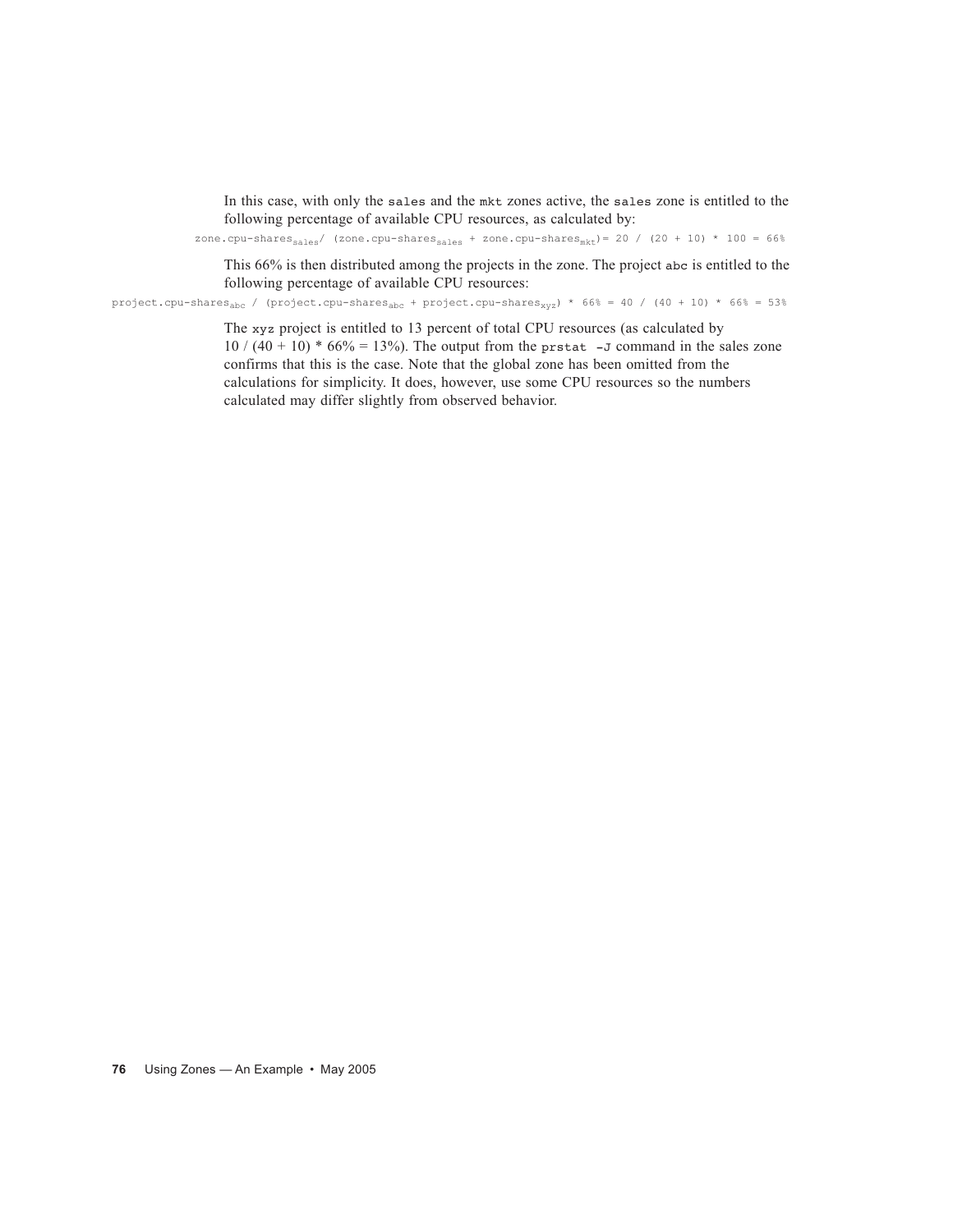#### Containers — An Example

Combining the Resource Management and Zones features available in Solaris 10 OS, a system administrator can create Solaris Containers tailored for a specific use. Building on the examples in the previous chapters, assume the administrator wants to run the following workloads on a single SMP system:

- $\blacksquare$  The production sales database
- The production marketing database
- A development environment for the marketing database with multiple developers working on application development
- A development environment for the sales database
- System management

The following issues prevent successful consolidation onto a single system:

- The databases are managed by two different DBA organizations that each have their own (conflicting) standards
- The database systems use different naming services
- The development systems use the same usernames, file system paths and Oracle SIDs as the production environment
- The database instances should be guarateed a certain minimum and maximum amount of CPU capacity at all times
- The production systems should get preferential treatment over the development systems
- The sales database is the most important workload
- Developers should not be able to monopolize the CPU resources on the development systems
- The marketing department is willing to pay for a maximum of two CPUs

The problem is that the sales and marketing databases cannot co-exist on a single system because of different database administration standards and the use of different naming services. This can be overcome by using a separate zone for each workload. The issue of the development environments sharing naming with production can also be overcome with zones. Each zone has its own namespace for users, file systems, network ports and naming services.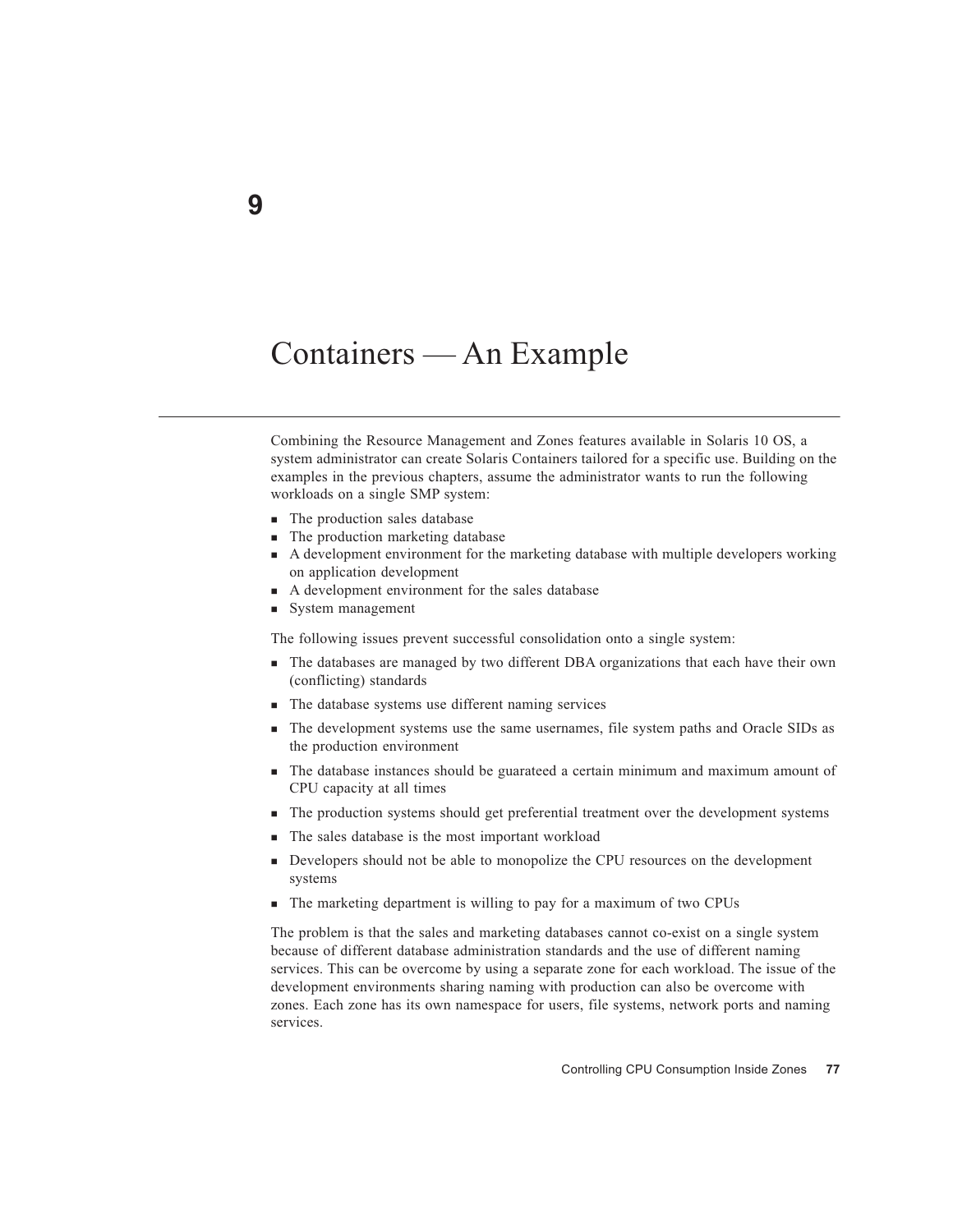The guarantee for minimum and maximum CPU capacity can be ensured by using Dynamic Resource Pools and the Fair Share Scheduler. Resource Pools provide hard upper and lower bounds at the granularity of a CPU. By creating a pool for the sales production database, a pool for the marketing database, and a pool for all other workloads, the production databases can be given guaranteed CPU capacity.

The demand for preferential treatment of the production systems can be implemented using the Fair Share Scheduler by assigning the production zones more zone.cpu-shares than development zones. When contention for CPU resources arises, the production zones are given more CPU resources than the other zones.

To prevent a developer from monopolizing the CPU resources in a development zone, each developer is assigned to a project with a certain amount of project.cpu-shares. The Fair Share Scheduler is used inside the development zones to distribute CPU resources according to the shares.



**FIGURE 9-1** Zones and the resource management features of the Solaris 10 OS work together to enable applications to co-exist on systems

This leads to the following design:

- The resouce pool sales with a processor set large of at least two CPUs and no upper bound on CPUs
- Bound to this pool is a single zone sales, thus allowing exclusive access to the CPUs in the large processor set for the sales production database only
- Inside the zone there is a single project ora\_sales, used to limit the amount of shared memory
- The pool uses the default Time Sharing (TS) scheduler since there is no need to arbitrate between zones in the pool or between projects in the zone
- A resource pool called marketing with a processor set small of at least one and at most two CPUs
- Bound to this pool are two zones, mkt for the marketing production database and mkt dev for the development database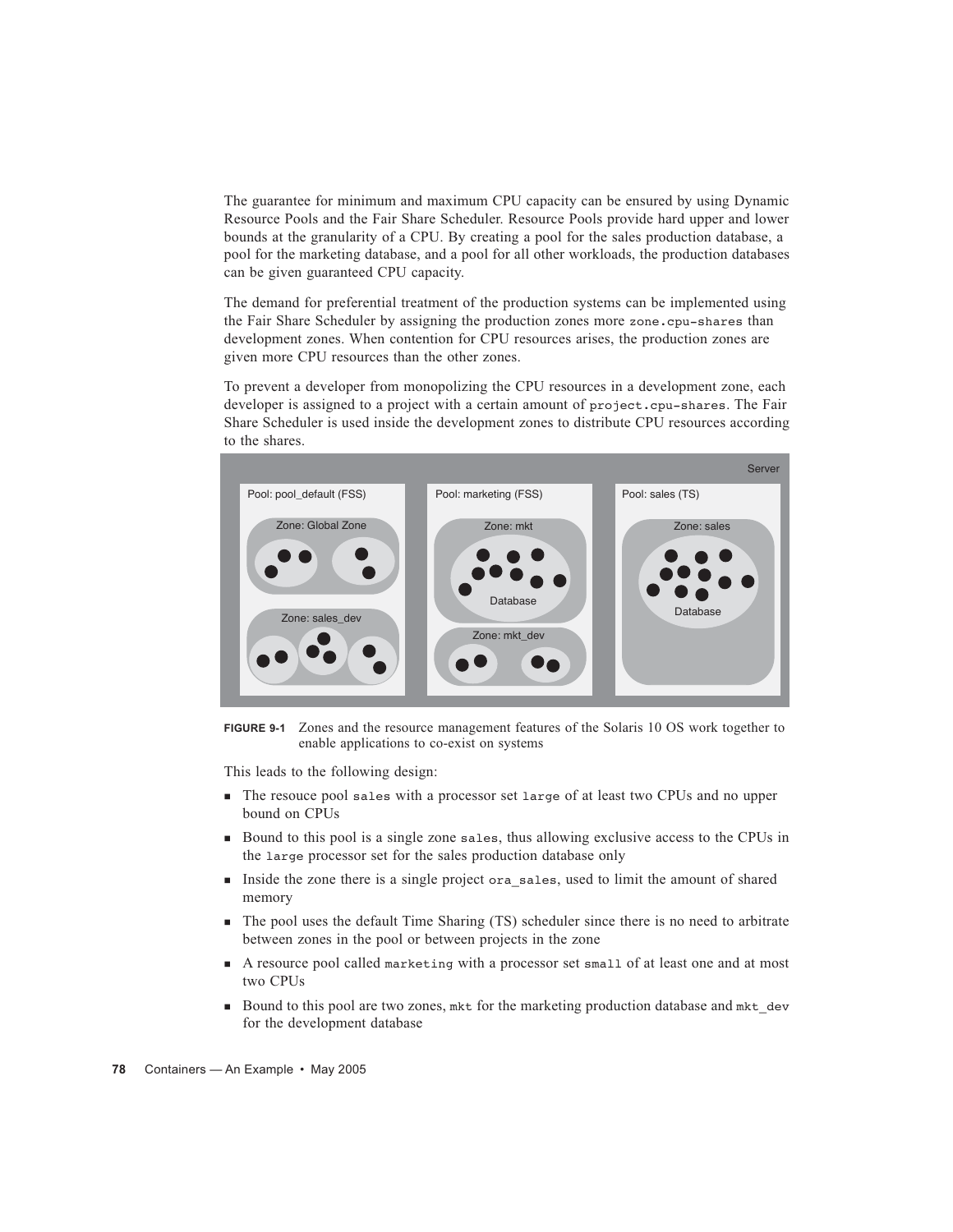- $\blacksquare$  This pool uses the Fair Share Scheduler (FSS) to arbitrate between the two zones bound to the pool and between projects in those zones
- Inside each zone is a single project ora mkt to limit shared memory for the Oracle instance
- Each developer is assigned a unique project in the development zone with a suitable amount of CPU shares
- The default resource pool pool\_default with a processor set with at least one CPU
- Bound to this pool are the global zone and the sales\_dev zone for the sales database developers
- This pool uses the FSS scheduler to arbitrate between the two zones bound to the pool, and between projects in those zones
- Each developer is assigned a unique project in the development zone with a suitable amount of CPU shares

#### Container Construction

#### Creating the Pools

The pool configuration built in Chapter 6 almost matches the design, and could be used as a basis to create the required pools. However, the pools are created from scratch in order to show all relevant steps in a single location.

1. Enable the Resource Pools facility and save the default configuration to the /etc/pooladm.conf file. (The default configuration constists of a processor set pset\_default with all CPUs and a single pool pool\_default.)

```
global # pooladm -e
global # pooladm -s
```
2. Create the sales resource pool with TS as the scheduler and the large processor set with at least two CPUs.

```
global # poolcfg -c 'create pset large (uint pset.min=2; uint pset.max=65536)'
global # poolcfg -c 'create pool sales (string pool.scheduler="TS")'
global # poolcfg -c 'associate pool sales (pset large)'
```
3. Create the marketing resource pool with FSS as the scheduler and the small processor set with between one and two CPUs.

```
global # poolcfg -c 'create pset small (uint pset.min=1; uint pset.max=2)'
global # poolcfg -c 'create pool marketing (string pool.scheduler="FSS")'
global # poolcfg -c 'associate pool marketing (pset small)'
```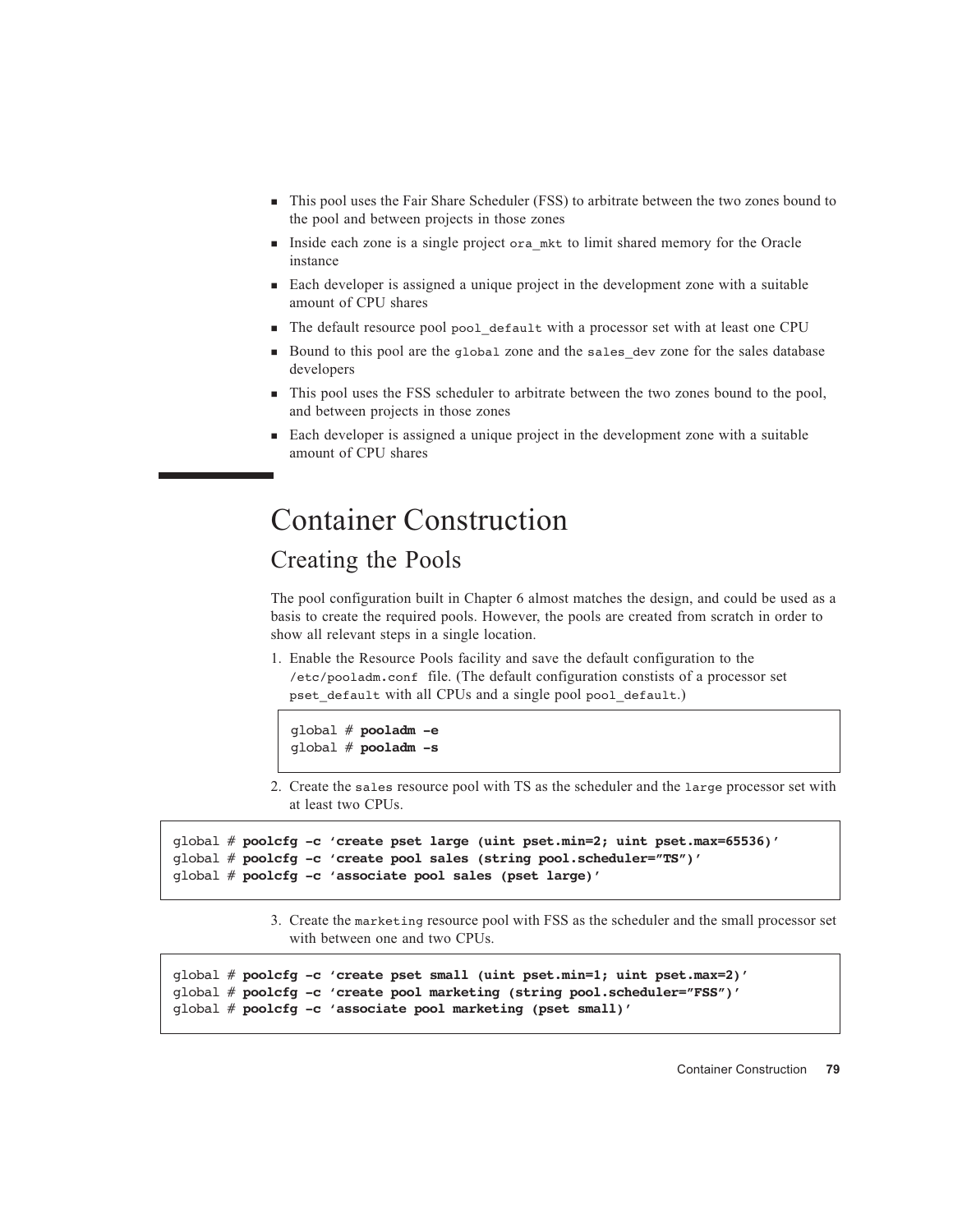4. Set the scheduler for the default pool to the Fair Share Scheduler and instantiate the pool configuration just created:

```
global # poolcfg -c 'modify pool pool_default (string pool.scheduler="FSS")'
global # pooladm -c
global # poolcfg -dc info
system blondie
        string system.comment
        int system.version 1
        boolean system.bind-default true
        int system.poold.pid 29072
        pool marketing
                 int pool.sys_id 5
                boolean pool.active true
                boolean pool.default false
                string pool.scheduler FSS
                 int pool.importance 1
                 string pool.comment
                pset small
        pool sales
                 int pool.sys_id 6
                boolean pool.active true
                boolean pool.default false
                 string pool.scheduler TS
                 int pool.importance 1
               string pool.comment<br>pset large
                        large
        pool pool_default
                 int pool.sys_id 0
                 boolean pool.active true
                boolean pool.default true
                 string pool.scheduler FSS
                 int pool.importance 1
                 string pool.comment
                 pset pset_default
         pset large
                 int pset.sys_id 1
                boolean pset.default false
                uint pset.min 2
                uint pset.max 65536
                 string pset.units population
                uint pset.load 0
                 uint pset.size 2
                 string pset.comment
```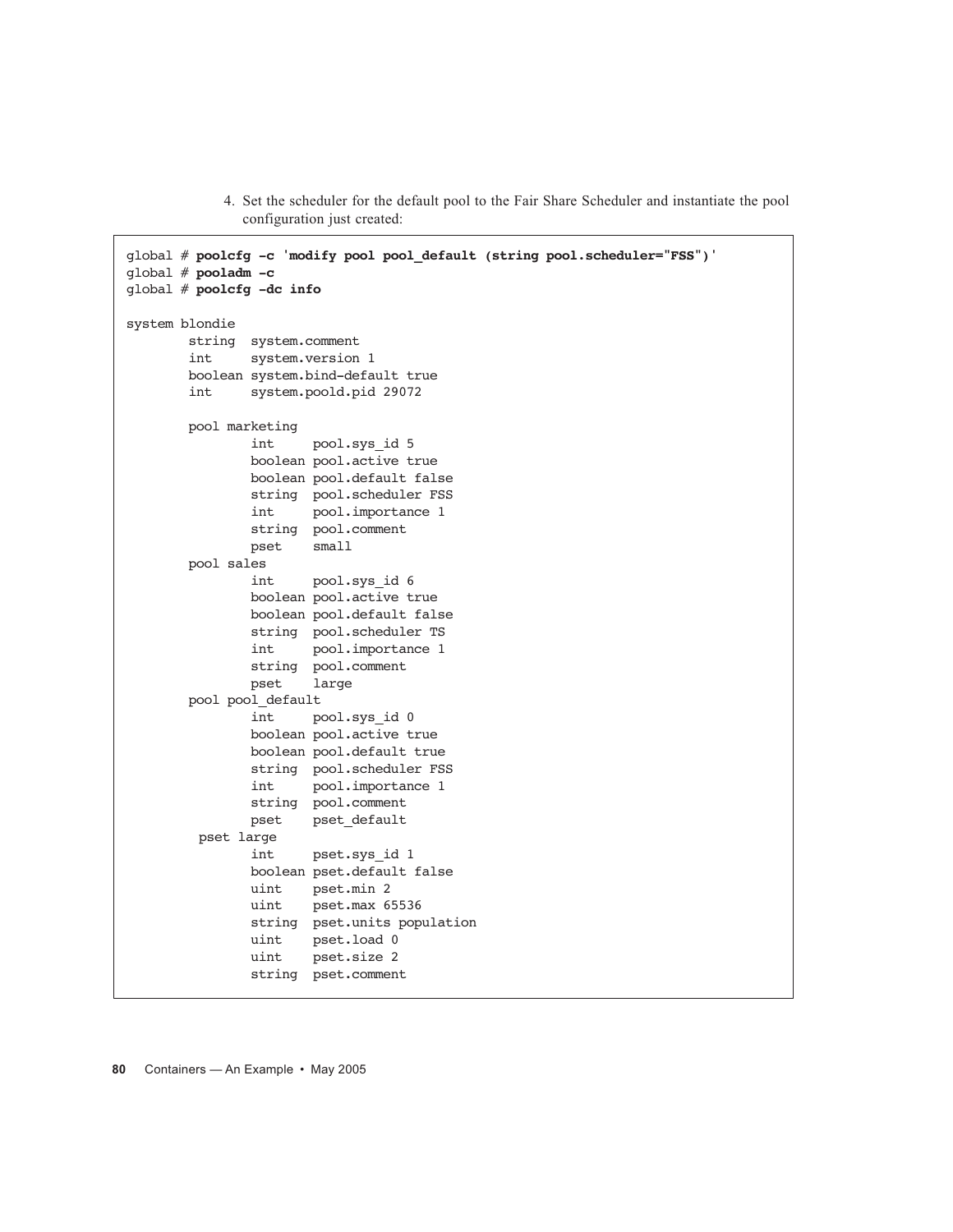```
cpu
                 int cpu.sys_id 3
                 string cpu.comment
                 string cpu.status on-line
cpu
                 int cpu.sys_id 2
                 string cpu.comment
                 string cpu.status on-line
pset small
          int pset.sys_id 2
         boolean pset.default false
         uint pset.min 1
         uint pset.max 2
          string pset.units population
          uint pset.load 0
         uint pset.size 2
          string pset.comment
          cpu
                 int cpu.sys_id 1
                 string cpu.comment
                 string cpu.status on-line
          cpu
                 int cpu.sys_id 0
                 string cpu.comment
                 string cpu.status on-line
 pset pset default
          int pset.sys_id -1
          boolean pset.default true
         uint pset.min 1
          uint pset.max 65536
          string pset.units population
          uint pset.load 17
          uint pset.size 2
          string pset.comment
          cpu
                 int cpu.sys_id 11
                 string cpu.comment
                 string cpu.status on-line
          cpu
                 int cpu.sys_id 10
                 string cpu.comment
                 string cpu.status on-line
```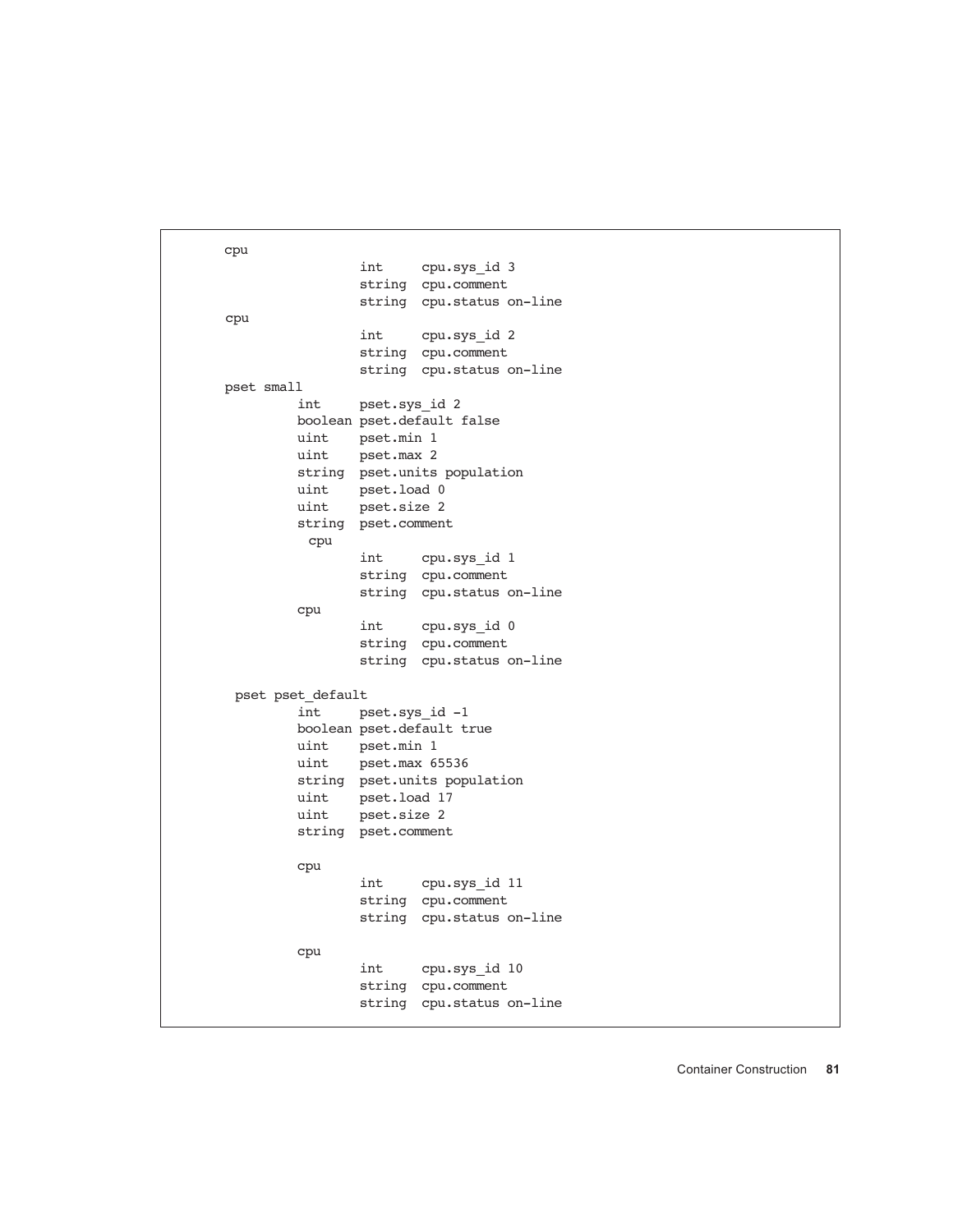#### Binding Zones to Pools

Currently all zones are bound to the default pool because the pool property of the created zones has not been set, resulting in the zones being bound to the pool with the pool.default attribute set to true. Setting the zone's pool property to the name of a resource pool binds that zone and all of its processes to that pool when the zone is booted. Note that since the sales zone is bound to a resource pool with the normal TS scheduler, the zone.cpu-shares resource control is no longer applicable and is therefore removed from the zone configuration.

```
global # zonecfg -z sales set pool=sales
global # zonecfg -z sales remove rctl name=zone.cpu-shares
global # zonecfg -z mkt set pool=marketing
```
To bind a running zone to a pool without rebooting the zone, the poolbind(1M) command can be used. This dynamically rebinds the zone and its processes to a pool until the next zone boot. To have this change persist accross zone reboots, the zone's property should be set as shown above.

```
global # poolbind -q `pgrep -z sales -x init`
28399 pool default
global # poolbind -p sales -i zoneid sales
global # poolbind -q `pgrep -z sales -x init`
28399 sales
global # poolbind -p marketing -i zoneid mkt
global # poolbind -q `pgrep -z mkt -x init`
28545 marketing
```
The poolbind -q `pgrep -z sales -x init` command is used to ascertain to which zone the current pool is bound by querying the binding of the  $init(1M)$  process of that zone. As can been seen, the sales zone was bound to the pool pool default and is now bound to the sales pool.

#### Creating Development Zones

The development environments for both databases get their own zones, enabing them to use the same user names, projects and file system paths as the production environments. The development zone for the sales database, sales dev, is bound to the default pool and shares the pool with all processes of the global zone. To prevent the sales\_dev zone from monopolizing CPU resources, its zone.cpu-shares is set to the same value as that of the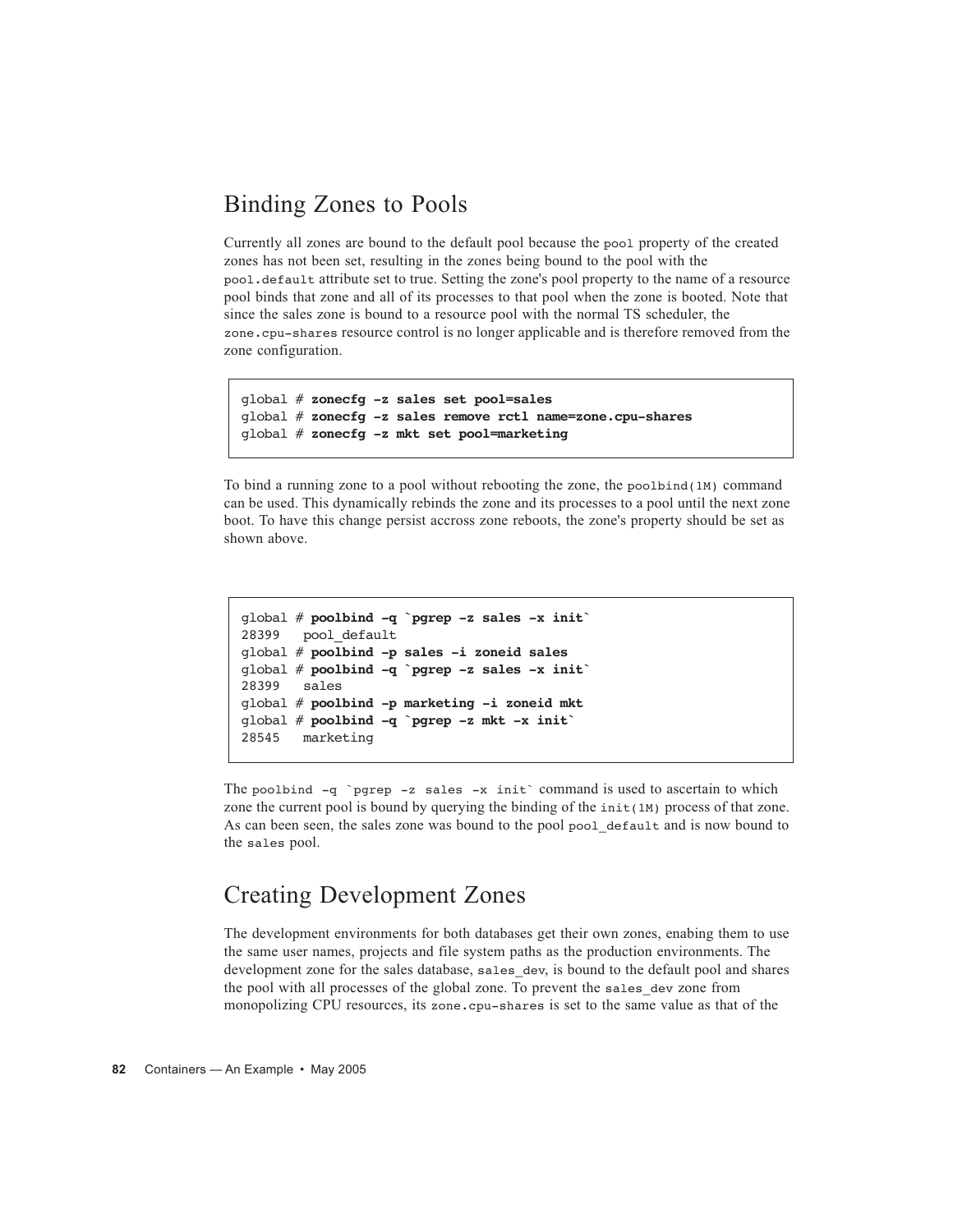global zone. This gives both zones equal access to CPU resources. When the Fair Share Scheduler is active in a resource pool, it only looks at processes in that pool. The amount of shares for the sales dev zone is only relevant in relation to those of the global zone.

```
global # zonecfg -z sales_dev
sales dev: No such zone configured
Use 'create' to begin configuring a new zone.
zonecfg:sales_dev> create
zonecfg:sales_dev> set zonepath=/export/zones/sales_dev
zonecfg:sales_dev> set autoboot=true
zonecfg:sales_dev> set pool=pool_default
zonecfg:sales_dev> add rctl
zonecfg:sales_dev:rctl> set name=zone.cpu-shares
zonecfg:sales_dev:rctl> add value (priv=privileged,limit=1,action=none)
zonecfg:sales_dev:rctl> end
[\ldots]global # chmod 700 /export/zones/sales_dev
global # zoneadm -z sales_dev install
[...]
global # zoneadm -z sales_dev boot
```
The development environment of the marketing database uses the same pool as the zone for the marketing production database. The Fair Share Scheduler is used to give preferential access to the production zone. By setting the zone.cpu-shares of the mkt zone to 50, and the zone.cpu-shares of the mkt dev zone to 10, the production database is granted five times as much CPU resources as the development database.

```
global # zonecfg -z mkt 'select rctl name=zone.cpu-shares; set 
          value=(priv=privileged,limit=50,action=none);end'
global # zonecfg -z mkt_dev
mkt dev: No such zone configured
Use 'create' to begin configuring a new zone.
zonecfg:mkt_dev> create
zonecfg:mkt_dev> set zonepath=/export/zones/mkt_dev
zonecfg:mkt_dev> set autoboot=true
zonecfg:mkt_dev> set pool=marketing
zonecfg:mkt_dev> add rctl
zonecfg:mkt_dev:rctl> set name=zone.cpu-shares
zonecfg:mkt_dev:rctl> add value (priv=privileged,limit=10,action=none)
zonecfg:mkt_dev:rctl> end
[...]
global # chmod 700 /export/zones/mkt_dev
global # zoneadm -z mkt_dev install
[\ldots]global # zoneadm -z mkt_dev boot
```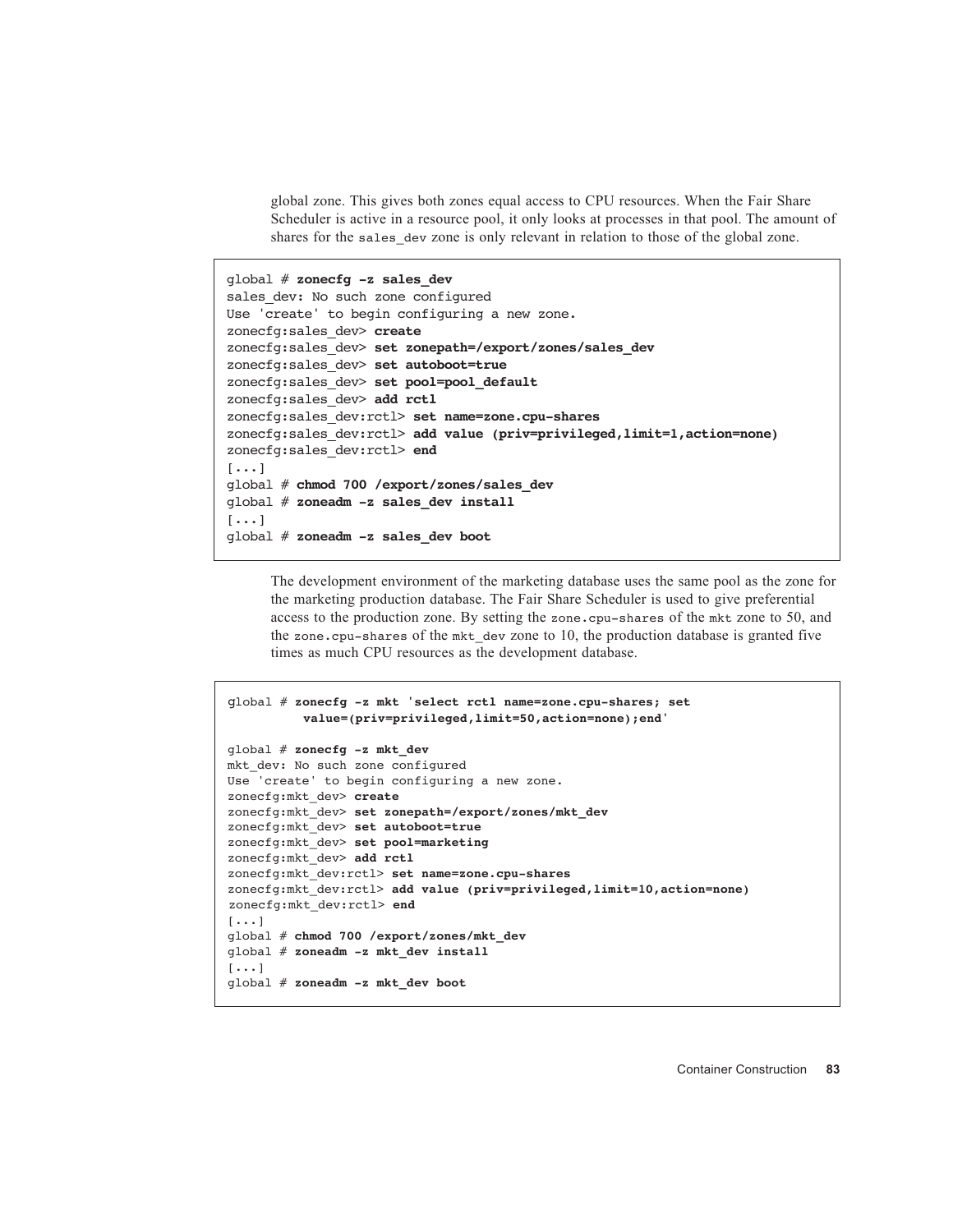The pool bindings for the zones can be verified using the poolbind -q pid command on every zone's init(1M) process.

```
global # poolbind -q `pgrep -z sales_dev -x init`
6718 pool_default
global # poolbind -q `pgrep -z sales -x init`
28399 sales
global # poolbind -q `pgrep -z mkt -x init`
28545 marketing
global # poolbind -q `pgrep -z mkt_dev -x init`
6579 marketing
global # poolbind -q `pgrep -z global -x init`
1 pool default
```
#### Creating Development Users and Projects

Once all zones are created, it is time to create users and projects inside the development zones and set the appropriate resource controls to implement the design. The Fair Share Scheduler is used to prevent the developers from consuming the CPU resources. In both zones three users and three projects are created.

| <b>Project</b> | <b>Resource Controls</b> | <b>Value</b> |
|----------------|--------------------------|--------------|
| ora mkt        | project.max-shm-memory   | $2$ GB       |
|                | project.cpu-shares       | 100          |
| ora sales      | project.max-shm-memory   | $2$ GB       |
|                | project.cpu-shares       | 100          |
| user.dev1      | project.cpu-shares       | 10           |
| user.dev2      | project.cpu-shares       | 10           |
|                |                          |              |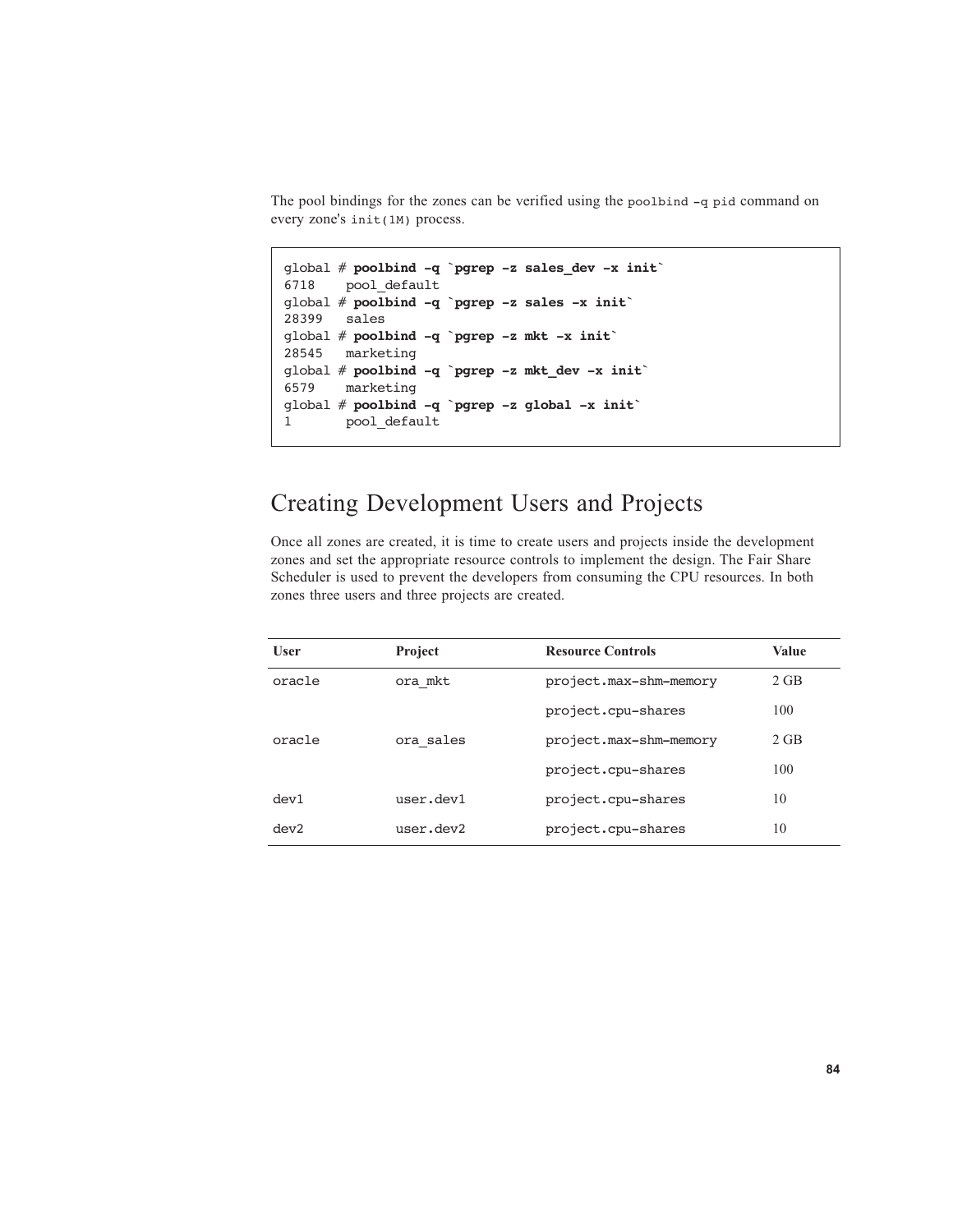```
global # zlogin mkt_dev
mkt_dev # mkdir -p /export/home
mkt_dev # groupadd dba
mkt_dev # useradd -g dba -m -d /export/home/oracle -s /bin/bash oracle
mkt_dev # projadd -U oracle ora_mkt
mkt_dev # projmod -sK "project.max-shm-memory=(privileged,2G,deny)" ora_mkt
mkt_dev # projmod -sK "project.cpu-shares=(privileged,100,none)" ora_mkt
mkt_dev # useradd -m -d /export/home/dev1 -s /bin/bash dev1
mkt_dev # useradd -m -d /export/home/dev2 -s /bin/bash dev2
mkt_dev # projadd user.dev1
mkt_dev # projadd user.dev2
mkt_dev # projmod -sK "project.cpu-shares=(privileged,10,none)" user.dev1
mkt_dev # projmod -sK "project.cpu-shares=(privileged,10,none)" user.dev2
[Oracle installation omitted for brevity...]
```

```
global # zlogin sales_dev
sales dev # mkdir -p /export/home
sales_dev # groupadd dba
sales_dev # useradd -g dba -m -d /export/home/oracle -s /bin/bash oracle
sales_dev # projadd -U oracle ora_sales
sales_dev # projmod -sK "project.max-shm-memory=(privileged,2G,deny)" ora_sales
sales_dev # projmod -sK "project.cpu-shares=(privileged,100,none)" ora_sales
sales_dev # useradd -m -d /export/home/dev1 -s /bin/bash dev1
sales_dev # useradd -m -d /export/home/dev2 -s /bin/bash dev2
sales_dev # projadd user.dev1
sales_dev # projadd user.dev2
sales_dev # projmod -sK "project.cpu-shares=(privileged,10,none)" user.dev1
sales_dev # projmod -sK "project.cpu-shares=(privileged,10,none)" user.dev2
[Oracle installation omitted for brevity...]
```
#### Verifying the Configuration

The configuration just built can be verified using the following steps:

- 1. Start the prstat -Z command in the global zone to observe the CPU utilization of the zones.
- 2. Start the poolstat -r pset 5 command in the global zone to observe utlization in the resource pools.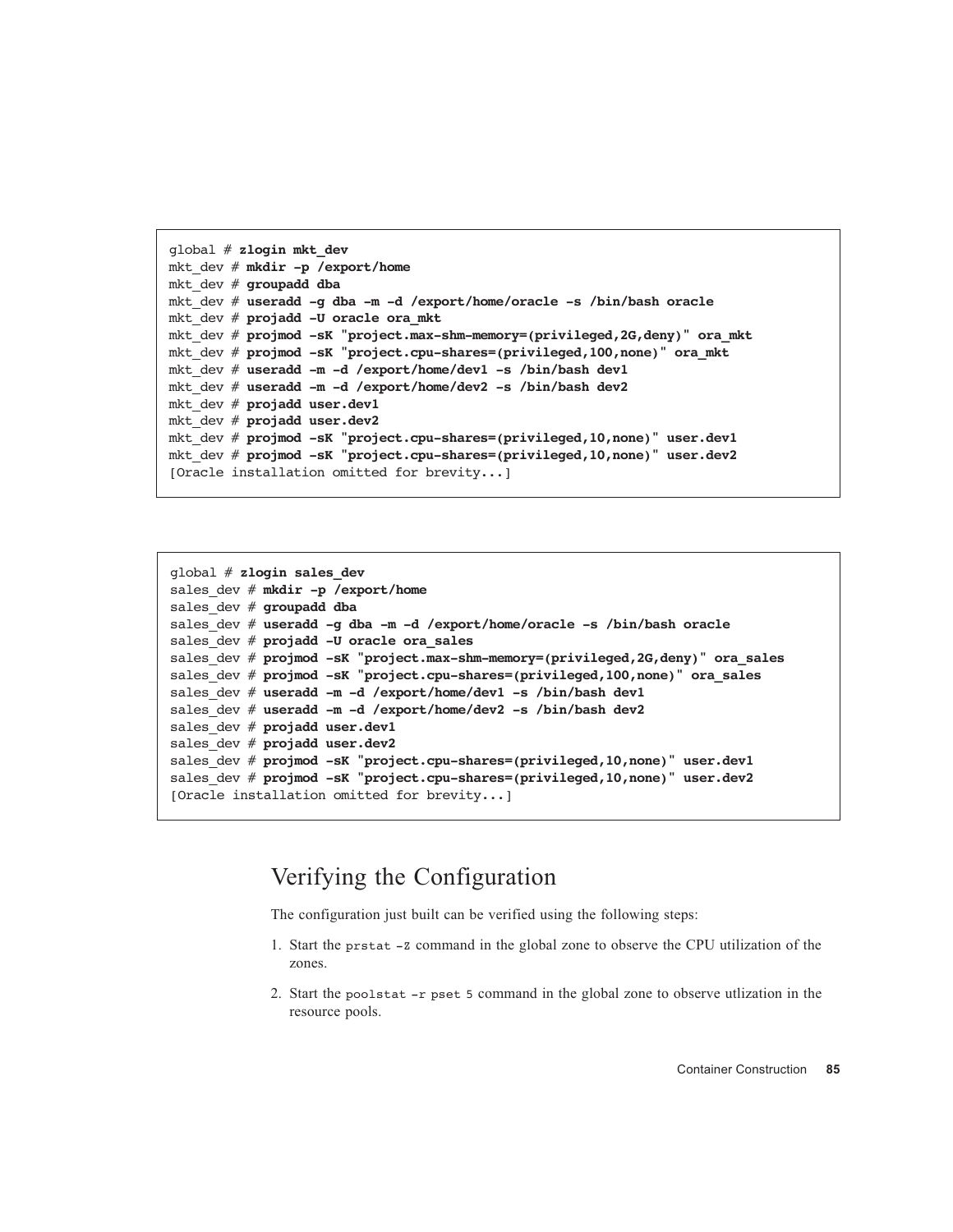- 3. Create load using the nspin -n 4 command in the mkt zone as the user oracle in the ora\_mkt project. Note the CPU consumption of the mkt zone peaks around 33% since the marketing resource pool to which the zone is bound consists of two CPUs. The other CPUs are idle.
- 4. Add the same load in the mkt\_dev zone. The combined CPU usage of the mkt and mkt dev zones is approximately  $33\%$  since they share the same resource pool. The mkt zone receives approximately 27% and the mkt dev zone about 6% because the mkt zone has five times more zone.cpu-shares than the mkt dev zone.
- 5. Add the same load in the sales zone. The sales zone receives 33% since it is bound to the sales pool, which also has two CPUs. The CPU consumption of the mkt and mkt\_dev zones is not impacted by the CPU usage of the sales zone.
- 6. Add load in the sales\_dev zone. This zone is bound to the default pool. As a result, it is able to use all of the remaining CPU capacity since it is the only zone in that pool using CPU resources.
- 7. Add the same load in the global zone. The global zone is also bound to the default pool, and has the same amount of zone.cpu-shares as the sales\_dev zone. The CPU usage of both zones is therefore equal, and approximately 16 percent. The resulting prstat -z command output looks as follows:

```
global # prstat -Z
   PID USERNAME SIZE RSS STATE PRI NICE TIME CPU PROCESS/NLWP
  1987 100 1144K 672K cpu3 20 0 0:04:17 8.4% nspin/1
[\ldots] 2031 root 1144K 808K run 7 0 0:00:49 4.1% nspin/1
ZONEID NPROC SIZE RSS MEMORY TIME CPU ZONE
     2 15 42M 30M 0.4% 0:17:17 33% sales
     1 33 104M 69M 0.8% 0:23:00 27% mkt
     0 65 388M 179M 2.2% 0:03:36 17% global
     3 33 105M 71M 0.8% 0:06:27 16% sales_dev
     4 33 103M 69M 0.8% 0:03:53 5.7% mkt_dev
Total: 179 processes, 586 lwps, load averages: 19.81, 14.84, 8.04
```
8. Add load in the sales dev zone in the user.dev1 and user.dev2 projects. The total CPU usage of the sales\_dev zone remains the same. However, in the zone the CPU should now be divided across the three projects according to the project.cpu-shares in the zone. Notice that a zone bound to a resource pool is only aware of the CPUs in the associated processor set. As a result, the sales\_dev zone only knows about two CPUs, and the usage shown in the output of the prstat command is therefore based on two CPUs. That is why *inside* the zone the three projects seem to use 50%. (The other 50% is used by the global zone that is also bound to the same pool.) The user.dev1 and user.dev2 projects receive 10/120ths each of that 50% since they each have 10 project.cpu-shares and ora\_sales has 100 project.cpu-shares.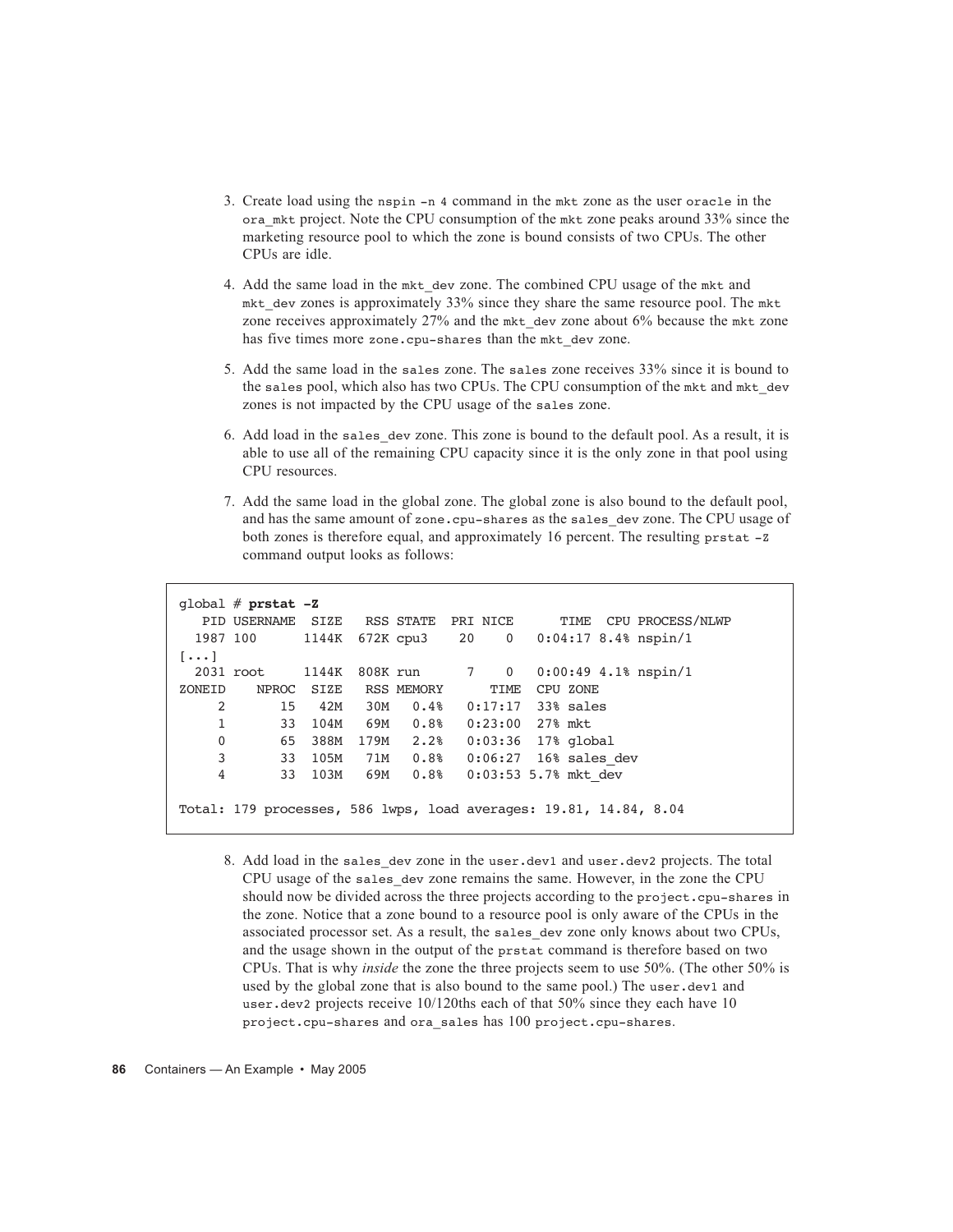```
sales_dev # prstat -J
   PID USERNAME SIZE RSS STATE PRI NICE TIME CPU PROCESS/NLWP
  2016 oracle 1144K 672K run 35 0 0:24:48 10% nspin/1
  2088 dev1 1136K 704K run 1 0 0:00:03 1.4% nspin/1
[...]
  2113 dev2 1144K 848K run 27 0 0:00:02 1.2% nspin/1
PROJID NPROC SIZE RSS MEMORY TIME CPU PROJECT
   100 5 7456K 4864K 0.1% 1:39:06 40% ora_sales
   101 5 7464K 5072K 0.1% 0:00:12 5.3% user.dev1
   102 5 7464K 5072K 0.1% 0:00:08 5.0% user.dev2
    1 5 11M 9336K 0.1% 0:00:00 0.2% user.root<br>0 26 93M 63M 0.8% 0:00:14 0.0% system
     0 26 93M 63M 0.8% 0:00:14 0.0% system
     3 1 2904K 2064K 0.0% 0:00:00 0.0% default
Total: 47 processes, 132 lwps, load averages: 14.43, 10.28, 8.84
```
This example illustrates some of the ways that Solaris Containers technologies can be used to facilitate consolidation. It should be noted that not all features must be used at the same time. Depending on the circumstances, some Solaris Container technologies such as Resource Management, Resource Pools and Zones, can be mixed and matched to meet the specific needs for a consolidation project. In some cases, just using the Fair Share Scheduler may be sufficient to meet requirements, while in other cases Solaris Zones can be the key technology to a succesful consolidation.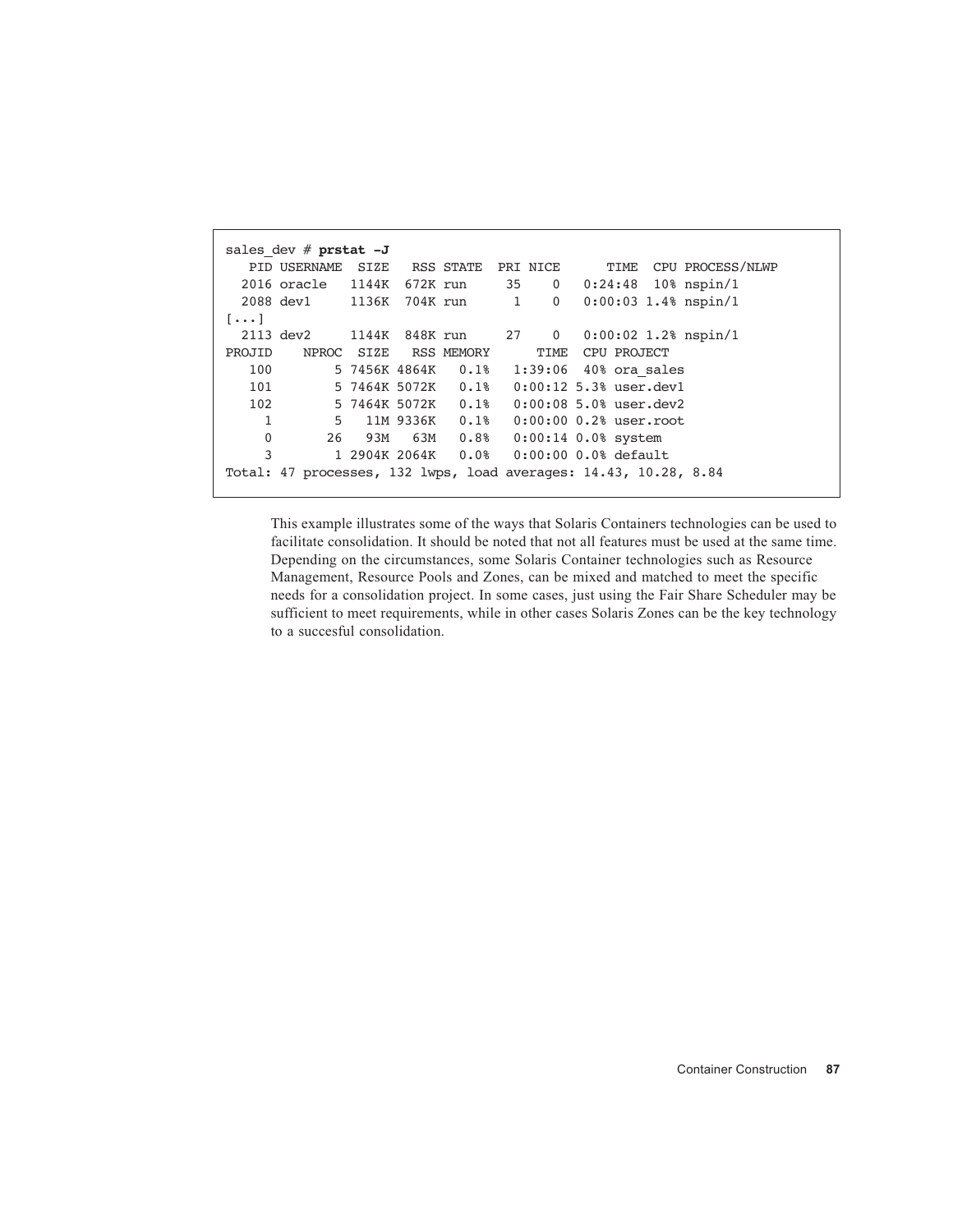## Summary

As organizations build large-scale information systems to solve business problems, they are seeking new ways to protect technology investments while building scalable and highly available IT infrastructures that can adapt change. The facilities available in Solaris Containers can be used to help reduce IT infrastructure cost and improve end user service level management. With Solaris Containers, organizations can:

- **Consolidate applications onto fewer servers**
- **Ensure applications remain isolated from one another**
- Partition servers into several independent execution environments
- Manage the data center as a set of compute resources

## About the Author

Menno is a Technical Specialist in Sun's Client Solutions organization in the Netherlands, where he assists Sun customers in implementing and optimizing their systems. His specialities include Solaris OS, high end servers, and resource mangement. Prior to joining Sun in 1999, Menno held several technical positions in mainframe and UNIX environments.

#### Acknowledgements

The author would like to recognize Joost Pronk van Hoogeveen for his contributions to this article.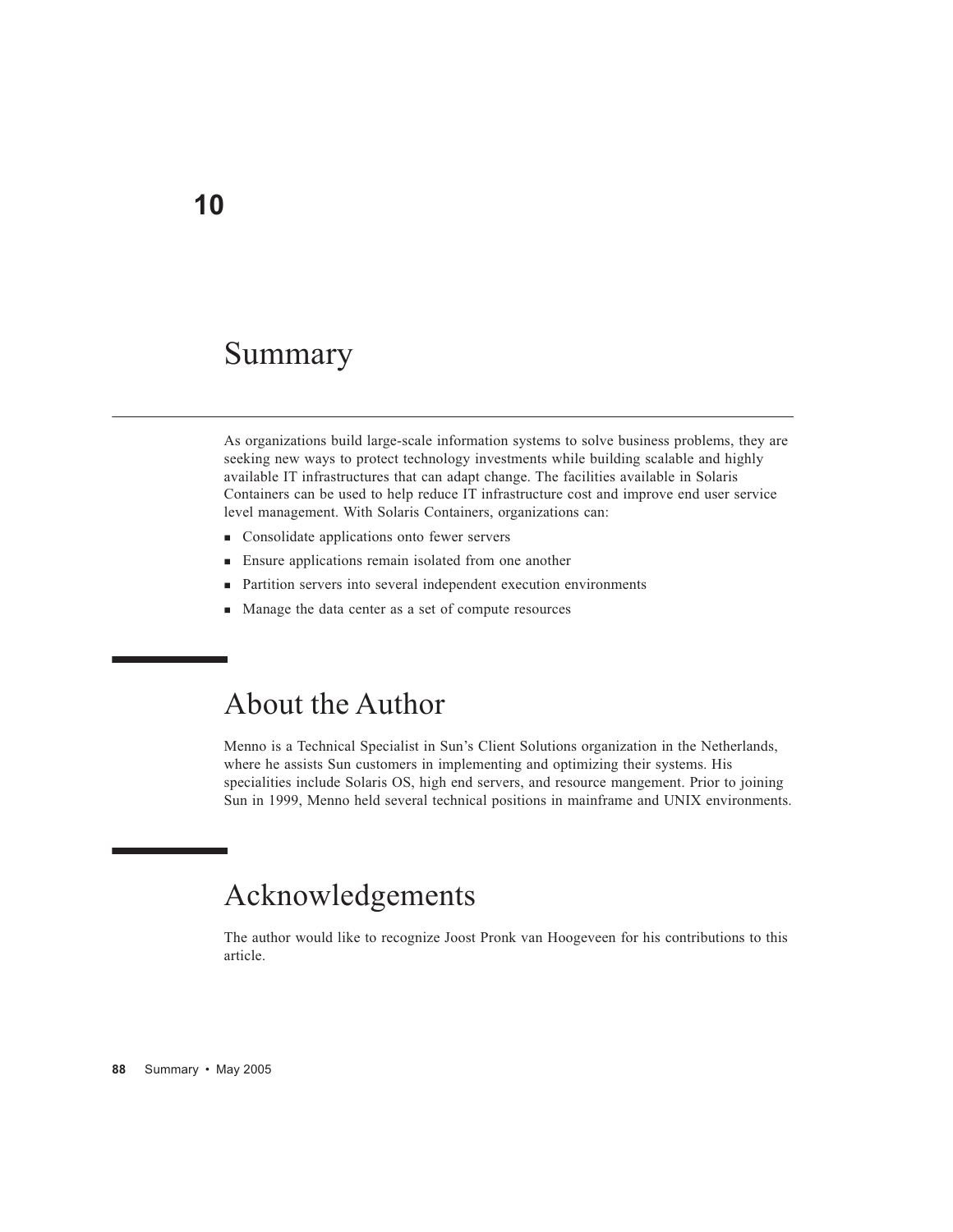#### Ordering Sun Documents

The SunDocs<sup>SM</sup> program provides more than 250 manuals from Sun Microsystems, Inc. Readers living in the United States, Canada, Europe, or Japan, can purchase documentation sets or individual manuals through this program.

#### Accessing Sun Documentation Online

The docs.sun.com Web site enables users to access Sun technical documentation online. Users can browse the docs.sun.com archive or search for a specific book title or subject. The URL is http://docs.sun.com/

To reference Sun BluePrints OnLine articles, visit the Sun BluePrints OnLine Web site at: http://www.sun.com/blueprints/online.html

## References

*Solaris 10 Resource Manager Developer's Guide*. 817-1975-10. To access this book online, go to http://docs.sun.com.

*System Administration Guide:Basic Administration*. 817-1985. To access this book online, go to http://docs.sun.com.

*System Administration Guide:Network Services*. 816-4555. To access this book online, go to http://docs.sun.com.

*System Administration Guide:Solaris Containers — Resource Management and Solaris Zones*. 817-1592. To access this book online, go to http://docs.sun.com.

*Solaris Containers: Server Virtualization and Manageability*, Technical White Paper, Sun Microsystems, September, 2004. This white paper is available for download at http://www.sun.com/software/solaris/whitepapers.xml.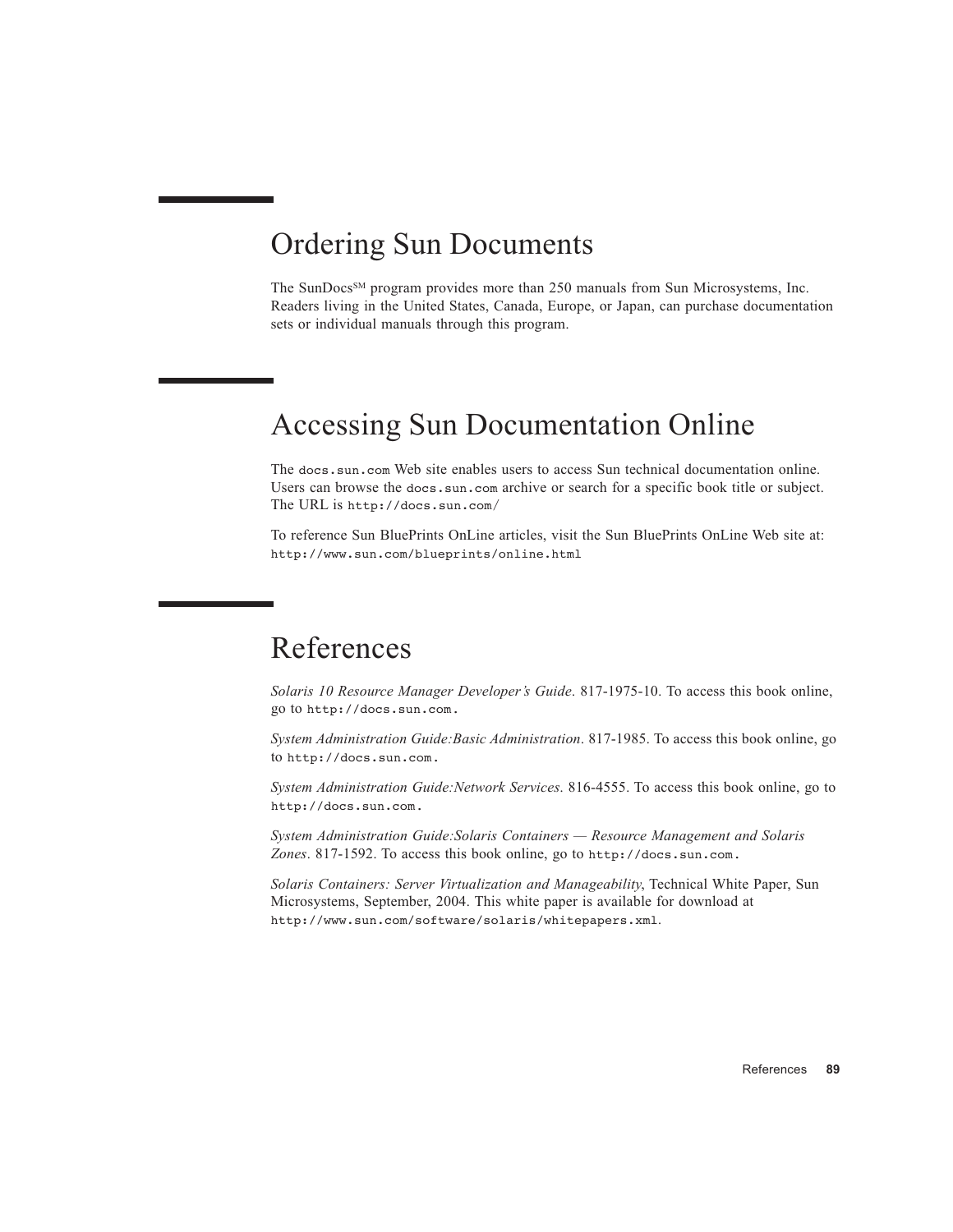## Solaris Container Features — Historical Summary

| Feature                      | <b>Available in Solaris Version</b> |
|------------------------------|-------------------------------------|
| Solaris Resource Manager 1.x | Solaris 2.6 (unbundled product)     |
| Projects                     | Solaris 8 10/01                     |
| <b>Extended Accounting</b>   | Solaris 8 10/01                     |
| Fair Share Scheduler         | Solaris 9 FCS                       |
| Resource Pools               | Solaris 9 FCS                       |
| <b>IPQ0S</b>                 | Solaris 9 9/02                      |
| Perl interface for libexacct | Solaris 9 4/03                      |
| Resource Capping Daemon      | Solaris 9 12/03                     |
| Dynamic Resource Pools       | Solaris 10 03/05                    |
| Zones                        | Solaris 10 03/05                    |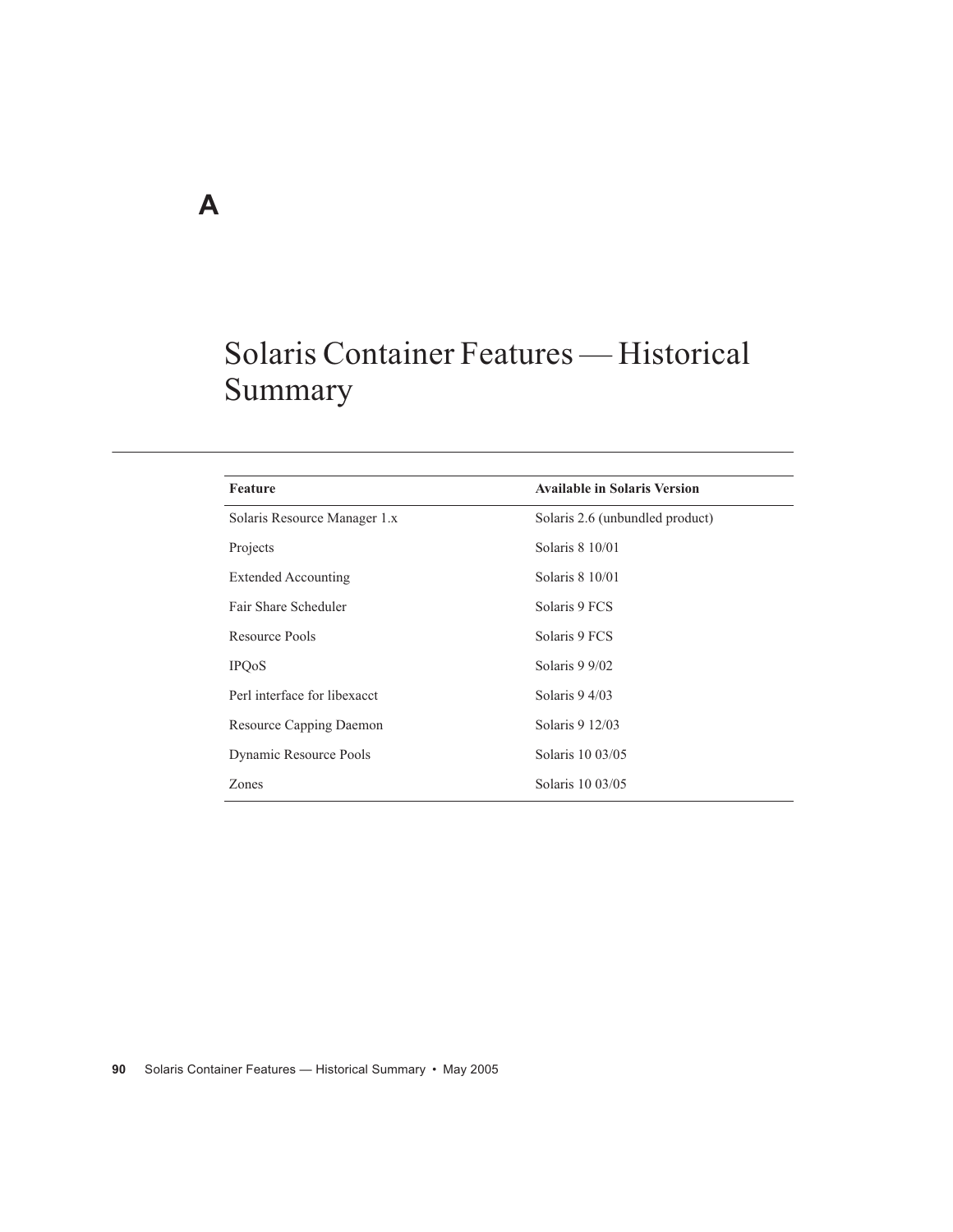#### Oracle Installation

*This appendix contains the steps for installing Oracle 9i for use in the examples in this document. It only contains steps that are needed for demonstrating particular Solaris OS features mentioned in this paper. It should not be considered a guide to install Oracle on production systems.*

The installation of Oracle consists of the following steps:

- **Installing the Oracle software**
- Updating the .profile of the oracle user
- Creating a script to start and stop the Oracle instances during system startup and shutdown

This procedure assumes that the following requirements have been met:

- The Oracle software and databases will be installed under /u01
- The available diskspace on /u01 is approximately 3 GB for the Oracle software only, extra space is needed for the databases.
- The Oracle 9.2.0.1.0 installation media is mounted on /mnt

The target directory should be owned by the oracle user:

# **chown -R oracle:dba /u01**

The Oracle Installer GUI must be run as the oracle user and requires the DISPLAY variable to be set:

```
# su - oracle
$ cd /mnt
$ DISPLAY=<your display>; export DISPLAY
$ Disk1/runInstaller
```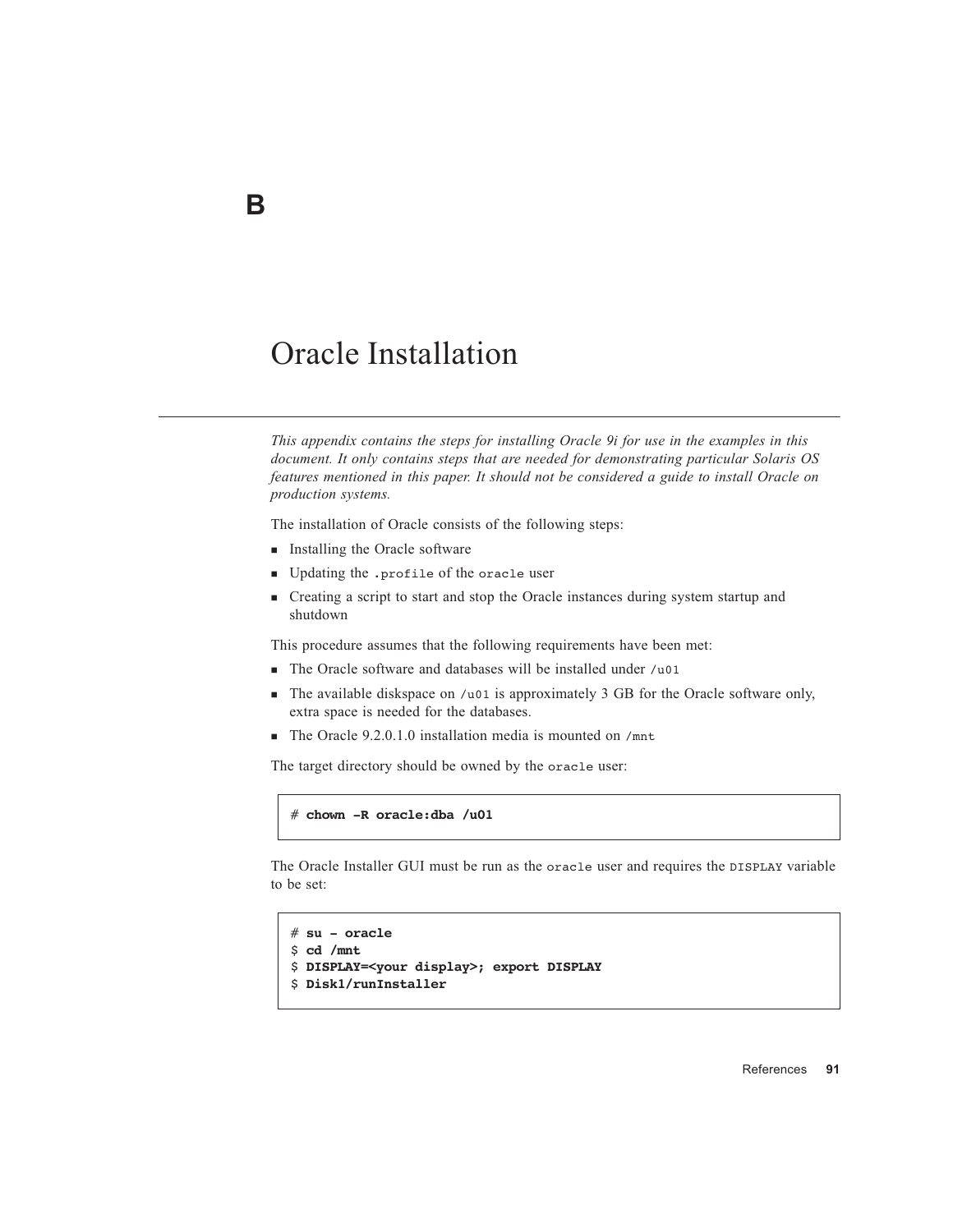Answer the following at the prompts:

```
"welcome"
select <next>
"Inventory Location"
base directory: /u01/app/oracle/oraInventory
select <next>
"UNIX Group Name"
select <next>
execute /tmp/oraintRoot.sh
select <Continue> when done
"File locations"
- destination name: Home1
- destination path: /u01/app/oracle/product/9.2.0.1.0
select <next>
"Available Products"
- Oracle9i Database 
select <next>
"Installation Types"
Enterprise Edition
select <next>
"Database Configuration"
Software Only
select <next>
"Summary"
select <Install>
execute /u01/app/oracle/product/9.2.0.1.0/root.sh as user root
select <OK> when done
select <Exit>
```
After the Oracle Installer is finished the .profile of the oracle user must be updated so it looks like this:

```
cd
$ cat .profile
ORACLE_HOME=/u01/app/oracle/product/9.2.0.1.0
PATH=$ORACLE_HOME/bin:/usr/ccs/bin:/usr/bin:/usr/openwin/bin:/etc
export ORACLE_HOME PATH
$ exit
$
```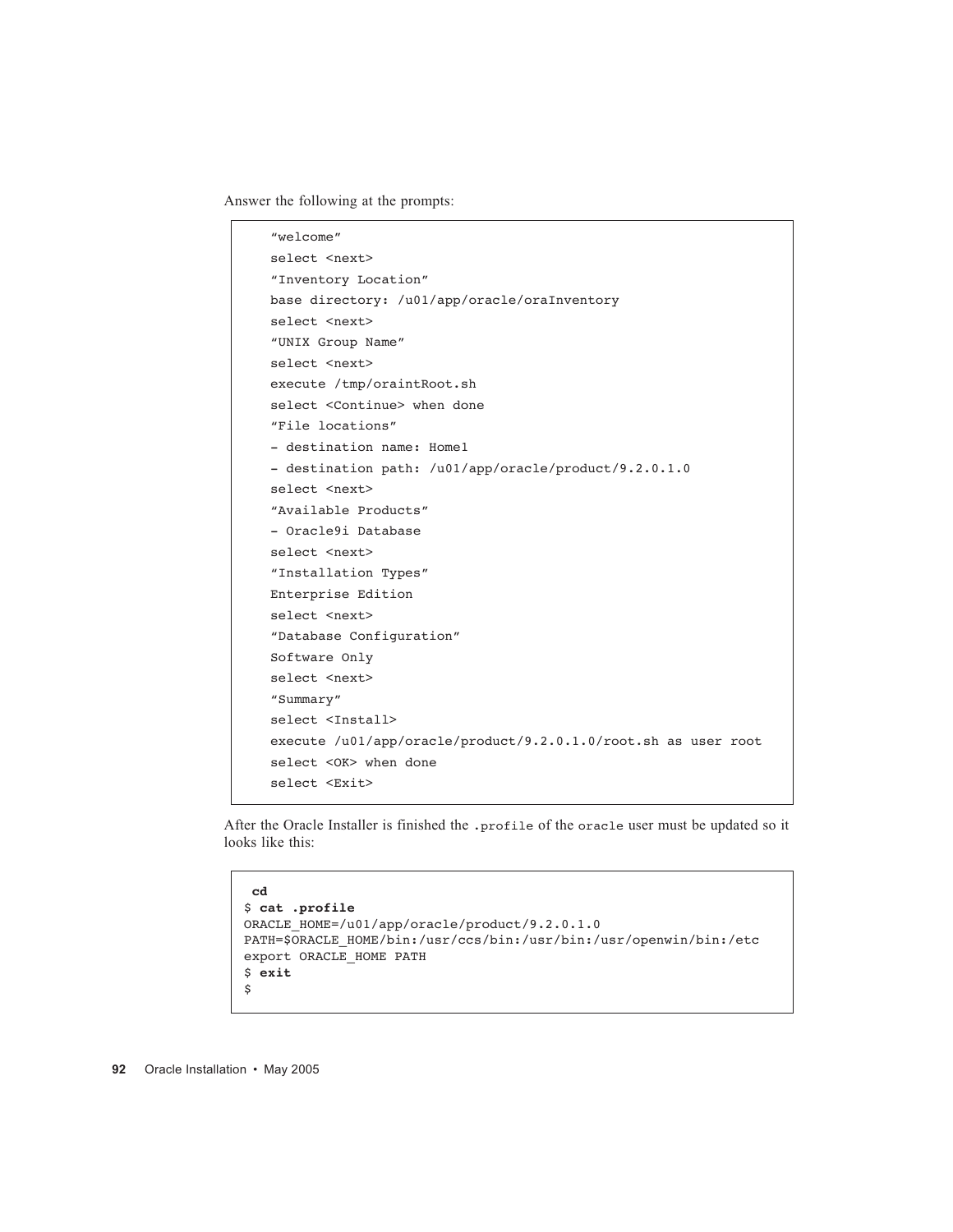#### Creating a Database

This appendix describes the procedure to create a simple Oracle database for the examples in this document. The following script creates the required directories, the init.ora file for the database and an SQL script to create the database. Save the script as createdb.sh in the home directory of the oracle user.

#!/bin/sh mkdir -p /u01/oradata/\$ORACLE\_SID/redo mkdir -p /u01/oradata/\$ORACLE\_SID/ctl mkdir -p /u01/oradata/\$ORACLE\_SID/undo mkdir -p /u01/oradata/\$ORACLE\_SID/sys mkdir -p /u01/oradata/\$ORACLE\_SID/temp mkdir -p /u01/app/oracle/admin/\$ORACLE\_SID/bdump mkdir -p /u01/app/oracle/admin/\$ORACLE\_SID/udump mkdir -p /u01/app/oracle/admin/\$ORACLE\_SID/cdump cat > createdb.sql <<EOF create database \$ORACLE\_SID controlfile reuse logfile '/u01/oradata/\$ORACLE\_SID/redo/redo\_01.log' size 64M reuse, '/u01/oradata/\$ORACLE\_SID/redo/redo\_02.log' size 64M reuse, '/u01/oradata/\$ORACLE\_SID/redo/redo\_03.log' size 64M reuse datafile '/u01/oradata/\$ORACLE\_SID/sys/system01.dbf' size 512M reuse extent management local default temporary tablespace temp tempfile '/u01/oradata/\$ORACLE\_SID/temp/temp01.dbf' size 512M reuse undo tablespace undo01 datafile '/u01/oradata/\$ORACLE\_SID/undo/undo01.dbf' size 512M reuse character set WE8ISO8859P15 ; **EOF**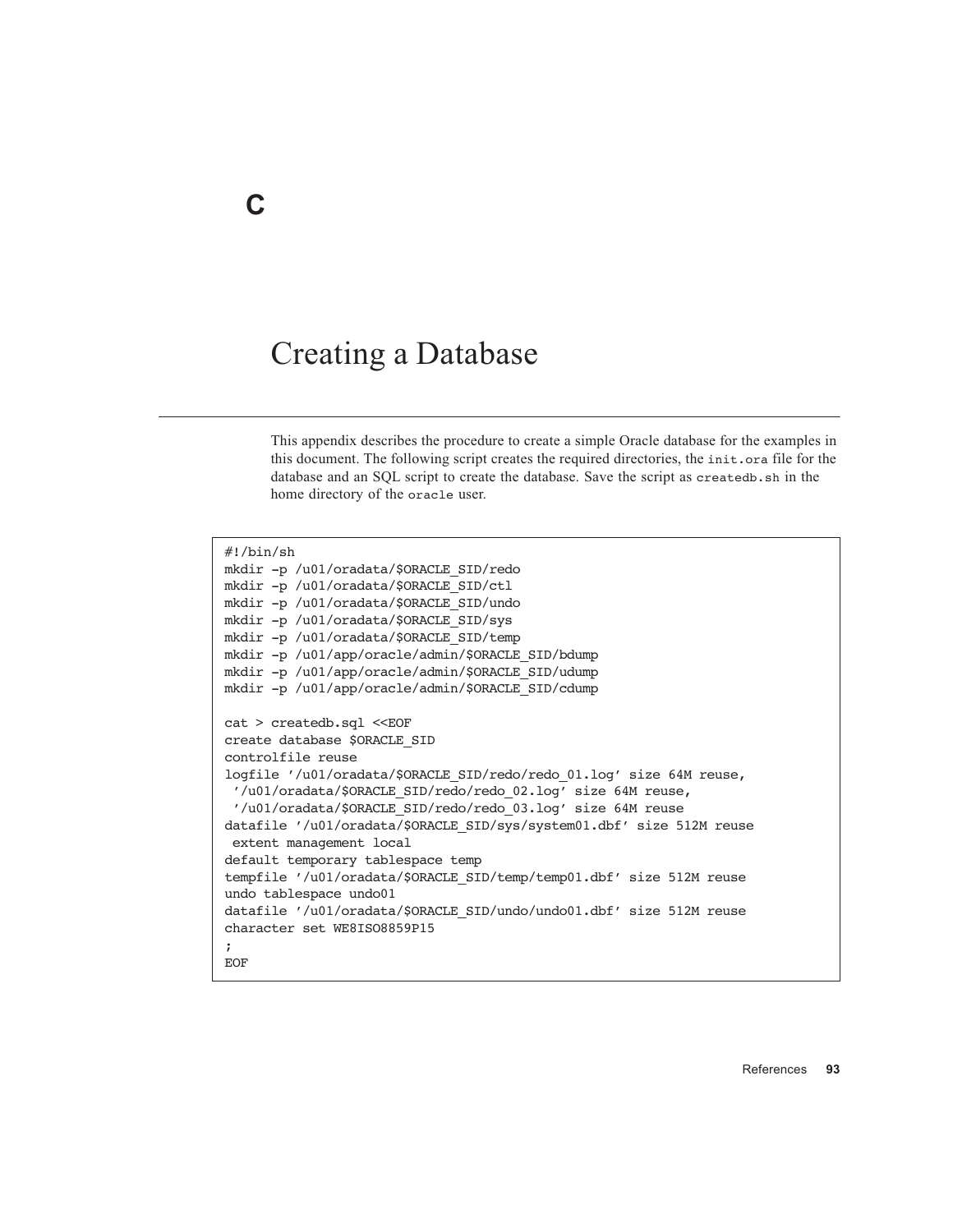| cat > \$ORACLE HOME/dbs/init\$ORACLE SID.ora < <eof< th=""></eof<> |                                       |  |  |  |
|--------------------------------------------------------------------|---------------------------------------|--|--|--|
| control files                                                      | = /u01/oradata/\$ORACLE SID/ctl/      |  |  |  |
| control01.ctl                                                      |                                       |  |  |  |
| db name                                                            | = \$ORACLE SID                        |  |  |  |
| db file multiblock read count                                      | $= 8$                                 |  |  |  |
| db block size                                                      | $= 8192$                              |  |  |  |
| db block buffers                                                   | $= 5000$                              |  |  |  |
| shared pool size                                                   | $= 10000000$                          |  |  |  |
| audit trail                                                        | $= false$                             |  |  |  |
| timed statistics                                                   | $= true$                              |  |  |  |
| max_dump_file_size                                                 | $= 10240$                             |  |  |  |
| log checkpoint interval                                            | $= 10000$                             |  |  |  |
| log buffer                                                         | $= 163840$                            |  |  |  |
| undo management                                                    | $=$ auto                              |  |  |  |
| filesystemio options                                               | $=$ setall                            |  |  |  |
| global names                                                       | $=$ TRUE                              |  |  |  |
| background dump dest                                               | = /u01/app/oracle/admin/\$ORACLE SID/ |  |  |  |
| bdump                                                              |                                       |  |  |  |
| user dump dest                                                     | = /u01/app/oracle/admin/\$ORACLE SID/ |  |  |  |
| udump                                                              |                                       |  |  |  |
| core dump dest                                                     | = /u01/app/oracle/admin/\$ORACLE SID/ |  |  |  |
| cdump                                                              |                                       |  |  |  |
| compatible= $9.2.0.1.0$                                            |                                       |  |  |  |
| <b>EOF</b>                                                         |                                       |  |  |  |
|                                                                    |                                       |  |  |  |

The script uses the current value of ORACLE\_SID (the database identifier) to generate the appropriate files. So to create the Marketing database, set ORACLE\_SID to MKT, and to create the Sales database set ORACLE\_SID to SALES before executing createdb.sh.

```
$ ORACLE_SID=MKT (or ORACLE_SID=SALES to create the SALES database)
$ export ORACLE_SID
$ ./createdb.sh
$ sqlplus "/ as sysdba"
SQL> starup nomount
SQL> @createdb.sql
SQL> @?/rdbms/admin/catalog
SQL> @?/rdbms/admin/catproc
SQL> shutdown
SQL> exit
```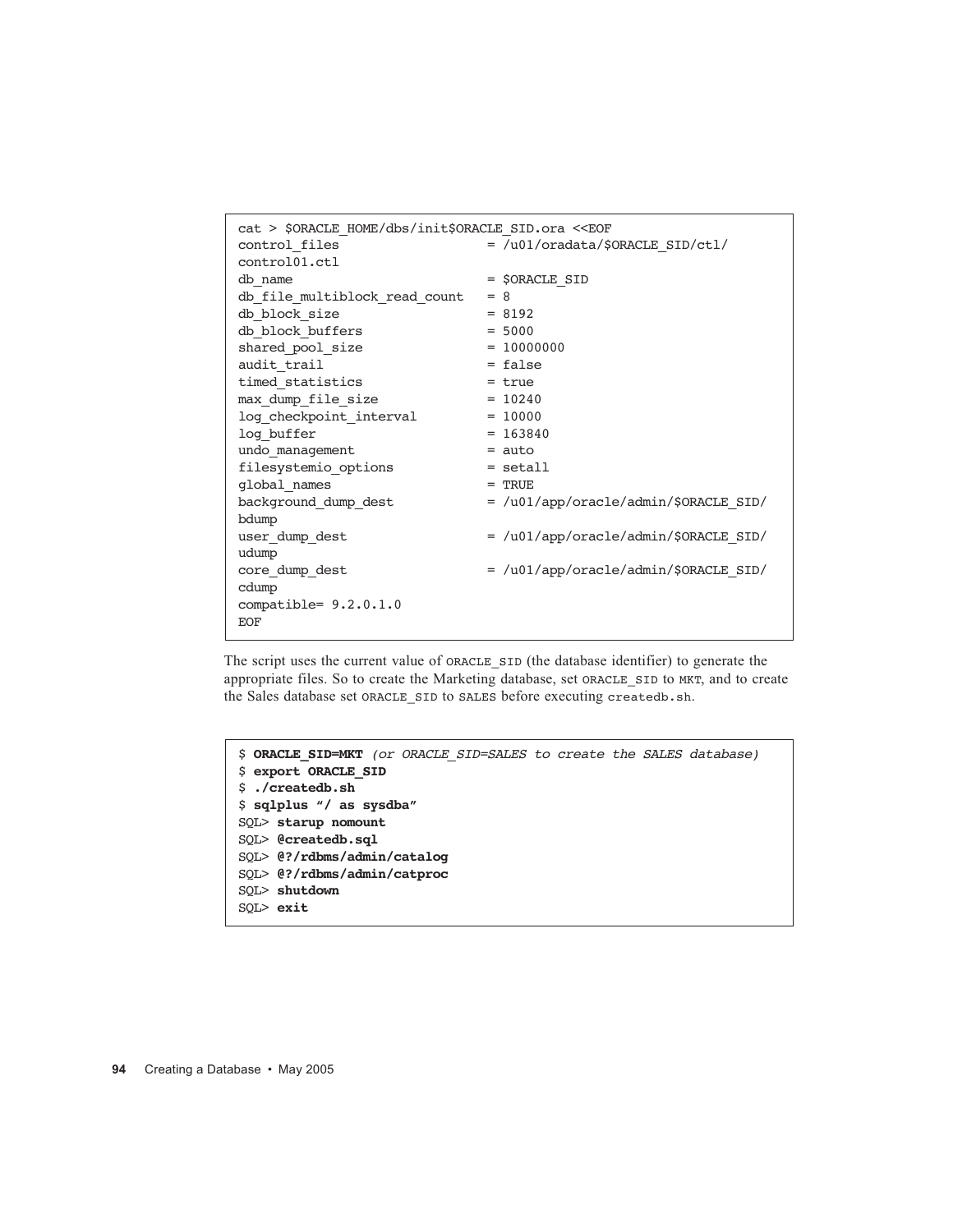# SMF Services for Oracle

This appendix describes the manifests and start and stop methods for the simple SMF services for the Oracle instances used in the example chapters.

```
# cat /u01/app/method/ora
#!/bin/sh
#
# Usage: ora 'start' | 'stop' db_id
#
ORACLE_SID=$2
ORACLE_HOME=/u01/app/oracle/product/9.2.0.1.0
export ORACLE_SID ORACLE_HOME
case "$1" in
                          'start')
                           $ORACLE_HOME/bin/sqlplus "/ as sysdba" <<START_EOF
startup
START_EOF
\mathbf{z}; \mathbf{z}; \mathbf{z}; \mathbf{z}; \mathbf{z}; \mathbf{z}; \mathbf{z}; \mathbf{z}; \mathbf{z}; \mathbf{z}; \mathbf{z}; \mathbf{z}; \mathbf{z}; \mathbf{z}; \mathbf{z}; \mathbf{z}; \mathbf{z}; \mathbf{z}; \mathbf{z}; \mathbf{z}; \mathbf{z}; \mathbf{z}; 'stop')
                          $ORACLE_HOME/bin/sqlplus "/ as sysdba" <<STOP_EOF
shutdown immediate
STOP_EOF
                           ;;
esac
exit 0
```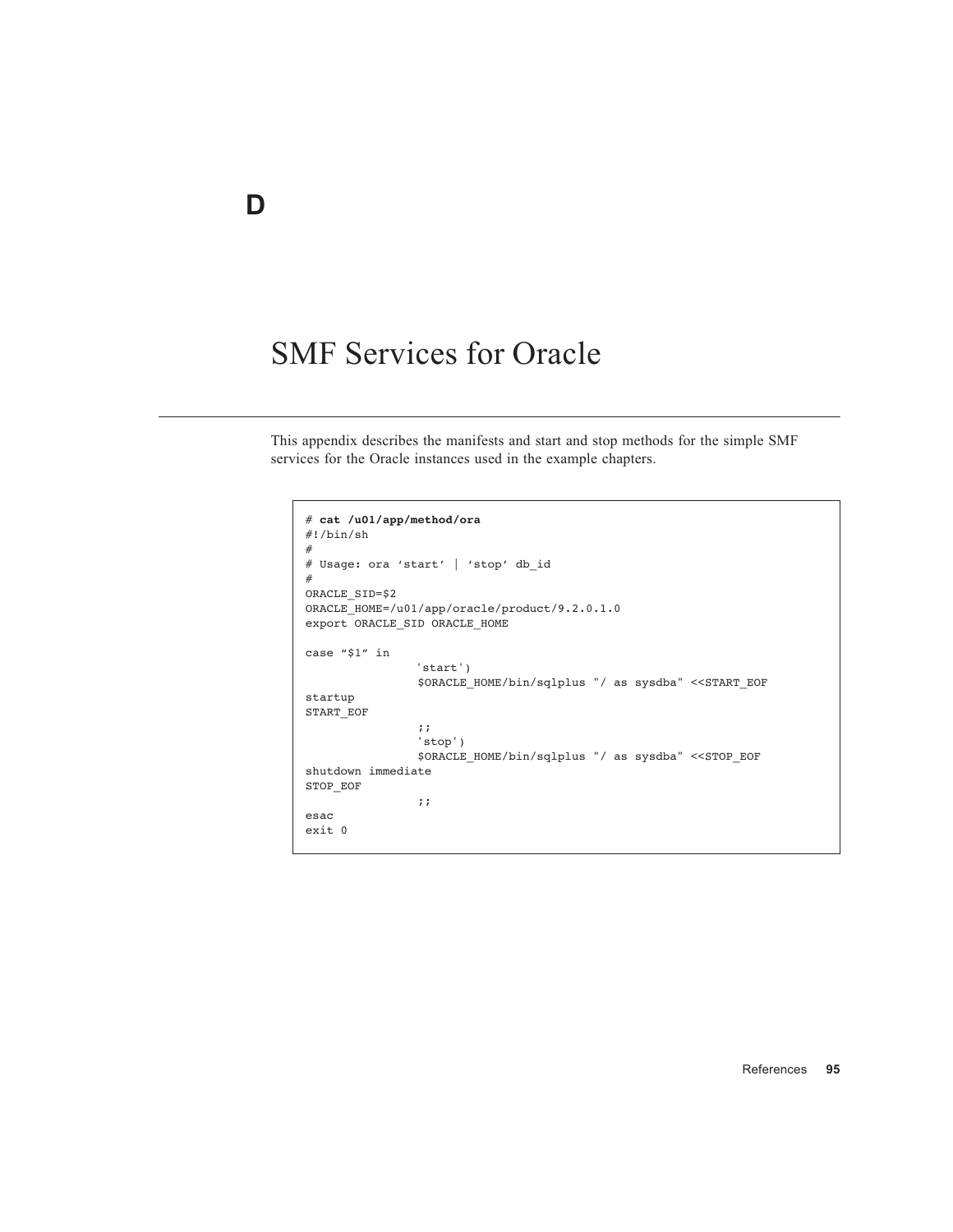The manifest /var/svc/manifest/site/salesdb.xml defines the SMF service for the sales database.

```
<?xml version="1.0"?>
<!DOCTYPE service_bundle SYSTEM "/usr/share/lib/xml/dtd/service_bundle.dtd.1">
<service_bundle type='manifest' name='SalesDB'>
<service
 name='site/salesdb'
 type='service'
        version='1'>
        <single_instance />
        <dependency
               name='local-fs'
               type='service'
               grouping='require_all'
 restart_on='none'>
 <service_fmri value='svc:/system/filesystem/local' />
        </dependency>
        <exec_method
               type='method'
 name='start'
 exec='/u01/app/method/ora start SALES'
               timeout_seconds='0'>
               <method_context
                      project='ora_sales'>
                       <method_credential user='oracle' />
               </method_context>
        </exec_method>
        <exec_method
               type='method'
               name='stop'
               exec='/u01/app/method/ora stop SALES'
               timeout_seconds='0'>
               <method_context
 project='ora_sales'>
 <method_credential user='oracle' />
               </method_context>
        </exec_method>
        <instance name='default' enabled='false' />
</service>
</service_bundle>
```